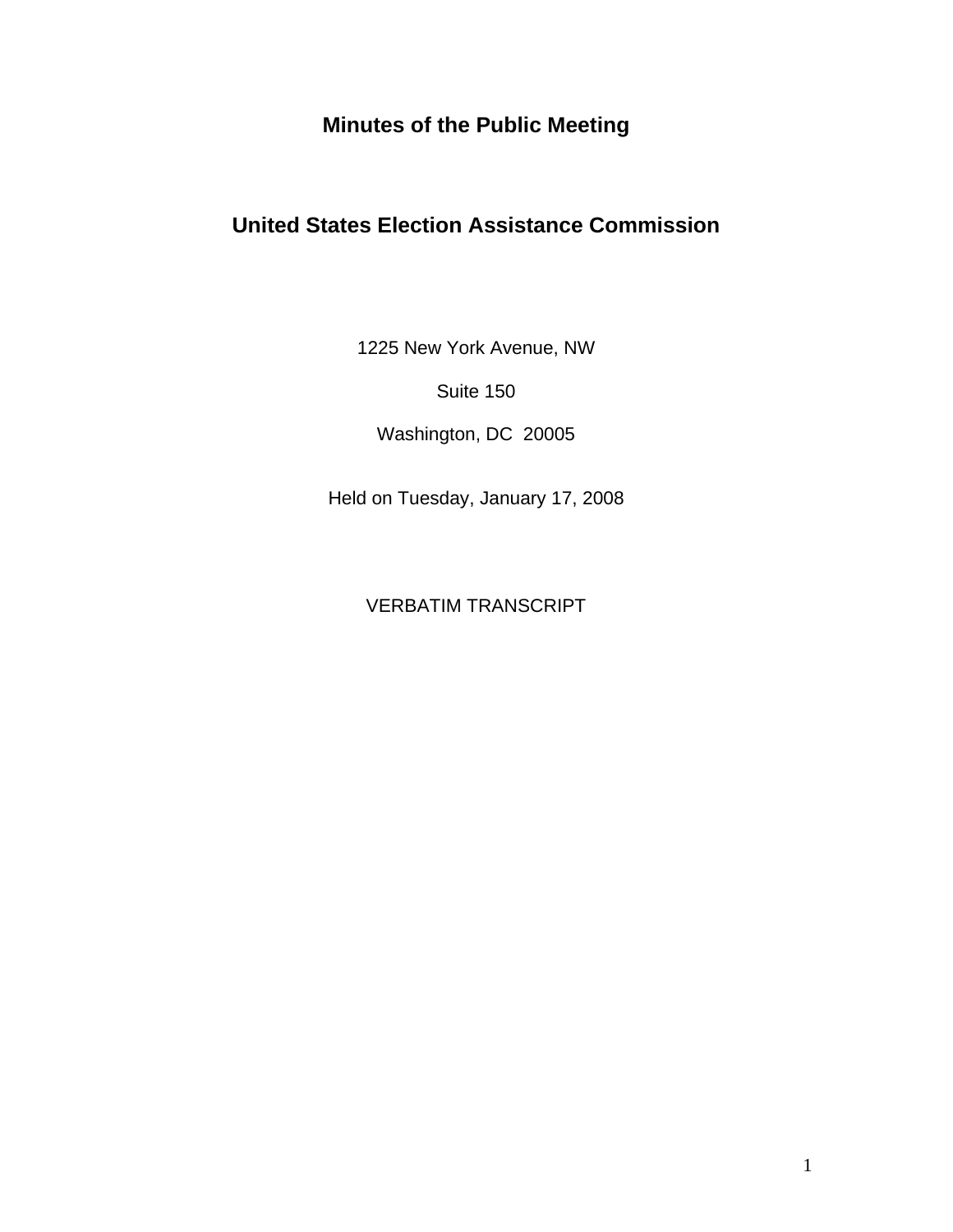The following are the Minutes of the Public Meeting of the United States Election Assistance Commission ("EAC") held on Thursday, January 17, 2008. The meeting convened at 10:05 a.m., EDT. The meeting was adjourned at 12:59 p.m., EDT.

# **PUBLIC MEETING**

# **CHAIRWOMAN DAVIDSON:**

**We'll go ahead and start the morning meeting. I'd like to call it to order and ask everybody if they would please turn their cell phones on silence.** 

**So if everybody would please join me and stand and we'll do the fledge of the flag.** 

**\*\*\*** 

**[Whereupon, Chairwoman Davidson led all in attendance in the recitation of the Pledge of Allegiance.]** 

**\*\*\*** 

#### **CHAIRWOMAN DAVIDSON:**

**Well, the meeting today I'd like to welcome everybody to it and it's got a bonus to it. We are electing a new Chair and Vice-Chair of the Elections Assistance Commission and we really appreciate everybody being here to take part and to be able to witness that. And so as we move forward we'll get into that very quickly. So it won't be long.** 

 **But in doing that and, you know, thinking about the year that's coming up right around the corner how many Presidential primaries are we going to be having here in just the next few weeks I think that the challenges of our Chair-tobe and our Vice-Chair is going to be numerous, but on the**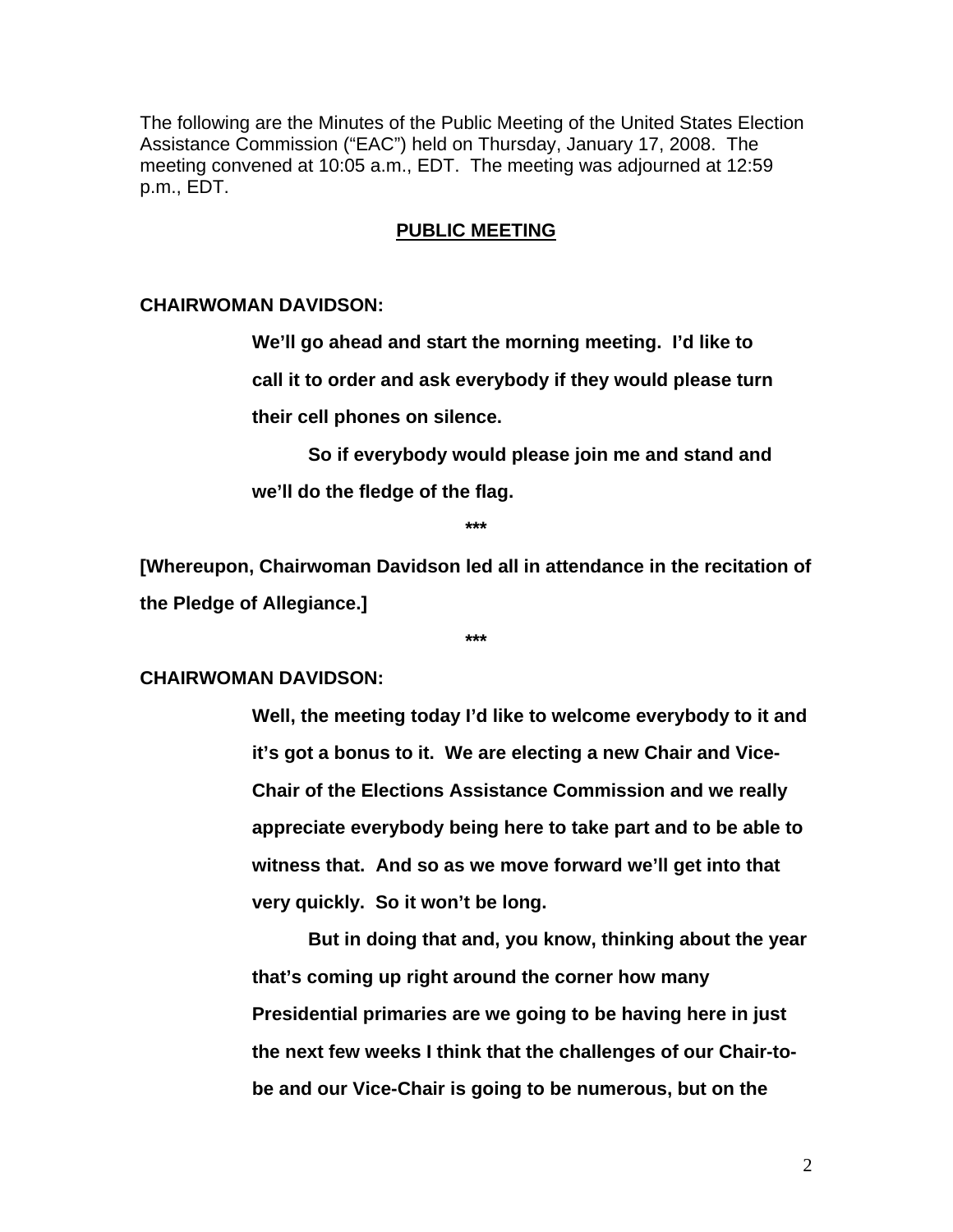**other hand I can't think of two more capable individuals to be able to handle it. And so I'm very pleased as we move forward with the installation of officers. And I'd like to introduce Alice Miller who is going to swear in...** 

# **VICE-CHAIR RODRIGUEZ:**

 **Roll call and adoption of agenda.** 

# **CHAIRWOMAN DAVIDSON:**

**Excuse me; I've got to do the roll call. See there, she's already picked up on what I'm missing. I guess I'd better do the roll call to make sure all four of us are here. So if you would do the roll call, Counsel Julie Hodgkins-Thompson.** 

# **COUNSEL HODGKINS:**

**Thank you, Madam Chair. Members, would you please respond by saying here or present when I call your name? Donetta Davidson, Chair?** 

# **CHAIRWOMAN DAVIDSON:**

 **Present.** 

# **COUNSEL HODGKINS:**

 **Rosemary Rodriguez, Vice-Chair?** 

# **VICE-CHAIR RODRIGUEZ:**

 **Here.** 

# **COUNSEL HODGKINS:**

 **Gracia Hillman?** 

#### **COMMISSIONER HILLMAN:**

 **Here.** 

# **COUNSEL HODGKINS:**

 **Caroline Hunter?**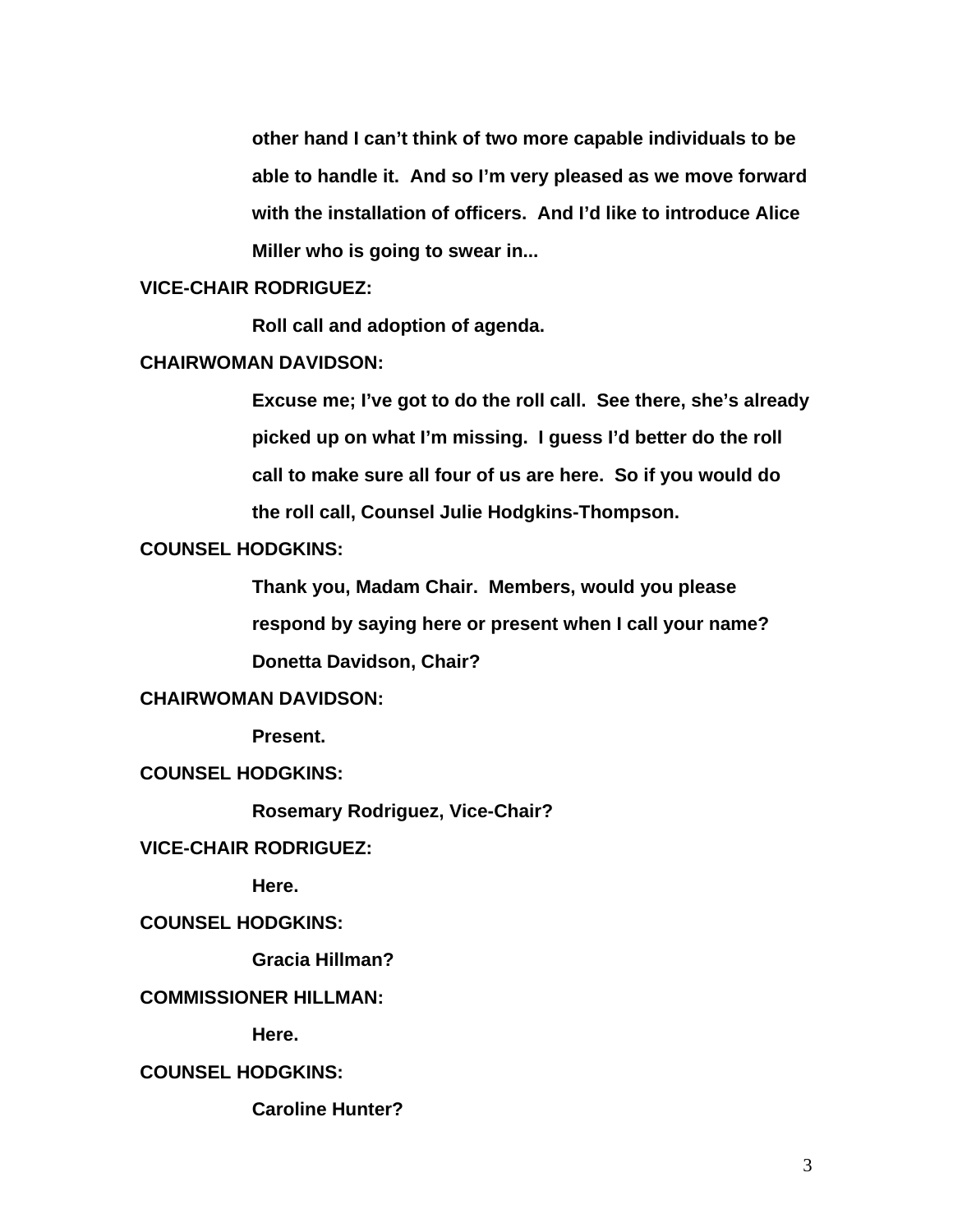# **COMMISSIONER HUNTER:**

 **Here.** 

### **COUNSEL HODGKINS:**

 **Madam Chair, there are four members present and a quorum.** 

### **CHAIRWOMAN DAVIDSON:**

**All right. And then I do need a motion to adopt the agenda. Do I so hear one?** 

#### **VICE-CHAIR RODRIGUEZ:**

 **So moved.** 

#### **CHAIRWOMAN DAVIDSON:**

 **A second?** 

# **COMMISSIONER HILLMAN:**

 **Second.** 

# **CHAIRWOMAN DAVIDSON:**

 **All those in favor say aye. Opposed?** 

**[The motion carried unanimously.]** 

**\*\*\*** 

# **CHAIRWOMAN DAVIDSON:**

**Now we'll move forward and I'll introduce Alice Miller, which is the Director of Elections in Washington, D.C., the District. She I know has a Presidential primary coming up in February also, so it's a busy time for her. But thank you for being here with us today, and why don't you come forward and we'll go ahead and get started.** 

# **MS. MILLER:**

**I'm going to take a few minutes just to speak a little bit about this particular installation ceremony because I think with the**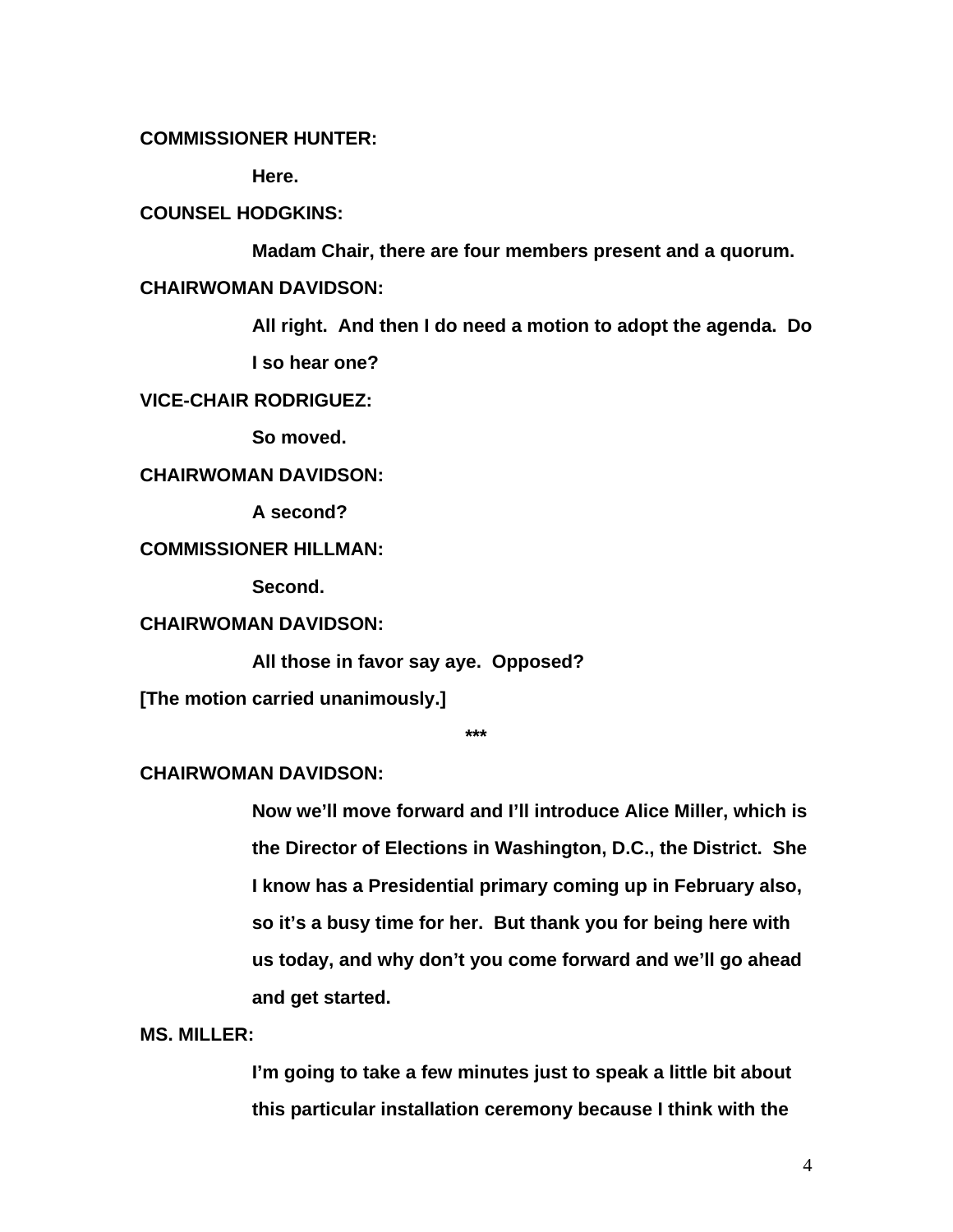**commencement of this term each of the four sitting Commissioners will have served in a leadership role and I think that's very important to highlight. Part of the beauty of this independent, bipartisan current Commission is its makeup and its diversity. The diversity of these four women, all women of grace. These amazing four women, all of whom are Presidential appointees. All of whom in their own right are different, yet all of whom are bound together for a single cause to ensure equal access of all through franchise. The premise of which this country was built on, diversity. And diversity is exactly what makes this country so unique, so promising. It's not a means to an end but it is the diversity, which also composes this Commission, is what will during this busy time, this Presidential election year, make the Commission so important. The diversity of this Commission is what will during the Presidential election year make the entity resource of unity that everyone will look forward for direction, for guidance, for leadership and, as is in the title, assistance. So I think it's important that we just take a minute and recognize that.** 

**And then I want to take one second, and I've been told by Commissioner Rodriguez that, "We've got to get to business, so don't take a lot of time," so I want to recognize and respect that. But I think at this time we should all take a minute and to thank our outgoing Chairperson Donetta Davidson for her tireless effort, sincere dedication, and basic down-to-earth approach to chairing this Commission. You**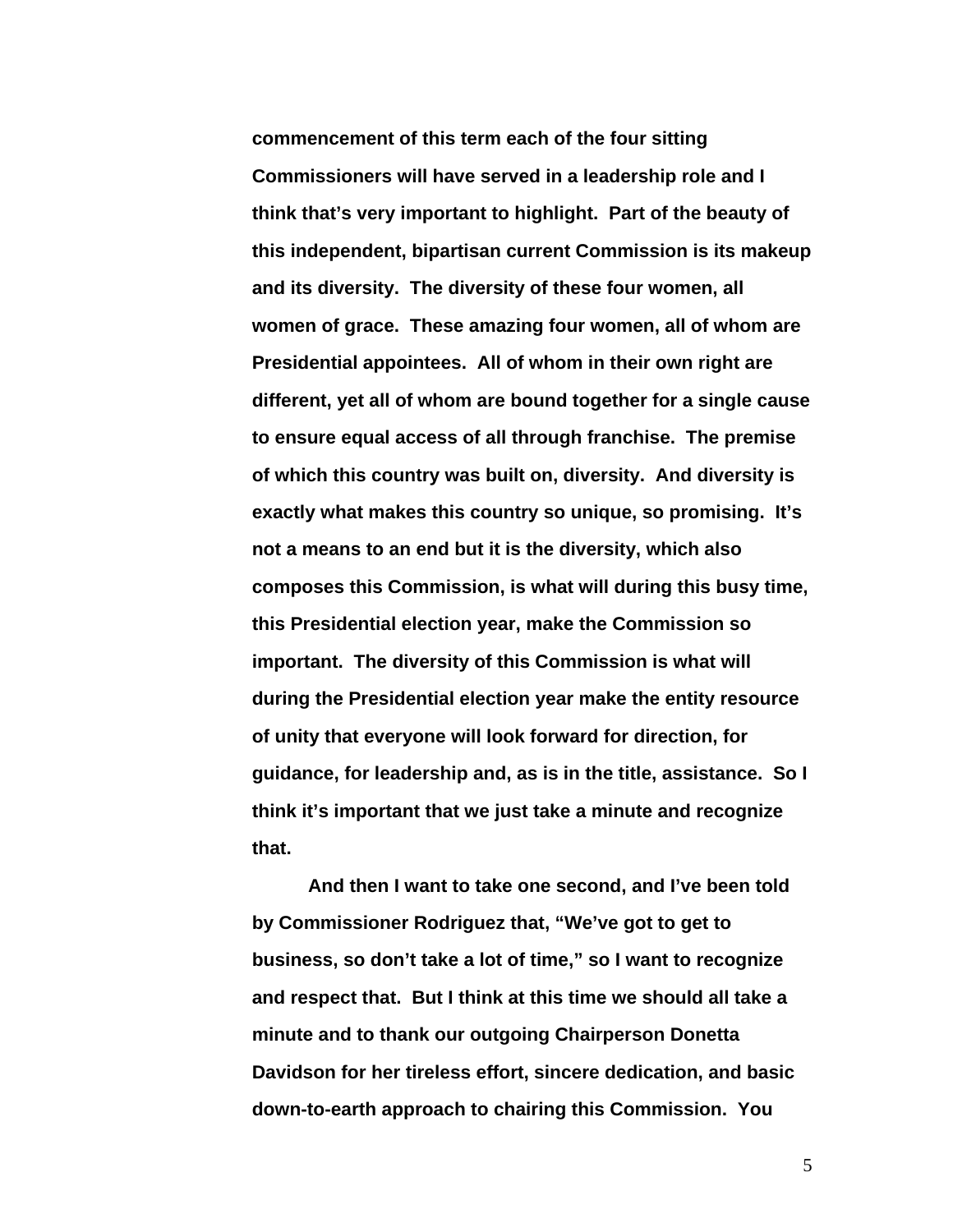**have done a yeoman's job and for that I think we should say thank you.** 

**[Applause]** 

**\*\*\*** 

**\*\*\*** 

**MS. MILLER:** 

**All right. You can take a breather, not a break. Who would have predicted that a federal government agency as important as this one would have ever been run by four women of diverse background, let alone be afforded the opportunity to be chaired by a woman of Hispanic descent? And when I say opportunity to be chaired by someone of Hispanic descent is because of all that Commissioner Rodriguez brings to the position of Chair as a woman of Hispanic descent; a former elected official of Colorado, the former Director of Boards and Commissions for the Mayor's Office, the former Clerk and Recorder of the City and County of Denver and the former Acting Director of the State of Denver, Denver Elections Commission.** 

**She has been at the forefront of change, change which seems to be a tone of things these days in a nationwide kind of way. And I say that because Commissioner Rodriguez has established herself as an advocate for grassroots and civic organizations having co founded the Latino initiative, a project geared at registering Latino voters and providing election information to members of the Latino community.**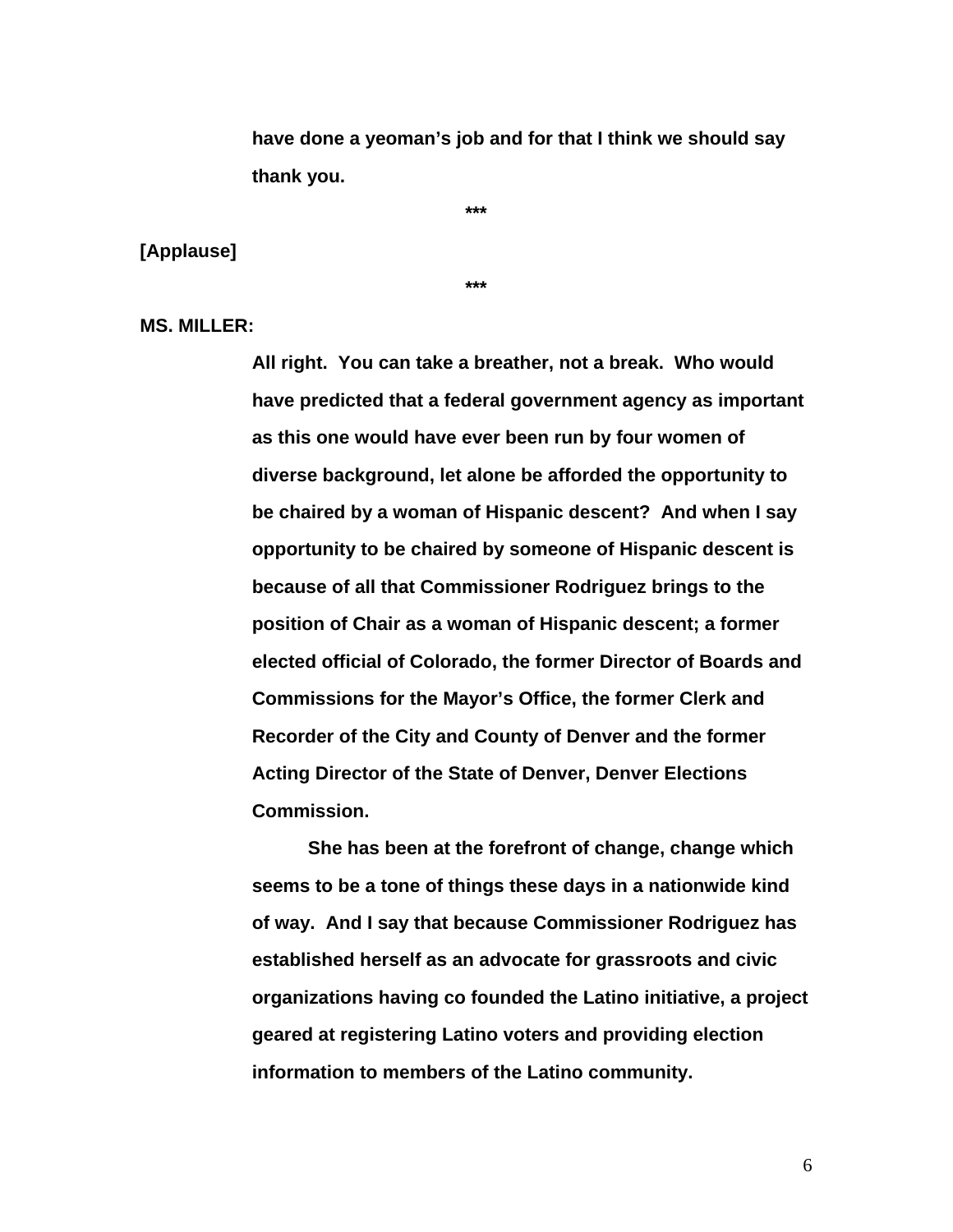**Commissioner Rodriguez's tenure on the Commission to date continues to reflect the genre of change that she stands for. She has worked tirelessly to promote and establish brown bag discussions. She has continued to establish relationships with grassroots organizations that are dedicated to ensuring that the rights of voters are protected. By her own words she, and I quote, "Knows the value and benefit of public input and transparency." As such Commissioner Rodriguez has sought to dedicate her efforts by seeking participation from a wide spectrum of organizations that allows her to obtain and present the issues as represented by members of a broader continuum. Based on her background and experience, it is clear that as she serves in the position of Chairwoman of the Election Assistance Commission she will lead the agency in a manner that supports its overall mission while focusing on the needs to be inclusive of and sensitive to the concerns involved.** 

 **So at this point Commissioner Rodriguez I'd like to ask you to come forward. This is a Bible that Commissioner Rodriguez has asked to us and it's just -- she may talk a little bit about it, but it says, "From a Yankee" inside. So there's certainly significance to her being sworn in at this time.** 

**\*\*\*** 

**[Whereupon, the oath of office as Chairwoman was administered to Rosemary Rodriguez by Alice Miller.]** 

**\*\*\*** 

# **[Applause]**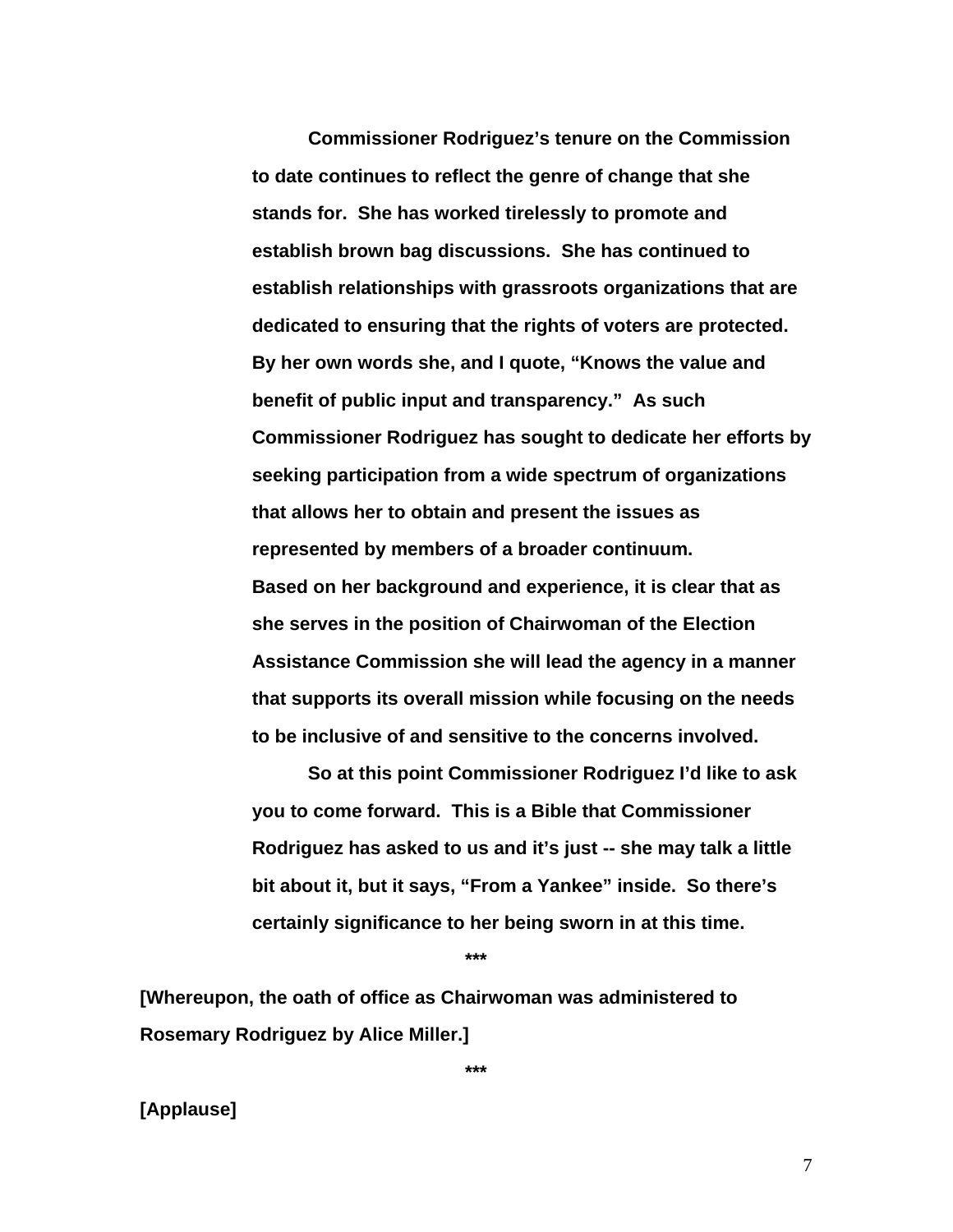#### **COMMISSIONER DAVIDSON:**

**Cecilia Espenoza I welcome you and you are going to give us some comments about our new Chairwoman. Go right ahead. MS. ESPENOZA:** 

> **Yes. I was very thrilled to be asked to speak and to represent many, many people on behalf of Rosemary, a high task. I'm representing her family which is numerous, loving, supportive and totally there for her and with her. So that alone would be a large task. But I am also representing the State of Colorado as I am a friend of Rosemary's from the State of Colorado and the place where she was nurtured and she nurtured, and so I'm proud to be here representing that group as well. But I'm also here as a fellow Latino and I wanted to take a moment to share some comments and my thoughts of why we are so fortunate to have Rosemary serve in this position from my perspective as a Latino.**

> **I first got to know Rosemary -- I knew of Rosemary I think and her power and influence and leadership prior to even ever reaching Colorado. I was the second Latino admitted to the State bar in Utah and after seven years of every time we'd get to ten Latino members somebody would leave I decided it was my turn to leave. And I did that by going to the University of Denver to teach law school, but I was able to do that because of the work of Rosemary Rodriguez. As a community leader she had pushed for change and advocated that there be full representation at the law school, which had the largest**

**\*\*\***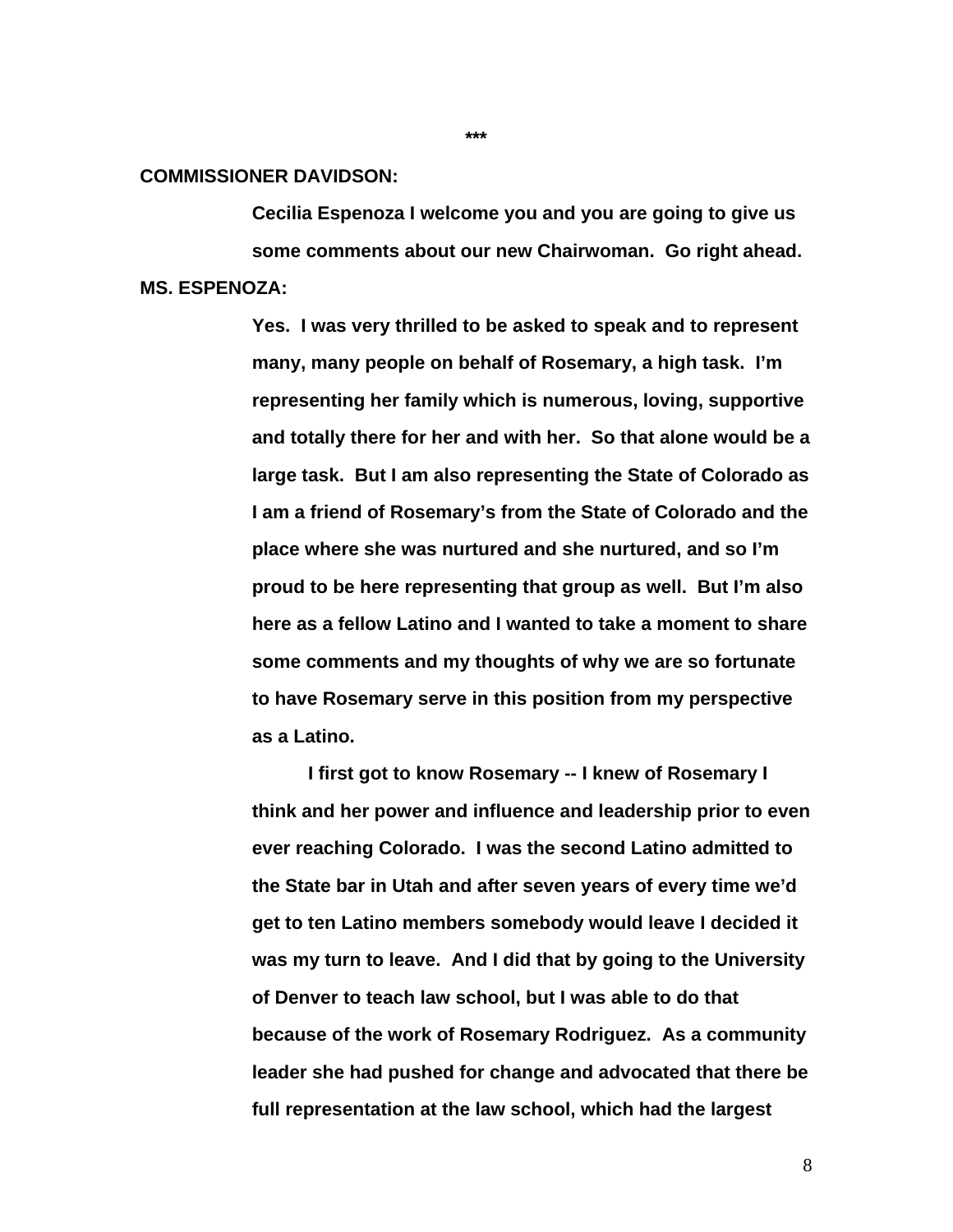**Latino population and no Latino law professors. So through her efforts and the community's efforts I find that my start as a career as a law professor -- transitioning from lawyer to law professor was in large part due to Rosemary. But when I got to Denver what I also found, and this is where the one thing that hasn't fully been discussed I think is important to share, the leadership and friendship of Rosemary was also demonstrated to me. Rosemary I met shortly after being at the law school because she hosted, and I'm not sure when this was founded, a coffee group. And this coffee group continues to meet today every Friday morning I think, even though she's not there. But it was a group where professional Latino women could come together and meet where we could share our problems and our strengths, but more importantly we could laugh and we could learn that we were okay no matter what happened in our difficult sometimes places of work. And it was that leadership which led many people to take on challenges that we never thought would be possible. The leadership of Rosemary in saying to us, "Well, this is really a great challenge. But have you thought about this and this and this?" Because what Rosemary modeled was it was not enough to be a leader, it was important to ensure that wherever anybody was we continue to open new doors which is the true demonstration of a leader. A leader is not just an individual who works for their own end aggrandizement. Now having been in Washington for eight years I know a lot of those types of leaders. That's not Rosemary. Rosemary is the**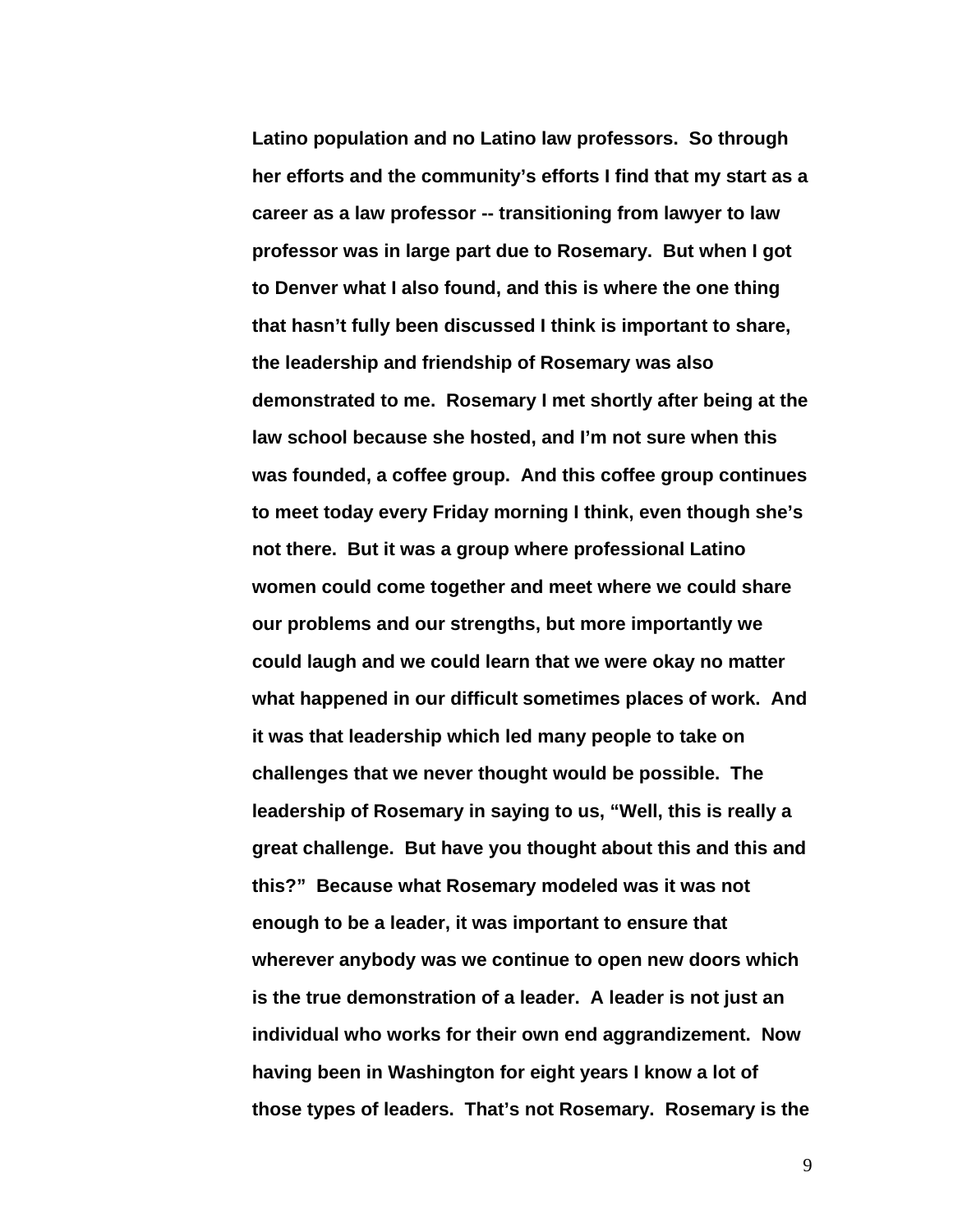**type of leader perfectly situated for the Chair of the Federal Election Assistance Commission because her life and her passion has been about not her own growth, her own signaling of power, which the recognitions have come because of what she has done. But that's not what's driven her. What's driven her is a sense that what has to be done and what is right is to ensure that every person has access to a better tomorrow, that every child is gets access to a better education, and what are you going to do about it in your own world, in your own life. And it's that model that I really appreciate.** 

**And more importantly for me personally, this is also coming full circle, because it so happened when I was -- gone through the National Hispanic Leadership Institute Program and had my big graduation ceremony where I wanted my family there and no one could be there except my husband and son, Rosemary happened to be in town in Washington, D.C. and came and was my family. And also when I was sworn in to be on the Board of Immigration Appeals, which was what brought me here to Washington, D.C. by Janet Reno, Rosemary was there as well.** 

**So our lives continue to intersect but my life has been changed by her leadership. And I know in speaking recently to someone who had appeared before this Commission, and I just mentioned that I knew Rosemary and was going to be coming to this event today, he said, "Yeah, I thought she's just another one of those bureaucrats that's not going to make any**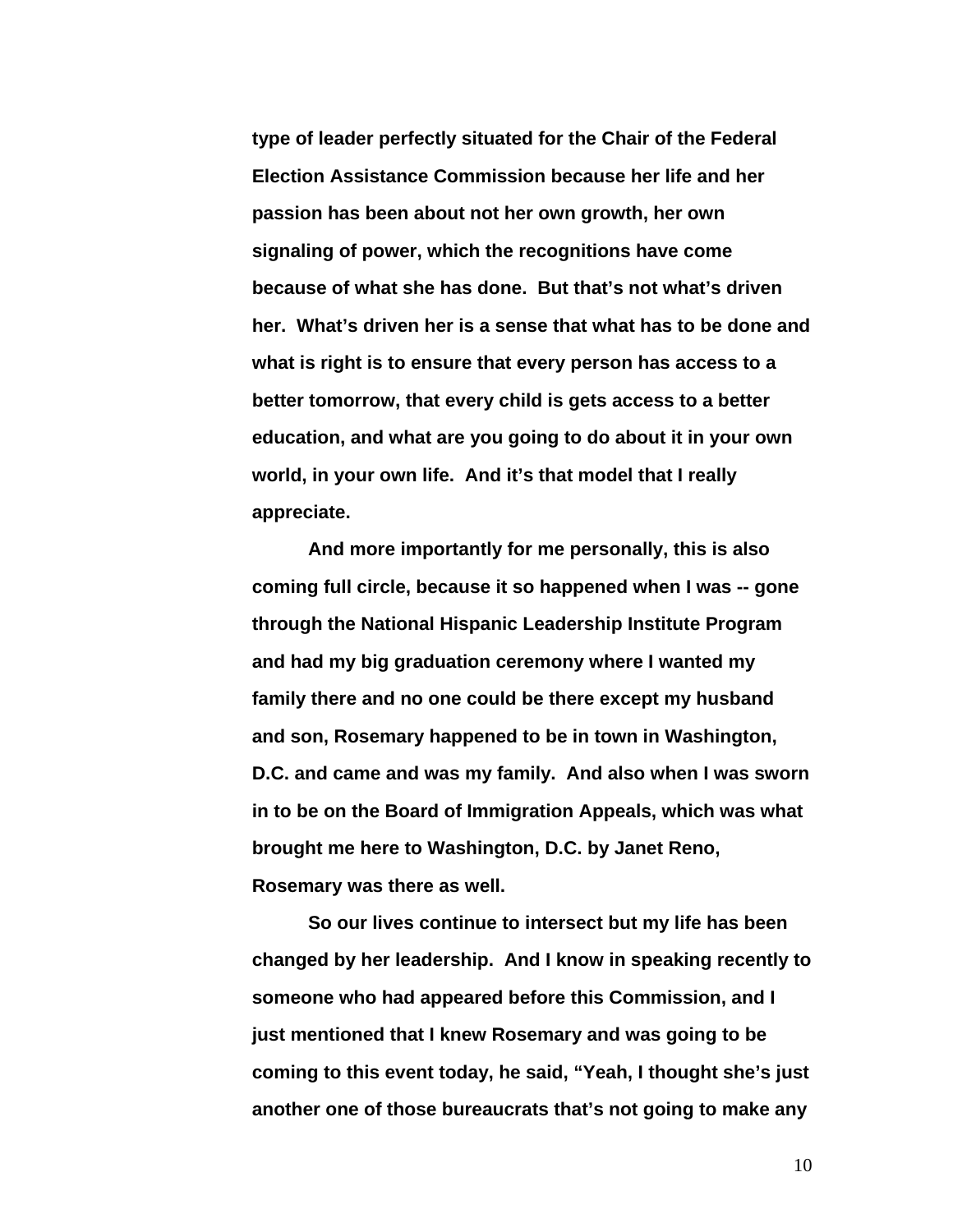**difference." But after his conversation with her and the probing questions that she raised he knew that wasn't the case.** 

**So I commend to you the new Chairwoman, and I look forward to the continuation of the work that I know she will do because she has demonstrated that in my life for these last 15 years. Thank you.** 

#### **COMMISSIONER DAVIDSON:**

 **Thank you very.** 

**\*\*\*** 

**[Applause]** 

**\*\*\*** 

#### **COMMISSIONER DAVIDSON:**

**As Cecilia said in the words she has spoken, I think that you definitely have the same belief I have. As Chairwoman it's not power you're receiving, it's responsibility. And I do turn over the gavel to you for the next year. And it is my pleasure to be one of the first to congratulate you as our new Chairwoman.** 

#### **CHAIRWOMAN RODRIGUEZ:**

**Thank you. Thank you, Commissioner Davidson. And my first official act as Chair of the Commission is to install Commissioner Caroline Hunter as the Vice-Chair. So if your back permits, would you like to stand?** 

**\*\*\*** 

**[Whereupon, the oath of office as Vice-Chair was administered to Commissioner Caroline Hunter by Chairwoman Rosemary Rodriguez.]** 

**\*\*\***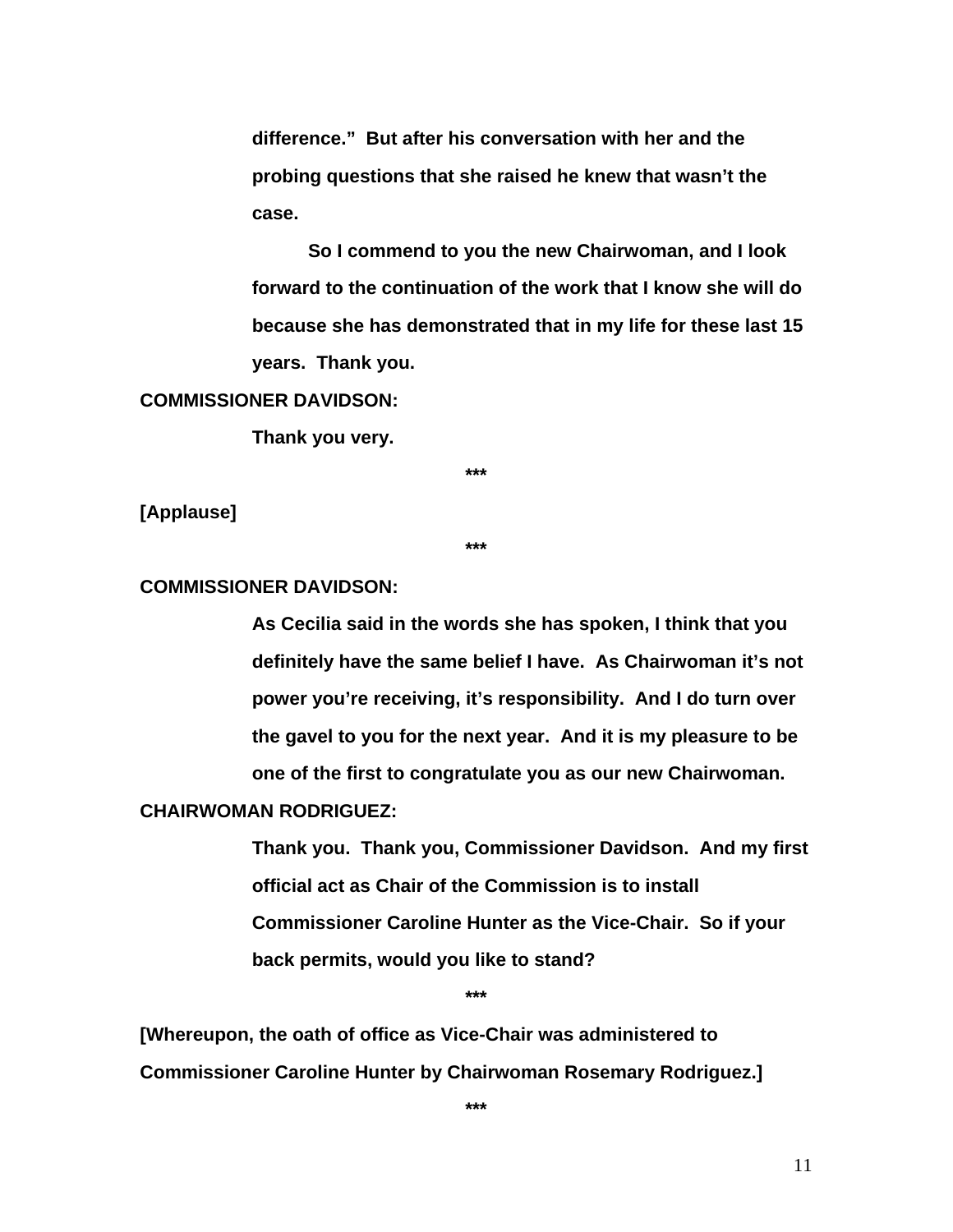# **[Applause]**

#### **\*\*\***

#### **CHAIRWOMAN RODRIGUEZ:**

**Okay. I have a statement that I'll make during my time on the agenda. And I thank Ms. Miller and Ms. Espenoza for joining us today.** 

 **We are now into the section of reports by Commissioners, and the first report is from Commissioner Davidson on the Technical Development Guidelines Committee.** 

# **COMMISSIONER DAVIDSON:**

**2007 was an exceptionally busy year for us at the EAC and the Technical Guidelines Committee. First, it's important I think that everything that the Technical Guidelines Committee does is public information. Whether it's a phone call, whether it's a meeting, it is all public information and very well, you know, made sure that it's noticed properly. And I think it is a very important step that they've always taken.** 

 **First, on August 17, 2007, the Technical Guidelines Development Committee voted unanimously to approve their draft recommendations for the next iteration of the Voluntary Voting System Guidelines pending minor edits. And on August 31, 2007, the Director of NIST, which she was the Chair of the TGDS, submitted to the EAC the draft Voluntary Voting System Guidelines from the Technical Guidelines Development Committee.**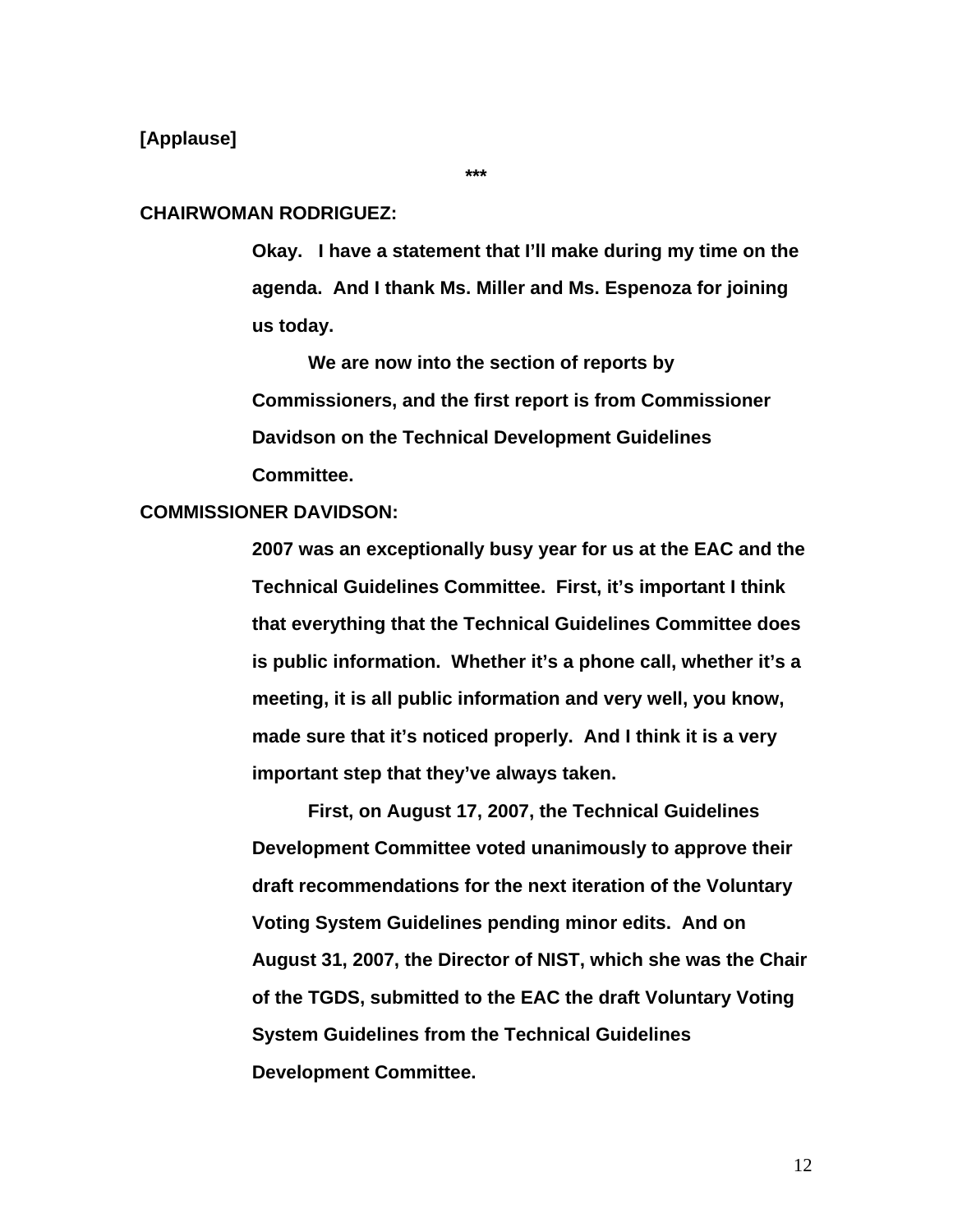**In 2007 the Technical Guidelines Committee held three preliminary meetings; March, May and August. All three meetings were focused on guiding NIST, which is the National Institute of Standards and Technology, in creation of the Voluntary Voting System Guidelines and final adoptions of that draft recommendation took place. In preparation for these three meetings there was three subcommittees, and in these three subcommittees they held 67 teleconferences that is on the web also to discuss the creation of the Voluntary Voting System Guidelines.** 

**So you can see it was a very busy year for all of those individuals and they're still being involved with the process. CHAIRWOMAN RODRIGUEZ:** 

> **Thank you very much, Commissioner Davidson. And now also hearing from Commissioner Davidson a report on the Board of Advisors.**

# **COMMISSIONER HILLMAN:**

**Can I just ask a question about the TGDC?** 

#### **COMMISSIONER DAVIDSON:**

 **Uh-huh.** 

# **COMMISSIONER HILLMAN:**

**Is there anything in the law I guess under HAVA, I'm not sure where it would be, that would talk about the length of term of each of the members? Or are they just replaced as they resign? How would the Committee continue to be constituted?** 

# **COMMISSIONER DAVIDSON:**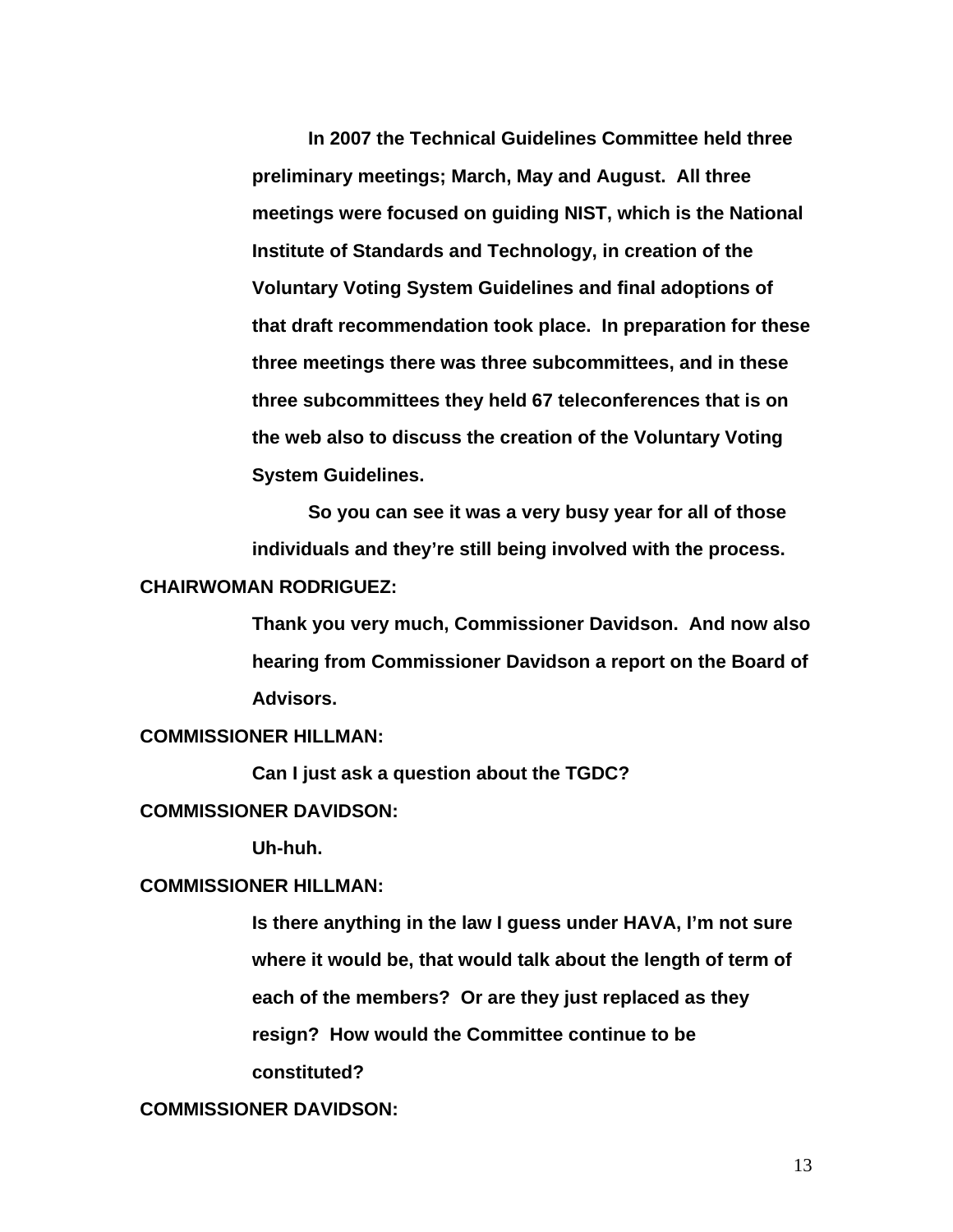**We've looked into it. There is nothing in the law, and there's no bylaws, that speaks to terms of individuals sitting on the TGDC as members. The law is very specific on who represents the TGDC, but it is not -- it did not go into terms. There has been a few replacements as people have resigned from the positions, but there is nothing that directs us on how to direct us. And we have looked into it and thinking about, well, now that they have developed and we've received the documentation is there time -- do we need to ask if people want to leave the same members on? That's a discussion that we've had internally and some with NIST because obviously each one of the organizations have the ability to appoint and there's appointments that we do together -- for appointments that we do together. But there's nothing on terms at this time. And so how we move forward has not been decided or discussed and the Commissioners will be involved with that...** 

# **COMMISSIONER HILLMAN:**

 **Thank you.** 

#### **COMMISSIONER DAVIDSON:**

**...discussion and involved with the determination how we move forward.** 

# **COMMISSIONER HILLMAN:**

 **Thank you.** 

# **CHAIRWOMAN RODRIGUEZ:**

**Any further questions for Commissioner Davidson? Thank you very much.**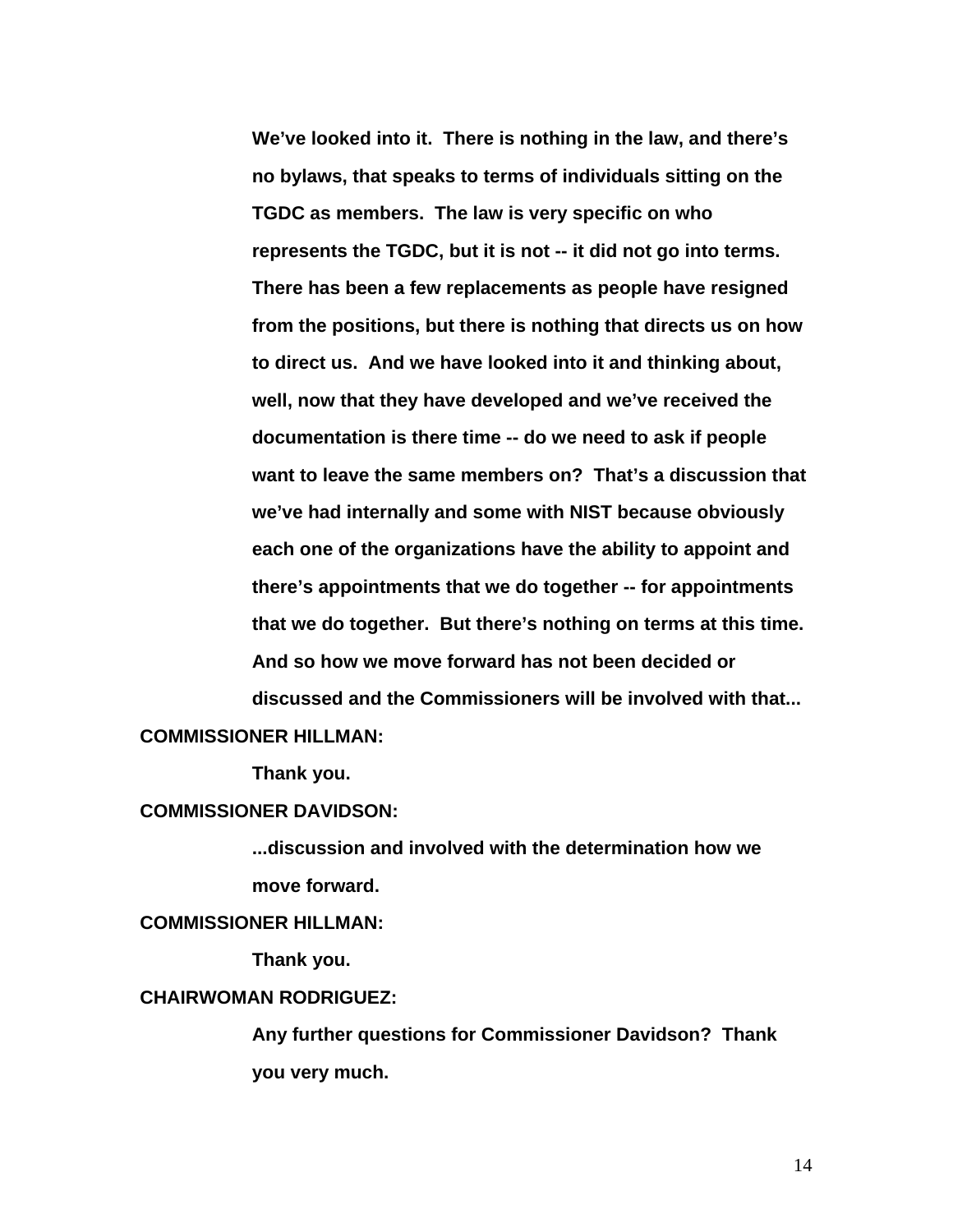**And now I'll ask Commissioner Davidson to report on the Board of Advisors.** 

#### **COMMISSIONER DAVIDSON:**

**Okay. This also has been a most interesting and busy year for the EAC encountered thus far, but it has definitely kept us engaged with our stakeholders and made the cooperation and communication between the EAC and our stakeholders so much more important. We have been utilizing our Board to secure a quality set of comments for proposed research projects, which has been posted on the EAC virtual website. The launch of the virtual website has been a great tool to disseminate. And, Commissioner, I do say that was a great job you did in trying to get that formulated. It allowed for the public to also be involved with the process.** 

**One of our stakeholders, the EAC Board of Advisors, has gone above and beyond the call of duty in its service this year. Their dedication to the EAC and their support of fair and transparent elections has been admirable.** 

**During my tenure as Chair during the calendar year '0,7 the Board of Advisors convened two full meetings. The first**  was here in Washington, D.C., January 22<sup>nd</sup> and 23<sup>rd</sup> at the **Four Points Sheraton. The meeting had excellent turnout and the Board reviewed reports and testimony from EAC staffers, Congressional staffers, and representatives from the Pew Charitable Foundation. Some of the topics included ongoing EAC research, EAC certification manual, and the Voluntary**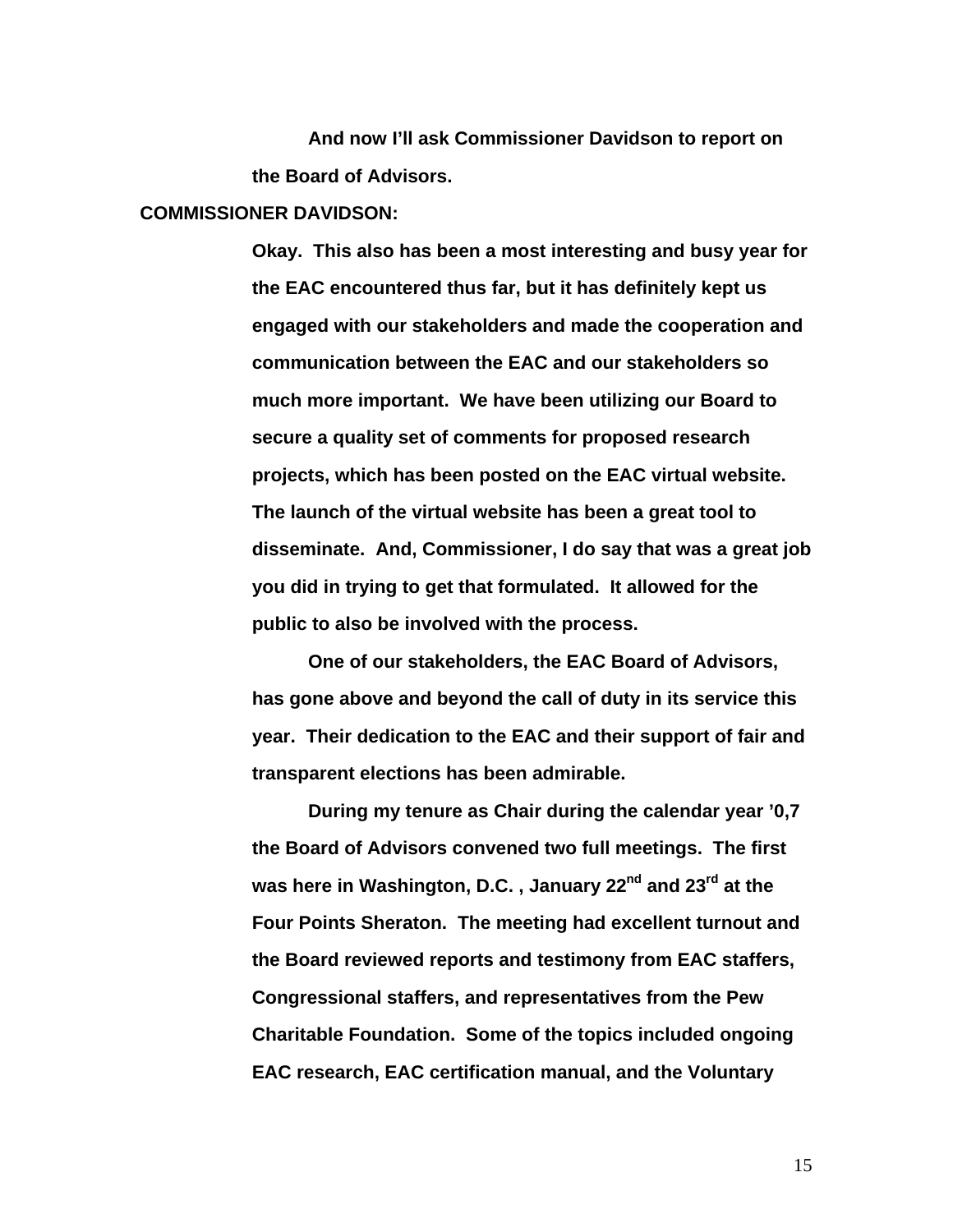**Voting System Guidelines. At the meeting the Board passed six resolutions that is available on our website.** 

**The second meeting, which was held at the start of FY '08, was hosted December 12-14 in Austin, Texas. We had a fantastic turnout and we were very proud of our productive meeting. The priorities and the central focus of the meeting was to review the TGDC Development Committee's version of the next iteration of the VVSG. It was a follow-up to the NIST event in Boulder in October where an ad hoc committee did preparation work on the documents in order to give presentations and comments in August. The Board received three days and finally voted on and passed 20 resolutions, which has been posted at** [www.eac.gov](http://www.eac.gov/)**.** 

**Again, I do want to thank the Board for their hard work and their time. I understand many of the Board members were going into primary elections and obviously had no time to spare, but definitely all of our Board members we appreciate their time and their dedication and commitment.** 

#### **CHAIRWOMAN RODRIGUEZ:**

**Thank you. Are there any questions for Commissioner Davidson about the Board of Advisors?** 

 **Seeing none, Commissioner Hillman may we hear about the Standards Board?** 

# **COMMISSIONER HILLMAN:**

**Certainly. The Standards Board was organized at the same time that the Board of Advisors was, and I believe that was June of 2004. At any rate, it was the summer of 2004. And it**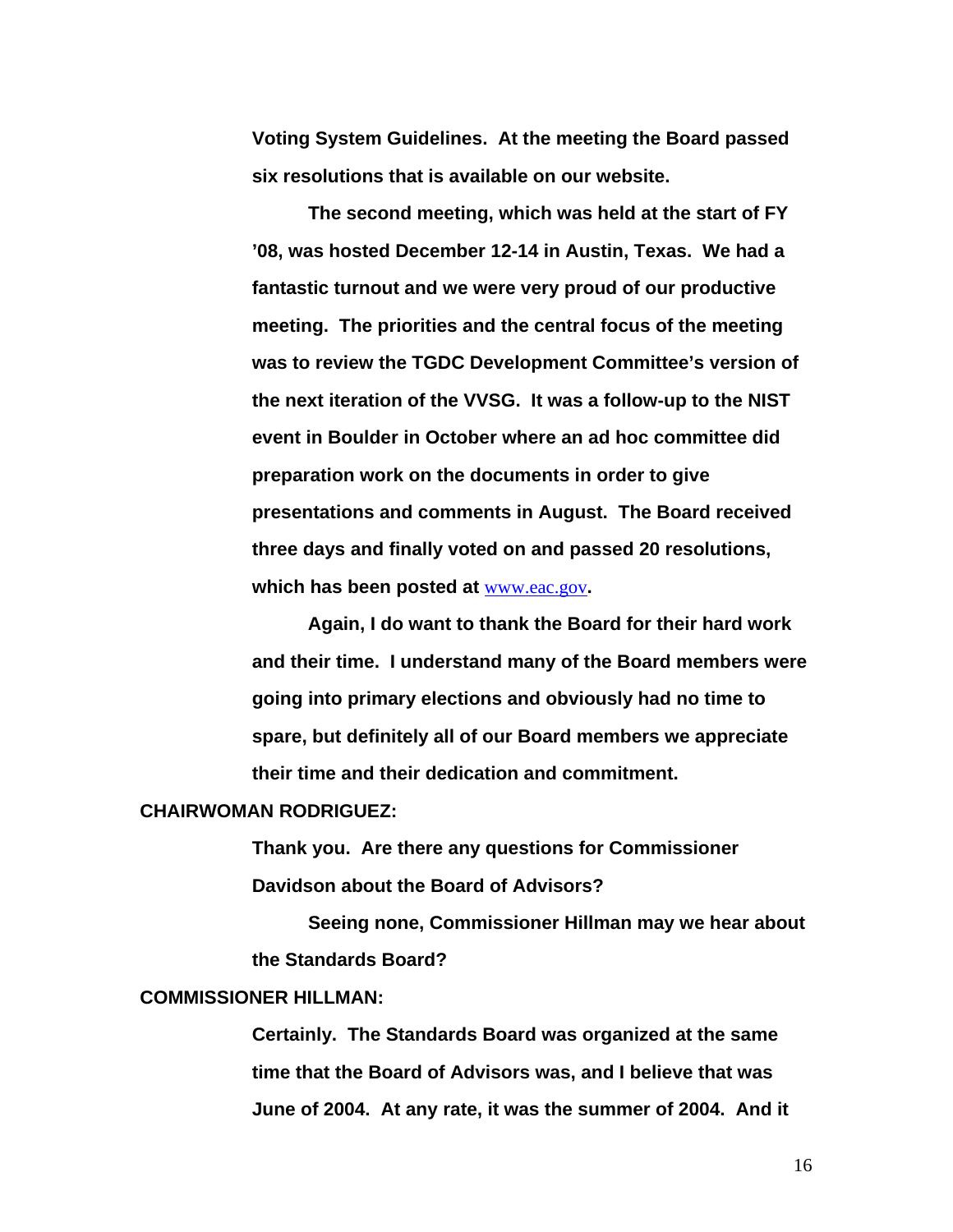**was a huge task. The Standards Board, as we all know, is made up of 110 people, two people representing each state, the District of Columbia, Puerto Rico and the three territories, one person serving at the state level, one at the local level. They must not be from the same party and the chief state election official has the responsibility to appoint people. And as individuals resign from their jobs, retire, or those who are elected who are no longer serving an office we see over the years quite a bit of turnover in the members of the Standards Board. So it takes a bit of a task to be able to keep everybody engaged and keep all of the Standards Board members informed. I've had the pleasure of serving as the designated federal officer of the Standards Board twice and have seen the development of that Board.** 

**The Board has spent the last year-and-a-half really getting organized. The Executive Board, which consists of nine people elected by the broader membership, meets monthly by conference call. Generally speaking, they organize the Bylaws Committee and have in fact amended their bylaws at least twice since the bylaws were originally adopted. They have a Nominating Committee because elections to the Executive Board are held every other year, and this year they had what was called the Voluntary Voting Systems Guidelines Ad Hoc Committee and it was a group of 14 members of the Standards Board who invested a lot of time and effort reviewing the Voluntary Voting System Guidelines, working with the Executive Board to propose comments to the VVSG**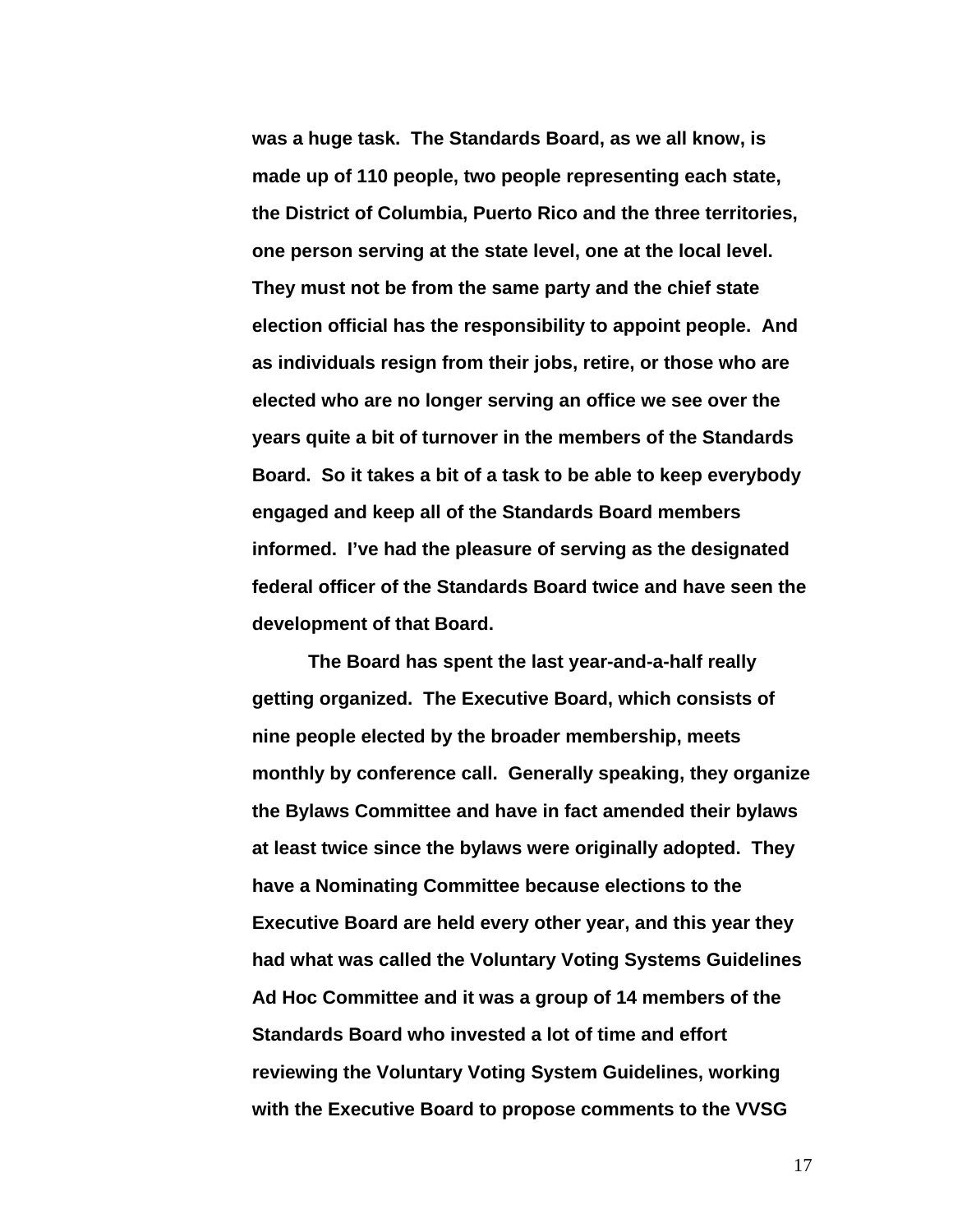**through resolutions. And at the Standards Boards last meeting in December it passed 15 resolutions providing comment to the VVSG both high-level, big picture observations and comments, as well as particular comments about definitions of phrases, use of phrases, you know, and everything to typographical errors and grammatical errors. And the Board will use presumably this year to continue to watch the progress and comments made to the VVSG to be prepared for the second round of comments when EAC publishes the VVSG.** 

**In 2007 the Board met twice. And it's a peculiar thing that the Help America Vote Act has done because it says that the Board shall meet at least once annually to vote on the VVSG. So the question arises if there is no vote to be taken on VVSG matters, does the Board under HAVA still have to meet. And it is a question that I pose to the General Counsel, because as we can imagine and appreciate, unlike the Board of Advisors, everybody on the Standards Board is an election official. And they've all got primaries, not only Presidential primaries but they've got, you know, local and state primaries and they're all very busy in 2008 and it does take a lot of effort to stay engaged with the Standards Board. So they've got some things to consider in 2008 about how they will move forward but have put together a structure I think that serves the purpose under HAVA under which the Board was organized, as well as to serve the election officials because the members of the Standards Board have taken it upon**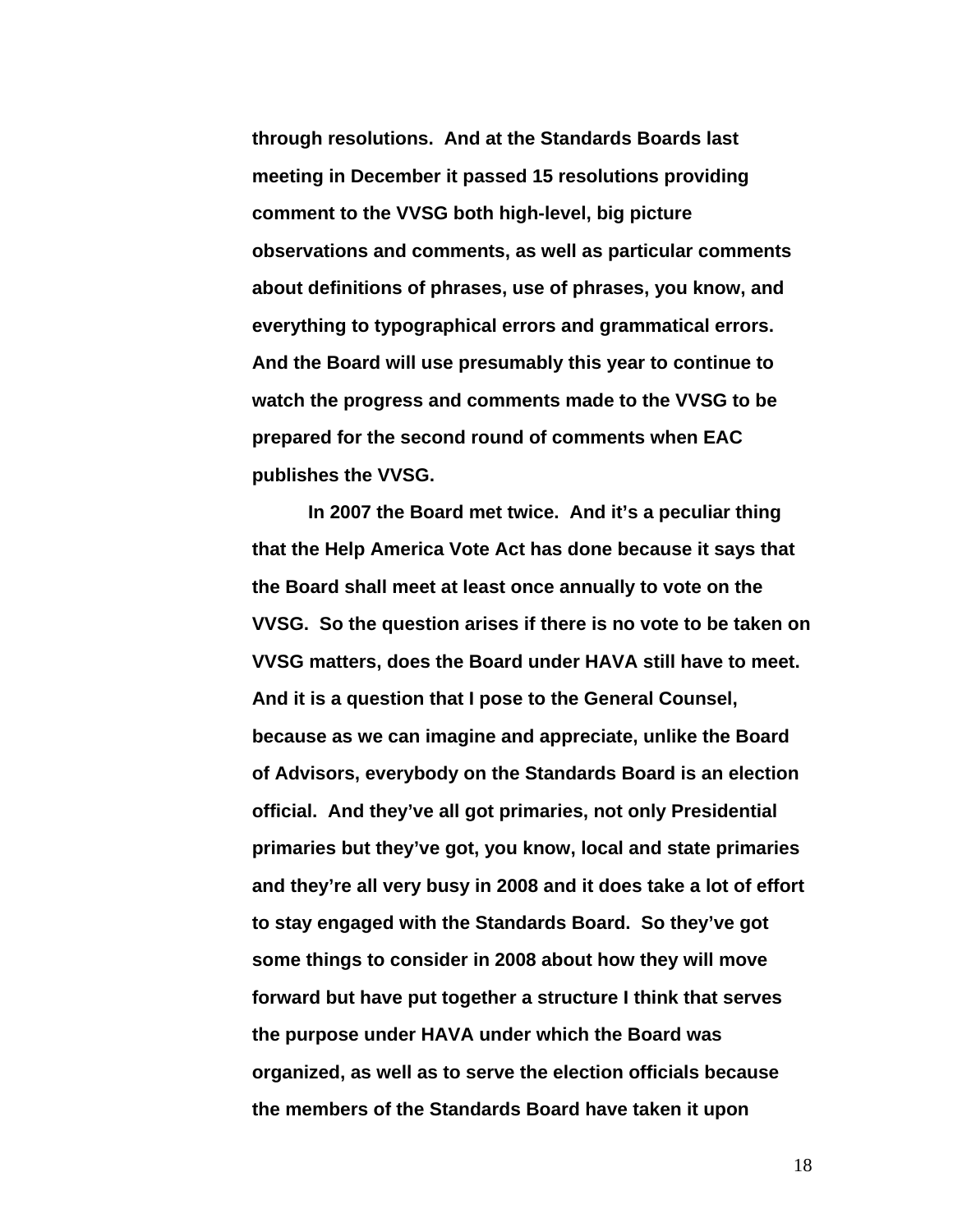**themselves to report back to their colleagues, particularly the local representative, to keep them informed of the activities and decisions that the Standards Board makes.** 

**And one important note is that the Executive Board consciously made a decision that it will not make recommendations directly to EAC, but rather the Executive Board makes recommendations to the Standards Board and the Standards Board makes the recommendations to EAC. And, yes, we used the virtual meeting room at least twice and it has been a convenient way for the Standards Board to be able to conduct business on matters that were time sensitive, needed to be handled, did not necessarily require an in-person meeting, but still that the business could be conducted in view of the public. The Standards Board has its own page on the EAC website and the Standards Board has its own email address so that if members of the public want to send comments to the Standards Board they can do that directly to that email address.** 

**Thank you.** 

#### **CHAIRWOMAN RODRIGUEZ:**

**Thank you. Are there any questions for Commissioner Hillman?** 

**Seeing none, the next agenda item is a statement by the Chair. And the first part of my statement I will hand a gift to the outgoing Chair and this is a gavel to commemorate her service as the EAC Chair in 2007. I believe this is a tradition. And I think this is something that you're probably going to put**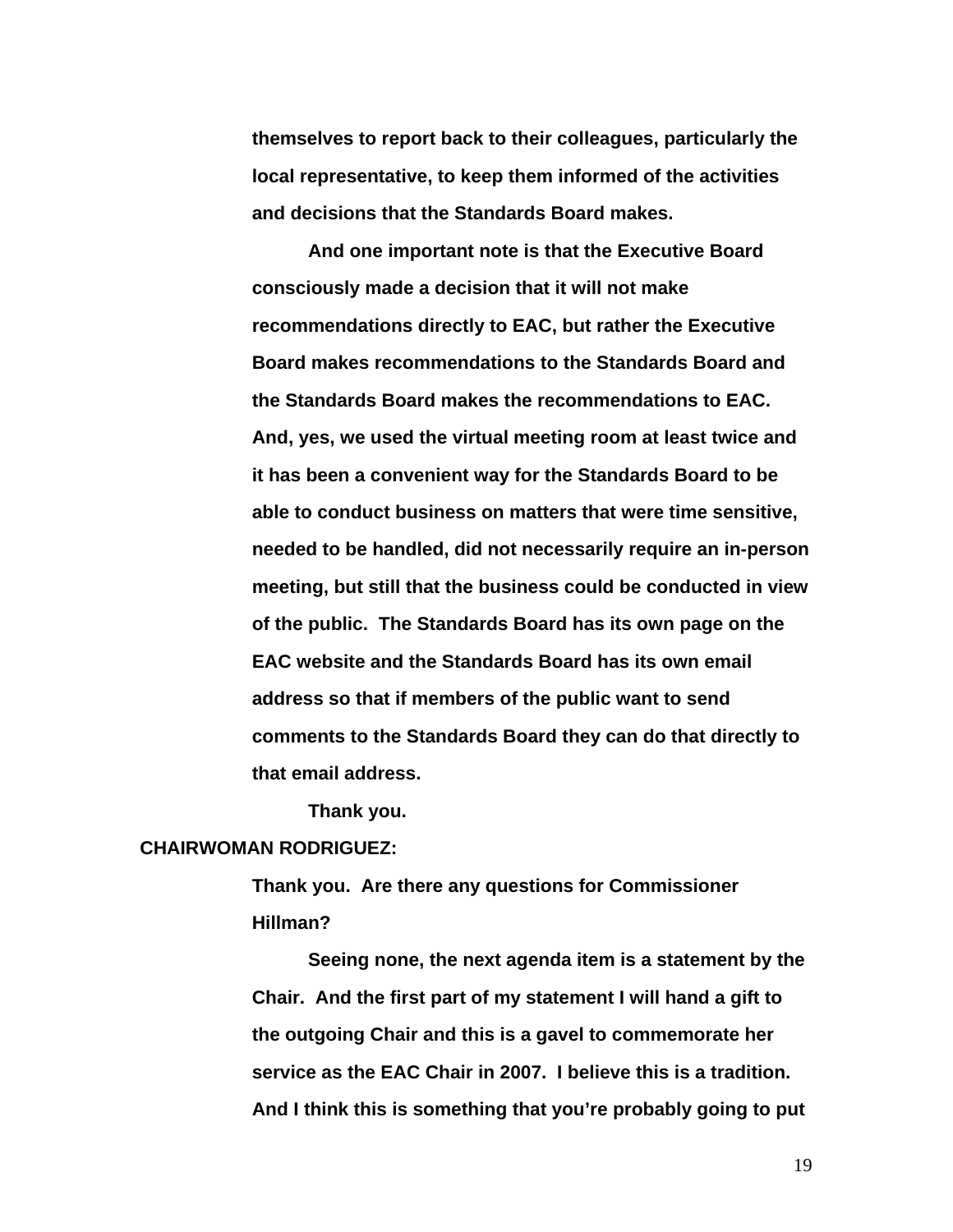**in a fairly prominent place and every time you look at it, you know, you're going to remember what a great year we had under your leadership.** 

# **COMMISSIONER DAVIDSON:**

**Thank you very much. And, you know, it's really the first time -- I thought I got to take back the gavel after I took my oath last time to my office and immediately I found that that gavel is kept under lock and key really and it shows up at every meeting, but you don't really get to have a gavel until now.** 

#### **CHAIRWOMAN RODRIGUEZ:**

 **Until you're done.** 

#### **COMMISSIONER DAVIDSON:**

**So this is very precious, thank you. I appreciate it. Thanks for the gift.** 

#### **CHAIRWOMAN RODRIGUEZ:**

**Thank you. And now I'll make a statement. I take the position of Chair -- I'm going to read it because we're going to post it -- I take the position of Chair of the EAC with a great deal of appreciation, anticipation and respect. First of all to the Commissioners who have preceded me, I express my appreciation for your dedication, commitment, and hard work. I can only imagine how hard it was to create an organization from the pages of HAVA. By starting this institution from scratch you blaze a trail. And I include the staff of the EAC in this recognition because you have been with the Commissioners every step of the way and I take this moment to honor your work with applause.**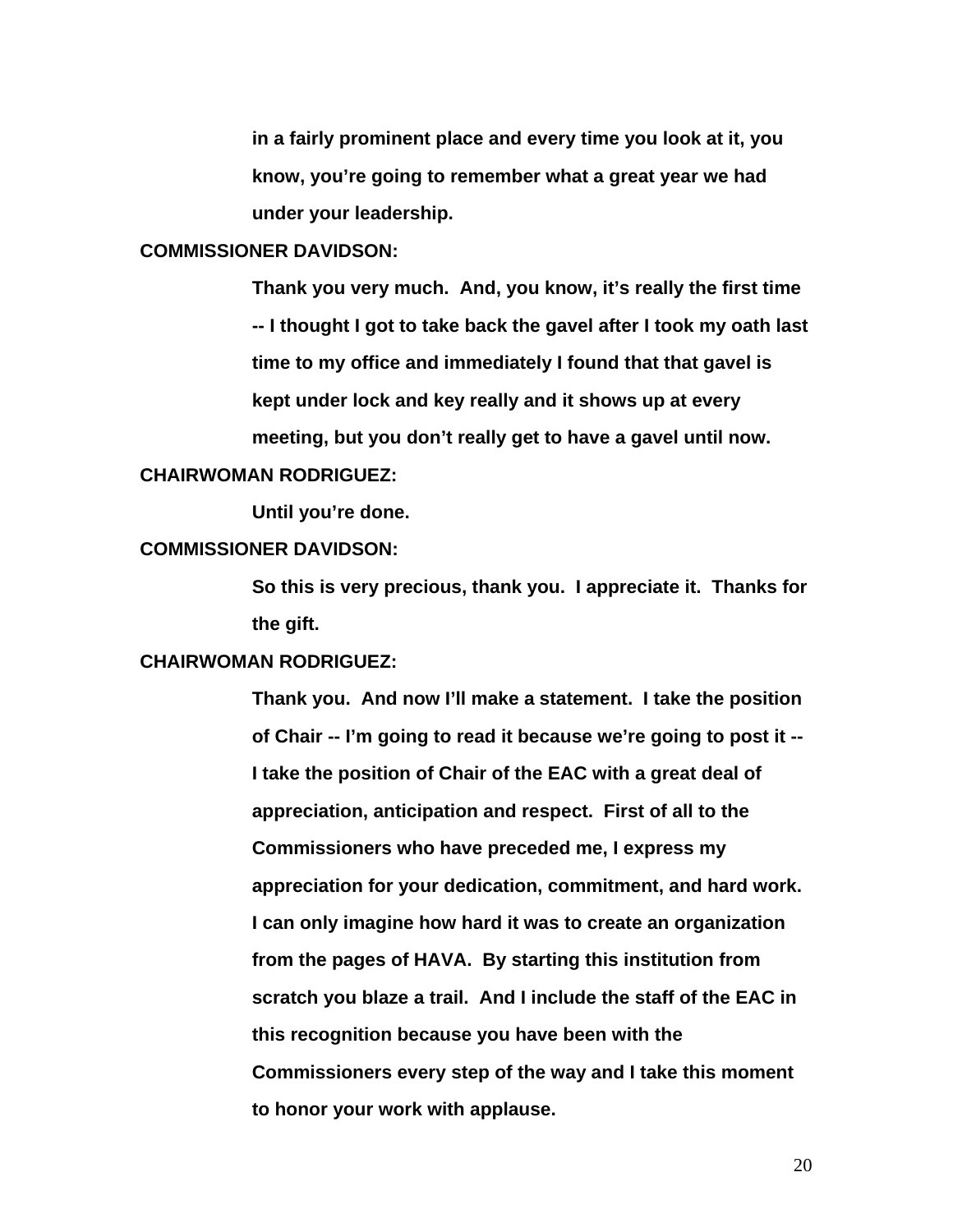#### **[Applause]**

**\*\*\*** 

#### **CHAIRWOMAN RODRIGUEZ:**

**Secondly, I'm filled with anticipation. This election year should mark the evolution of the EAC from a new organization to an institution. We must be prepared to deal with the hardest, most complex issues of the day in a thoughtful, responsive manner. Nothing new for the EAC, but the weight of our advice and guidance carries heft and I am mindful of how careful we must be in order to be authoritative and relevant.** 

 **Finally, I am filled with respect, respect for the Congress that created the EAC, for the people who conduct elections all over the country and for the people who vote in every election and for those who will vote for the first time in 2008. It is the voter whom the EAC was created to serve. Voter access and confidence was deemed by Congress to be of the utmost importance and so they ventured for the very first time into the election process establishing the EAC to provide funds, standards, testing and certification for equipment, and guidance and research for administration.** 

 **The role of the Chair is to conduct meetings, to speak for the Commission's consensus viewpoint, and to make Committee assignments. Each Commissioner has expressed a willingness to serve in a capacity that will most benefit the EAC. I thank them for their desire to help the Commission** 

**\*\*\***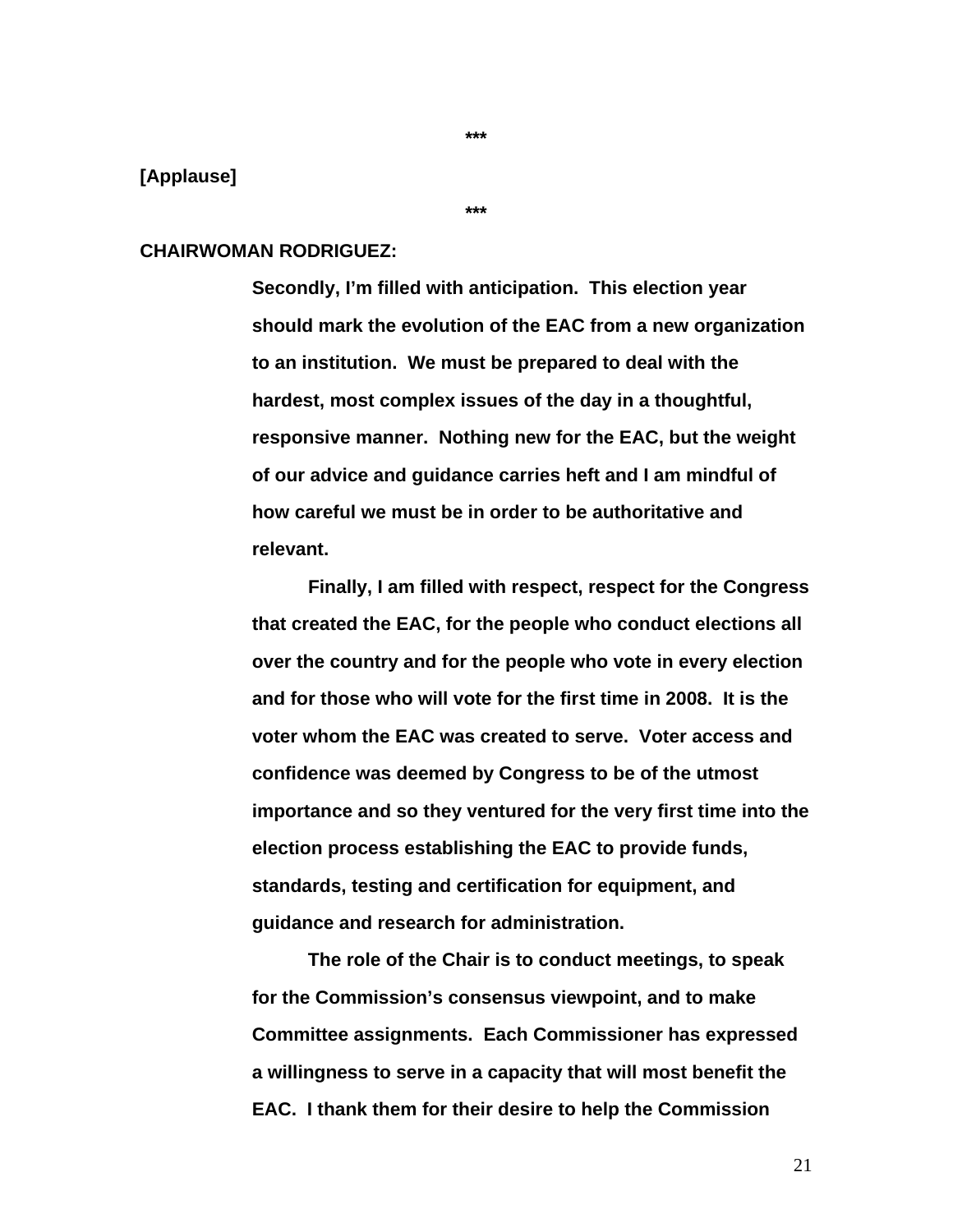**succeed. The three assignments that the Chair must fill are the EAC's liaison to the TGDC, the liaison to the Board of Advisors and liaison to the Standards Board.** 

**I'm going to ask immediate past-chair Donetta Davidson to continue as the TGDC representative. As we complete the next iteration of the VVSG, the Voluntary Voting System Guidelines, continuity on the TGDC is vitally important. It is also important for other Commissioners to develop skills in this area and I will speak more to this point later.** 

 **The Board of Advisors will serve in an especially critical role in the coming year. The Congress in establishing the election data collection grants has tasked the Board of Advisors with an extra duty of reviewing the grant program report before it is submitted to the Congress. Therefore, I have asked Commissioner Gracia Hillman to serve as the liaison to the Board of Advisors. This is a change in protocol, but because 2008 is what I expect to be an exceptionally busy year I don't think that the Chair, me, will have time to really manage this work. This program, the election data collection grants program, holds enormous promise if it achieves its goal of improving the collection of election data. Commissioner Hillman's service on the research subcommittee leads me to expect that she would be an excellent liaison to the Board of Advisors with this task.** 

 **In order to develop that skill with the TGDC that I mentioned earlier, we need to nurture among other Commissioners familiarity. Therefore, I've asked**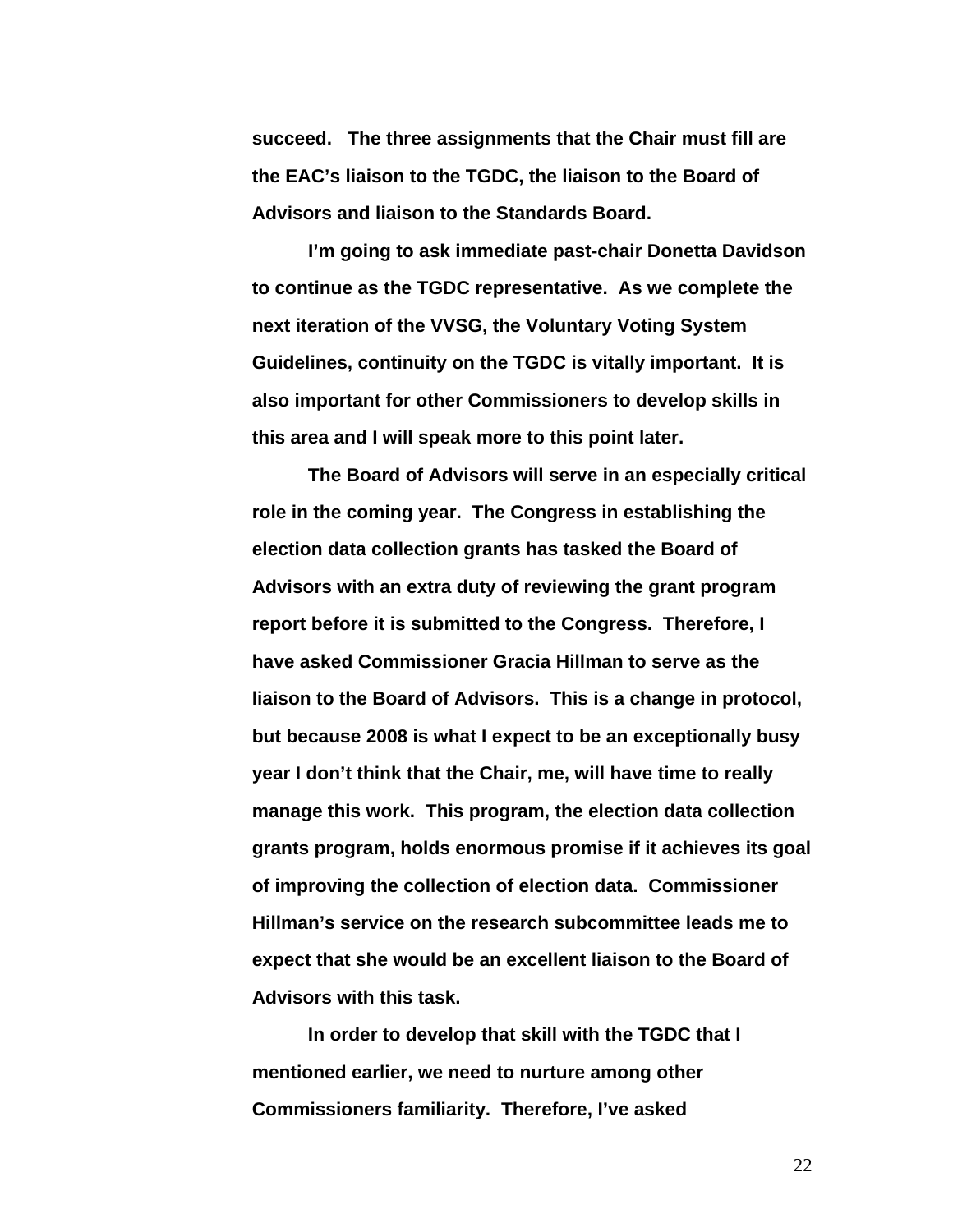**Commissioner Caroline Hunter to serve as the Standards Board liaison. This Board made up of election officials will, as Commissioner Hillman pointed out, comment on the VVSG. This role will prepare Commissioner Hunter to lead the Commission in adopting guidelines that are measurable while also being accessible to election officials. She has already demonstrated leadership in ensuring that various groups of election officials are as familiar with the proposed guidelines as is humanly possible, and I know her contributions will continue to be valuable.** 

 **As Chair I am also committed to continue to build a responsive relationship with Congress, election officials, our Advisory Boards and the voters. I will continue my brown-bag lunches and plan to conduct field hearings across the country seeking venues recommended by election officials and advocates. I will seek their help to highlight jurisdictions that are doing a particularly great job with voter registration and NVRA, provisional balloting, post-election audits, providing access to voters with disabilities and providing access to the minority language voter. I also think it will be important to showcase those jurisdictions that do an exceptional job serving our voters in the military and citizens overseas.** 

 **I took my installation oath this morning on a Bible that, as Alice Miller pointed out, holds special meaning for me. I purchased this Bible during a trip to Virginia ten years ago. I was deeply immersed in reading about the Civil War at the time. When I saw the Bible, I was attracted to it by the cover**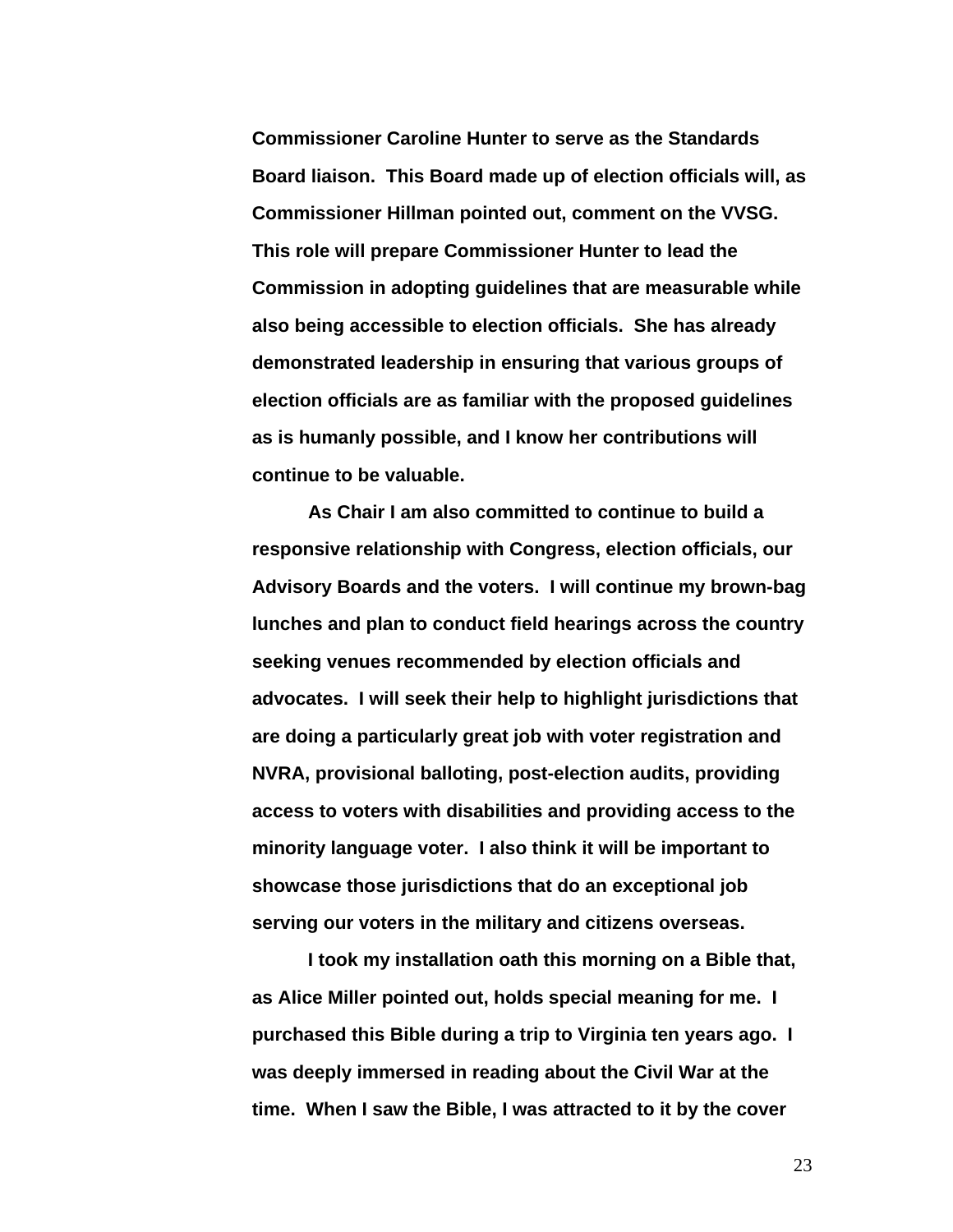**well worn and tattered. I didn't even know what it was, but when I opened it up I read the inscription. I was overcome. It reads, "From a Yankee." The Civil War sprang to life before me. The division, the conflict, indeed the very idea of a nation so divided that Americans would take arms against their fellow Americans still creates a deep sorrow in me. But for me this Bible represents conciliation. You see, the person who received this Bible and the giver shared something, agreed on something.** 

**It is division, not near the magnitude of the Civil War but divisions just the same that we are charged to work through in the EAC. Surely we have our partisan orientation, but when we are doing the work of the EAC we are asked to try to achieve consensus. On certain issues consensus seems impossible, so sometimes our work may take a little longer than expediency requires. I ask you to bear with us and I assure you that we will consider every possible resolution of the issues placed before the EAC because at the end of the day regardless of what party labels we wear all four of us have the same goals; to increase voter participation, increase confidence in elections, and provide assistance and support for election officials in their quest to deliver accurate, accessible and secure elections.** 

**Thank you for the time. And now I offer Commissioner Hunter. Would you like to make a statement in your new role as Vice-Chair?** 

# **VICE-CHAIR HUNTER:**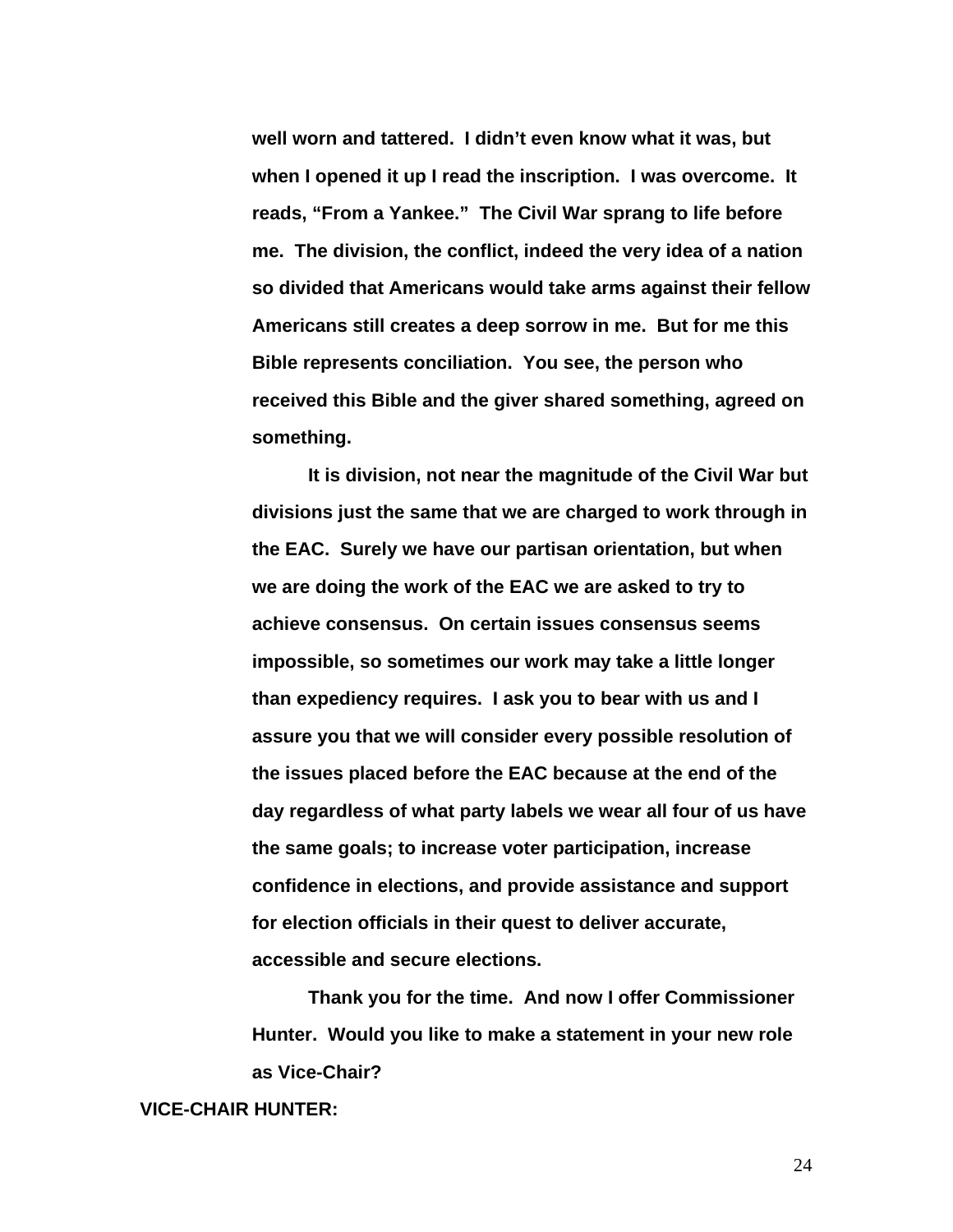**Thank you, Madam Chair. I look forward to working with you and I'm excited about your enthusiasm and the excitement that you bring to this new role that you have. We all respect the fact that you are willing to work together and I think we all appreciate that very much.** 

 **I, too, look forward to assisting local officials to the extent we're able to with the administration of elections. I look forward to helping Donetta Davidson and others develop and eventually adopt the newest iteration of the VVSG. And I look forward and hope we can respect the tradition of the state and local government's administration of elections.** 

**Thank you very much for the opportunity.** 

# **CHAIRWOMAN RODRIGUEZ:**

**Thank you. We now move into old business. The minutes are in draft but have not been reviewed preliminarily by the Commission, so we will not approve the minutes from December 11. However, they are this morning just available.** 

 **I now call on Executive Director Thomas R. Wilkey for his report.** 

#### **EXECUTIVE DIRECTOR WILKEY:**

**Good morning Commissioners and to those of you who are attending this meeting. I want to welcome everyone here and hope that as the day progresses that with all of the weather that they're forecasting that everybody gets back to where they started this morning.** 

 **This is the first EAC meeting of 2008 and we have a busy year ahead of us. First let me, on behalf of myself and**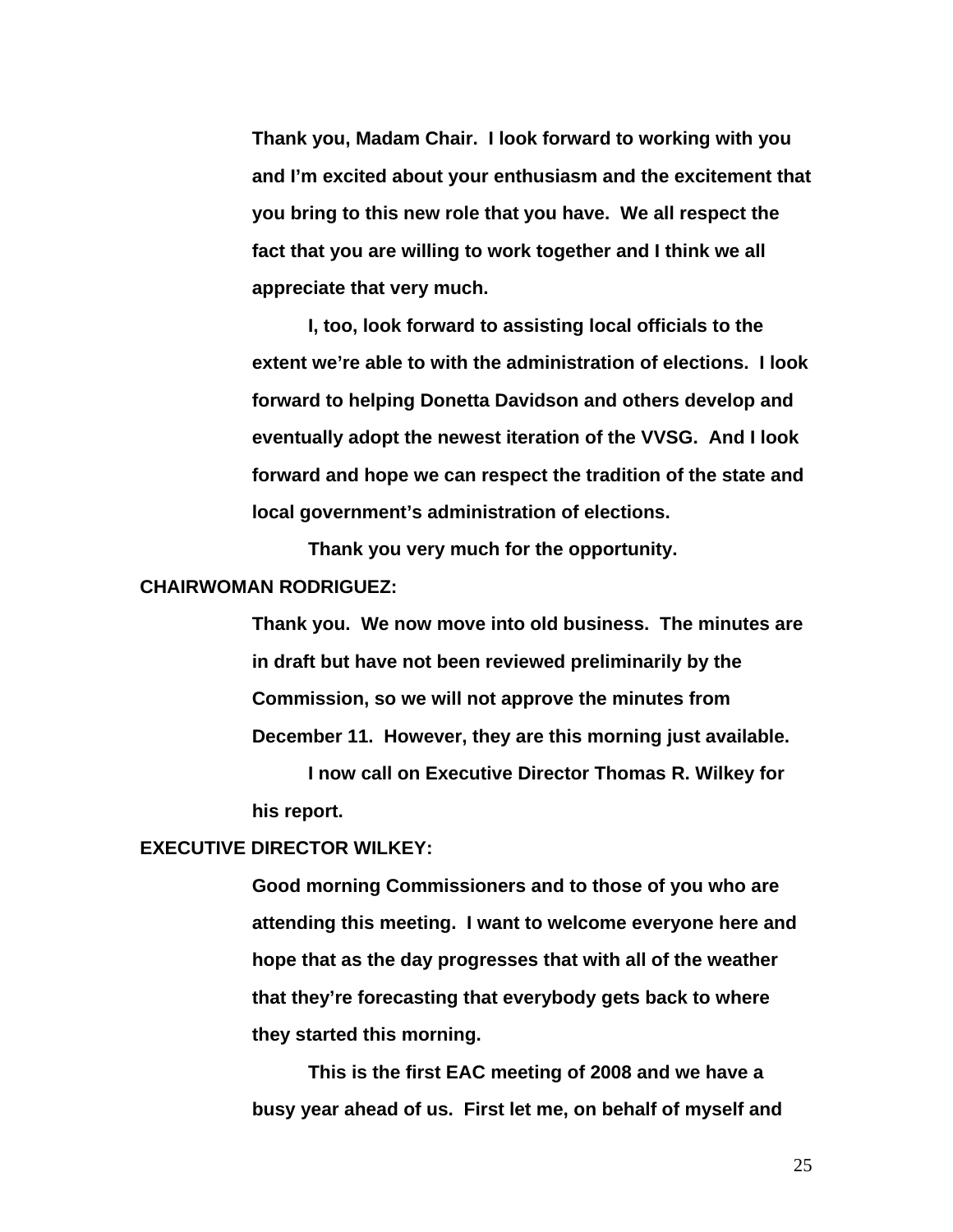**the entire staff of the EAC, congratulate our new Chair Rosemary Rodriguez and our new Vice-Chair Caroline Hunter for taking the oath of office today and for their leadership in the coming year.** 

 **Let me also before I begin the body of my report comment, make a very brief comment, on what our guest, Director Alice Miller, was speaking about this morning in terms of diversity. You know, some of you know that I've been around this business for a very long time and I would dare to say that when I started, with the exception of perhaps a few local school boards, that you would not see the kind of diversity that is sitting at this table today. It says a lot about where we are as a nation and I'm particularly proud of that. And thank you for those comments. It means a lot to me and I think it means -- it shows that in terms of what's going on in the country it's really a great thing.** 

 **Looking ahead, well you'd have to be not turning on your television or your radio or reading a newspaper to not know that it's a Presidential election year, in case you haven't noticed. Election officials are working very hard to prepare for the upcoming primaries and general election. There are lots of changes in election administration, particularly at the state level. The EAC stands ready to assist election officials with resources, best practices and election management information. And we are in the process of testing voting systems as we speak. The information we prepare about our**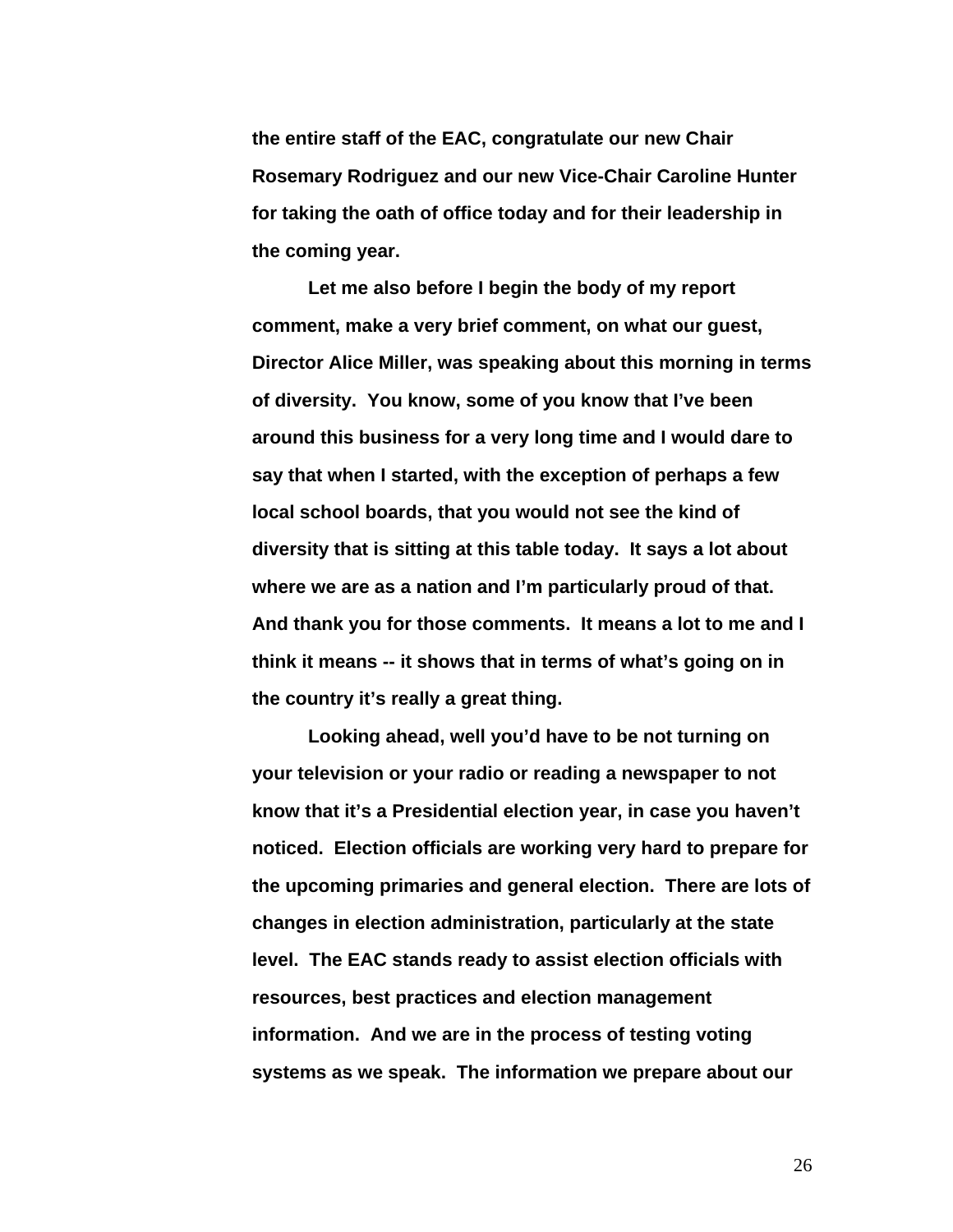**voting system program will be very instructive to election officials and most importantly to the public as well.** 

 **And now let me give you a brief update about current Commission activities. Our 2008 operating budget has been set at \$16.5 million. Congress has also provided \$115 million in new requirements payments for the states, \$10 million in grants for collection of election data, \$750,000 for the Help America Vote college program and \$200,000 for the mock student/parent vote election program. In a few minutes EAC staff will provide more details about these new budget items.** 

 **Last month in Austin in conjunction with our Board of Advisors and Standards Board meeting we had a very successful roundtable discussion about voting system guidelines that was open to the and participants included academics from all across the United States and from outside the United States as well as we had an individual from Britain with us. Issues discussed included risk assessment frameworks, how to encourage innovation, reliable methodologies to test voting systems and the merits of both direct and indirect verification techniques. Concerns voiced at the meeting included more emphasis on performance standards, how the VVSG may impact voting systems used in vote centers or for early voting, and the need for more comprehensive studies on the security and usability of DREs versus paper-based voting systems. All of the testimony, and it is excellent, and the list of participants and minutes, are available on our website eac.gov. We will have more**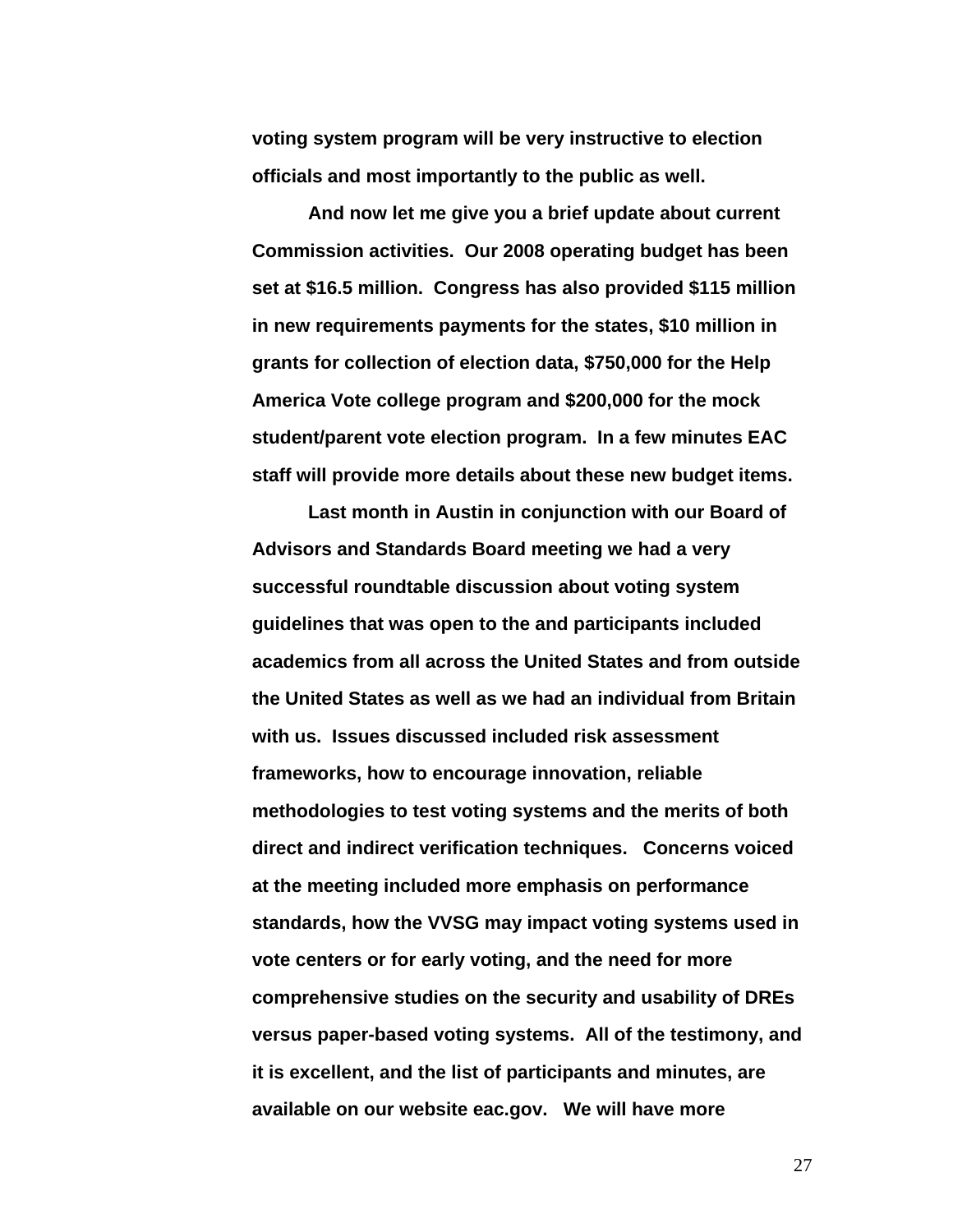**roundtable discussions with other stakeholders including election officials, voting advocates, manufacturers, test labs and the usability/accessibility community. These meetings will be open to the public and we will let everyone know as soon as they are scheduled.** 

 **Our 2008 annual report to the Congress is being bound and stapled as we speak. It is scheduled to be delivered to Congress tomorrow. The PDF will be available shortly on our website and we will notify everyone via email when it is available. The 2007 annual report includes a brief introduction and description of how the Commission is structured. Under EAC operations for 2007 we report that our appropriation was \$16.2 million and it was used in the following program areas: 48.4 percent for improving voting technology, 19.5 percent for EAC administration, 17.1 percent for HAVA funds management, 13.3 percent for our national clearinghouse, 1.7 percent for EAC Advisory Boards. The report provides details about the voting system testing and certification program, assistance for our election officials, HAVA funds management, the language accessibility program, and clearinghouse and research activities.** 

 **As most of you know, HAVA mandated many research projects to help establish a national clearinghouse of information, and I wanted to take this time to update everyone on the progress we've made toward meeting these mandates. Many of the research mandates are found in HAVA Section 241. I'll start with the ones we've completed and move to**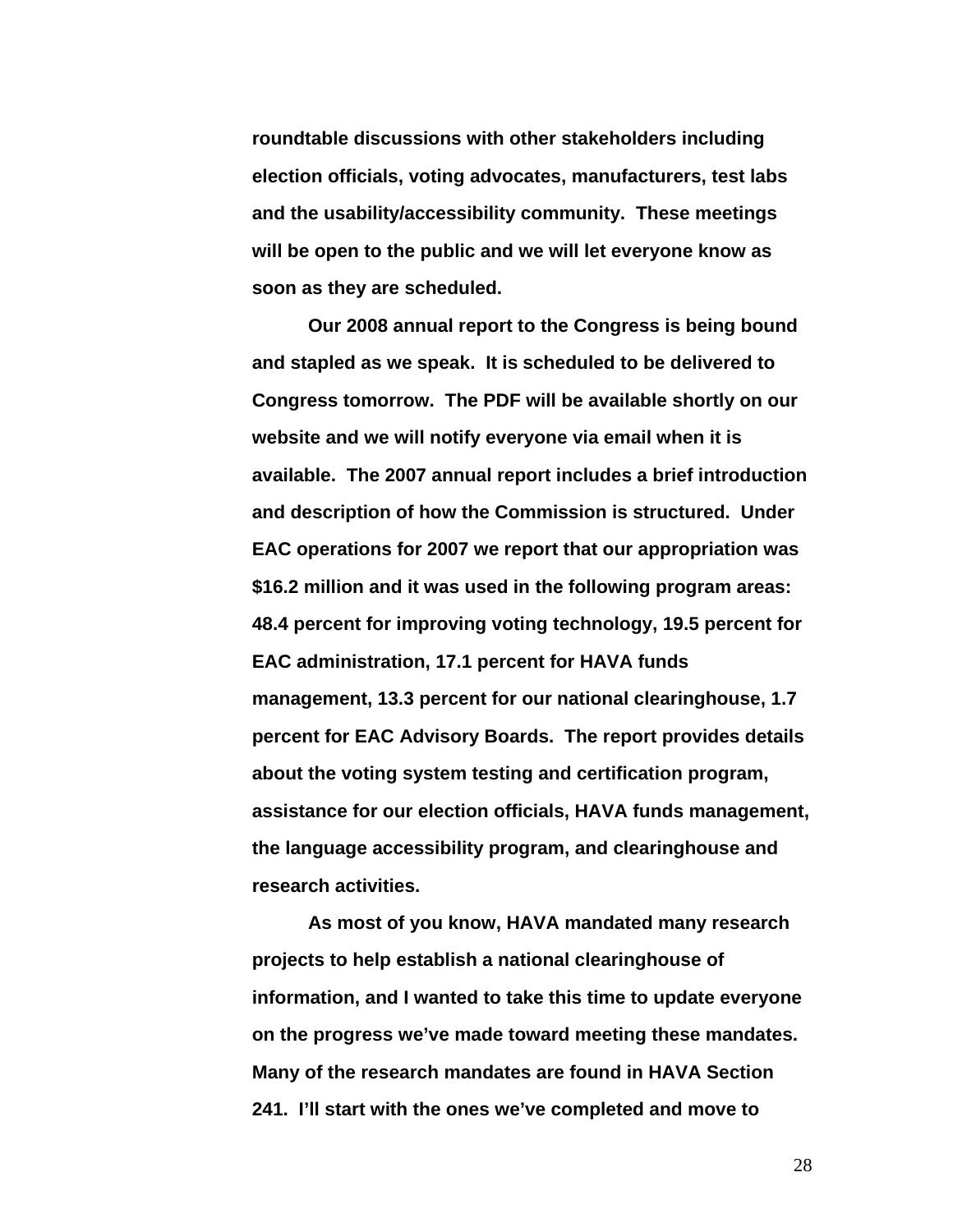**those underway and those that will come next. We have completed, as many of you know, our effective designs for ballot designs for election design and administration. That has been completed. Our provisional voting report was completed in 2006. Voting fraud and intimidation report issued in 2006 and our very comprehensive "Poll Worker's Guidebook and Best Practices" was issued in 2006 and 2007. We have underway our statewide voter registration database initiative with the National Academy of Sciences. We are educating voters about registration using voting systems, locating polling places and other aspects of voting underway. It's our hotline and voter information website which we hope to have available at our next public meeting. Our vote count and recount procedures was recently completed in draft and will be reviewed by the Commission soon and we hope to have that underway as soon as possible.** 

 **As to future activities, the information that we collect from projects that I just mentioned will inform us on the best way to move forward on these research projects. Method of election technology and voting systems used in counting votes, certainly many of our management guidelines and VVSG activities will lead us in helping us complete this work. Alternative voting method study, feasibility and advisability of conducting elections with federal office on different days, places and hours and establishing a legal holiday for voting, alternative voting methods, and a date other than Tuesday for**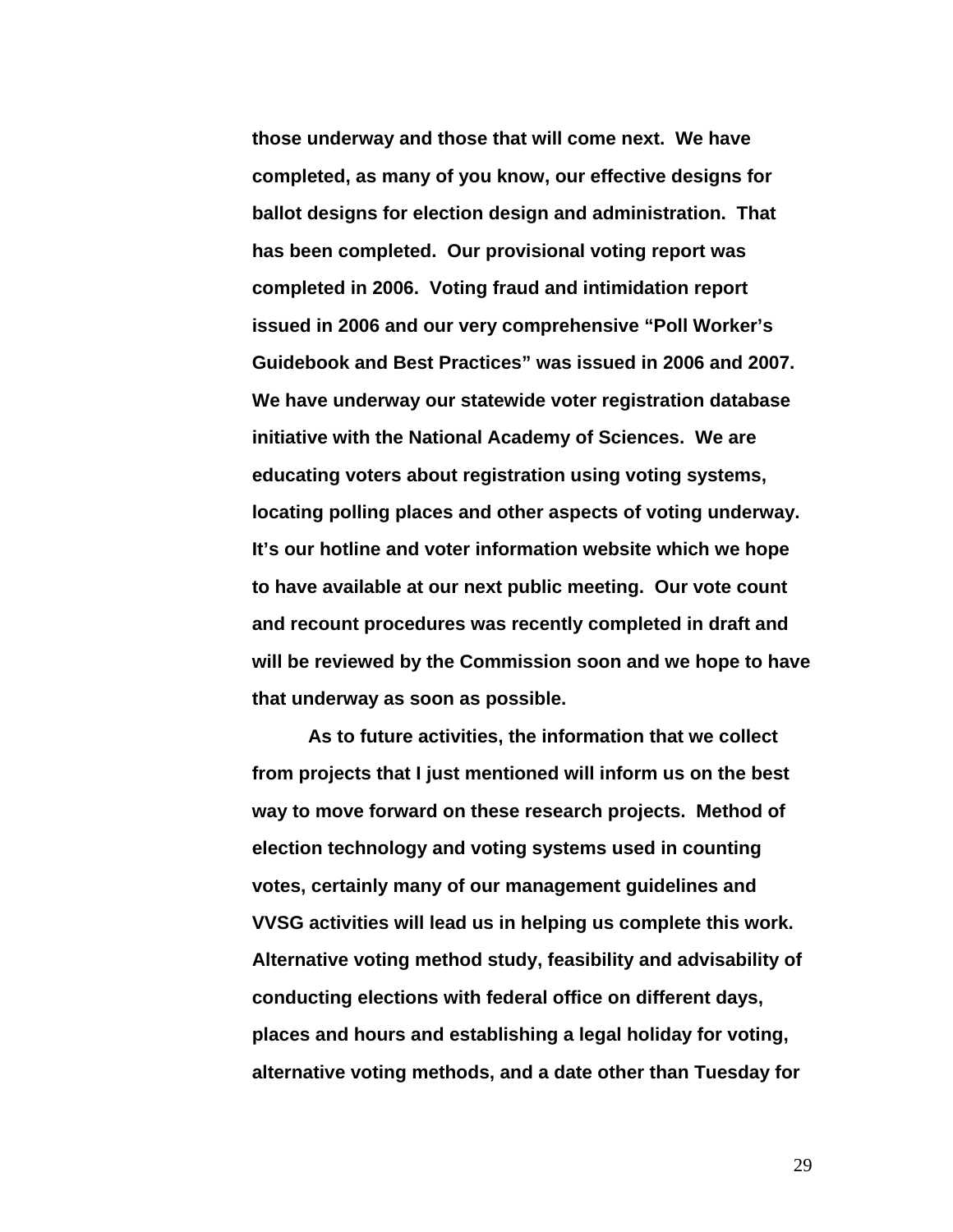**holding elections. This report is in draft form and should be available at either our February or March public meeting. Federal and state laws governing voting eligibility, the ways federal government can assist state and local election officials and what funding levels would be needed, technical feasibility of providing voting materials in eight or more languages, matters relevant to voting in rural and urban areas, methods of registration and timely delivery of ballots for UA HAVA voters which is underway and should be completed in the next month. We are also working with the National Institute of Standards and Technology to provide under the Defense Department Authorization Bill several years ago some standards for future use of the Internet for UA HAVA voters. Voting system performance benchmarks and broadcasting practices. Our research department will be working with the research subcommittee of the Commission to begin looking at our research activities in addition to our 2008 survey, which must be completed this year, and to establish our framework for our research activities as we move forward.** 

 **As I mentioned, at all of our meetings EAC distributes a monthly electronic newsletter that provides updates on our activities, upcoming meetings and other HAVA related issues. It is the best way to keep up-to-date on information about the Commission. As always, we can be reached toll free at 866- 747-1471. And again we urge you to keep up-to-date on our website eac.gov.** 

 **Madam Chair, that is my report for this month.**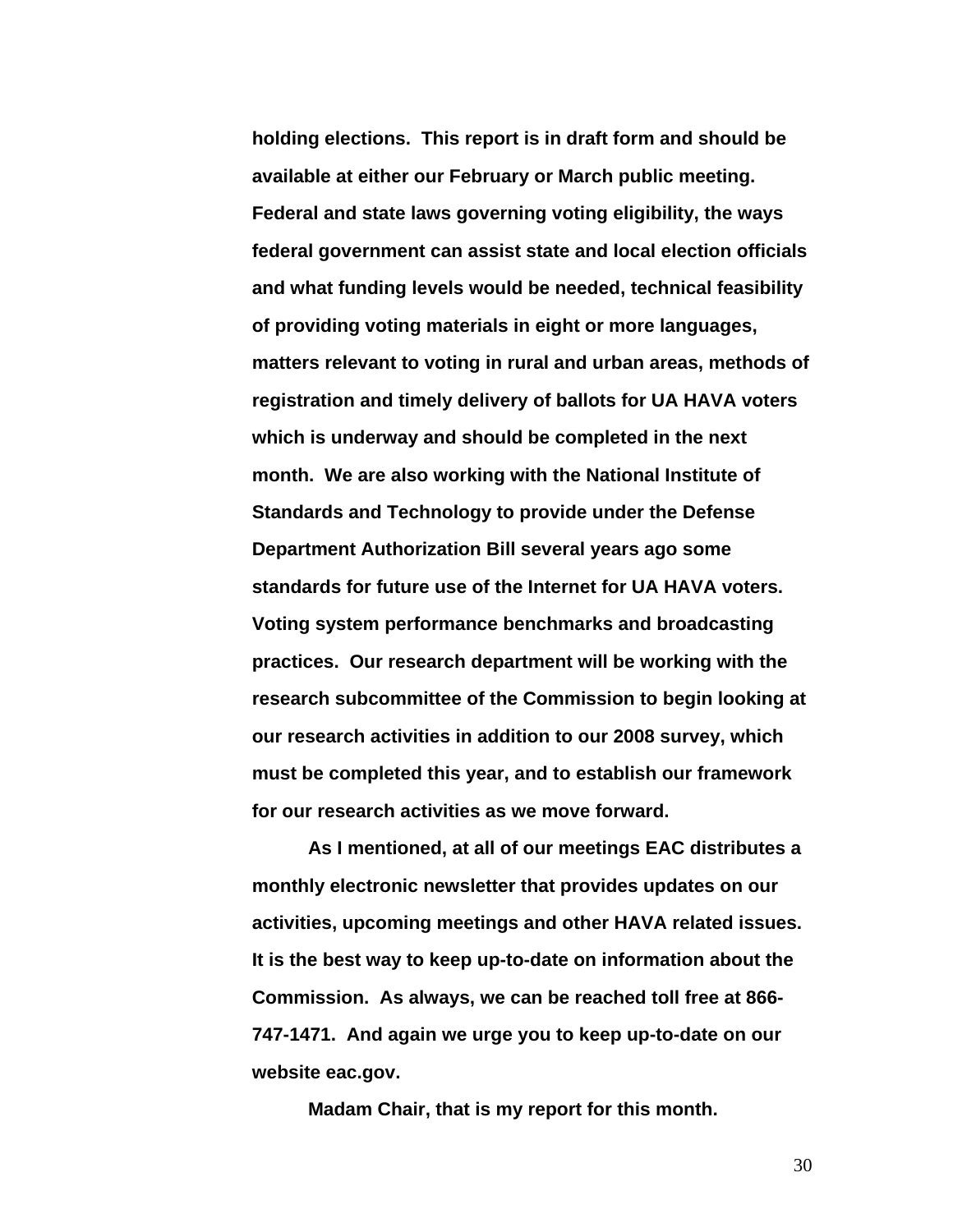# **CHAIRWOMAN RODRIGUEZ:**

**Thank you, Mr. Wilkey. Are there any questions? Commissioner Hillman?** 

### **COMMISSIONER HILLMAN:**

**I do have a question, but it goes to the annual report. I know that the report wasn't put before the Commissioners for a vote and I'm not sure what we did in past years, but I'd like to recommend that at least we do a consensus. And I know that it's scheduled to go out tomorrow, but I would think that the Commission should be on record one way or the other as having approved the release of the annual report. And so if I remember correctly, a consensus vote would be that if any Commissioner objects you do so within a designated period of time.** 

# **COUNSEL HODGKINS:**

 **24 hours.** 

# **COMMISSIONER HILLMAN:**

**24 hours. So that means that if we got the consensus vote today we'd still have tomorrow that we could release it. But I would just think that we should do that.** 

# **EXECUTIVE DIRECTOR WILKEY:**

 **Okay, we'll do that Commissioner.** 

#### **CHAIRWOMAN RODRIGUEZ:**

 **Thank you, Commissioner.** 

# **COMMISSIONER HILLMAN:**

**Well, that's just my request. I mean my colleagues can differ or agree, but I would encourage us to do that.**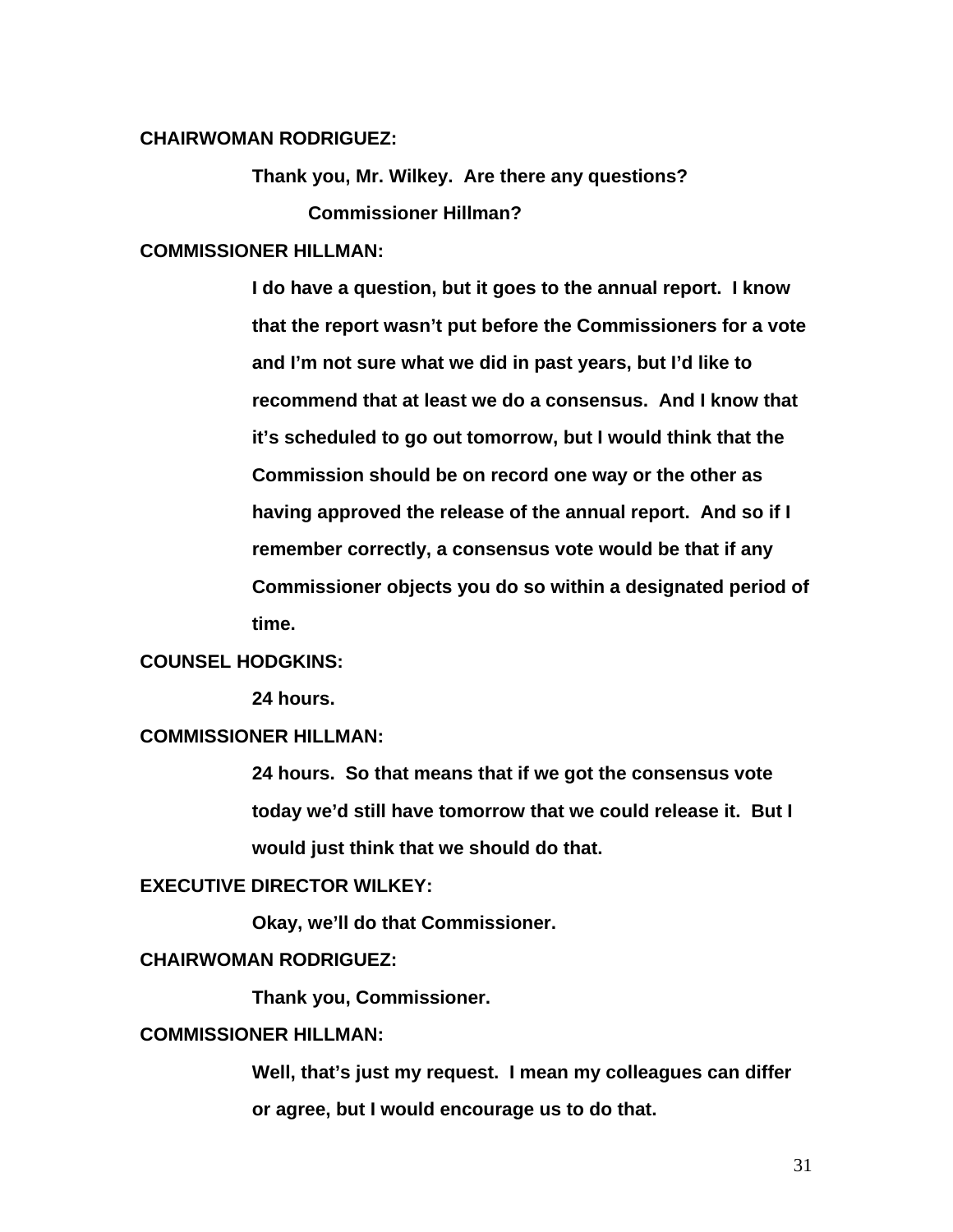# **CHAIRWOMAN RODRIGUEZ:**

**I agree and we'll prepare a consensus vote. Are there any other questions or comments for Mr. Wilkey?** 

# **EXECUTIVE DIRECTOR WILKEY:**

 **Thank you.** 

#### **CHAIRWOMAN RODRIGUEZ:**

**Thank you. I'll take a moment to welcome our General Counsel back. It's good to see you, not that looking at Gavin** 

**was bad, but it's good to have you back.** 

#### **COUNSEL HODGKINS:**

 **Thank you, Madam Chair.** 

# **CHAIRWOMAN RODRIGUEZ:**

**New business. The National Voter Registration Act update on states' requests. Mr. Edgardo Cortes?** 

#### **MR. CORTES:**

**Good morning, Madam Chair, Commissioners. I have a listing of what is now six requests for changes to the state instructions on the National Form. Five of those were presented during last month's meeting, but we have had a new submission since then. But I'll run through the entire list for the benefit of those members of the public that were not at the public meeting in Austin.** 

 **The first one is from Rhode Island. It's regarding their eligibility requirement for people that are on probation or parole, been convicted of a felony. Previously you were unable to vote until your sentence was completed even if you were on probation or parole. They have since amended their**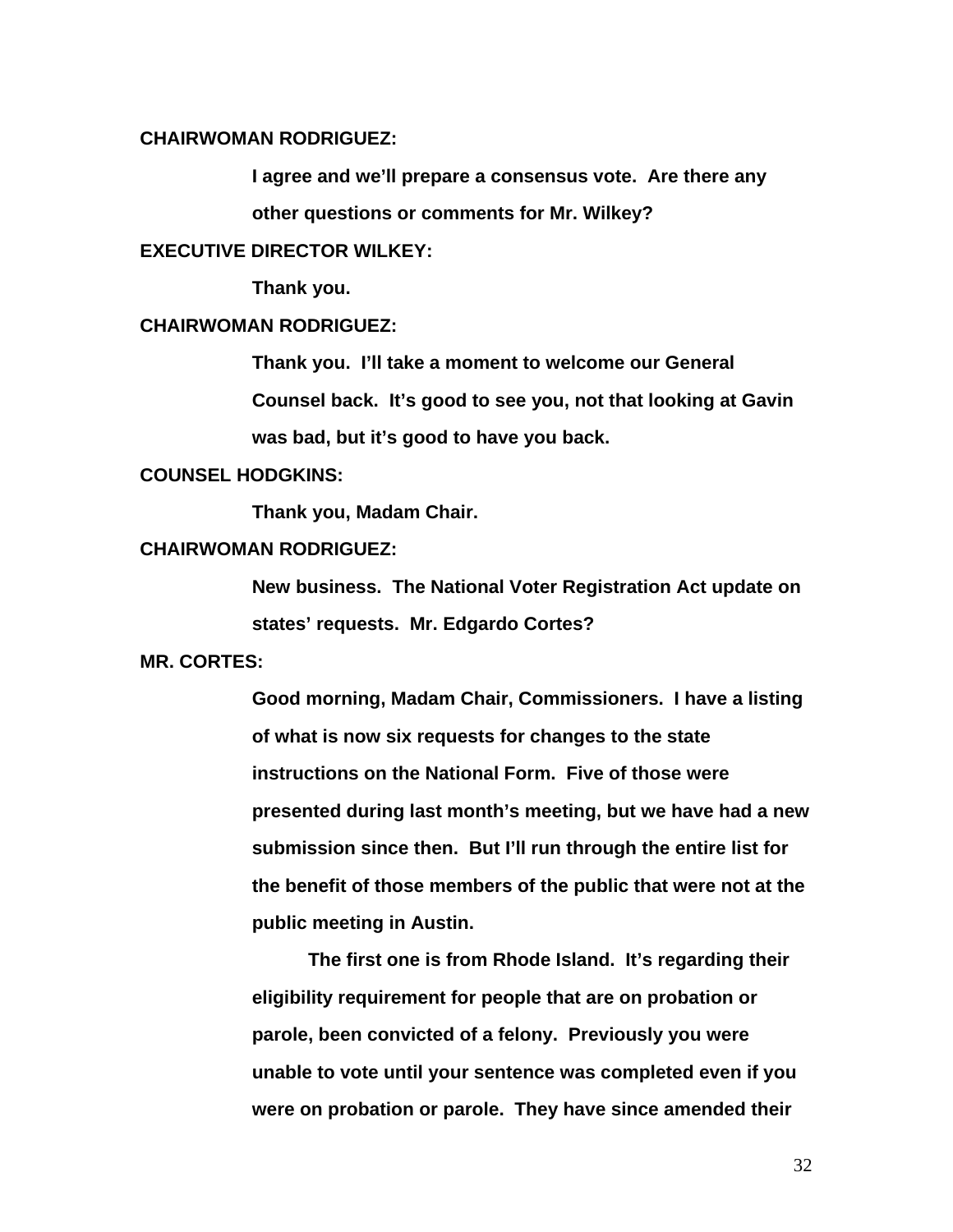**state Constitution and currently the only restriction applies to those serving a felony conviction that are currently incarcerated.** 

 **The State of Colorado has made a change to their mailing address. The Secretary of State's office has moved and their mailing address has changed.** 

 **The State of Delaware has changed their voter registration deadline. Previously it was 20 days prior to the general election and 20 days prior to any primary election. The current registration deadline is the fourth Saturday before a primary or general election and ten days before a special election.** 

 **New Jersey has also changed their voter registration deadline. It was previously 29 days before an election. It has now been changed to 21 days before an election.** 

 **The new one since last month is the State of Georgia. Georgia has requested a change to their ID number instructions. Previously Georgia required a full Social Security number under an exemption they had under the Privacy Act, which allowed them to require that information of people registering to vote. They were taken to court over that exemption and the court ruled that because they had not met all the provisions they were not able to keep that exemption. And so what they have done is they have now switched to HAVA-compliant language where they now follow the directions of HAVA to ask first for, if you have it, the driver's license number. If you don't have that, then the last four digits**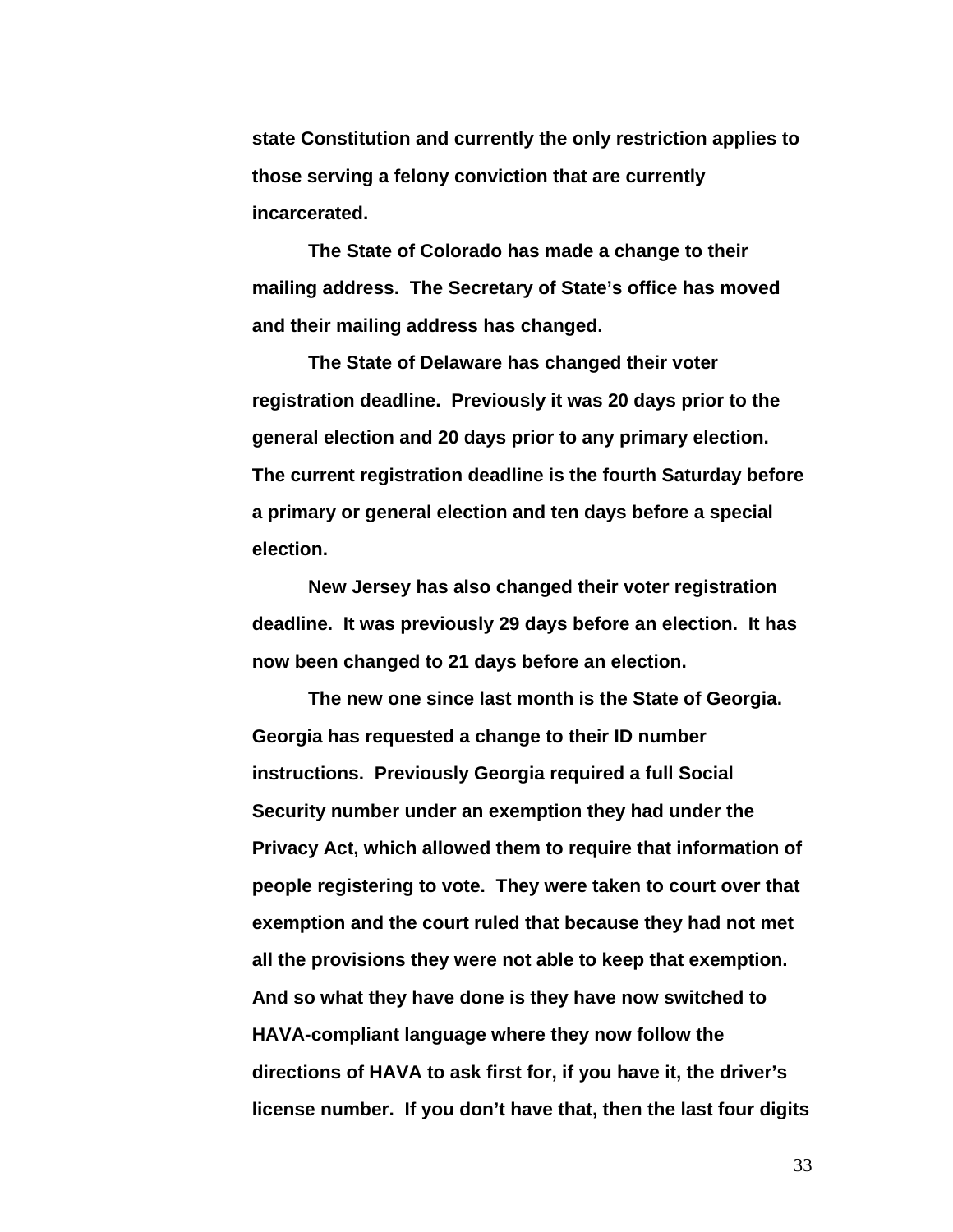**of your Social Security number are required. If you do not have either number, then the state will assign a unique identifier to you.** 

 **And then the last one is Arizona, which has requested the addition under the ID number section to reflect their state law regarding proof of citizenship and requiring proof of citizenship during the registration process. And there is a list of documents, which they accept in order to give that proof of citizenship.** 

 **So those are the six pending requests from states regarding changes to the Form.** 

# **CHAIRWOMAN RODRIGUEZ:**

**Thank you. Are there any questions for Mr. Cortes? Thank you.** 

 **Our next item of business is to consider and vote on changes to the National Voter Registration Form. We have two proposals today, one from Commissioner Hillman, which she submitted before the Austin meeting in December and one from Vice-Chair Hunter.** 

 **Commissioner Hillman?** 

# **COMMISSIONER HILLMAN:**

**Thank you, Madam Chair. As you all recall, in December I put forward a proposal trying to identify those items on the National Voter Registration Form where I thought the Commissioners had common agreement where we could develop an interim policy and under that interim policy we could consider the requests from states for changes to their**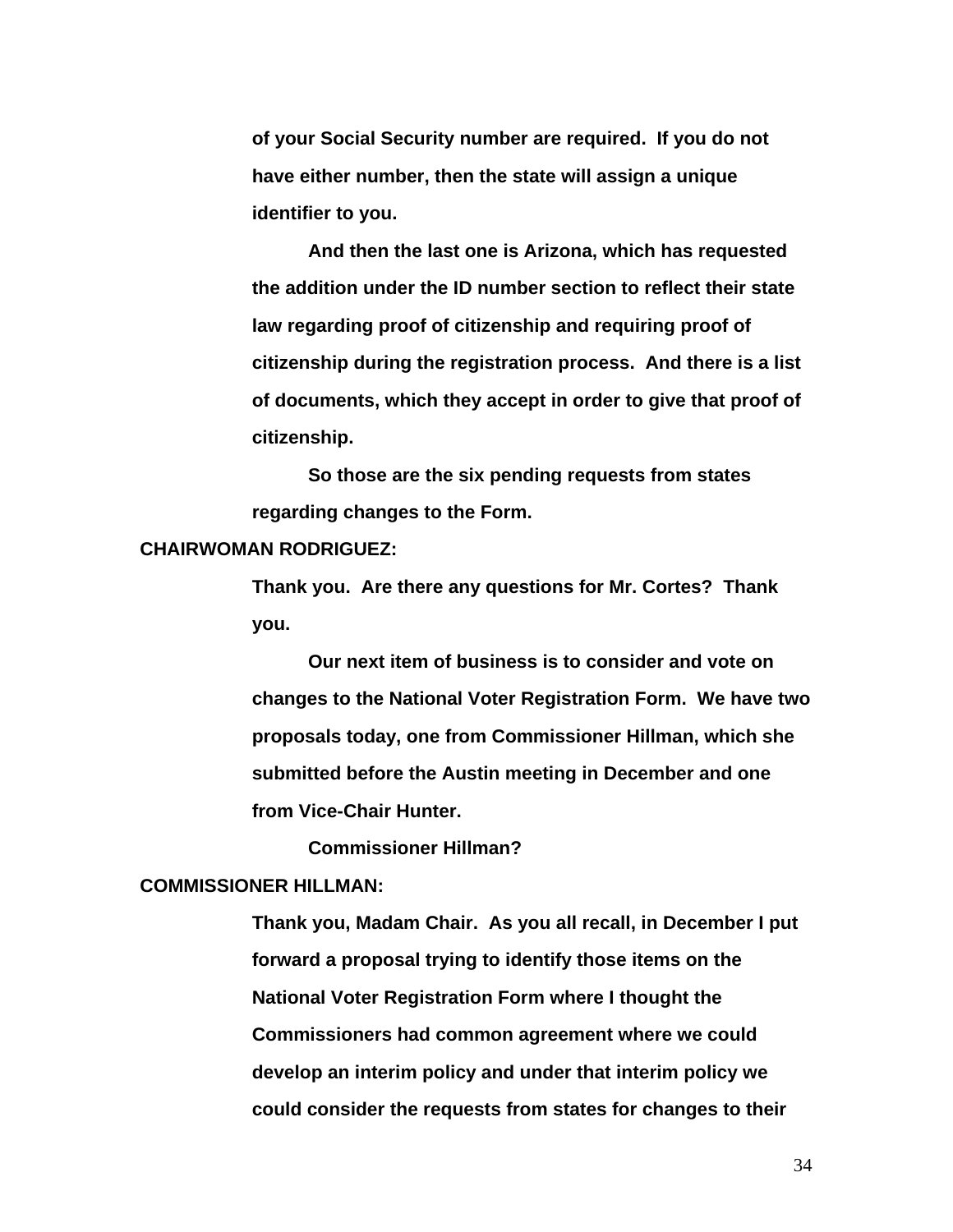**state-specific instructions. And my proposal was not able to be considered in December because it wasn't on the agenda, and so I appreciate that it has been put on the agenda for discussion today.** 

 **I did also in December ask the Commissioners to make a commitment that we would move forward to try to find what that common ground is so that we could have an interim policy under which we could consider the now six requests pending before us. And the staff have done what I think is a remarkable job. They have taken what they heard Commissioners say and read from the various proposals that Commissioners have put forward. And we all received yesterday the draft of the proposed policy that the staff put forward based on that work. Because we received it yesterday, obviously it's not on the agenda today. I did not have a chance to thoroughly review it, but I think it has great potential.** 

**And so in light of that I am willing to not request any consideration right now on the proposal that I have but rather suggest that the Commissioners take the time to look at the proposal that the staff has put forward, that we move earnestly to see if there is common agreement on that, and that we take action on it as soon as possible. If it is the desire of the Commission that it be again put before a public meeting, then it would come up at our February 6 meeting. But I think at this point, as I said just based on my preliminary review of the draft document the staff gave us yesterday, I think we're very close**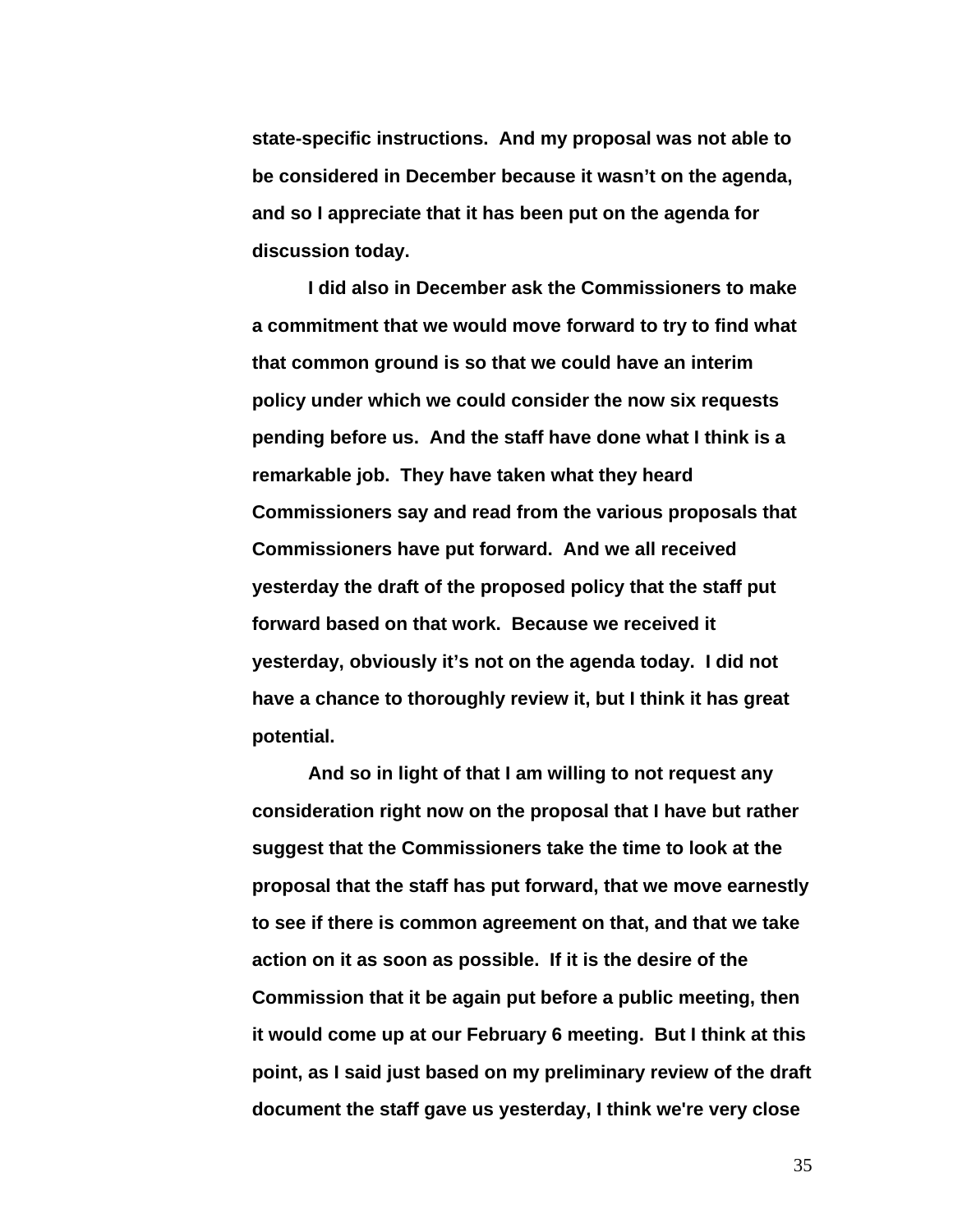**to something and I would hope that we could find agreement on that so we can move forward.** 

#### **CHAIRWOMAN RODRIGUEZ:**

**Thank you, Commissioner Hillman. Are copies of all now three proposals available in the back, the Hillman proposal, the Hunter proposal and the staff also? Not the staff?** 

# **COMMISSIONER HILLMAN:**

**Not the staff because that hadn't been on the agenda. That wasn't on.** 

#### **CHAIRWOMAN RODRIGUEZ:**

**All right. It's not on the agenda, but I do think we should make it available.** 

# **COMMISSIONER HILLMAN:**

**Well, yes, I would think that -- if we agree that that is a document we will consider, I absolutely agree that we should put it out as soon as possible because, you know, that would give those folks who have a vested interest an opportunity to give us feedback as well.** 

#### **CHAIRWOMAN RODRIGUEZ:**

**Thank you Commissioner Hillman. And just for the record, you're not moving your proposal at this time?** 

### **COMMISSIONER HILLMAN:**

**Not. I am not moving my proposal at this time. I am just -- I have no idea whether there's a formality to this or not, but what I am saying is that I am willing to at this moment set my proposal aside so that -- and encourage the Commission to**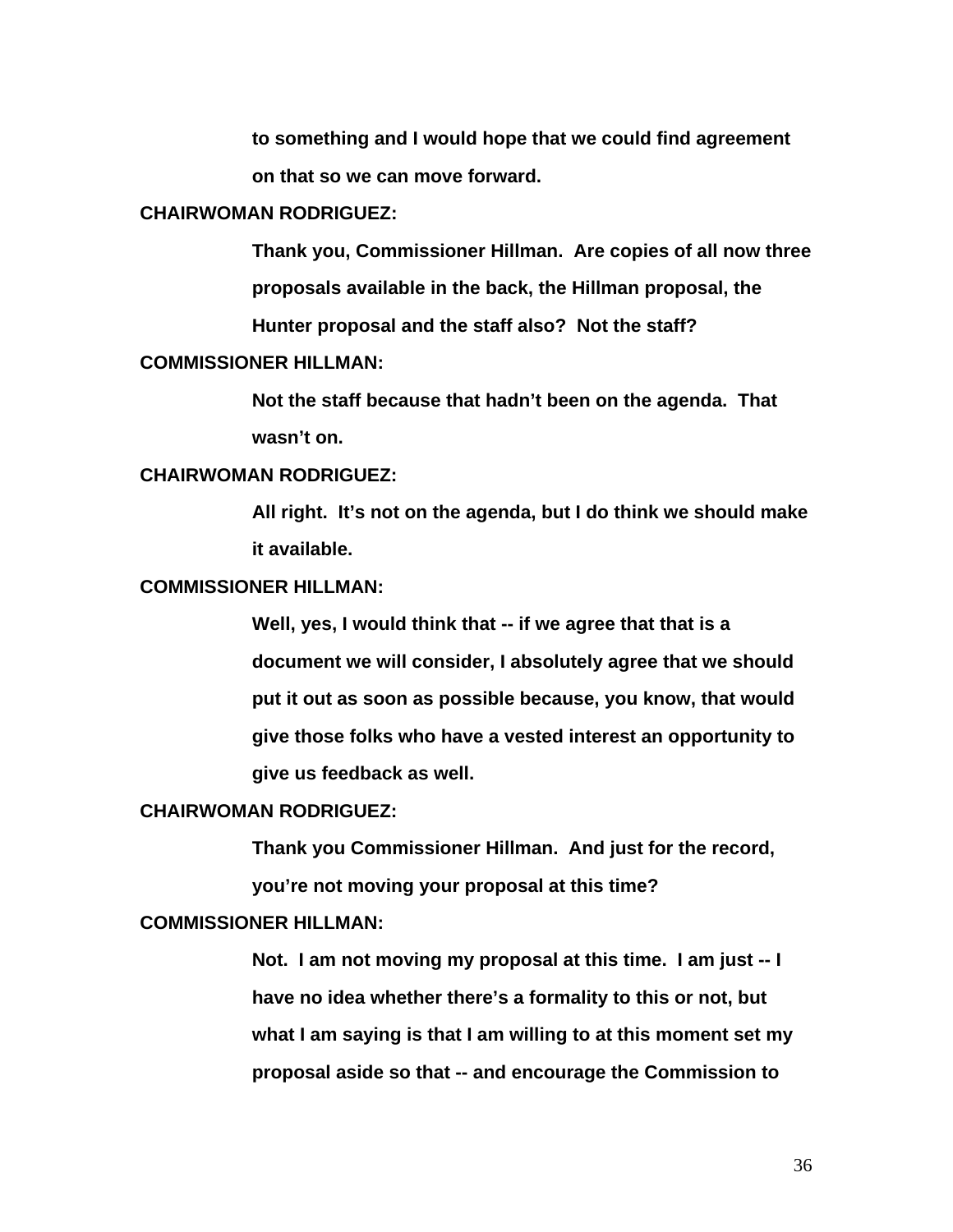**give consideration to the proposal that the staff presented to us yesterday.** 

#### **CHAIRWOMAN RODRIGUEZ:**

**Okay, thank you Commissioner Hillman. Commissioner Hunter, do you want to discuss your proposal?** 

### **VICE-CHAIR HUNTER:**

**Sure. At the meeting in December we discussed this issue I think for the third or fourth time, and what we decided to do was call a question to each and every state request. So the five states I think it was at the time who had a request for a change to the state instructions we voted on them one by one and they were not passed. It was two votes in favor of doing that and two Commissioners abstained. And now we have another state coming before us for a request to change the state instructions portion of the Form.** 

**I put a proposal out back in I think it was October, I'm not sure, that I thought was a good representation of what the current law is. And a staff member went back and actually found the policy that the FEC adopted. As you know, the FEC housed this forum for a number of years and did all the regulations that we have now voted to transfer, the FEC regulations, to the EAC. And just to give you an idea here, the FEC regulations regarding this forum will soon be within our purview. So I thought it fitting for us to consider the FEC policy how they handled state instructions to the Form. And again this isn't the whole Form; it's just a portion and the back because, as we know, the Constitution protects the states'**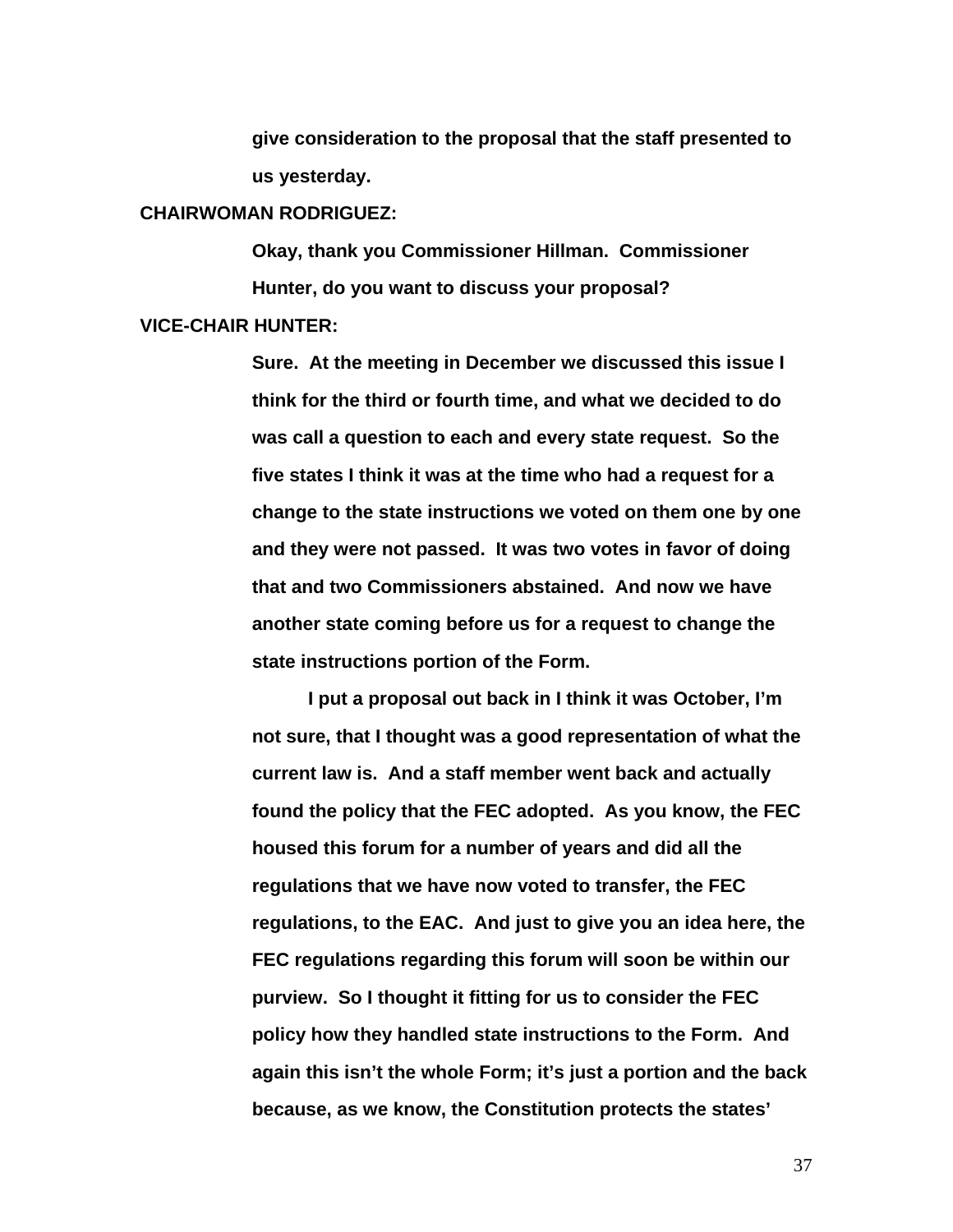**rights to determine eligibility. And I think sort of a lot of this is much to do about nothing because people are trying to come up with different definitions of eligibility. And for me it's very instructive to just look at the actual law at the National Voter Registration Act, which states in Section 1973GD-7(b), "Contents of Mail Voter Registration Form. The Mail Voter Registration Form developed under Section (a)(2) of this section may require only such identifying information, including the signature of the applicant and other information, including data relating to previous registration by the applicant as is necessary to enable the appropriate state election official to assess the eligibility of the applicant and to administer voter registration in other parts of the election process." So the Federal 9th Circuit, as well as the Federal District Court in Arizona both cited that section of the NVRA to say that the state can ask whatever information they deem, the state deems appropriate to assess the eligibility of an applicant. And in the instance of -- I think probably we all can recognize that the most controversial request before the Commission is the one by the State of Arizona -- the people of the State of Arizona have decided that they want this additional information to determine whether or not somebody is eligible to vote. And if the person doesn't provide that information, then guess what? They're not registered. And if you're not registered you're not eligible to vote. So for me it's pretty simple. And one other just little piece of information in the FEC regs Section 8.3(b) it states, "The state-specific**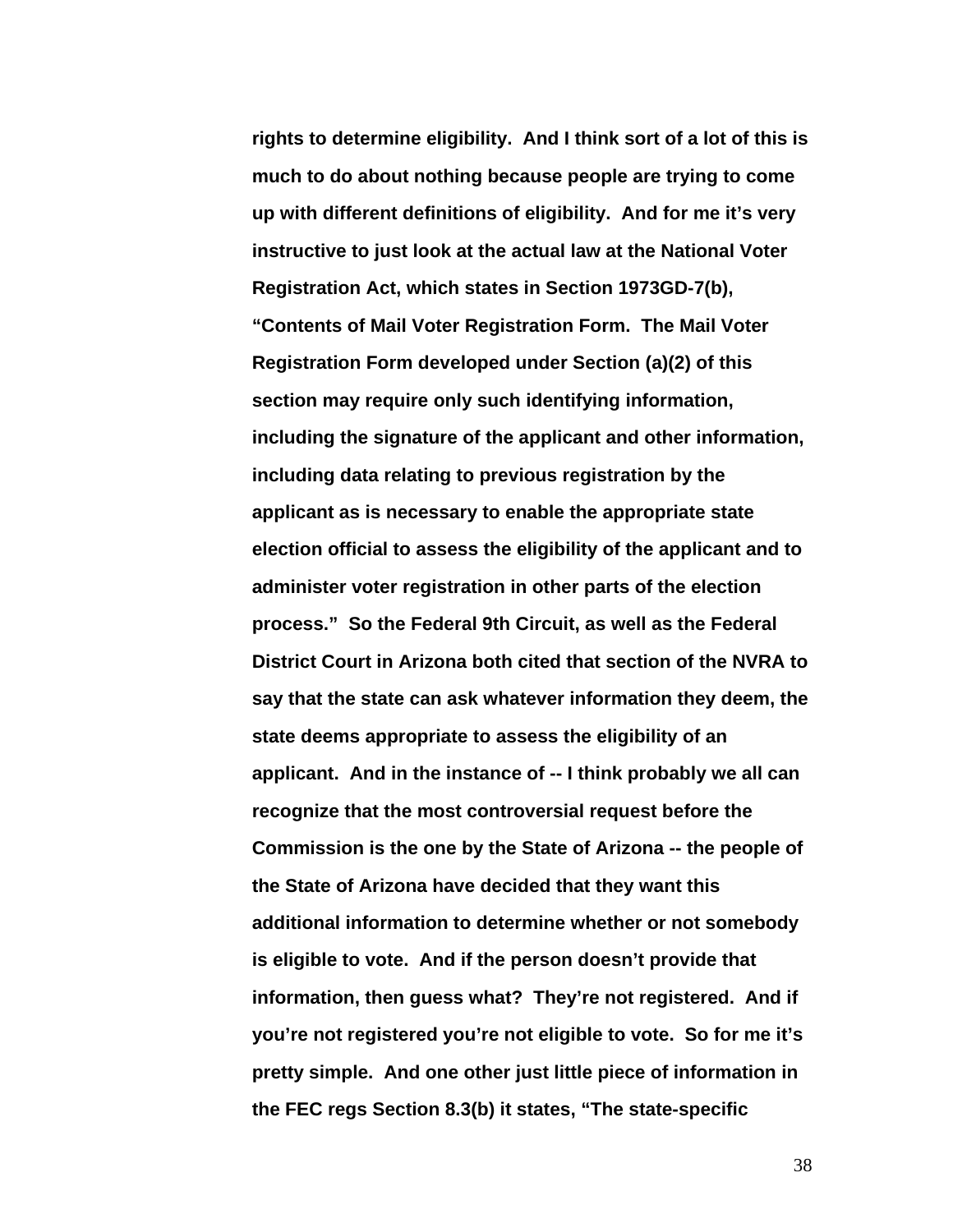**instructions," that's the part we're talking about, "shall contain the following information for each state arranged by state: The address where the application should be mailed and information regarding the state-specific voter eligibility and registration requirements."** 

**I don't know why this has been made to be such a complicated issue. Whether or not one likes a law in a state is not relevant to the power of the EAC. I mean the EAC has sort of an administrative role to put together a form and then reflect the proper state law in the state instructions. Now obviously if that state law is overturned by a court of law or if the state legislature votes to go in a different way, then obviously we take that off. But to the extent that it's the state law adopted by elected state legislators or adopted by the people of the state, then it's their state instructions and I don't know why it's so complicated.** 

**I appreciate the efforts of the staff and Roger in our office to try to come up with something, but I just have to say that I also strongly don't believe that the EAC has any kind of authority to pick and choose, which kinds of laws we want to put on the Form. "Well, we'll call this one procedural so we won't put it on the Form," or "We'll call this one," whatever "and we will put it on the Form." I mean that's just not within our purview and I don't find anywhere in any law, reg, case that allows us to do so. And I know, you know, people can disagree, but I literally cannot find anything that would give us that kind of authority. It makes no sense for a federal body to**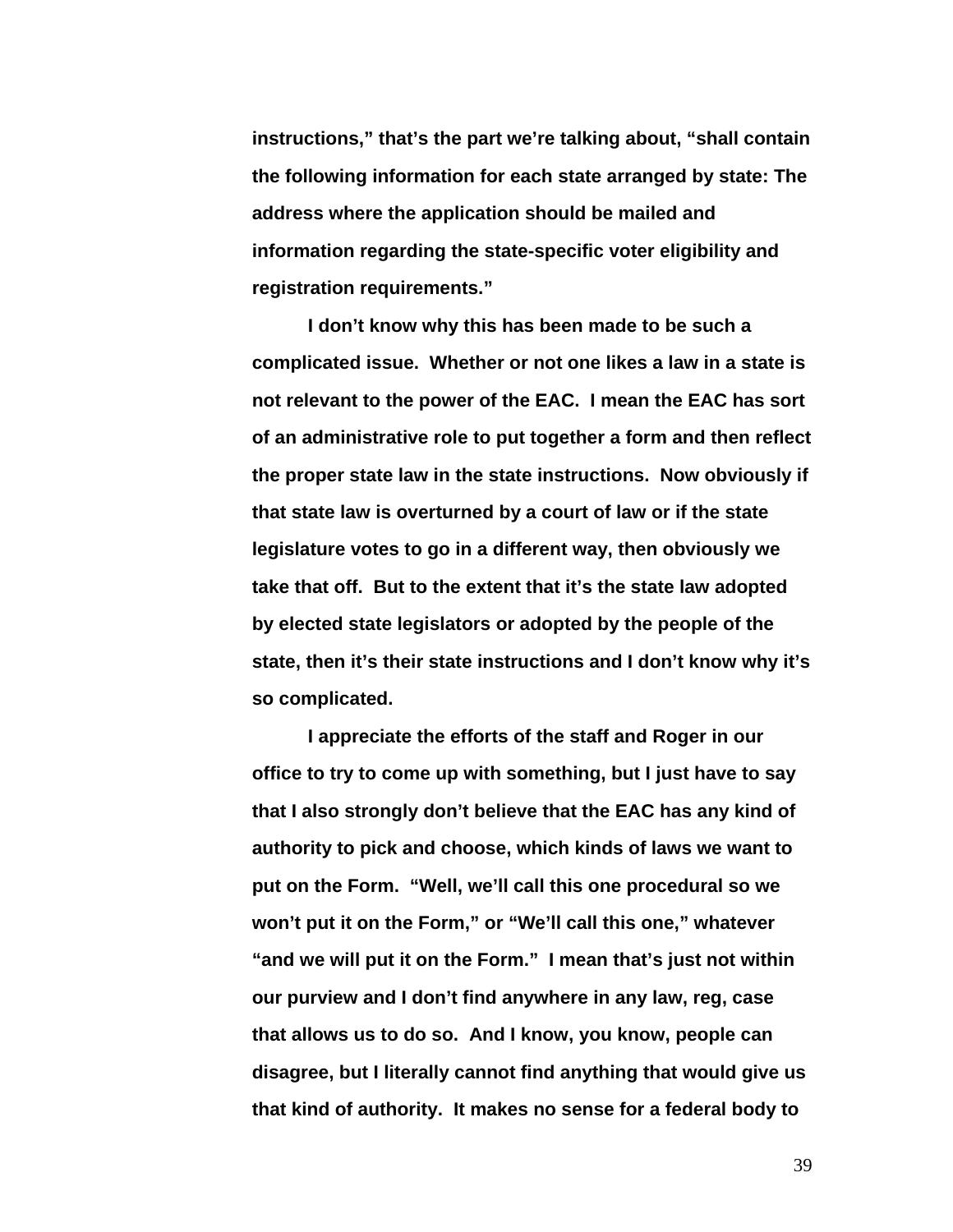**say, "We are going to decide which state laws we put on the state instruction portion of the Form."** 

**So I would like to move for a vote on the FEC policy and I'll just read a part of it for you, and I forecasted sort of my comments on the proposal that's being circulated for today, but I'll just read this. It's very brief. "The Office of Election Administration," which is part of, you know, an office in the FEC that I don't believe exists any longer, it was transferred over to the EAC, but anyway, "the Office of Election of Administration has requested a Commission vote on all changes to the Form from the initial development of the National Mail Voter Registration Form in 1993 to the present. Yet changes to state law that in turn require changes to the state information on the National Form are beyond the control of the Commission. Therefore, the Office of Election Administration proposes that in the future all changes to the state information be completed without a formal vote -- without a formal Commission vote. The Office of Election Administration will notify the Commissioners via Information Bulletin as such changes are made. This will enable our office to more quickly update the Form for changes in state information. The Office of Election Administration will continue to submit for Commission vote all other applicable changes, such as revisions to the postcard application or to the parts of the instructions that are not state specific." And that was adopted by the FEC.** 

**Thank you.**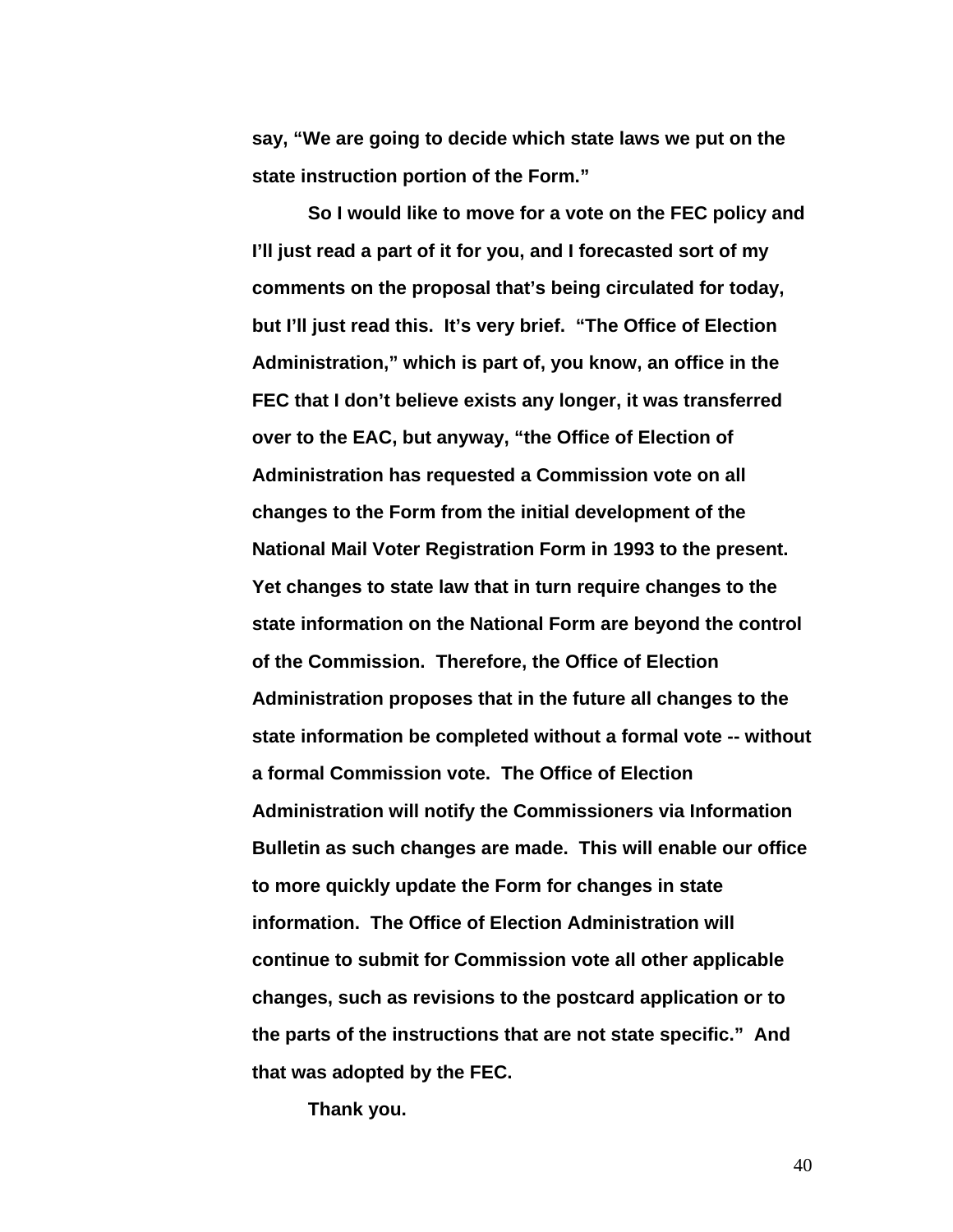## **CHAIRWOMAN RODRIGUEZ:**

**Thank you, Vice-Chair Hunter. Are there any questions or** 

**comments on this proposal?** 

# **COMMISSIONER DAVIDSON:**

**Don't we need a second before we discuss it? I'll second it so we can have discussion.** 

# **CHAIRWOMAN RODRIGUEZ:**

 **Was that a motion?** 

# **VICE-CHAIR HUNTER:**

 **Yes, I move to adopt.** 

## **COMMISSIONER DAVIDSON:**

 **I'll second it.** 

## **CHAIRWOMAN RODRIGUEZ:**

**It's been moved and seconded to adopt Vice-Chair Hunter's** 

**proposal. Is there discussion on the motion?** 

# **COMMISSIONER HILLMAN:**

**I do have a question. The part of the FEC policy that you're referring to, is it incorporated in the body of regs that the EAC is in the process of having transferred...** 

## **VICE-CHAIR HUNTER:**

 **No.** 

# **COMMISSIONER HILLMAN:**

 **...from the FEC to...** 

# **VICE=CHAIR HUNTER:**

 **No.** 

# **COMMISSIONER HILLMAN:**

 **No? Okay, thank you.**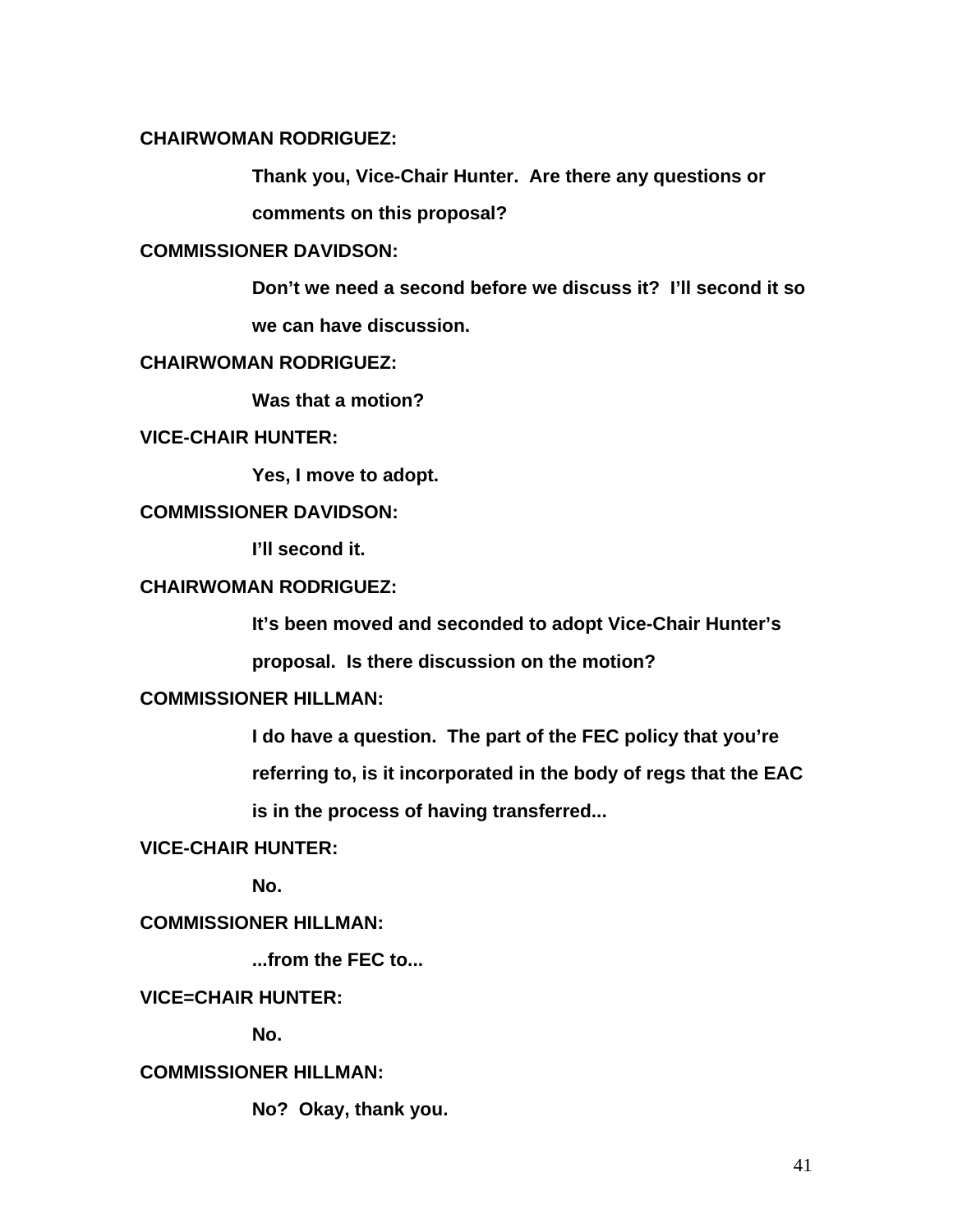# **CHAIRWOMAN RODRIGUEZ:**

**I have a question for our General Counsel. Why does this stand apart from the regs that we transferred over -- or are in the process of transferring over?** 

### **COUNSEL HODGKINS:**

**Madam Chair, it is an internal policy that was adopted by the FEC following the adoption of the regulations that we are currently endeavoring to have transferred from the FEC to us. So it is sort of the internal workings of how they would apply those regulations. And it does work with those regulations, which requires states to provide certain information with regard to the state-specific instructions.** 

### **CHAIRWOMAN RODRIGUEZ:**

**So can we assume that this was not posted for comment the way that the other regulations or policies...** 

# **COUNSEL HODGKINS:**

 **That's my understanding.** 

# **CHAIRWOMAN RODRIGUEZ:**

 **...will be?** 

## **COUNSEL HODGKINS:**

**It was voted on at a public meeting or via their public voting procedure, but my understanding is it was not posted for public comment, as would be a regulation.** 

## **CHAIRWOMAN RODRIGUEZ:**

 **Commissioner Davidson?** 

# **COMMISSIONER DAVIDSON:**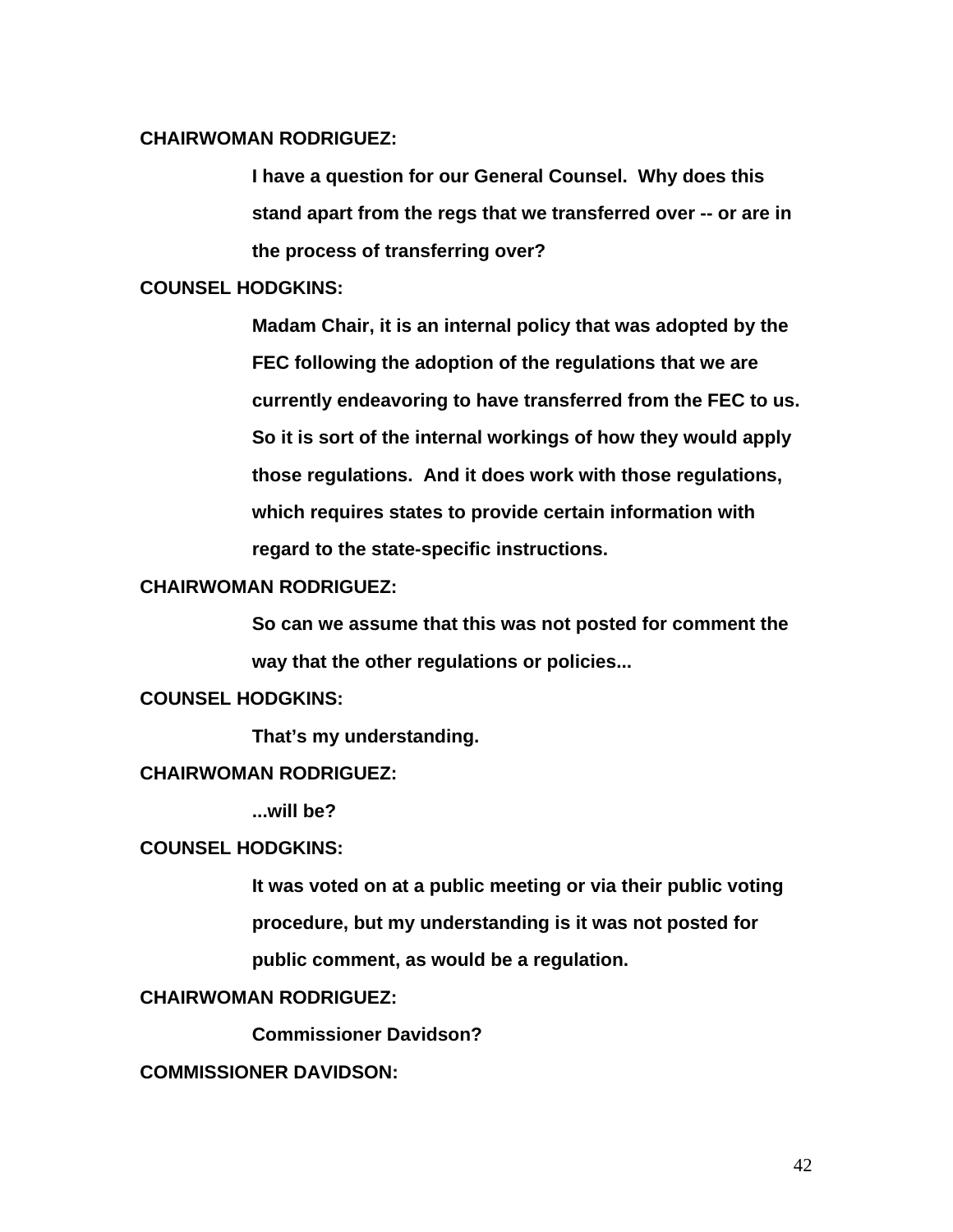**I'd also like to ask the Counsel how are we progressing on getting the regs over to the EAC?** 

### **COUNSEL HODGKINS:**

**Funny you should ask that question. We met with the Associate General Counsel from the Federal Election Commission this week, and as you may be aware they are in a very unique situation in that they do not have enough Commissioners to constitute a quorum. Prior to the end of the year where they would not have a quorum they took some additional steps to identify from the Commission that existed at the time, or the Commissioners that existed at the time what things they felt they could do with and without a quorum and rulemaking activities is one of the things that they felt they could not do without a quorum. So they do not feel that they can take action at this point to transfer the regulations to us to enter into a joint rulemaking activity with us for that activity.** 

 **We have discussed some other options, but frankly I don't think that it would improve our timing situation to go with them. I'll explain. In speaking with the Federal Register staff we could essentially adopt the regulations that adopt in the FEC's portion of the Code of Federal Regulations. However, that would in all likelihood require us to do one of two things. Either a notice of final rulemaking, which we would not be able to proceed with finally promulgating those rules if we received any negative comments. Essentially, you know, anyone saying that we should not move those regulations or adopt those regulations. Or we could go**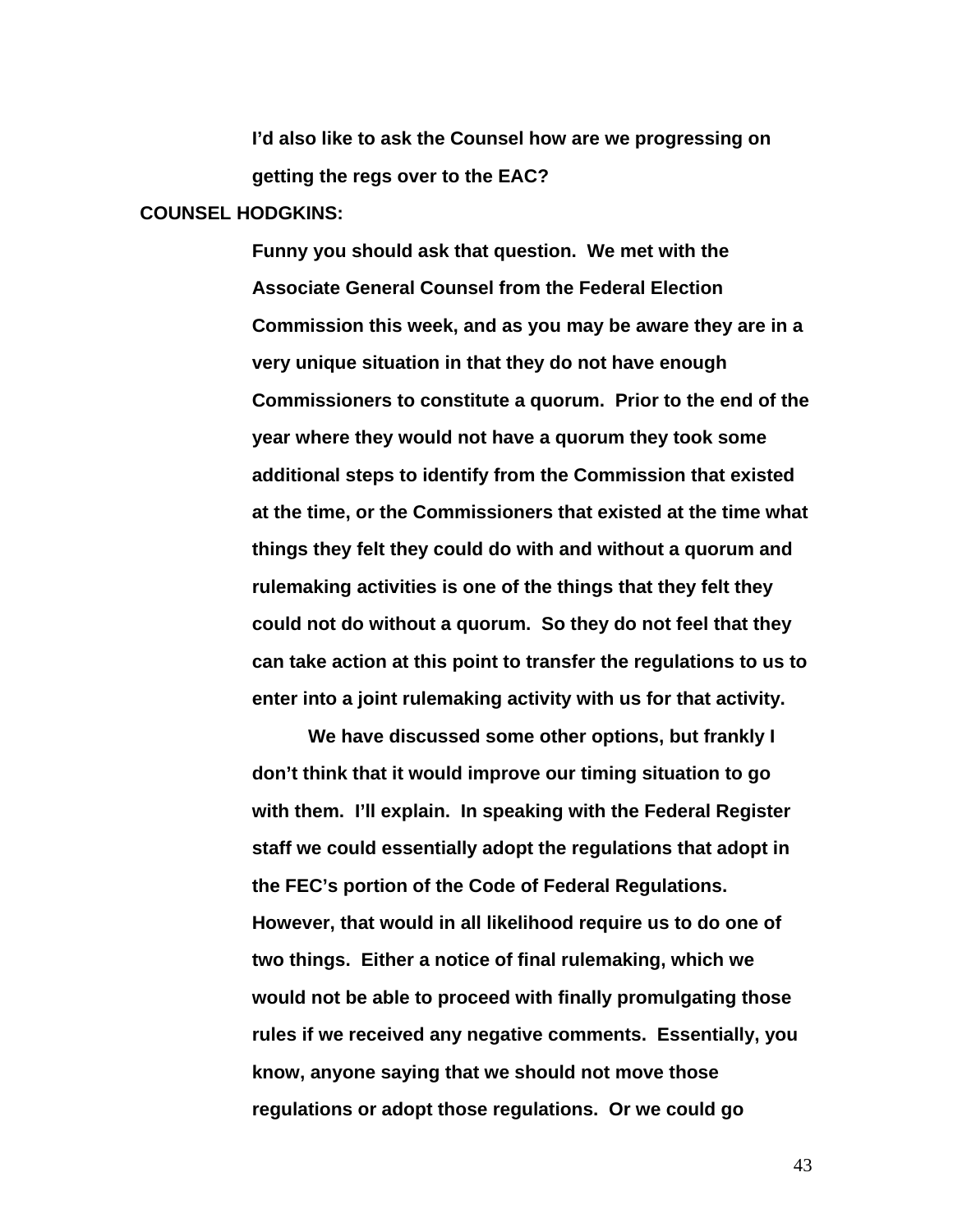**through a full notice and comment process as we would in adopting any sort of regulation.** 

**So we are faced with a bit of a timing dilemma in that the FEC cannot act right now and our only option at this point is to enter into what I believe would be a full rulemaking process in that I don't think it's likely that we would issue a notice of final rulemaking and not receive any negative comments.** 

#### **CHAIRWOMAN RODRIGUEZ:**

**Follow-up questions? I have one. We had an administrative law expert come before this Commission a couple of months ago and then we've had a presentation from you, our General Counsel, about the things that we need to do to comply with all of the administrative processes. How would our adoption of a proposal, not necessarily this one, but such as this one fit in with our goals and ambitions to be compliant in our administrative processes?** 

#### **COUNSEL HODGKINS:**

**Well, it would very important in adopting an internal policy that you adopt a policy that limits yourself to only those activities over which you have no discretion. If you were to adopt a policy that dealt with issues over which you had discretion, then you may be entering into an area in which you should regulate because that is how you would essentially notify the public of what your discretion is and how you intend to proceed on that. So the policy that the staff has provided to you essentially limits your activities to only those items over which you have no discretion. So items such as the eligibility**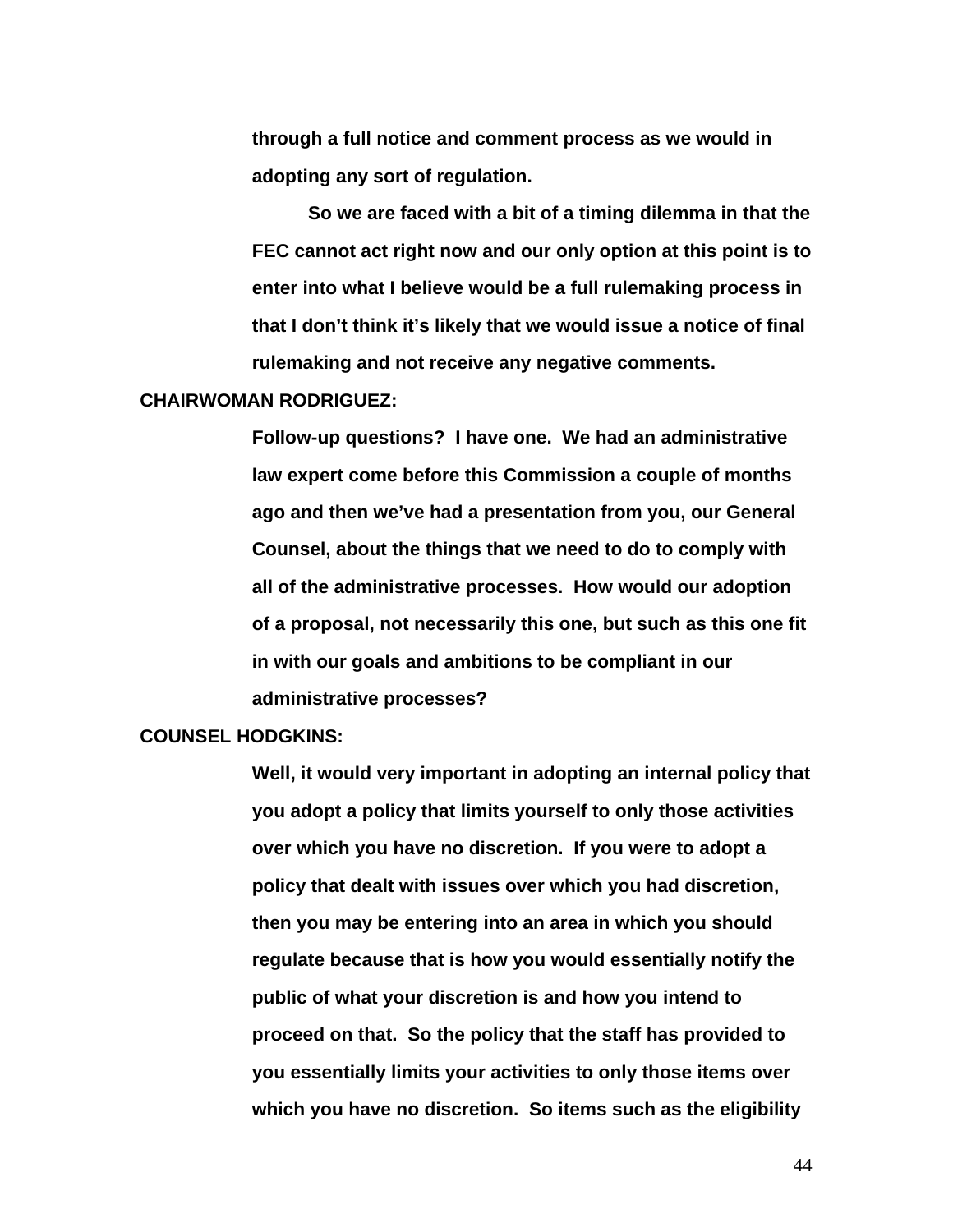**requirements that are established by the state through their law or Constitution, making changes that are consistent with the National Voter Registration Act and other federal laws over things such as the registration deadline or something along those lines.** 

# **CHAIRWOMAN RODRIGUEZ:**

 **Thank you.** 

**VICE-CHAIR HUNTER:** 

 **May I make a comment?** 

## **CHAIRWOMAN RODRIGUEZ:**

 **Vice-Chair Hunter?** 

# **VICE-CHAIR HUNTER:**

**Thank you. I guess the heart of the problem is I disagree with the characterization of the General Counsel that we have no authority over whether or not to put something on the Form. If it's part of the state instructions and it's part of what I just read from the FEC regulations, then we have to put it on the Form. So to me there's a distinction without a difference and people are splitting up state laws in a way that I don't think is supported by the facts.** 

### **CHAIRWOMAN RODRIGUEZ:**

**Thank you Vice-Chair Hunter. Is there any further discussion? We have a motion on the table. Are we ready to vote? And just to restate the motion it is to adopt the Federal Election Commission policy for amending state instructions to state law.**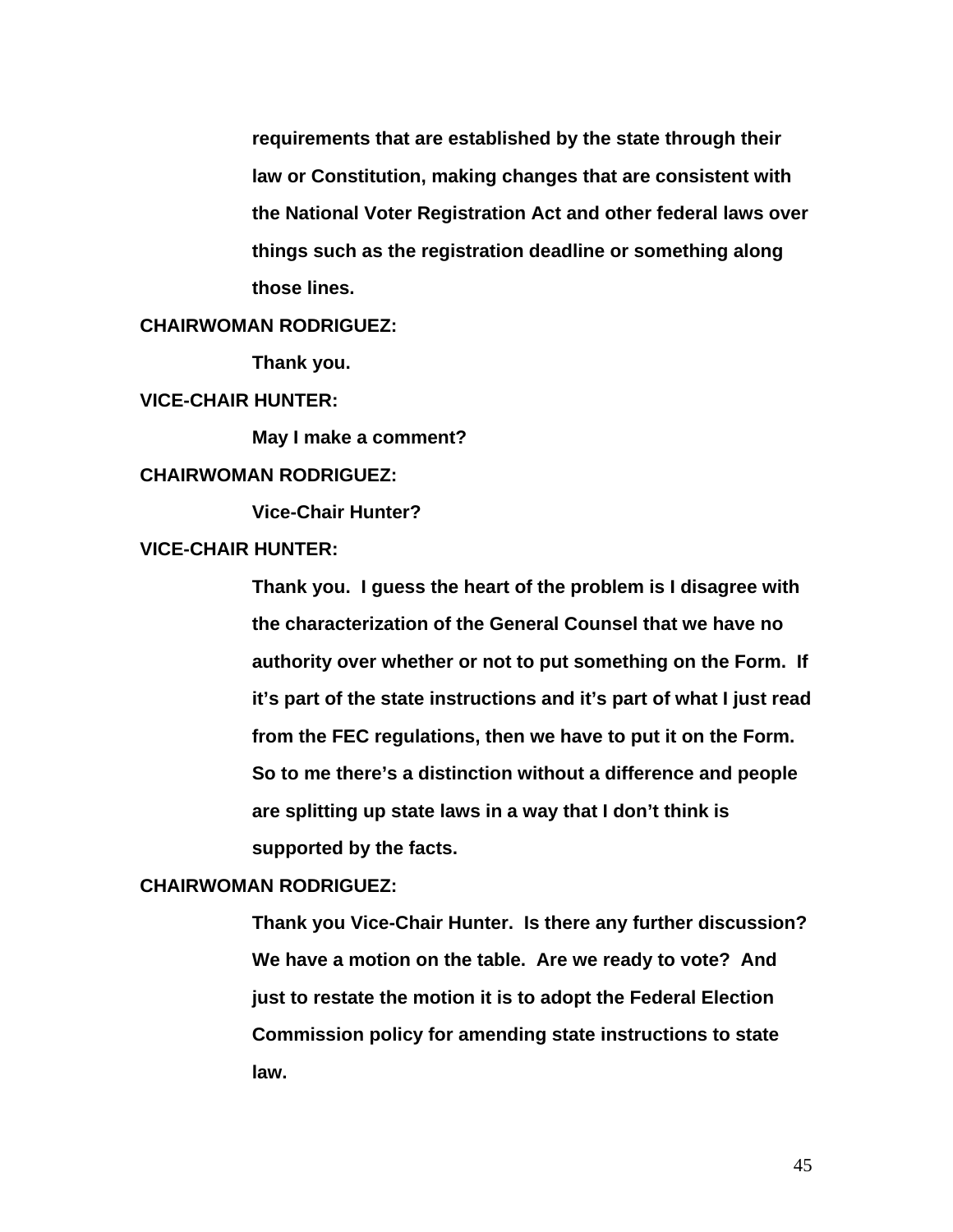**I suppose we should do a roll call, Madam General Counsel.** 

## **COUNSEL HODGKINS:**

**Commissioners the question is whether or not to adopt the proposal that was made by Commissioner Hunter, which is essentially the exact same policy that was in place at the FEC. A vote of yea would vote to adopt that policy. A vote of nay would vote not to adopt that policy. So please respond by saying yea or nay when I call your name.** 

 **Rosemary Rodriguez, Chair?** 

**CHAIRWOMAN RODRIGUEZ:** 

 **No.** 

**COUNSEL HODGKINS:** 

 **Caroline Hunter?** 

**VICE-CHAIR HUNTER:** 

 **Yes.** 

**COUNSEL HODGKINS:** 

 **Donetta Davidson?** 

### **COMMISSIONER DAVIDSON:**

 **Yes.** 

**COUNSEL HODGKINS:** 

 **Gracia Hillman?** 

# **COMMISSIONER HILLMAN:**

 **No.** 

# **COUNSEL HODGKINS:**

**Madam Chair, the vote is two to two. The motion does not pass.**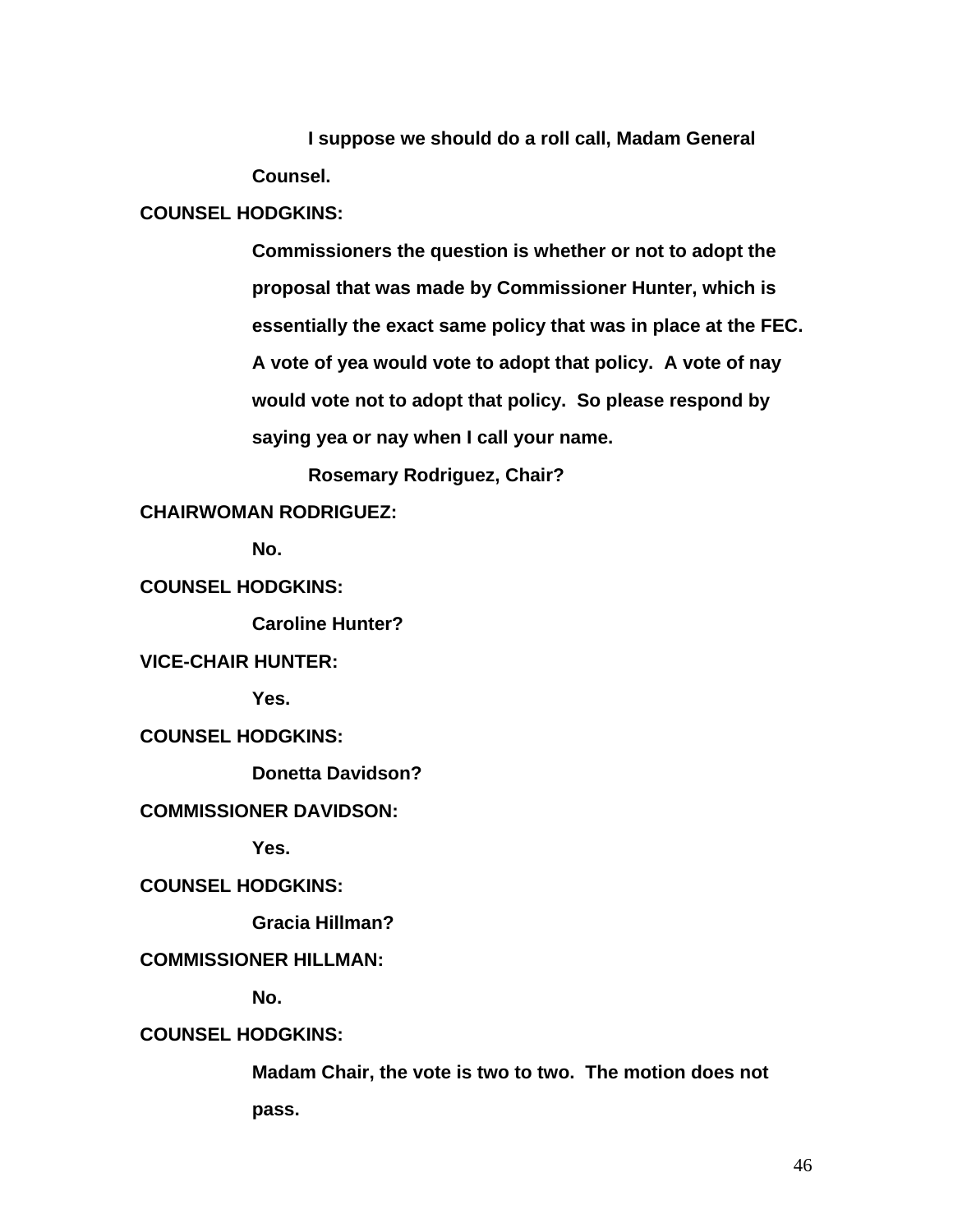**\*\*\*** 

#### **CHAIRWOMAN RODRIGUEZ:**

**Thank you. We'll now discuss the disclaimer proposal to the state instructions portion of the MVRA Form as proposed by Vice-Chair Hunter.** 

### **VICE-CHAIR HUNTER:**

**I just thought this made sense while we're trying to figure out what we're going to do next to at least inform the public of the fact that we're aware of requests from states to change their state instruction. And so one disclaimer would be on our website so when people go to the website to download the Federal Form there would be a sentence there saying, "As of," whatever the date, "the following states have requested a change to their state instructions," and then list the states. "The Commission has not yet approved these requests." And then the procedure to update that would be, "The Director of Elections shall update on the website the list of states that have requested changes within 48 hours of the request coming to his attention and the date shall also be updated." Same situation for putting a similar disclaimer on the actual state instructions portion of the Form so that voters are informed of the fact that they're not getting the most recent information. For example, if a voter in Colorado goes to the address for the State of Colorado and mails it to the address on the Form, my understanding is that the mail is no longer being forwarded so I assume that that Form will not be**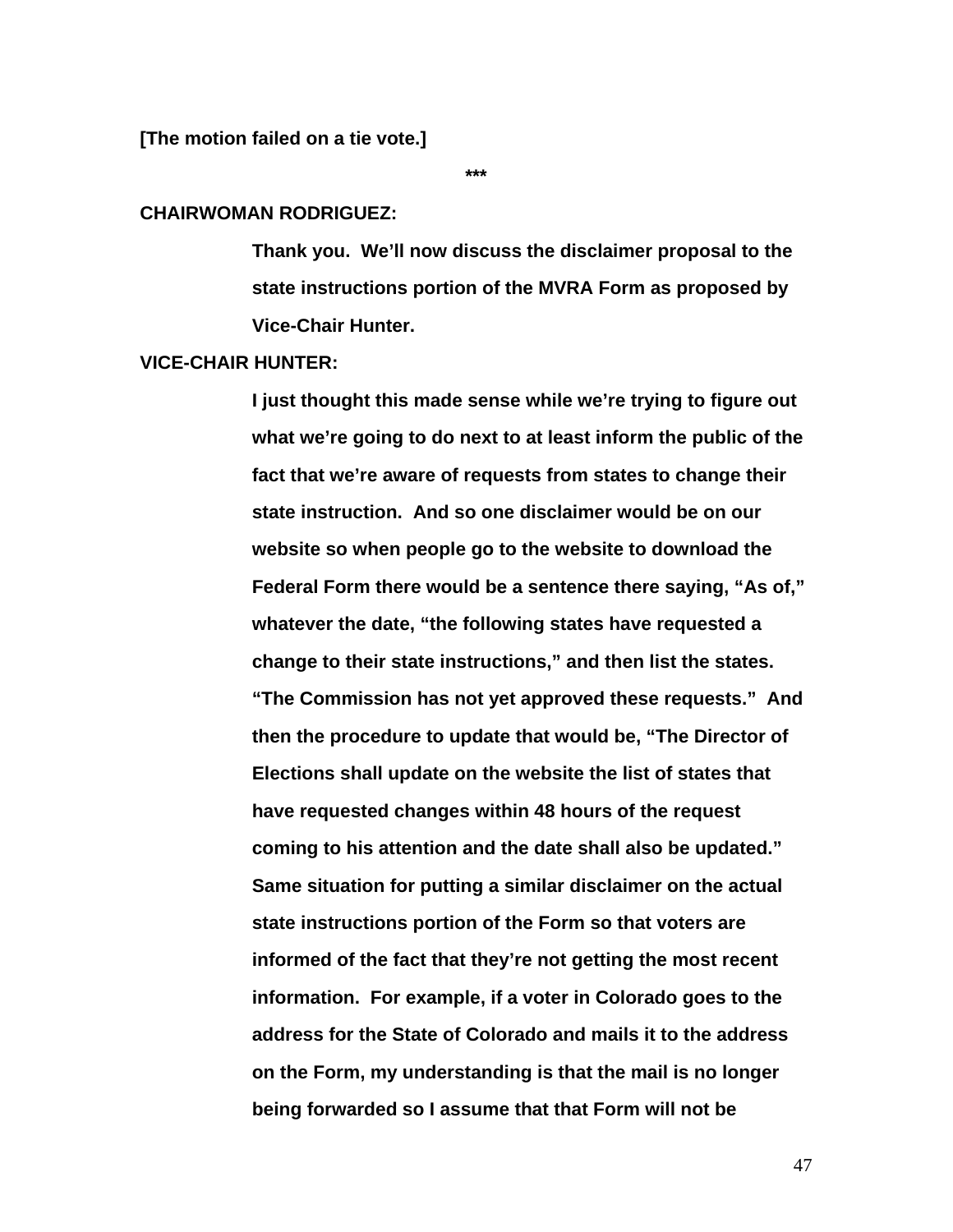**received by the State of Colorado. That's what I was told even if -- anyway. So this will inform the person that there are issues with that state instructions. Similarly in the State of Arizona, if proof of citizenship is not provided then, you know, that person should sort of be on notice that there's going to be further hoops to cross, if you will. So I just thought it made sense to inform the public of this situation.** 

#### **CHAIRWOMAN RODRIGUEZ:**

 **Thank you. Is that a motion?** 

## **VICE-CHAIR HUNTER:**

**I move to adopt a disclaimer for both the website and the state instructions portion of the Form.** 

# **COMMISSIONER DAVIDSON:**

 **I will second it.** 

# **CHAIRWOMAN RODRIGUEZ:**

 **Thank you. Is there discussion or questions on the motion? COMMISSIONER DAVIDSON:** 

 **I have a question.** 

#### **CHAIRWOMAN RODRIGUEZ:**

 **Commissioner Davidson?** 

### **COMMISSIONER DAVIDSON:**

**The one on the state instruction disclaimer, that would be on the Form itself?** 

### **VICE-CHAIR HUNTER:**

**It says, "The following disclaimer" in italics "shall be added below each state instruction in which the state has requested the EAC to change their state instruction and the EAC has**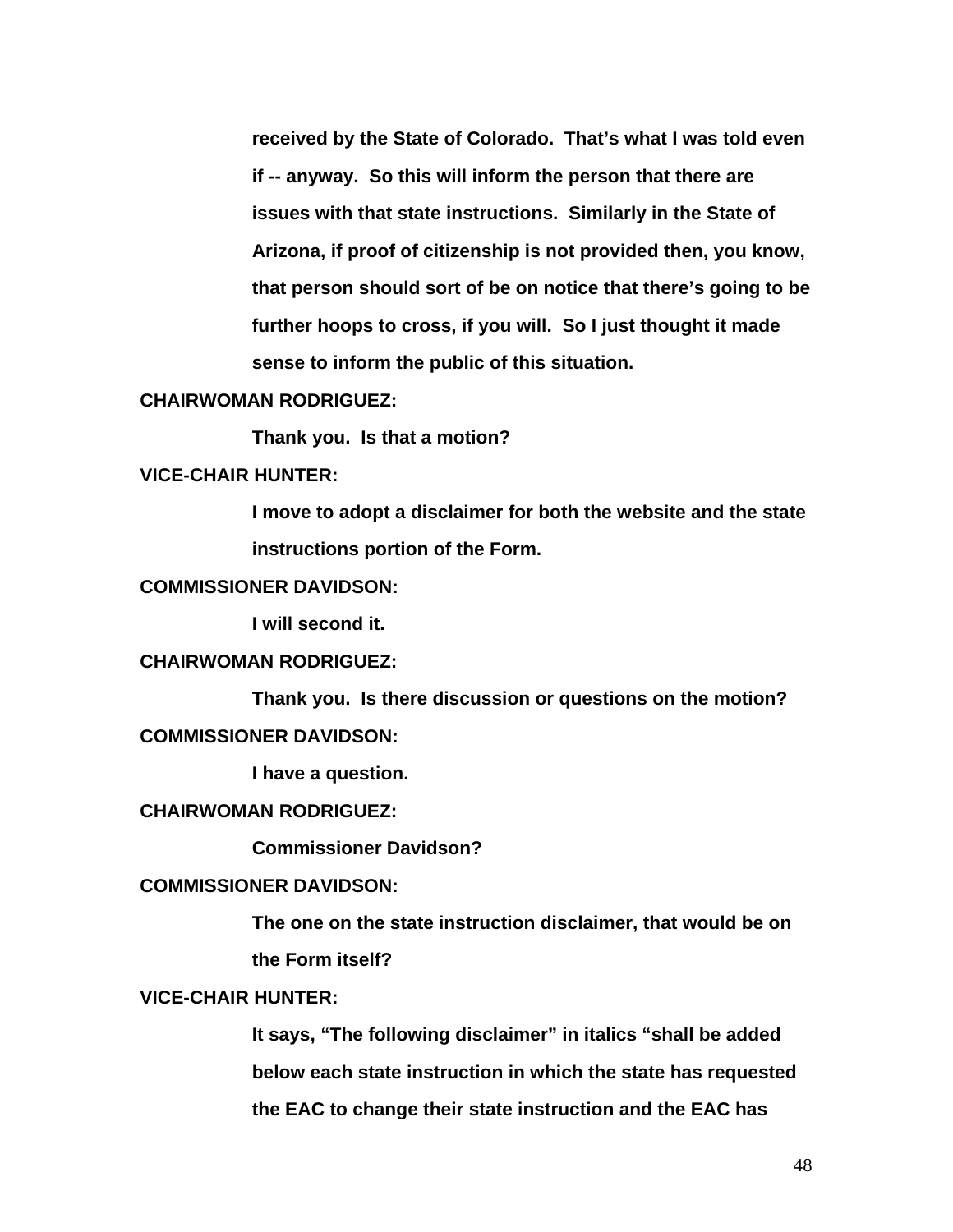**not." So for example in Colorado, at the bottom of the state instructions of Colorado -- I have a Form with me if anyone wants to look at it -- there would be a disclaimer added to the bottom of the Colorado instructions and that would read in italics, "The State of Colorado has requested a change to its state instructions. The Election Assistance Commission has not approved this request."** 

#### **COMMISSIONER DAVIDSON:**

**So on our website then we would have that there so that they would know that if they needed to add that it would be added to that state, even on the website. Is that how you see that being done? Or...** 

#### **VICE-CHAIR HUNTER:**

**It would be right when you're about to click on the link to the Form a different disclaimer would be written there and then there would be that separate disclaimer at the end of each state instructions for the state that has requested a change to their state instruction.** 

#### **COMMISSIONER DAVIDSON:**

**I'm just thinking it through and I'm sorry that I didn't think it through and ask this of you personally beforehand. In doing that, on our website we'd really have any state that had done - we would have more than one Form up on the website and there would be a special Form for Colorado or the others and they would have that at the bottom. That would already be done. Or would it be a link that we would automatically insert that if it was a Colorado Form or a Rhode Island or whatever?**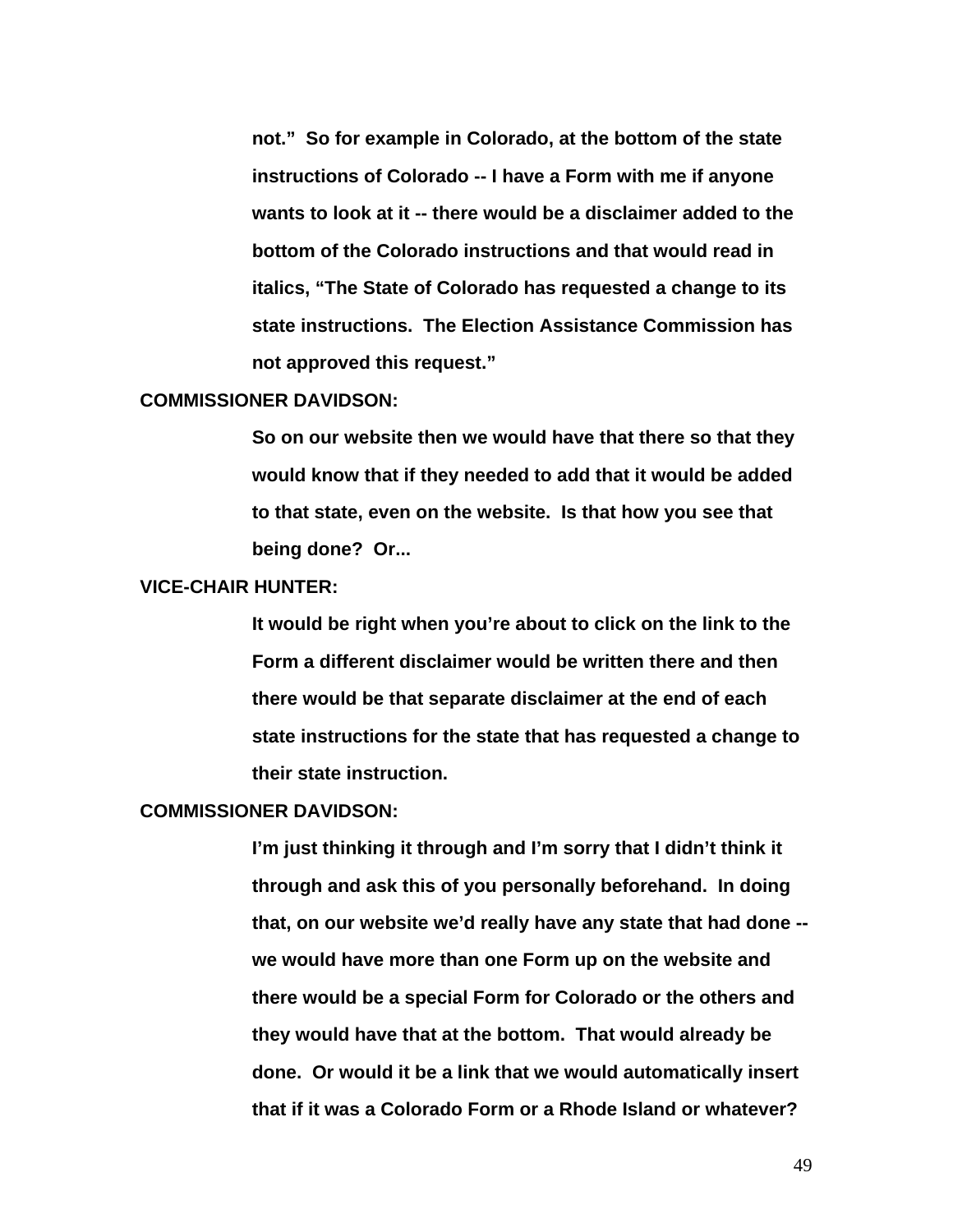## **VICE-CHAIR HUNTER:**

**No, there would still just be one form.** 

# **COMMISSIONER DAVIDSON:**

 **Okay.** 

#### **VICE-CHAIR HUNTER:**

**This is the form. If you're pulling up the form and you print out the whole thing and you're from the State of Colorado and you're asked to look at that state's instructions, under Colorado the instructions would stay the same but just at the end of the Colorado instructions that sentence would be added. "The State of Colorado has requested a change to its state instructions. The EAC has not approved this request."** 

#### **COMMISSIONER HILLMAN:**

**Question. Are you saying that the disclaimer would state what that request is? Or just a blanket disclaimer that says some change has been requested and we haven't approved it?** 

# **VICE-CHAIR HUNTER:**

**You know I hadn't thought about putting the exact request, but I would be willing to entertain a friendly motion to do so because I think that would provide even more information to the voter. But the proposal at it stands now just says that a change has been requested.** 

### **CHAIRWOMAN RODRIGUEZ:**

**I wonder if the staff who manage the Form might have a moment to talk about -- to react to this just in terms of implementation. I don't know who that would be.** 

#### **COUNSEL HODGKINS:**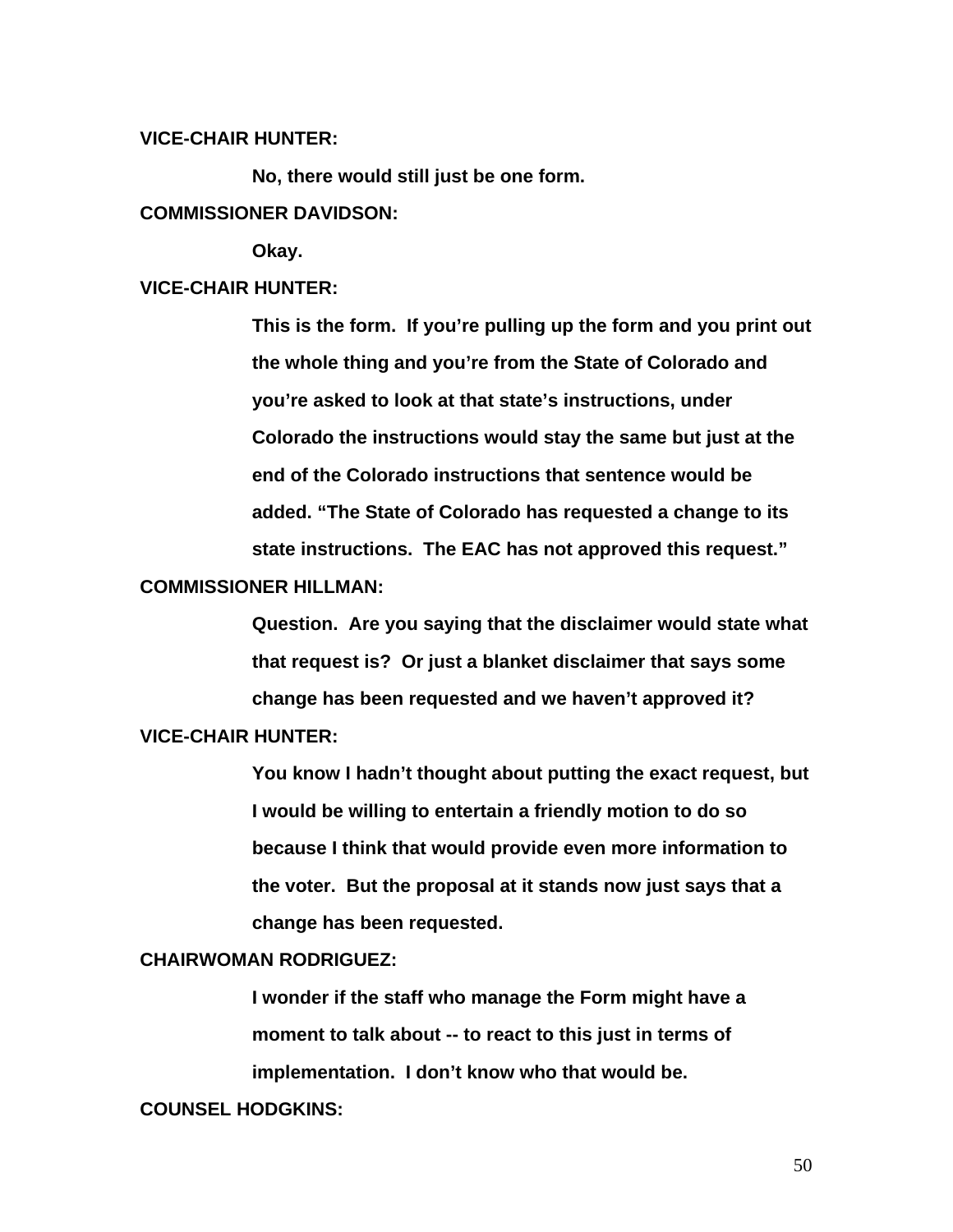**I think Mr. Cortes would probably be the appropriate person.** 

**COMMISSIONER DAVIDSON:** 

 **And Jeannie.** 

# **CHAIRWOMAN RODRIGUEZ:**

 **Mr. Cortes, you manage the Form for the EAC? MR. CORTES:** 

 **Yes, that's correct.** 

### **CHAIRWOMAN RODRIGUEZ:**

 **Okay, thank you.** 

**MR. CORTES:** 

**Which question is it exactly that you would like me to respond to?** 

# **CHAIRWOMAN RODRIGUEZ:**

**This disclaimer, is this going to be easily accomplished? Or is it a technical issue for you? Do we need to vote on a policy to add this type of language to the Form, a higher, over-arching policy? I don't know. Just a reaction.** 

**MR. CORTES:** 

**In terms of the technical side of it in terms of putting this up there, making any changes to the state instructions is not difficult because it is in an easily changeable document that we then convert into a PDF for downloading on the website. I think in terms of putting this on the website that it also something that is easily accomplished. In terms of any additional issues, I don't know...** 

# **CHAIRWOMAN RODRIGUEZ:**

 **Yes, I was about to ask General Counsel.**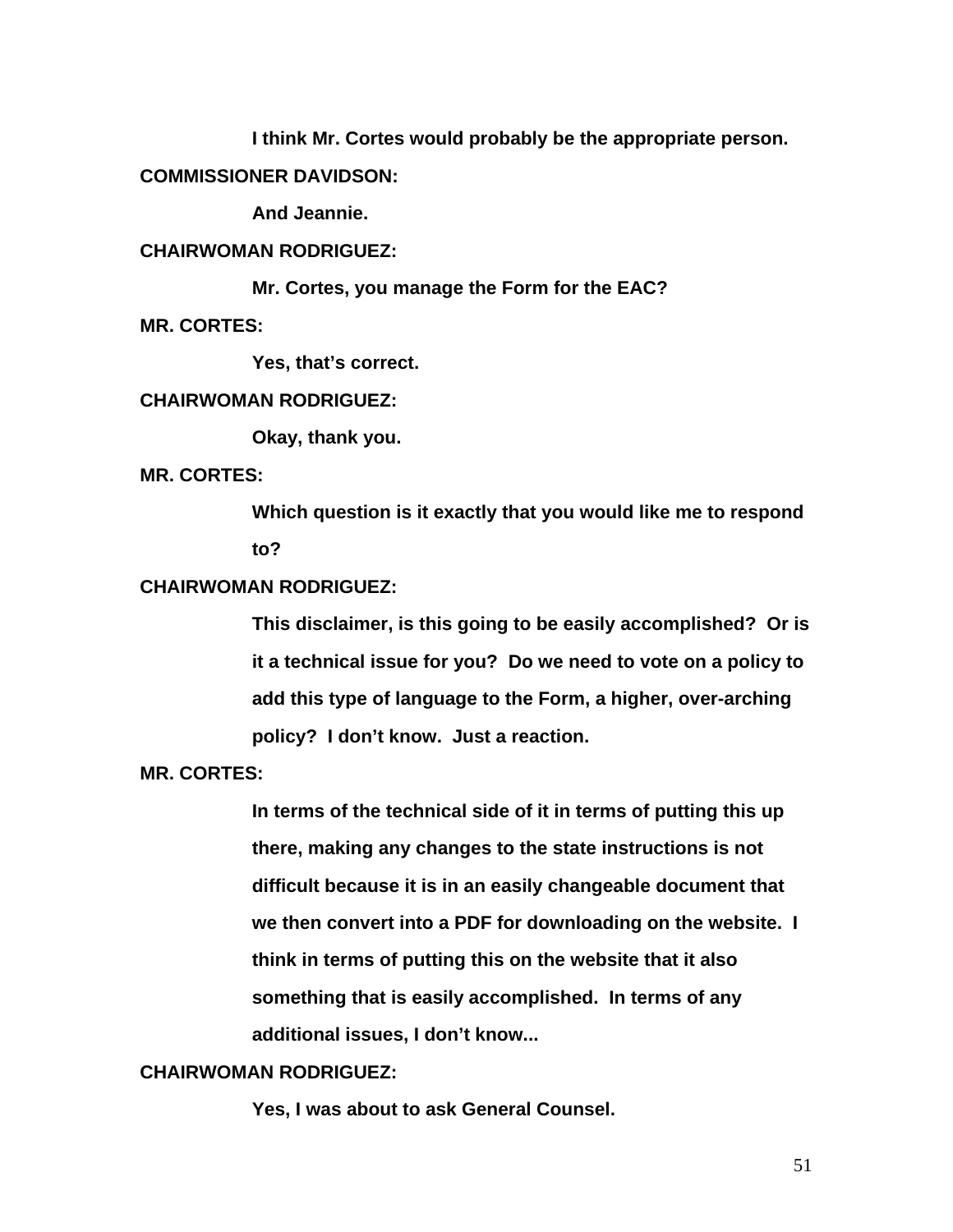**MR. CORTES:** 

 **...I would turn to the General Counsel Office on that. CHAIRWOMAN RODRIGUEZ:** 

 **Ms. Hodgkins, is this an amendment to the Form? COUNSEL HODGKINS:** 

> **This is a very unique question. Certainly the disclaimer that's on the website I think would actually not appear on the Form, so that would not be a change to the Form. As I read the description, it would appear on the page where the link to the Form exists. So the website disclaimer would not actually alter the Form.**

**The second proposal would actually be a change to the state-specific instructions portion of the Form in that it would footnote or disclaim the accuracy of the current status of the Form. Now the interesting part of this question, and since you know we're sort of doing this off-the-cuff, is whether or not this is any sort of substantive change to the Form. It doesn't seem that it is. It doesn't change the way that a voter would react to that particular section. So I don't know that there is - it's just really sort of a notation, not a change to the substance of the Form.** 

### **CHAIRWOMAN RODRIGUEZ:**

**Commissioner Hunter, do you have any thoughts on that to General Counsel's...** 

# **VICE-CHAIR HUNTER:**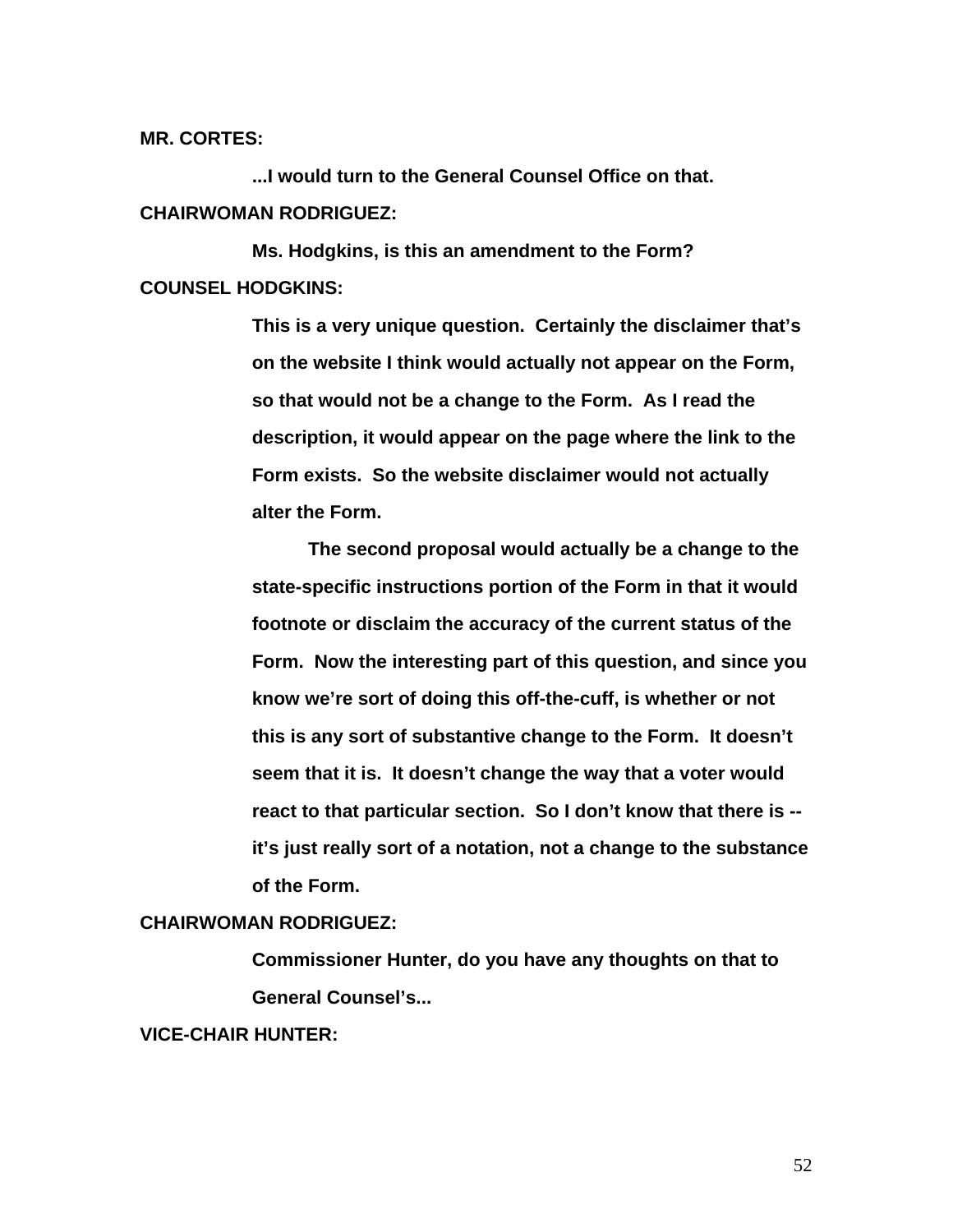**I don't disagree with what the General Counsel said. And I probably shouldn't open a whole new can of worms, so we'll just leave it at that.** 

# **CHAIRWOMAN RODRIGUEZ:**

**We're going to take a break. I was thinking of taking it after we voted, but I wonder do you need -- does the staff need any time to mull this...** 

#### **COUNSEL HODGKINS:**

 **I think that that would be helpful.** 

**MR. CORTES:** 

 **Yes, it would.** 

# **CHAIRWOMAN RODRIGUEZ:**

**All right, then we will take let's say 20 minutes -- just in case we need a little extra time, a 20-minute break at this time.** 

**\*\*\*** 

**[The Commission members adjourned at 11:30 a.m. and returned to open session at 11:50 a.m.]** 

**\*\*\*** 

#### **CHAIRWOMAN RODRIGUEZ:**

**We're going to reconvene. Thank you for living within the time limits.** 

**I'm going to ask our General Counsel, and again I know this is kind of a quick turnaround, but do you have any advice for us at this point on the motion?** 

### **COUNSEL HODGKINS:**

**Madam Chair, I think the question is not so much whether or not this is an appropriate amendment to the Form but**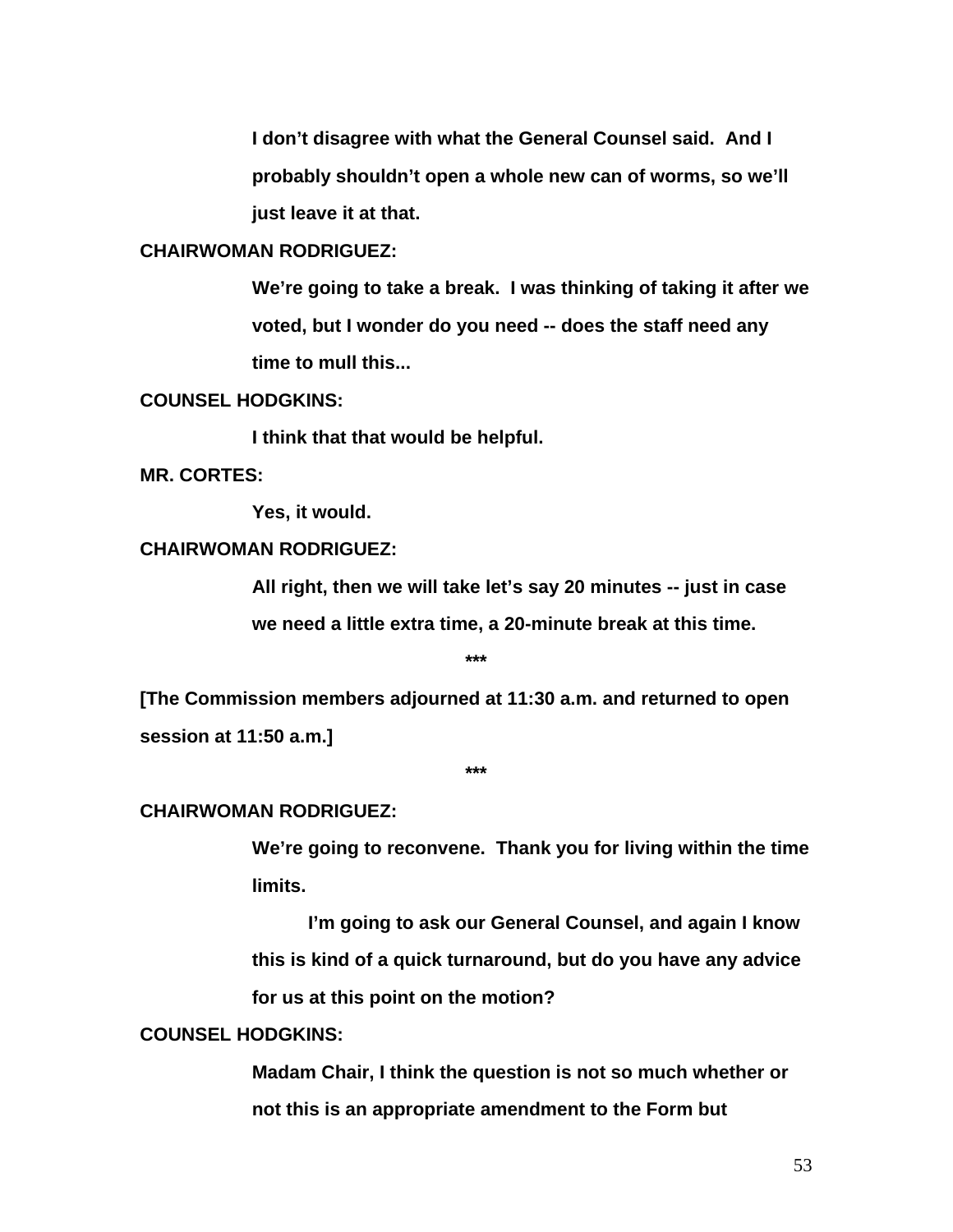**essentially what it does to the Form. And that is a very complicated question because the NVRA requires that the states accept and use the Federal Form and that we promulgate it by amendment in HAVA. We feel like we need some time to determine exactly what that means. What does it mean to add this sort of disclaimer to the Form? How does that alter it? And what does that mean in terms of the states having to accept and use it?** 

# **CHAIRWOMAN RODRIGUEZ:**

**Okay. Let me ask Mr. Cortes a question. Are the requests from the states on the EAC website today?** 

**MR. CORTES:** 

**The document, the memo that I ran through earlier is on the website.** 

# **CHAIRWOMAN RODRIGUEZ:**

 **It is posted?** 

**MR. CORTES:** 

 **Yes.** 

#### **CHAIRWOMAN RODRIGUEZ:**

 **But, you know, that's kind of a circuitous...** 

### **COMMISSIONER HILLMAN:**

 **Can I ask where on the website it is?** 

**MR. CORTES:** 

**I think it is currently located under the "Items for discussion"** 

**at today's public meeting. And then last month's memo was** 

**under last month's public meeting items.** 

**EXECUTIVE DIRECTOR WILKEY:**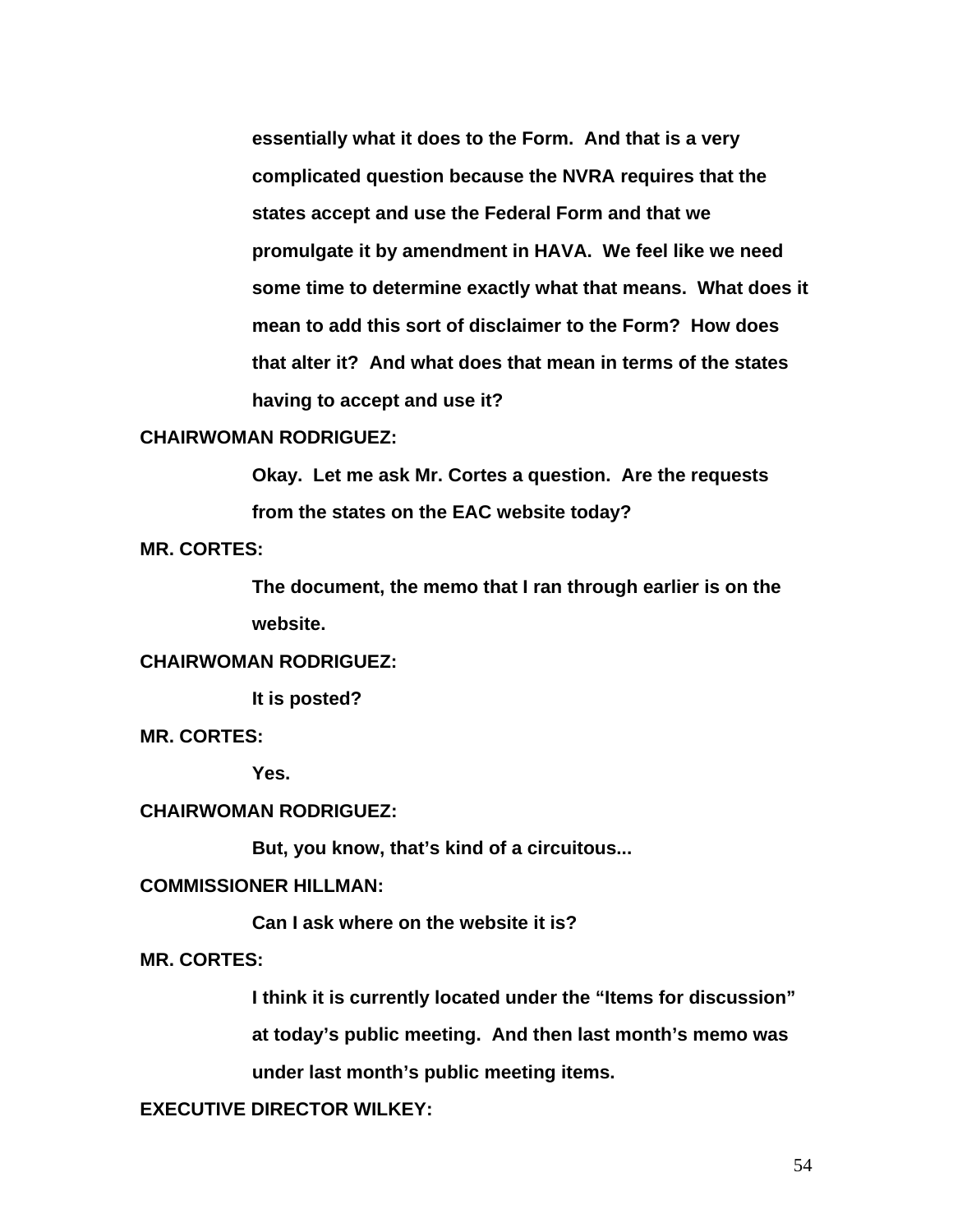**Yes, Madam Chair, anything regarding our meeting and the documents related to any of our meetings are automatically posted on our website.** 

#### **CHAIRWOMAN RODRIGUEZ:**

 **Okay. Commissioner Davidson?** 

#### **COMMISSIONER DAVIDSON:**

**I just was going to ask the Vice-Chair if she would be willing to separate the two and take a vote on the website disclaimer separately.** 

#### **VICE-CHAIR HUNTER:**

**I'd be willing to accept that as a friendly amendment. If I could make a comment on what the General Counsel stated. First of all, just for information I did circulate this around to most of the staff and the Commissioners at the EAC in the middle part of December, I don't have the exact date, but December**  something like 13<sup>th</sup> or 14<sup>th</sup>, somewhere around there. And I did **announce at the public meeting in December that I would plan to do this. So I hope it doesn't come as a surprise to anybody that I've asked for a vote on this.** 

 **Second, I have always been under the impression from previous guidance from our General Counsel's Office that changing the state instructions portion of the Form did not require any kind of regulatory process. In fact, the EAC has changed the state instructions portion of the Form in the past and I don't believe that just notifying the voter that there's been a request for a change in any way clouds the area of the federal use -- accept and use requirement.**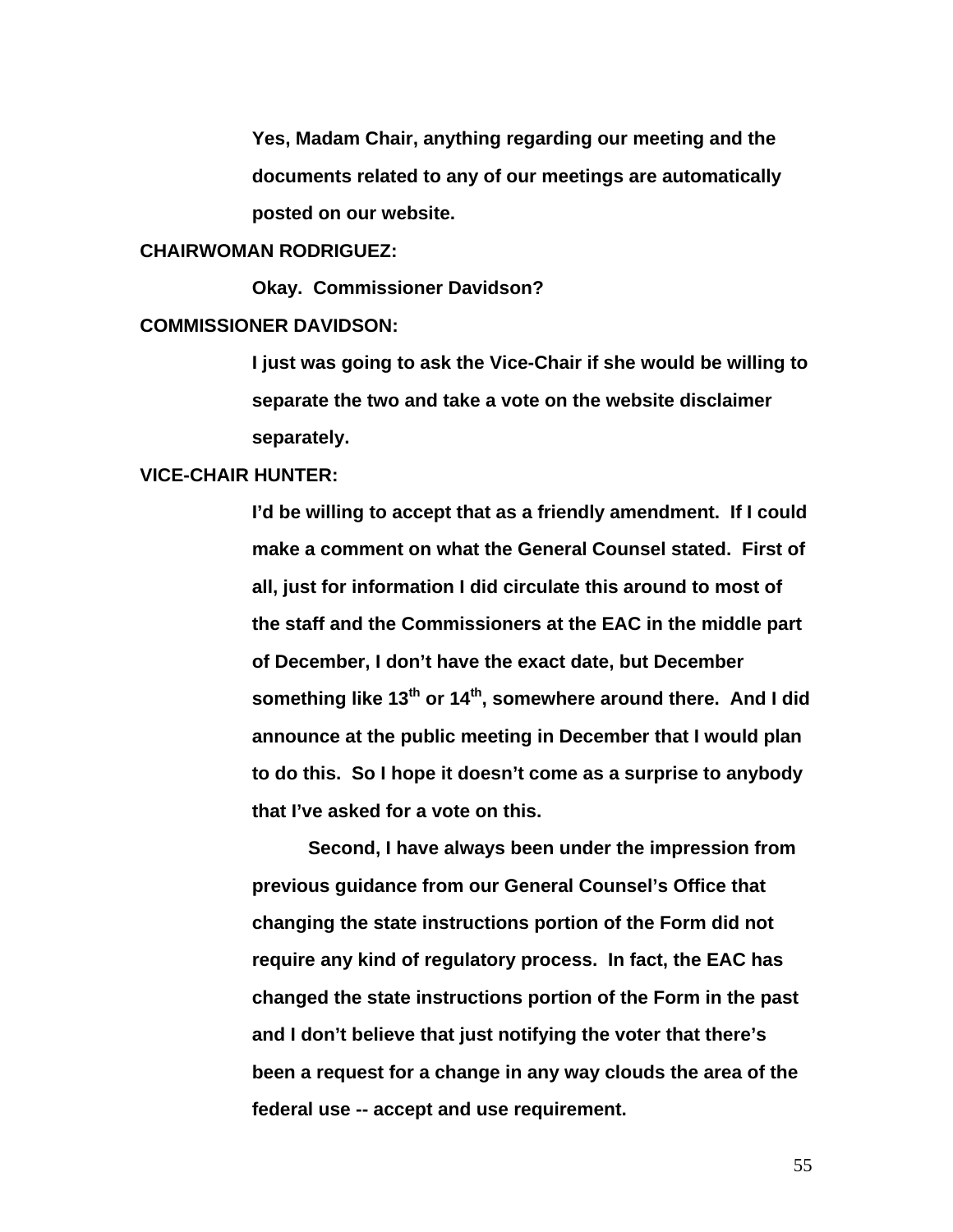## **COUNSEL HODGKINS:**

**I guess I'd just like to respond to that if that's okay... CHAIRWOMAN RODRIGUEZ:** 

 **Please do.** 

### **COUNSEL HODGKINS:**

 **...because I mean I think we've been quite clear that you can make any changes that are outside of your discretion. Now Commissioner Hunter and I have a difference of opinion on that point, but quite clearly the agency that preceded us identified items of discretion. They identified them in the rule that they promulgated in developing their final regulations in identifying the information that the states were required to provide as a part of the state-specific instructions. So I certainly want to make certain that everyone understands that we have been consistent about the point that, no, you don't have to take regulatory authority over things over which you have no discretion. When you are entering into a realm of discretion, you must make the public aware of what that** 

**discretion is and how you intend to exercise it.** 

#### **VICE-CHAIR HUNTER:**

**But it's your initial guidance that -- well, you asked to take some time to look further into it so I will refrain from asking you a follow-up question.** 

## **CHAIRWOMAN RODRIGUEZ:**

**And then Commissioner Davidson has asked that it be split into two. Can you state that -- restate exactly what you mean when you say split this in two?**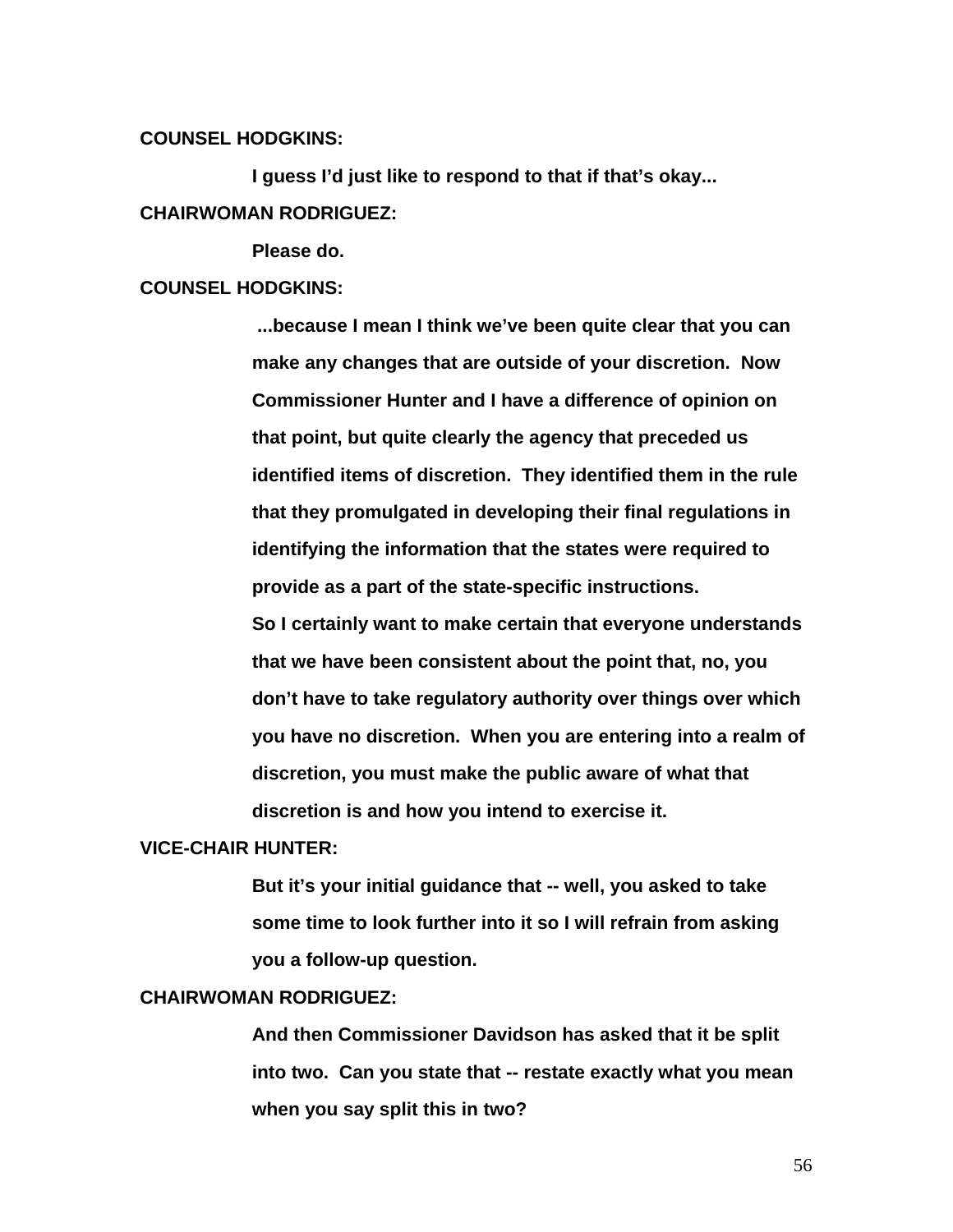## **COMMISSIONER DAVIDSON:**

**Yes, thank you. I'm sorry I wasn't more clear. I would like to be able to ask for a friendly amendment to be able to vote on the issue separately or just vote on the website disclaimer. I guess the first thing I would like to do is just vote on the website disclaimer.** 

### **CHAIRWOMAN RODRIGUEZ:**

**Okay. I'm going to ask our General Counsel if we separate this motion into two parts, the website disclaimer does that hold - would you like further time to analyze the website disclaimer?** 

## **COUNSEL HODGKINS:**

**I don't know -- I mean the website disclaimer is not a change to the Form.** 

# **CHAIRWOMAN RODRIGUEZ:**

 **Okay.** 

#### **COUNSEL HODGKINS:**

**The practical question I think that you probably want to answer in terms of protecting the agency is how we would notify groups and individuals who access the Federal Form other than by going through our website and maybe not having the opportunity to have that disclaimer. So there may be a communication gap there that we want to consider how procedurally to proceed on that point.** 

## **CHAIRWOMAN RODRIGUEZ:**

**Because not everybody has access to the worldwide web.** 

**Commissioner Davidson?** 

**COMMISSIONER DAVIDSON:**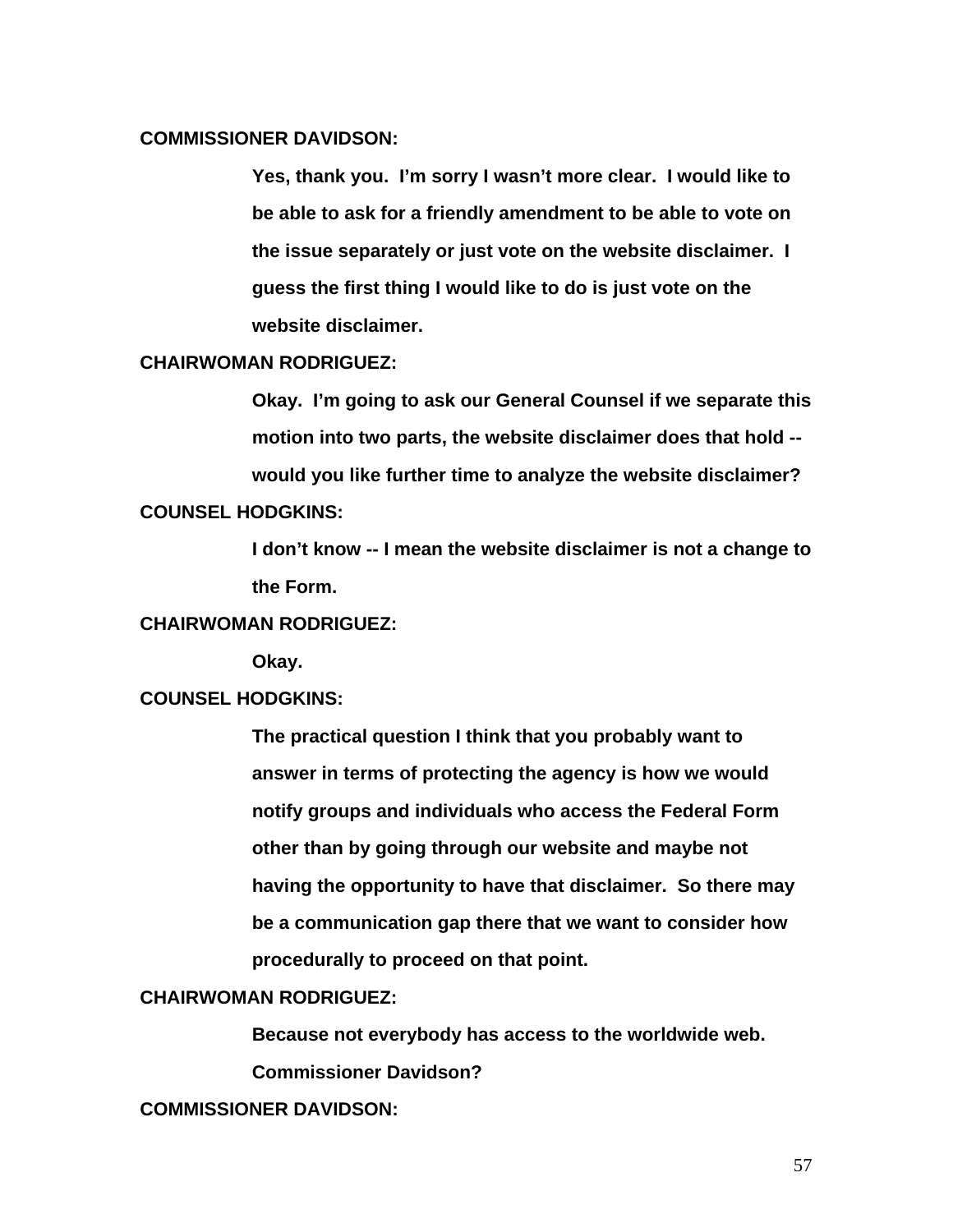**Well, there's a lot of things that we do that, you know, obviously we try to inform all of our stakeholders, and I would think that we could send out something that this had been done to all the stakeholders so that they would be aware of it. It would be an email that they would receive, because I agree if we just put it on the website and not inform anybody that would take them a while to see. But I also feel while we're making our decisions on this if we can make sure that people are informed that there is more requirements possibly from a state or a different address, or whatever the issue might be about one of the six states, it would be helpful for them to know to go elsewhere for information so that there wouldn't be the possibility of being disenfranchised in the long run.** 

#### **CHAIRWOMAN RODRIGUEZ:**

**Is there any further discussion on the motion, which I'll ask our General Counsel to restate? Are we ready...** 

#### **COUNSEL HODGKINS:**

**I'll give that a shot.** 

#### **CHAIRWOMAN RODRIGUEZ:**

 **Commissioner Hillman?** 

#### **COMMISSIONER HILLMAN:**

**Well, just an observation that if the maker and seconder of the motion that's on before us are willing to withdraw them then we wouldn't have to necessarily vote it up or down, but rather if the Vice-Chair is willing to introduce two separate motions for the two separate actions that certainly would be a way to proceed rather than having to vote this up or down.**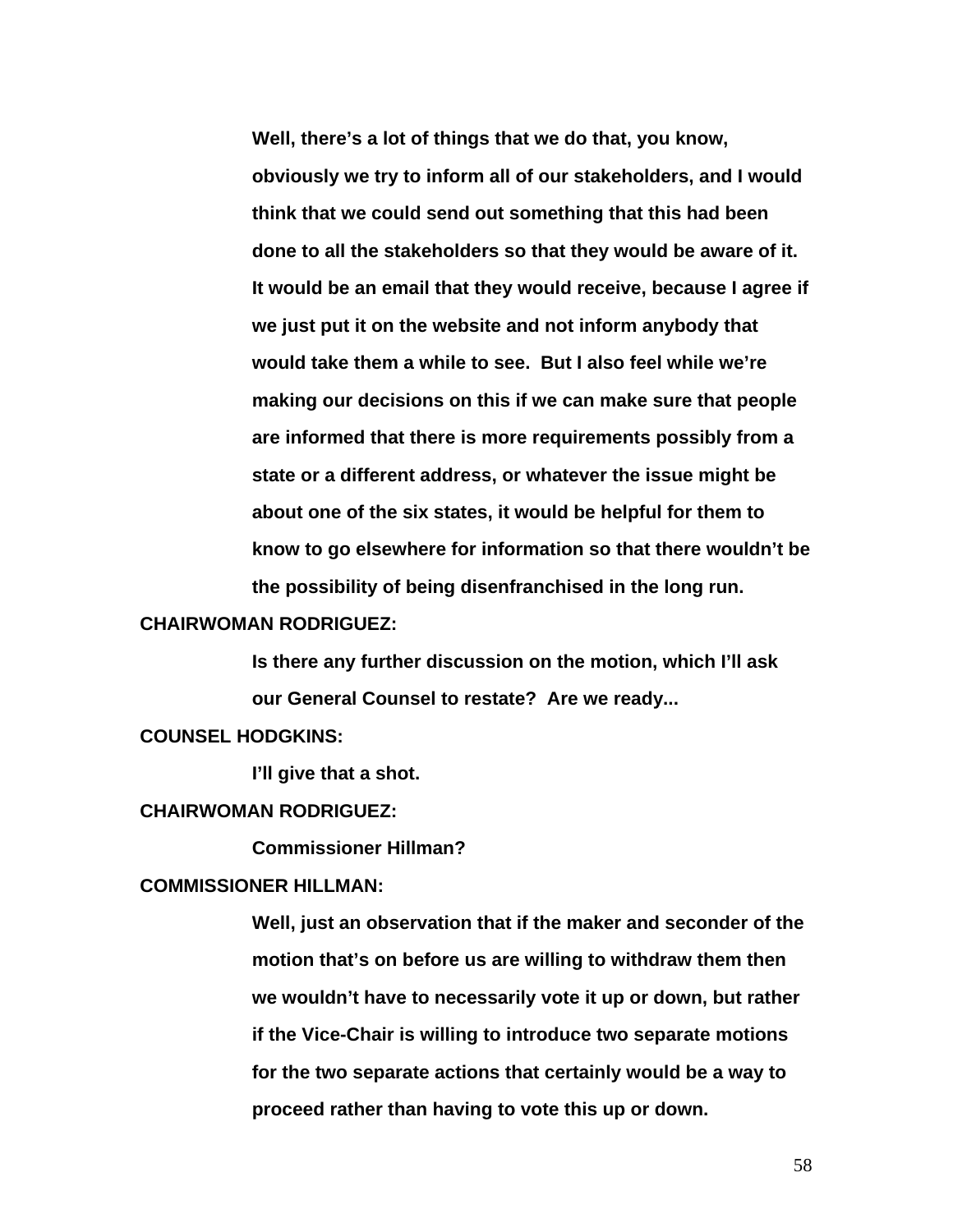## **CHAIRWOMAN RODRIGUEZ:**

 **Well, I think the Vice-Chair accepted the amendment...** 

### **VICE-CHAIR HUNTER:**

 **Yes, right.** 

## **CHAIRWOMAN RODRIGUEZ:**

 **...that Commissioner Davidson made.** 

## **COMMISSIONER HILLMAN:**

**Right, but the motion before us has to come off the floor. And as I understand it, that can be done by the maker of the motion withdrawing and the seconder agreeing to that. Yes, I think that's right. Otherwise we have to take action on the motion before us.** 

## **CHAIRWOMAN RODRIGUEZ:**

 **As amended.** 

# **COMMISSIONER HILLMAN:**

 **Amended how? It hasn't been amended.** 

# **COMMISSIONER DAVIDSON:**

**She accepted it to be amended where we're only voting on the website disclaimer.** 

## **COMMISSIONER HILLMAN:**

 **I see. So the motion is now only on the website disclaimer?** 

# **COMMISSIONER DAVIDSON:**

 **That's correct. That's my understanding.** 

## **COUNSEL HODGKINS:**

**And there will not be a secondary vote on the second** 

**question, which is the state instruction disclaimer. Correct?** 

#### **VICE-CHAIR HUNTER:**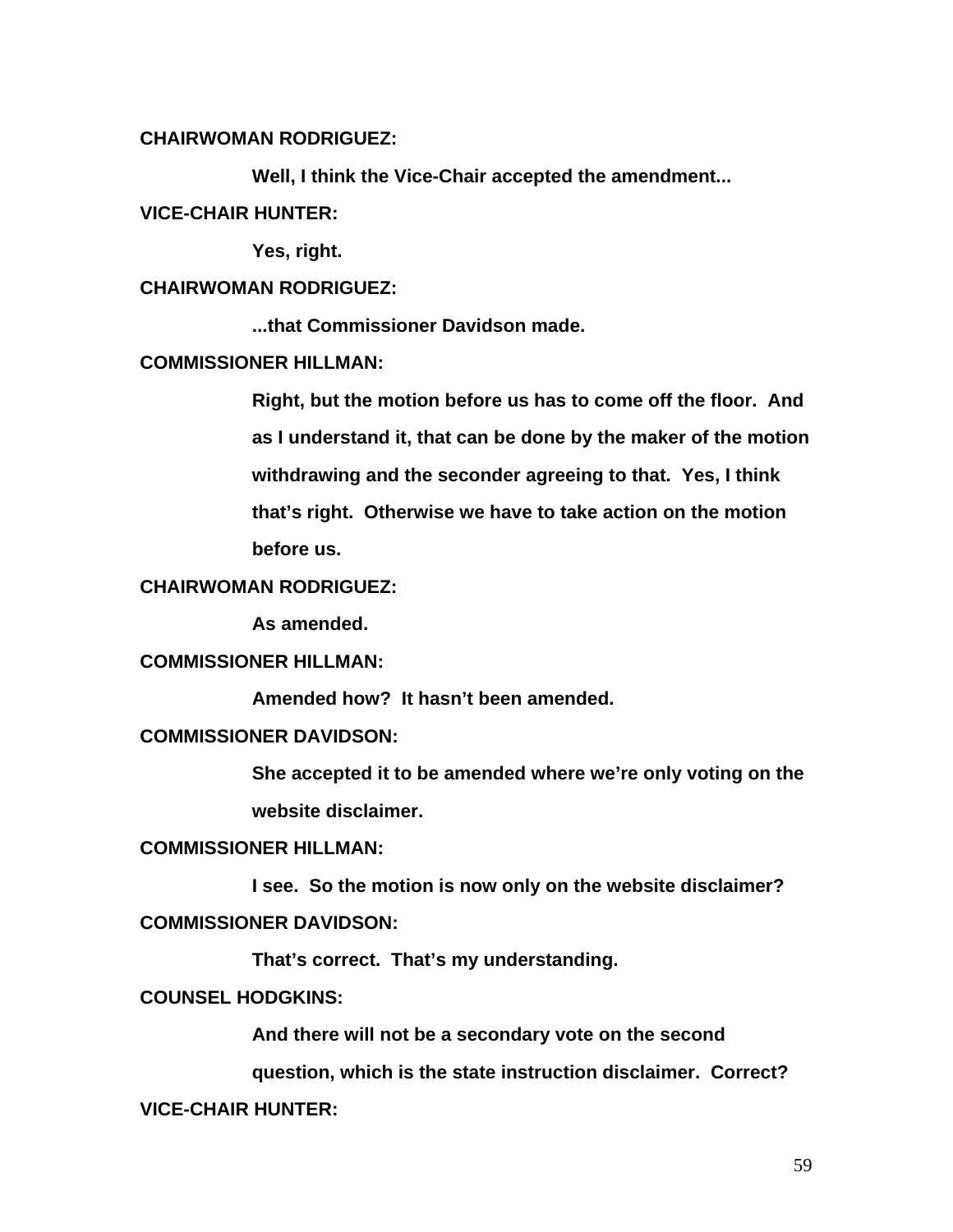**There might be. I agreed to separate it out.** 

#### **COUNSEL HODGKINS:**

 **Okay.** 

#### **VICE-CHAIR HUNTER:**

**So I move that the Commission vote to include a disclaimer on its website as read earlier and as in the handout before us, and I further move that we widely distribute this action to our list of stakeholders.** 

## **COUNSEL HODGKINS:**

**Why don't we procedurally back up and do this? We had a motion that was on the floor for both. Why don't we -- I think that Commissioner Davidson offered an amendment. If there's a second to that amendment, then what we can do is vote on the amendment and then get back on track, if that makes sense.** 

#### **CHAIRWOMAN RODRIGUEZ:**

**Yes. Okay, so we have a motion on the floor. It's been amended by Commissioner Davidson.** 

**Let's do a roll call and before doing so restate the motion.** 

### **COMMISSIONER HILLMAN:**

**I will second the amendment, but I want to see if I understand what I'm seconding. That the motion will now be the following disclaimer shall be posted -- I don't know about in red. So if it's the wording of this, you know, is the motion the exact wording that's in Commissioner Hunter's December 18th memo under the website disclaimer?**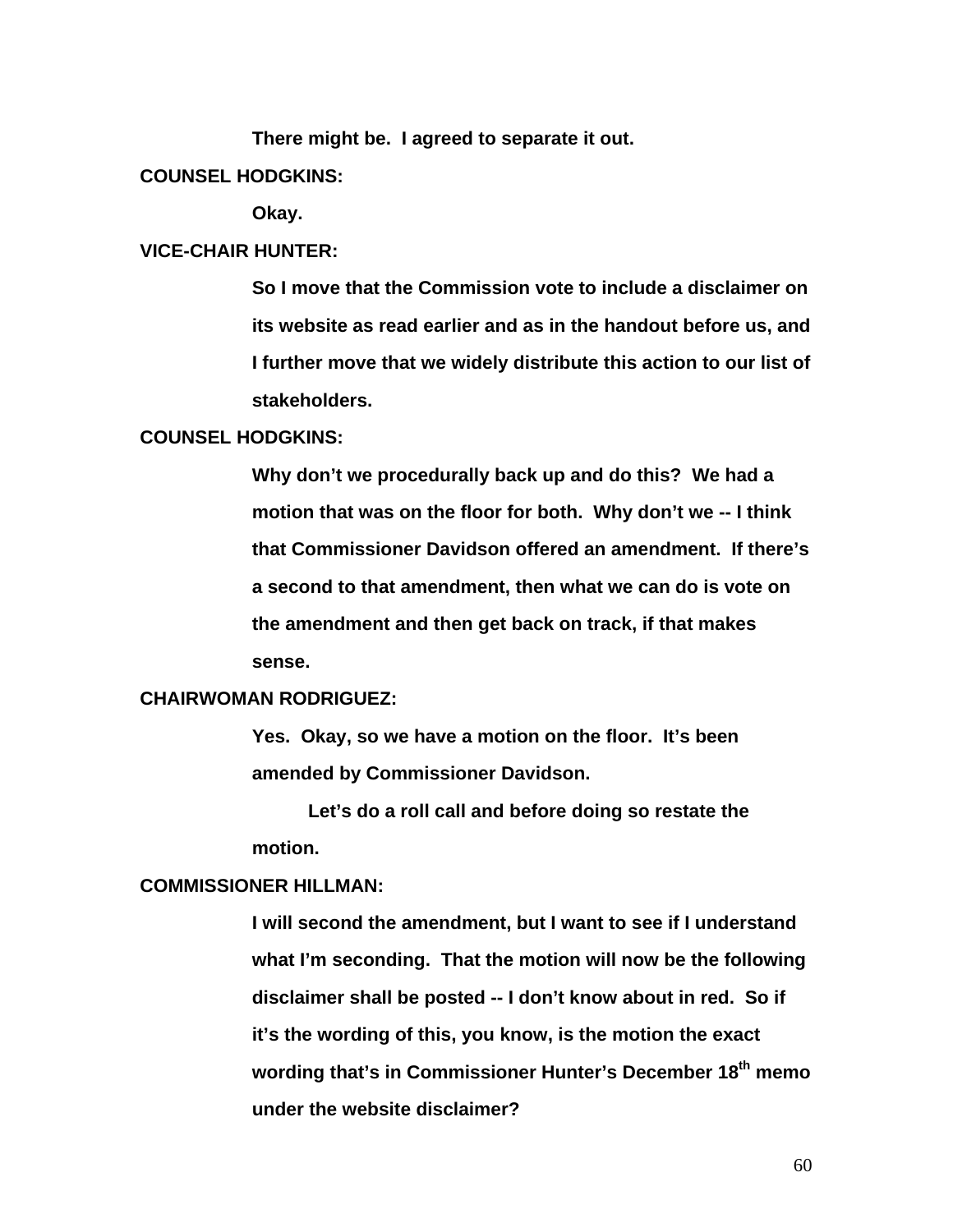# **VICE-CHAIR HUNTER:**

 **Yes.** 

# **COMMISSIONER HILLMAN:**

 **Okay. Then I'm not seconding the amendment.** 

# **CHAIRWOMAN RODRIGUEZ:**

 **Commissioner Davidson, you're the one...** 

## **COMMISSIONER DAVIDSON:**

 **I think it dies.** 

# **CHAIRWOMAN RODRIGUEZ:**

 **...who made it.** 

# **COMMISSIONER HILLMAN:**

 **It dies without a second.** 

# **COMMISSIONER DAVIDSON:**

**Well, I think it dies without a second. So now there could be a** 

**new motion taken.** 

# **COUNSEL HODGKINS:**

**Well, actually you'd have to vote on the motion that's on the** 

**floor and then you can go to a second motion.** 

#### **COMMISSIONER DAVIDSON:**

 **But there was no second.** 

### **COMMISSIONER HILLMAN:**

 **No, only to the amendment.** 

# **COUNSEL HODGKINS:**

**You seconded Commissioner Hunter's original motion, so** 

**that's where we are.** 

# **CHAIRWOMAN RODRIGUEZ:**

 **Your main motion has been...**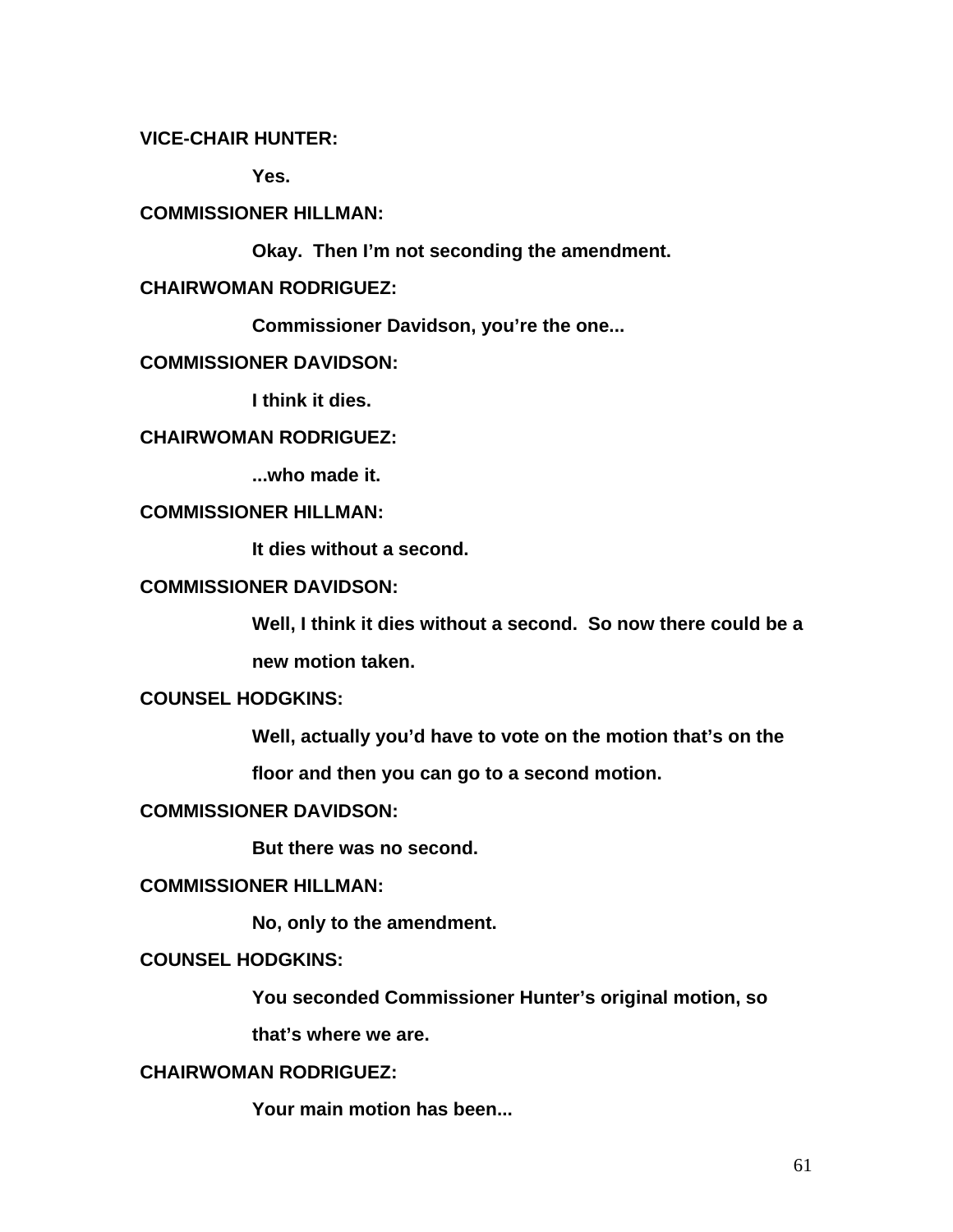## **VICE-CHAIR HUNTER:**

**I have no idea where we are, but just for the sake of expediency I will withdraw my original motion and I move to amend that the EAC adopt a website disclaimer. The disclaimer shall be posted in red on the EAC's website in the section entitled Register to Vote - The National Voter Registration Act. And in quotes it shall read, "As of December 18, 2007, the following states have requested a change to their state instructions: Arizona, Colorado, Delaware, Georgia, New Jersey and Rhode Island. The Commission has not yet approved these requests." And then the procedure for amending that disclaimer shall be: The Director of Elections shall update on the website the list of states that have requested changes within 48 hours of their request coming to the attention of the EAC. The date shall also be updated. That's the motion now.** 

#### **CHAIRWOMAN RODRIGUEZ:**

 **A motion has been made. Is there a second?** 

#### **COMMISSIONER DAVIDSON:**

 **And I will second it.** 

### **CHAIRWOMAN RODRIGUEZ:**

**Okay, discussion on the motion? Commissioner Hillman raised a question about the posting in red. Do you want to elaborate on that point?** 

### **COMMISSIONER HILLMAN:**

**Well, I don't know how many other things are on our website in red and what the necessity is for, you know, putting this in red.**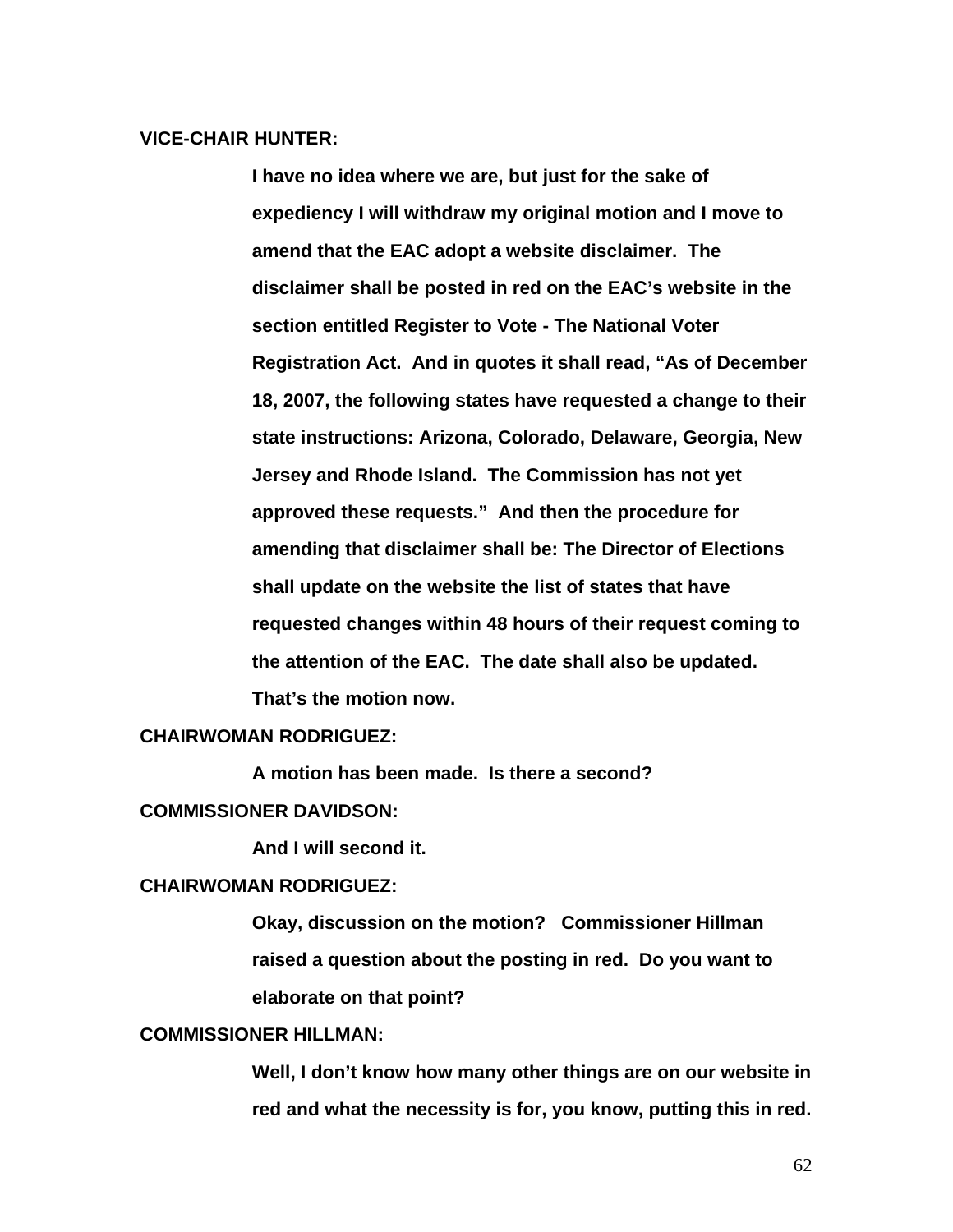**So I'm just not comfortable with that. I mean I just don't -- I have to confess I haven't visited all pages of the website recently, so I have no idea how we use colors on our website. CHAIRWOMAN RODRIGUEZ:** 

> **It's certainly part of the logo and the scheme, the color red. Vice-Chair Hunter would you...**

### **VICE-CHAIR HUNTER:**

**Stephanie Wilson just reminded me that the reason that we put red in there is because the language that was on the website, when we looked at it in December, said that, "Any comments from the public with respect to transferring the regs from the FEC to the EAC shall be provided in such a manner." That sentence was in red. So right there on this very issue there's another example of something in red that, you know, notified the public of something.** 

### **CHAIRWOMAN RODRIGUEZ:**

 **And the purpose would be to alert the viewer of something? VICE-CHAIR HUNTER:** 

> **To make sure, you know, that we're transparently advising the voters of this country what the requests are out there.**

#### **CHAIRWOMAN RODRIGUEZ:**

**Okay. Are there any more questions? Any further discussion? Are we ready to vote? Madam General Counsel, will you conduct this vote?** 

### **COUNSEL HODGKINS:**

**Certainly Madam Chair. The question on the floor is whether to approve the proposal for a website disclaimer that would**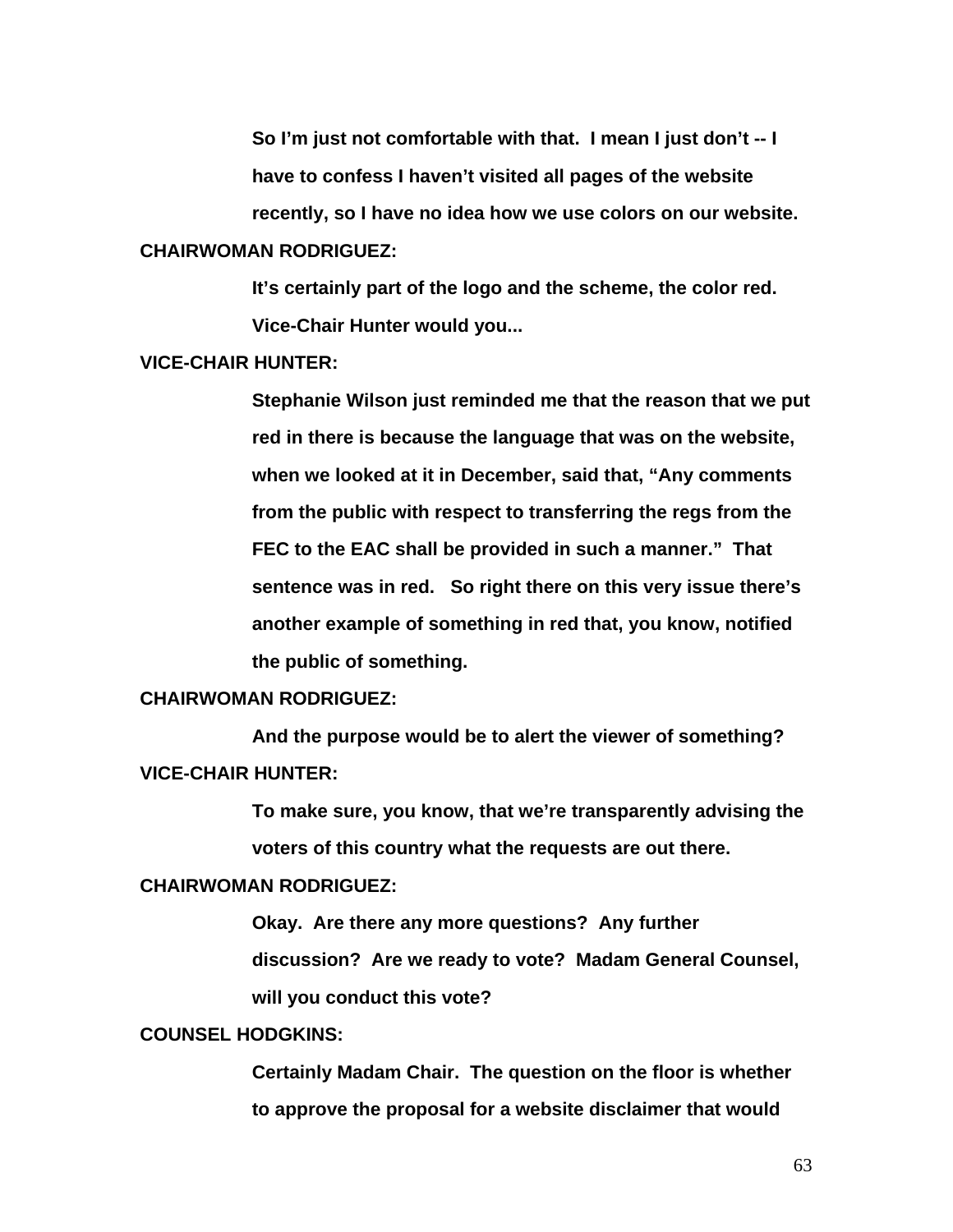**appear in red on the page of the website entitled Register to Vote - The National Voter Registration Act. The disclaimer would read, "As of December 18, 2007, the following states have requested a change to their state instructions: Arizona, Colorado, Delaware, Georgia, New Jersey and Rhode Island. The Commission has not yet approved these requests." That is the end of the disclaimer. The procedure that would follow should any additional requests be made is that: The Director of Elections would update the website list for the states that had requested changes within 48 hours of the request coming to the attention of EAC.** 

**Okay, so a vote of yea would approve the motion and have this disclaimer posted on the website. A vote of nay would fail the motion and would fail to have this disclaimer posted on the website.** 

### **COMMISSIONER HILLMAN:**

**Can I please ask a question before we go to the vote, and I may need to ask a question of our Director of Communications Ms. Layson, as to when we use different colors in the text on our website.** 

### **MS. LAYSON:**

**We typically use red to indicate when a new item has been posted. So the word "new" would be put next to a category or section of the website to indicate that it had been updated.** 

## **COMMISSIONER HILLMAN:**

 **And how long does it stay that way?** 

#### **MS. LAYSON:**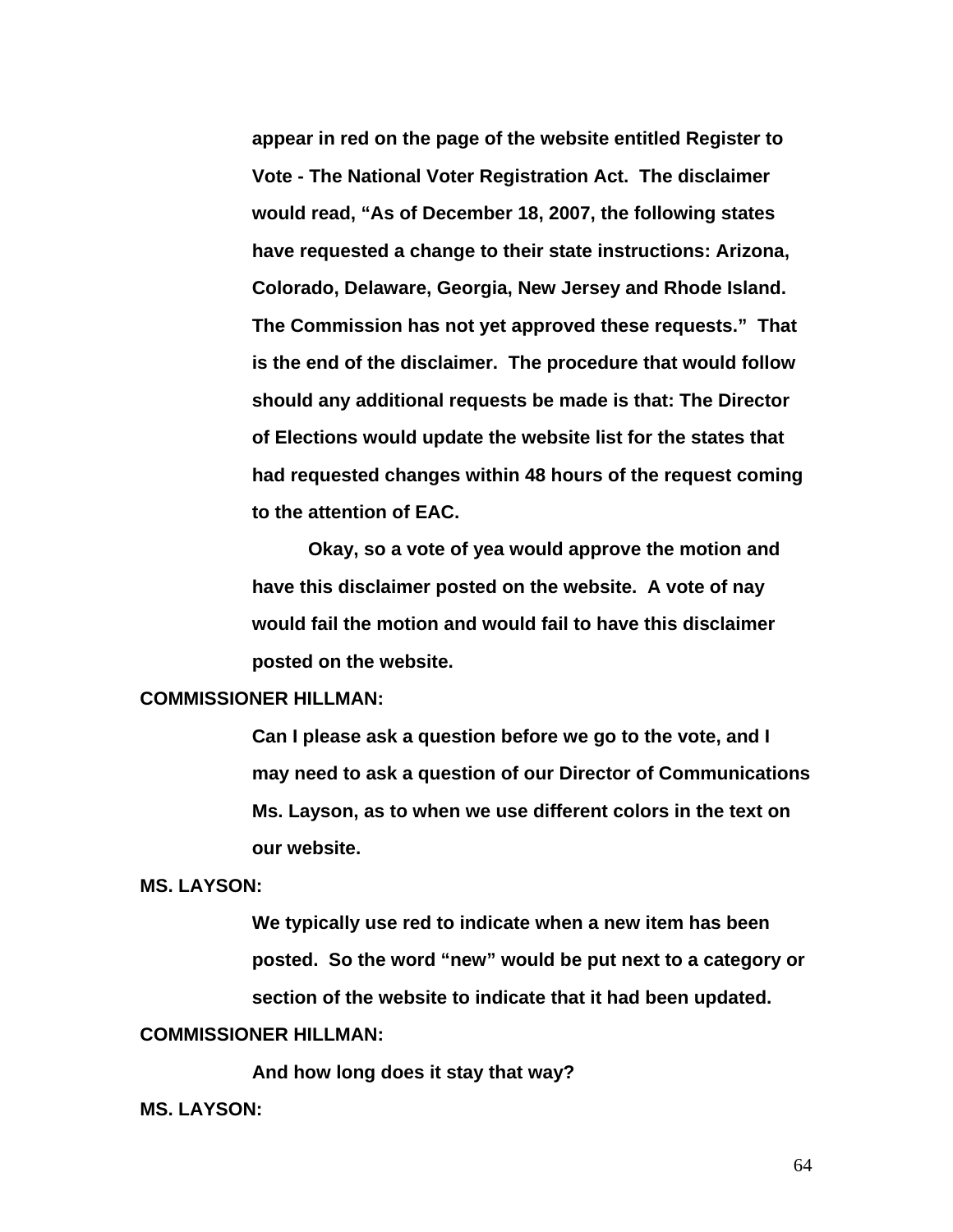**Usually about two weeks. And we also post that new item on the calendar as well to make sure that people are aware that that particular section has been updated.** 

# **COMMISSIONER HILLMAN:**

**And so back to Commissioner Hunter. Is it then your request that it be treated the same way all other red language on our website is treated; that is when it's new it's in red and then after a period of time it becomes a part of the normal font color?** 

#### **VICE-CHAIR HUNTER:**

**I was not aware of the font policy of the EAC and, you know, I suppose we could amend the vote if so be, but I envision it being red in all cases just to ensure that people are aware of this important information.** 

#### **MS. LAYSON:**

**I think just to be clear, the new item itself is not in red. There is the word "new" beside it in red to indicate that it's new. We can certainly apply that same procedure in this instance as well.** 

## **VICE-CHAIR HUNTER:**

**I mean I assume this is the kind of document that people, you know, pull down from the website over time and just because it's new to us that we're, you know, putting this information on there it's just as important now as it is in two months. If some guy comes along in two months and want to download the Form, I want to make sure that he's aware of this information.** 

# **CHAIRWOMAN RODRIGUEZ:**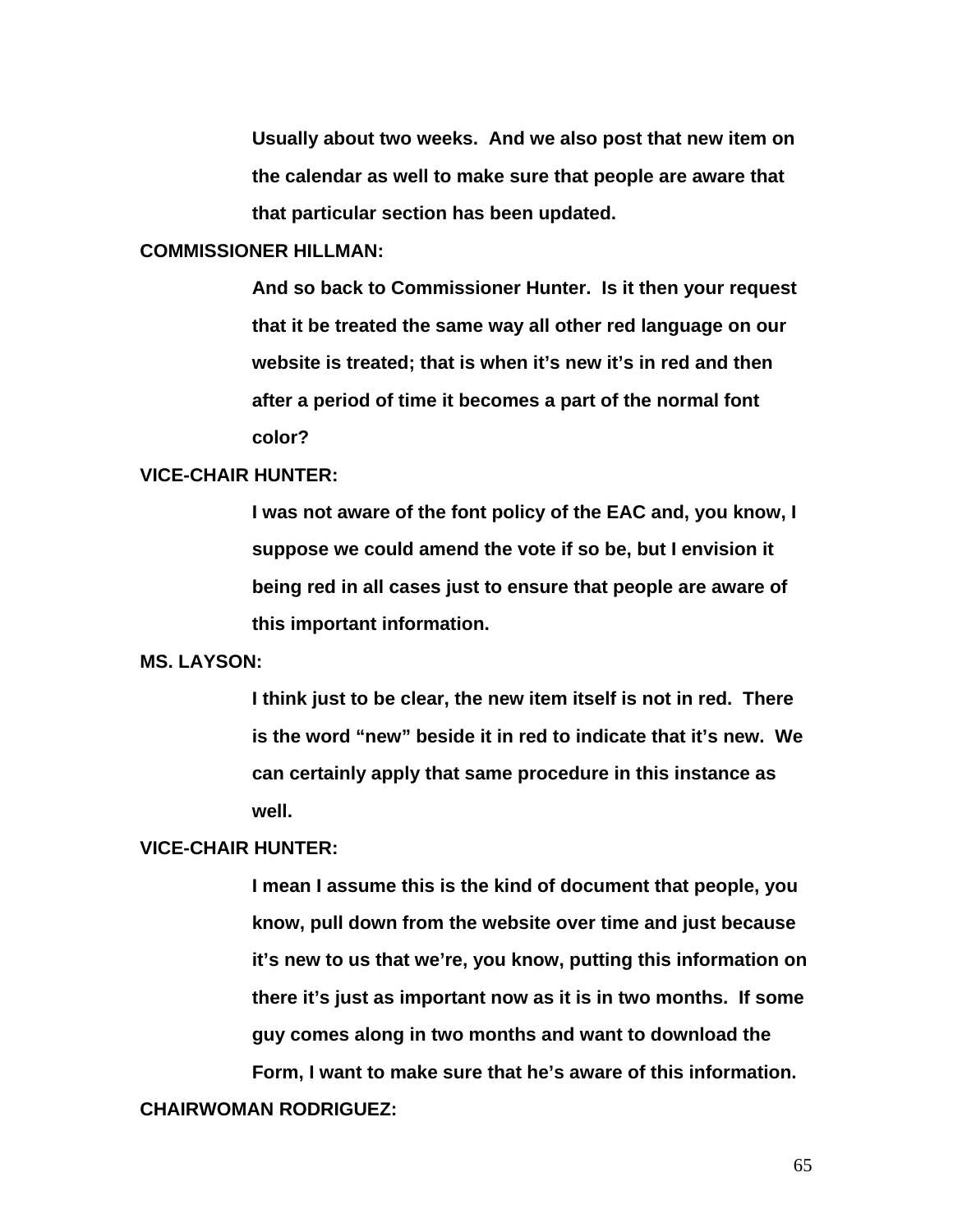**Are there anymore questions? Okay, let's vote Madam General Counsel.** 

# **COUNSEL HODGKINS:**

**Does everyone understand the motion that's on the table?** 

**Then Commissioners please respond by saying yea or nay as I call your name.** 

 **Rosemary Rodriguez, Chair.** 

# **CHAIRWOMAN RODRIGUEZ:**

 **Aye.** 

**COUNSEL HODGKINS:** 

 **Caroline Hunter, Vice-Chair?** 

**VICE-CHAIR HUNTER:** 

 **Yes.** 

**COUNSEL HODGKINS:** 

 **Donetta Davidson?** 

# **COMMISSIONER DAVIDSON:**

 **Aye.** 

# **COUNSEL HODGKINS:**

 **Gracia Hillman?** 

# **COMMISSIONER HILLMAN:**

 **Yes.** 

**[The motion carried unanimously.]** 

**\*\*\*** 

# **CHAIRWOMAN RODRIGUEZ:**

**Okay, thank you very much. Now we are going to discuss** 

**our appropriations. Ms. Hodgkins.** 

**COUNSEL HODGKINS:**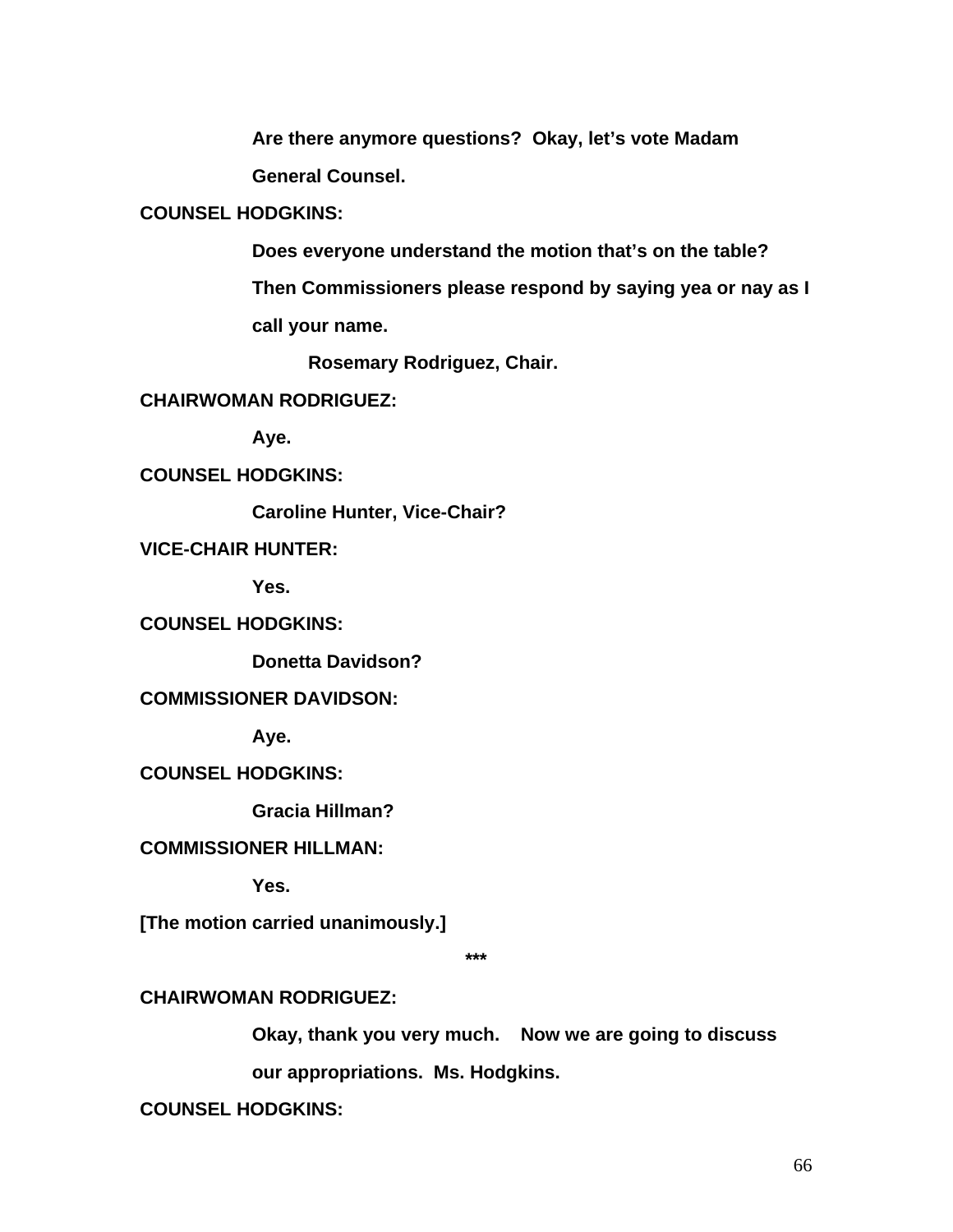**Thank you very much, Madam Chair. I will try to flesh out what Mr. Wilkey has already provided you, and that is that in December of 2007 Congress approved an omnibus appropriations bill which included in that bill \$16,530,000 for the salaries and expenses of the Election Assistance Commission. Of that money we are directed to, as I said, pay our salaries and expenses, keep the lights on, make sure all of our programs are running. In addition, we are directed to transfer \$3.25 million of that money to the National Institute of Standards and Technology for their work on election reform activities. We are to develop and issue grants under the HAVA college program in the amount of \$750,000. That's a similar appropriation to what we've had in the past. A slightly different change is we are to develop a competitive grant program for funding a mock election program for secondary education levels. The competitive grant amount that we have been given is \$200,000. In addition, it was set aside \$112,500 for our administrative costs related to administering the mock election and another grant program, which I will detail in just a moment. In addition to these salaries and expenses, EAC was appropriated \$115 million for payments to be made to the states under the Help America Vote Act as requirements payments. This is part of the original authorization of HAVA and it is I guess, if you will, another down payment on the total amount that was authorized. Just for historical purposes, the House had proposed \$300 million as a part of their bill. The Senate had proposed no funding in that particular area, and so**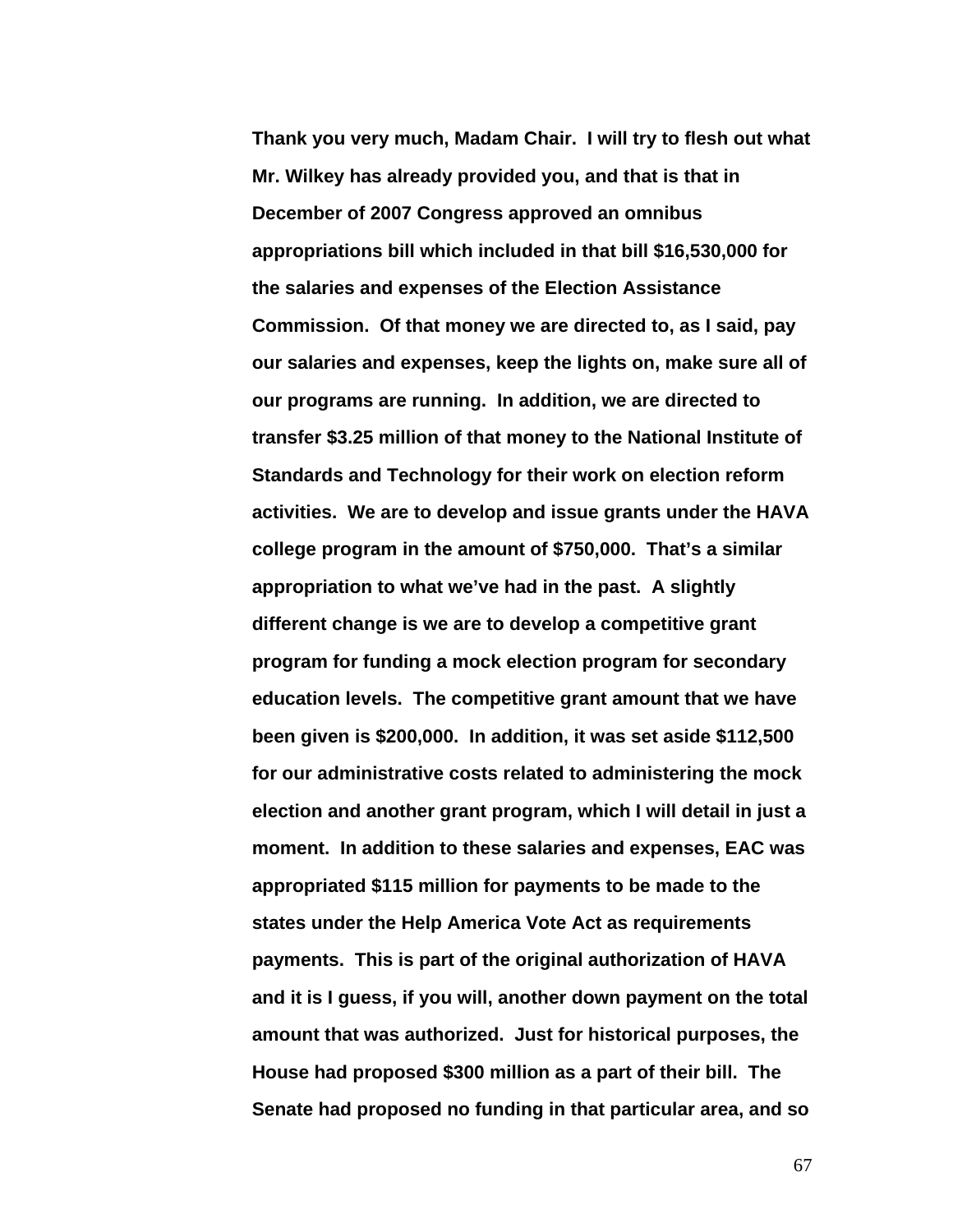**they settled on \$115 million. Third, they established a grant program for the collection of election data. EAC is directed to provide five grants of \$2 million each to five states. It is to be a competitive grant program and Congress gave us some timelines in terms of developing those. We have to establish the program I believe no later than March 30th and then issue or award the grants 60 days thereafter. And we are to provide**  a report to Congress no later than June 30<sup>th</sup> of 2009, on that **grant program detailing the success of those grantees.** 

**And that covers the details of our appropriation and how we're supposed to spend it.** 

## **CHAIRWOMAN RODRIGUEZ:**

 **Thank you.** 

# **COUNSEL HODGKINS:**

 **If you have any questions, I'd be happy to answer to them. CHAIRWOMAN RODRIGUEZ:** 

 **Commissioner Davidson?** 

### **COMMISSIONER DAVIDSON:**

**I have a question. I just wanted to make sure I understand it correctly. In the number two item of the \$115 million that they appropriated to go to the states, it's my understanding that the states will have to do a new or update their state report to us saying how they will expend that money and they also have to have a 5 percent match to be able to get that. Could you elaborate a little bit?** 

# **COUNSEL HODGKINS:**

 **Sure.**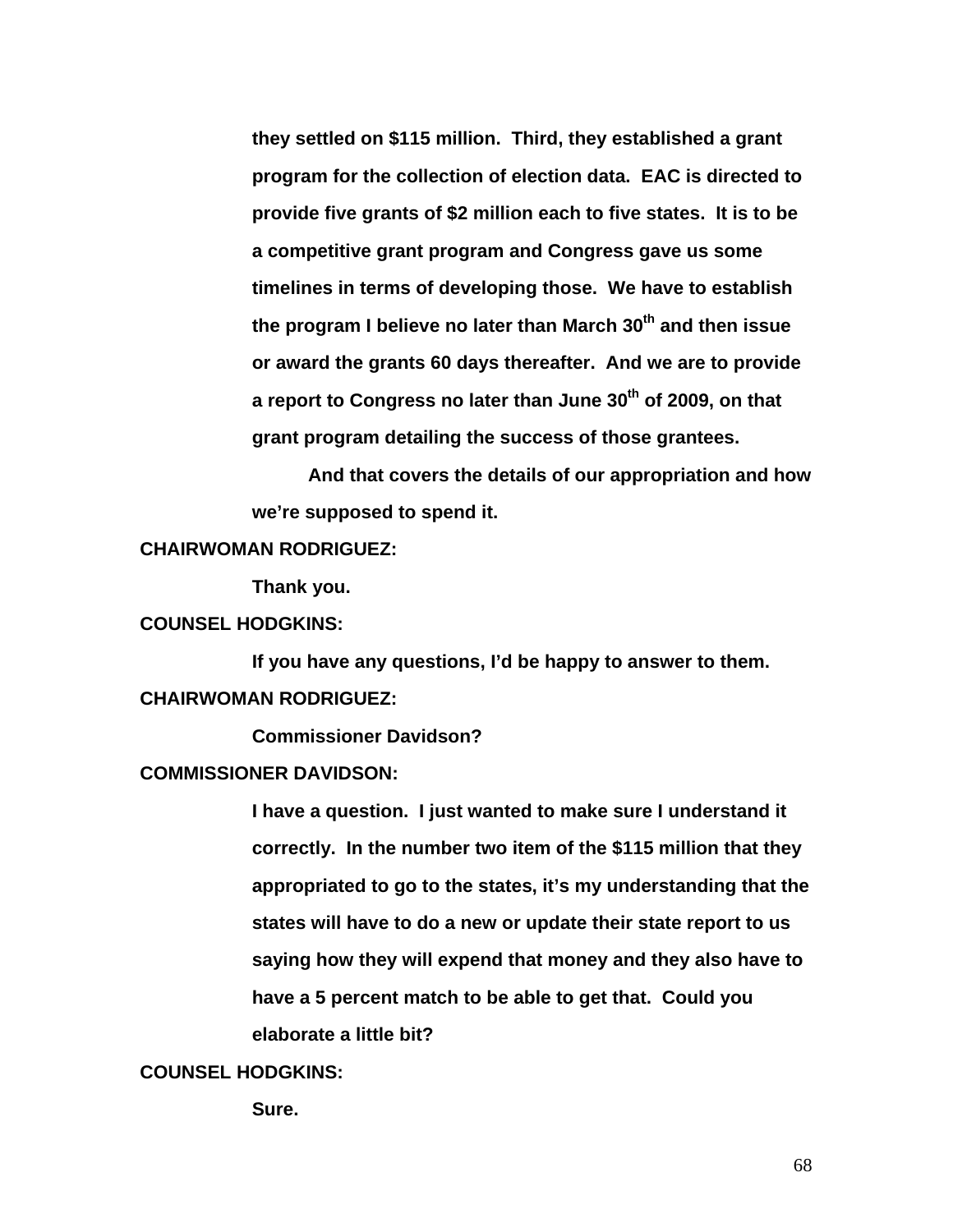## **COMMISSIONER DAVIDSON:**

**I think it's valuable for the people that its here because I know that we have a NASS representative here in the audience and I think it would be helpful for her. She always reports on our meetings.** 

#### **COUNSEL HODGKINS:**

**Sure. As with the previous requirements payments, the states are required to take the same steps that they were required previously in order to obtain their requirement payment, so that is making a certification that they have complied with I believe it is Section 253(b) of HAVA making certain certifications with regard to the submission of a state plan. I'm making an assumption here, but I believe that most states would have to amend or create a new state plan as this original funding was not available and they could not have anticipated how they might use that. But that assumes that essentially it creates a material change to their original state plan.** 

#### **COMMISSIONER DAVIDSON:**

**Can I interrupt and ask a question? I'm sorry. But some states did put in their original plan as if they were going to get the full amount. Even if they only got a portion of it they put in their state plan making the assumption that they would get it. So...** 

### **COUNSEL HODGKINS:**

**I think it would still fall into the category of whether or not it's going to create a substantial or a material change to their plan.**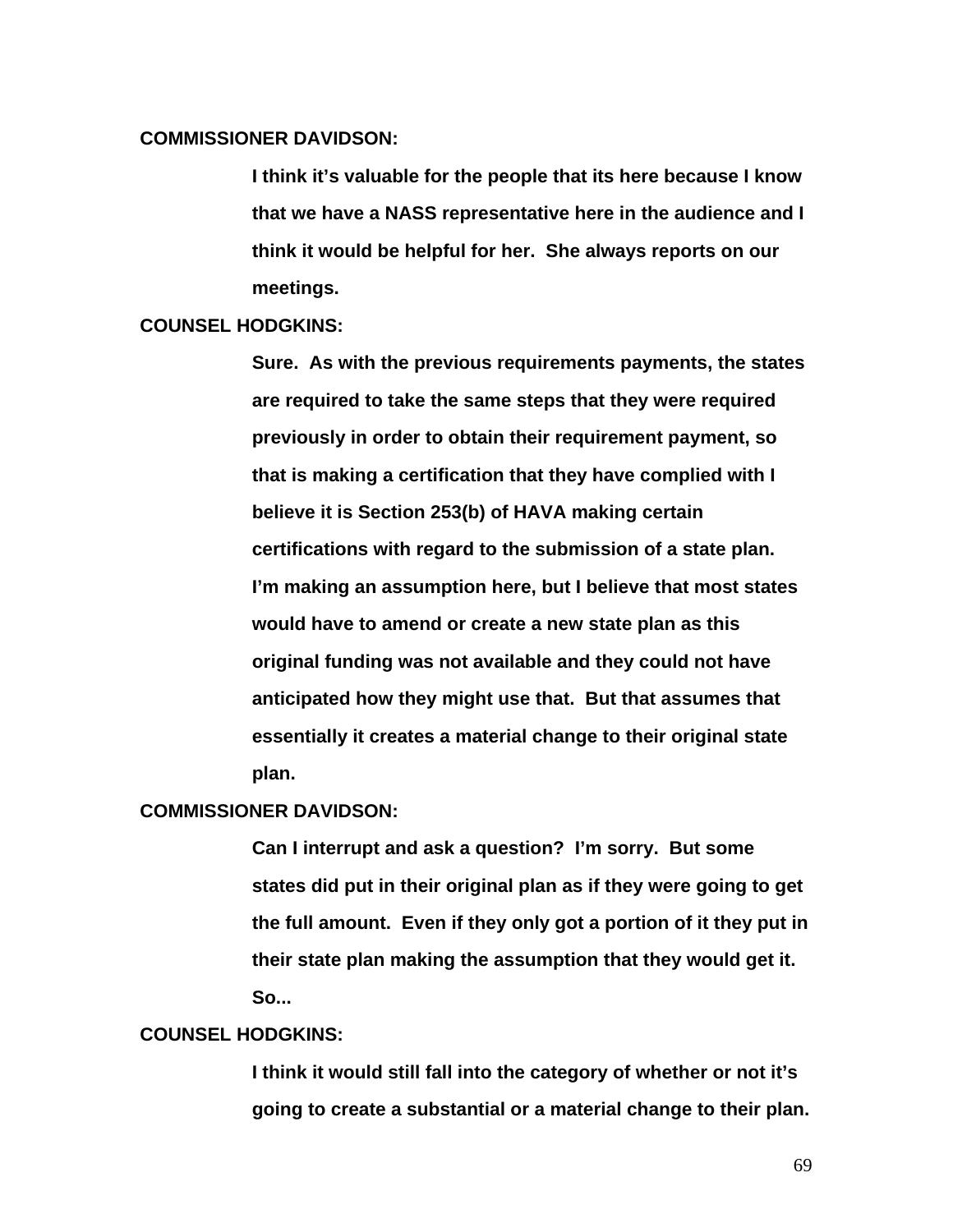**I can't make that assumption for all of the states, but I would believe that many of the states have committed funds in particular ways in order to meet their requirements at this point and they may have different uses or slightly different uses for these funds going forward. It will depend upon how the State intends to use those funds.** 

 **In addition, of course the States will be required to provide matching funds in the amount of 5 percent of the aggregate; that is both the state and federal funds that will be provided. So it's not straight five percent, it is a little greater than 5 percent. Just keep that in mind.** 

**And I think that concludes the requirements.** 

#### **CHAIRWOMAN RODRIGUEZ:**

 **Thank you. Are there further questions?** 

# **VICE-CHAIR HUNTER:**

**Julie might it be useful to just discuss the requirement of the new funds of the \$115 million, that if purchased with federal funds made available after January 1 that those machines must meet the system standards for disability access? Is that...** 

### **COUNSEL HODGKINS:**

**You're correct, Commissioner Hunter. There is a provision in Section 303(a)(3)(c) of HAVA. This is funding that is made available after January 1, 2007. And there's a funds directive statement found in that particular section of HAVA that if systems are purchased with funds made available under Title II, that is requirements payments, on or after January 1, 2007,**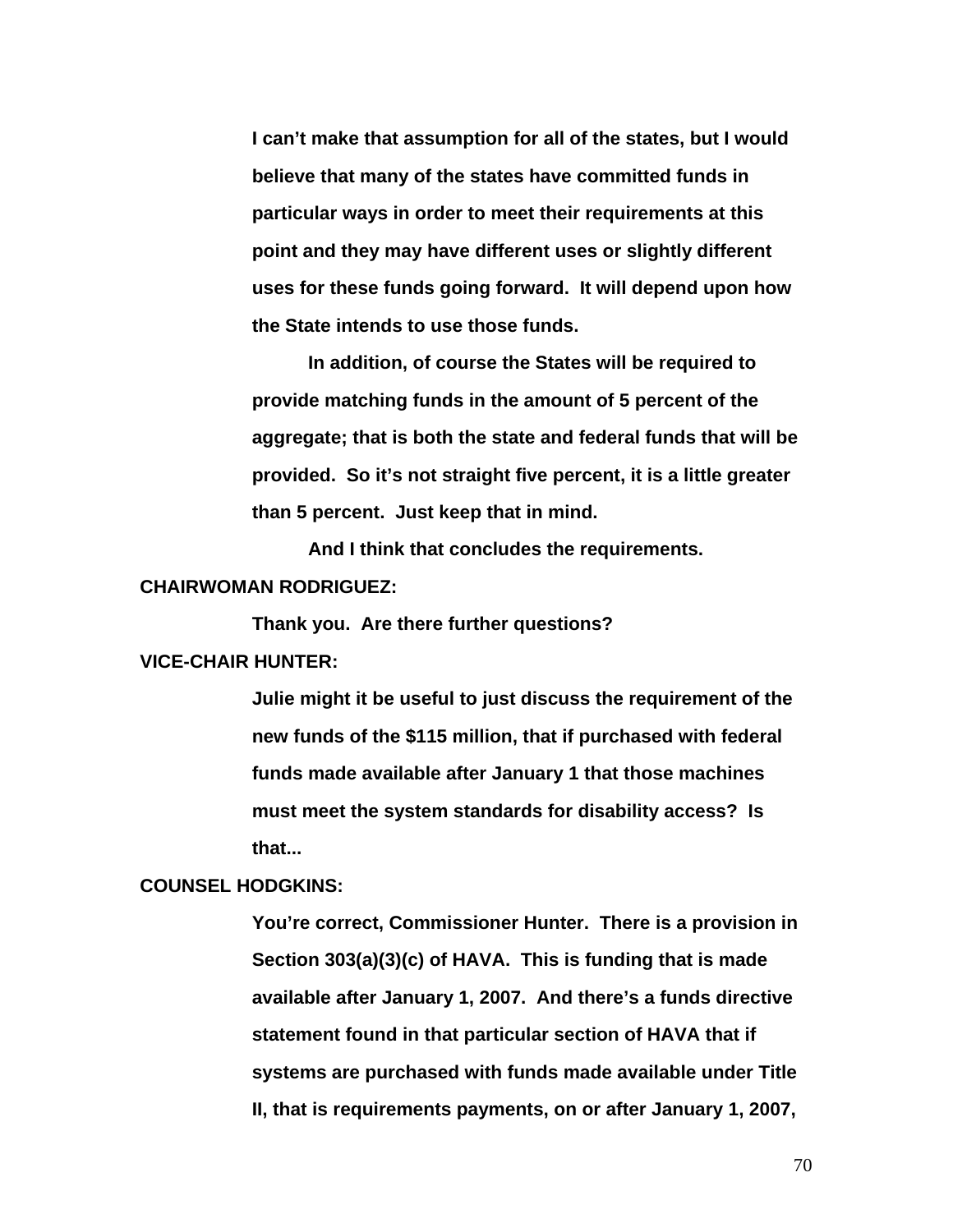**those systems must meet the voting system standards for accessibility as outlined in this paragraph.** 

#### **VICE-CHAIR HUNTER:**

**I don't have the report in front of me but I think in the report of how states spent these HAVA funds in the past, most of the funding was spent on machines.** 

## **COUNSEL THOMPSON:**

 **I believe that is correct, to the tune of 50 or 60 percent.** 

# **V ICE-CHAIR HUNTER:**

 **Right.** 

## **CHAIRWOMAN RODRIGUEZ:**

 **Any there further questions? Thank you very much.** 

### **COMMISSIONER DAVIDSON:**

**Well, I guess I have one other. I know that we're working on notifying the states. Do we have any type of estimate of how soon the information will go out to the states notifying them of the amount of money and the amount of their 5 percent and all the instructions that we've kind of talked about?** 

#### **COUNSEL HODGKINS:**

 **I'm going to ask Mr. Wilkey if he can answer that question. EXECUTIVE DIRECTOR WILKEY:** 

> **Hopefully that will go out this afternoon. We have a chart showing all of the funding that each state will get, and in addition to that the required 5 percent match, as well as an explanatory letter that will go out to each of the states. We had one slight issue that we were working on, and hopefully that can go out later this afternoon. And that will of course be**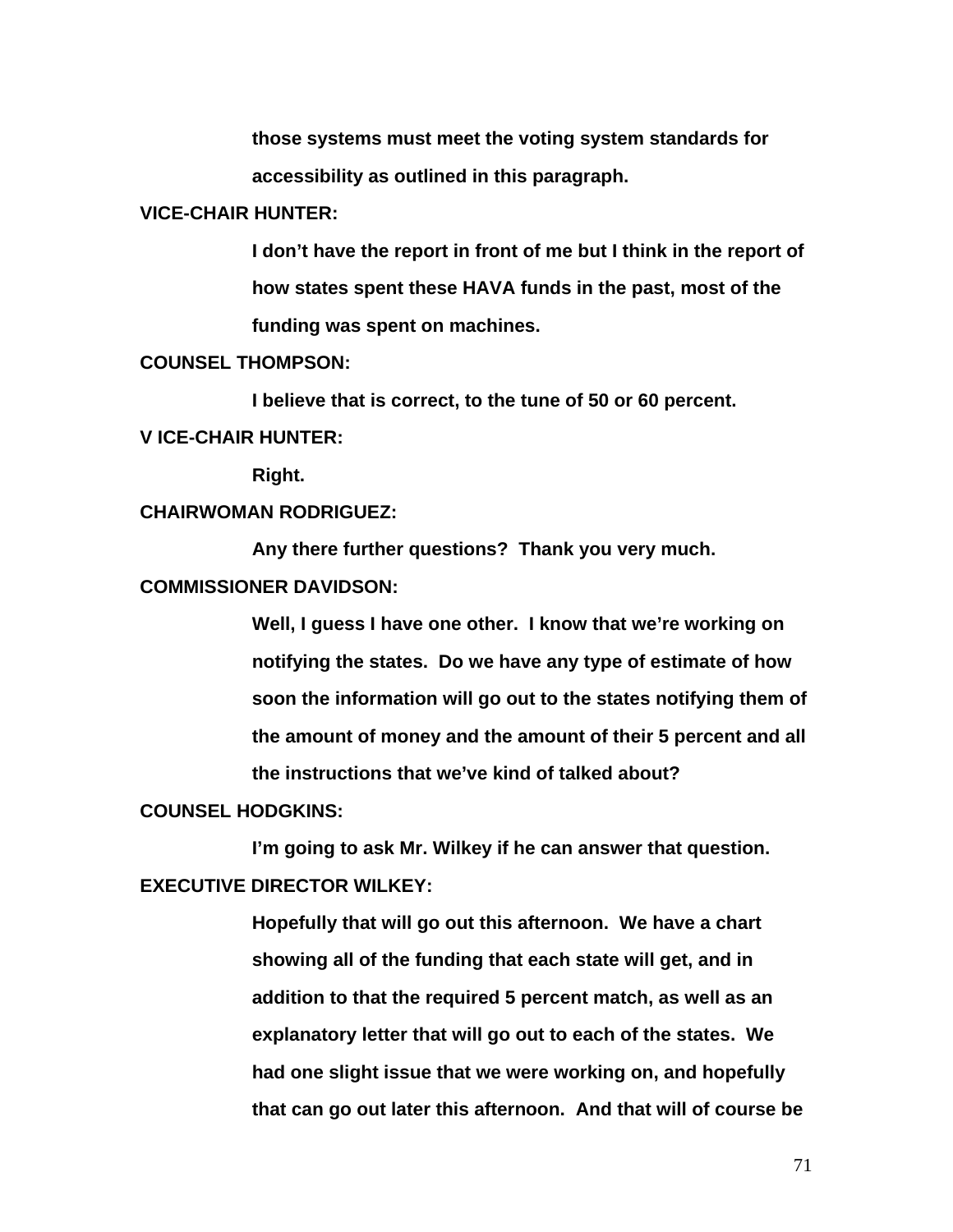**immediately posted on our website and all our stakeholders will be notified that it's up there.** 

#### **COMMISSIONER DAVIDSON:**

 **Thank you. I'm done.** 

#### **CHAIRWOMAN RODRIGUEZ:**

**Okay. And now we're going to have a briefing on the new grant program, the election data research grant. Mr. Wilkey, Mr. Cortes and Ms. Lynn-Dyson.** 

# **EXECUTIVE DIRECTOR WILKEY:**

**Madam Chair, we're going to briefly do an introductory. I had hoped to be able to prepare some written comments this morning but my computer decided not to cooperate with me, but I will follow-up with a written statement that can be put in to the record.** 

 **As previously mentioned both in my report and the report of our General Counsel, the Congress appropriated an amount of \$10 million with the goal of improving data collection. Let me give you a little background to how that came about. As you all know, we issued an Election Day survey both for the 2004 election and the 2006 election and while states and localities worked very hard to provide us the kind of information that we had requested, the level of that information was in many respects disappointing. While we intend to work vigorously during this year on our 2008 survey, we are already in the process of establishing our data that we feel is necessary. And Ms. Lynn-Dyson will be commenting on that in a moment.**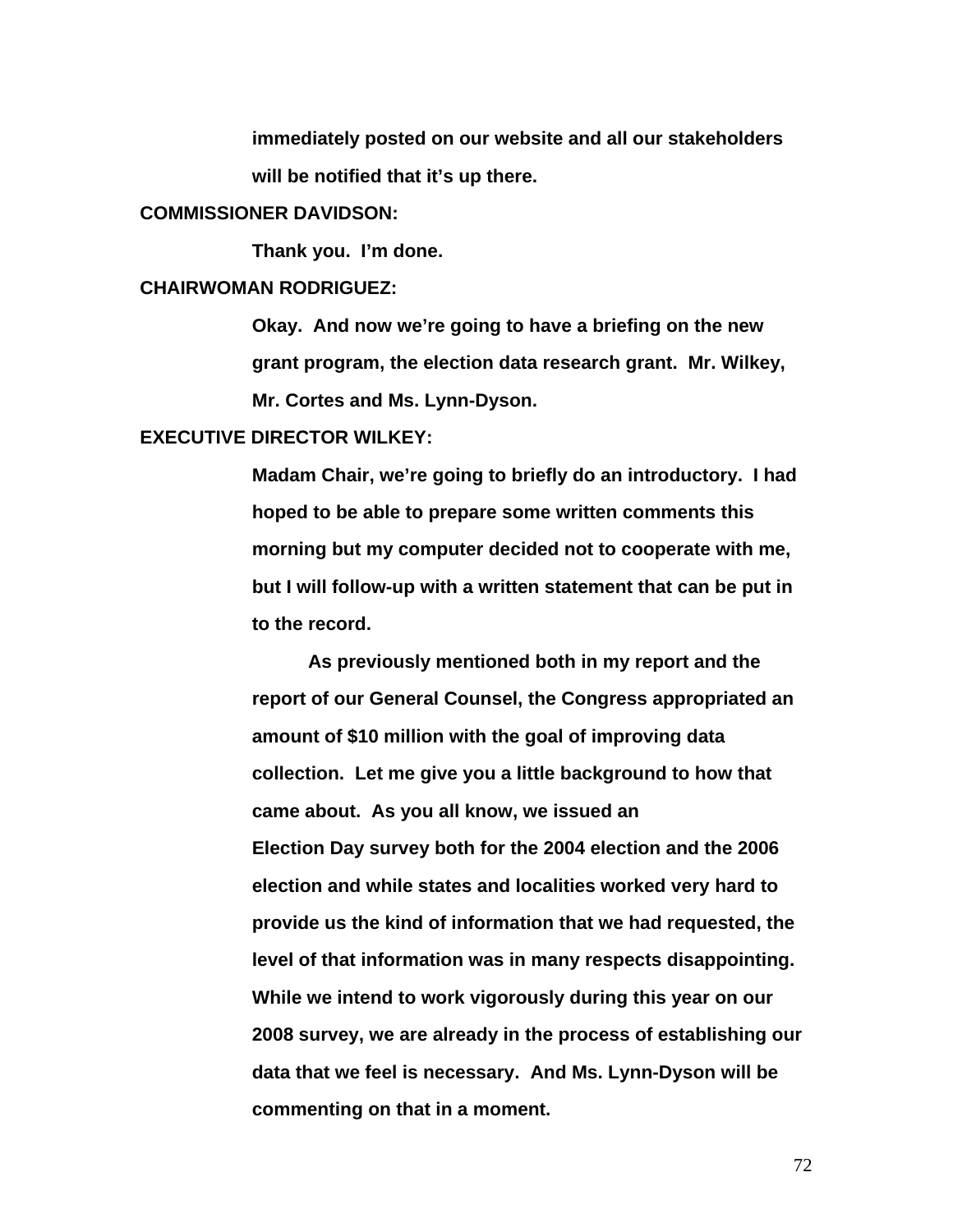**I believe that the Congress saw the need for us to have a vehicle to award five states a grant of \$2 million apiece with the goal of working towards new ways of collecting this data, better methods of collecting this data so that at the end of this period of time we would have a report back to the Congress indicating how well these states did, what resources they needed, how they did it and a whole wealth of information that we hope to glean from this.** 

**When we sat down to take a look at how we were going to proceed with this, I think you well know that we have a lot on our plate this year. In addition to all of the work in the area of the VVSG, new research programs, Election Day surveys and all of the other projects that we will endeavor to complete, administering this program only adds to our burden. So we have decided to move forward in this way.** 

**First, we will contract with a professional grant organization. There are a number of them, as you probably know, here in EAC, about 20 that are on the GSA schedule. And that grant organization would help us in developing criteria along with our staff, drafting the RFP, processing the applications, selecting the review panels that will review those applications and making recommendations to the EAC for who should get these grants. Following that we will do a separate contract with a research firm, and since we will be working in tandem this year with our 2008 survey we had already anticipated doing a research contract, to work with us not only in taking the data and analyzing it and doing the report as they**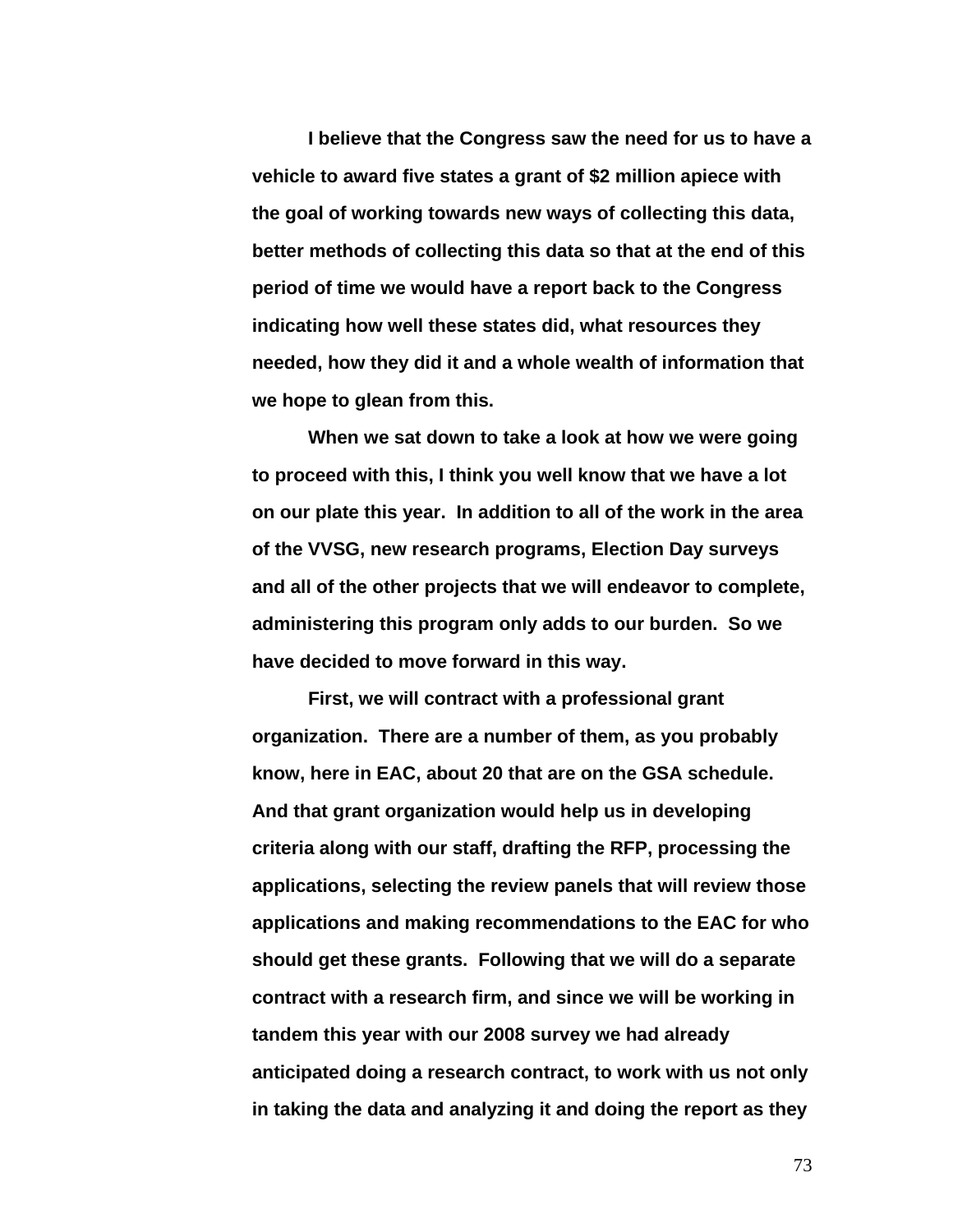**have in the past, but also providing a great deal of hands-on support to all of the 55 jurisdictions who we will be requesting data from to work more closely with them this year in helping to identify ways and to answer the numerous questions that come up regarding that survey. In addition to that, we will make an additional provision in this contract that this research firm will work closely with the grantees in working through their RFP, what they have said to us, how they are going to respond to this RFP, and then working with us to both analyze and develop that report which will go to Congress in June of next year.** 

**So that is how we intend to work through this grant program. We appreciate the efforts of both the Hill staff and the members of the House and Senate who saw the need for this. We appreciate that very much. We want it to succeed and we feel that that is the best approach that we can take to make sure that it succeeds.** 

**With that in mind I'm going to ask members of the staff, Edgardo Cortes from our Program and Services Division and Karen Lynn-Dyson from our Research Department, to followup in the schedule that we have adopted, as well as some of the issues regarding our 2008 survey which will form the nucleus for some of the criteria in our grant program.** 

 **Edgardo, do you want to let...** 

**MR. CORTES:** 

**Yes, I think I'll actually let Karen go first and then follow-up with the timeline.**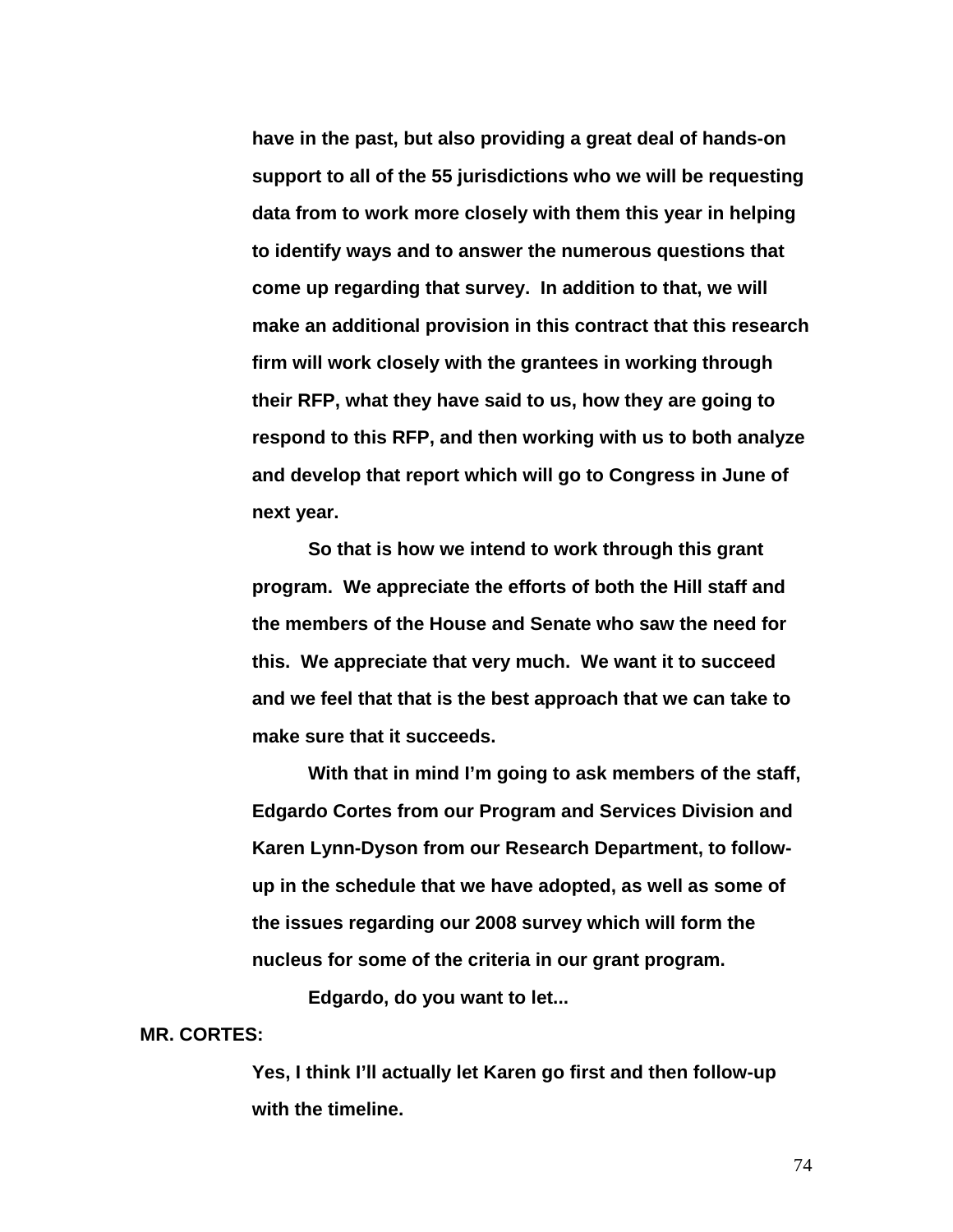#### **MS. LYNN-DYSON:**

**Commissioners, thank you. I'm just going to give you a brief, and the public, a brief chronology and overview of timelines and timeframes that I envision for the rollout of the 2008 survey.** 

**As Executive Director Wilkey indicated, staff envisions that we will work closely with the five grantees and with all 50 states who are responsible for completing the Election Day -- 2008 Election Day survey data. And the information that I will provide you here is information that we anticipate will be included in the RFP that will go to states interested in applying for the grant program.** 

**EAC staff along with its contractor, Election Data Services, held a series of conference calls with 43 States in early December to collect feedback on the 2006 EAC survey data collection process.** 

**These conference calls assisted the contractor and EAC with identifying the key data elements we'll want to collect for the 2008 survey, along with helping the EAC consider the best means that we'll use to assist states in their process for collecting and inputting 2008 election data.** 

**EAC and Election Data Services will complete our process of collecting feedback from the states by January 30th. This input will help inform the process EAC will use in order to gather our 2008 Election Day survey data.** 

**I am working with my deputy to finalize the data points, or the key data elements, that will be contained in this 2008**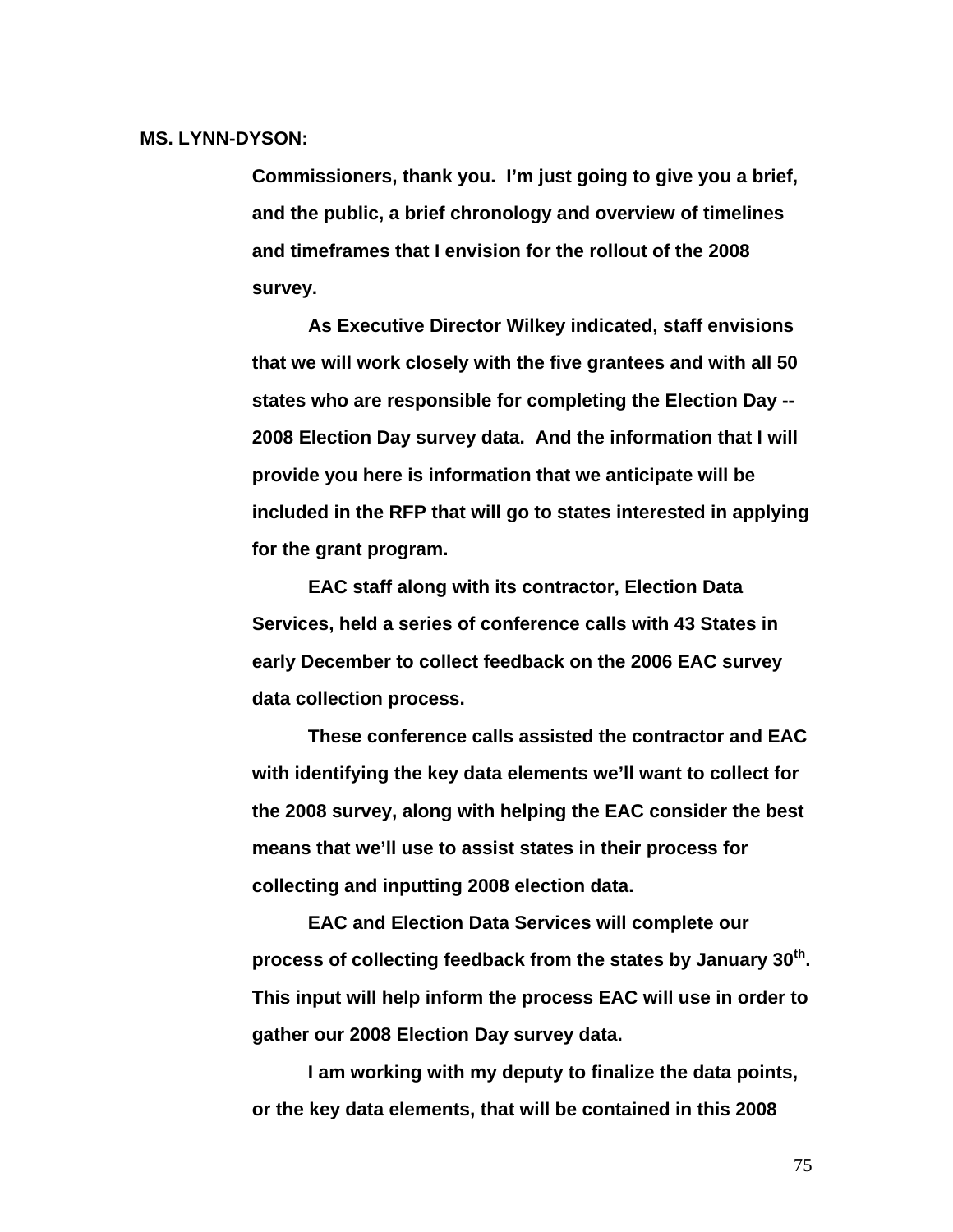**survey. We anticipate that this information regarding the data sets that we'll be asking for states for the 2008 survey will be ready for the public's review by the second week in February.** 

**We also anticipate that these data elements for specific election data that we will be collecting from the States will be available for review in the Federal Register by late February.** 

**In the coming months, as Mr. Wilkey indicated, we anticipate that EAC staff along with the firm we contract with to assist us will work to provide in-depth technical assistance to the states as they begin to assemble these election data and as they begin to develop their database systems and their processes for collecting and inputting their 2008 election data.** 

**So just in closing, I certainly envision that Edgardo and I will work in tandem, we will work very closely together with the rollout of the grants program, and that I will be working very intensively with the five grantees as they seek to improve the collection of their 2008 data.** 

## **CHAIRWOMAN RODRIGUEZ:**

 **Mr. Cortes?** 

**MR. CORTES:** 

**Thank you, Madam Chair. As Karen mentioned, she really will be working with the technical aspect of this with the states simultaneous with the implementation of the 2008 survey. My division, as you know, is responsible for federal funding that we have given out in the past and we will be providing assistance with the process of getting money out to the**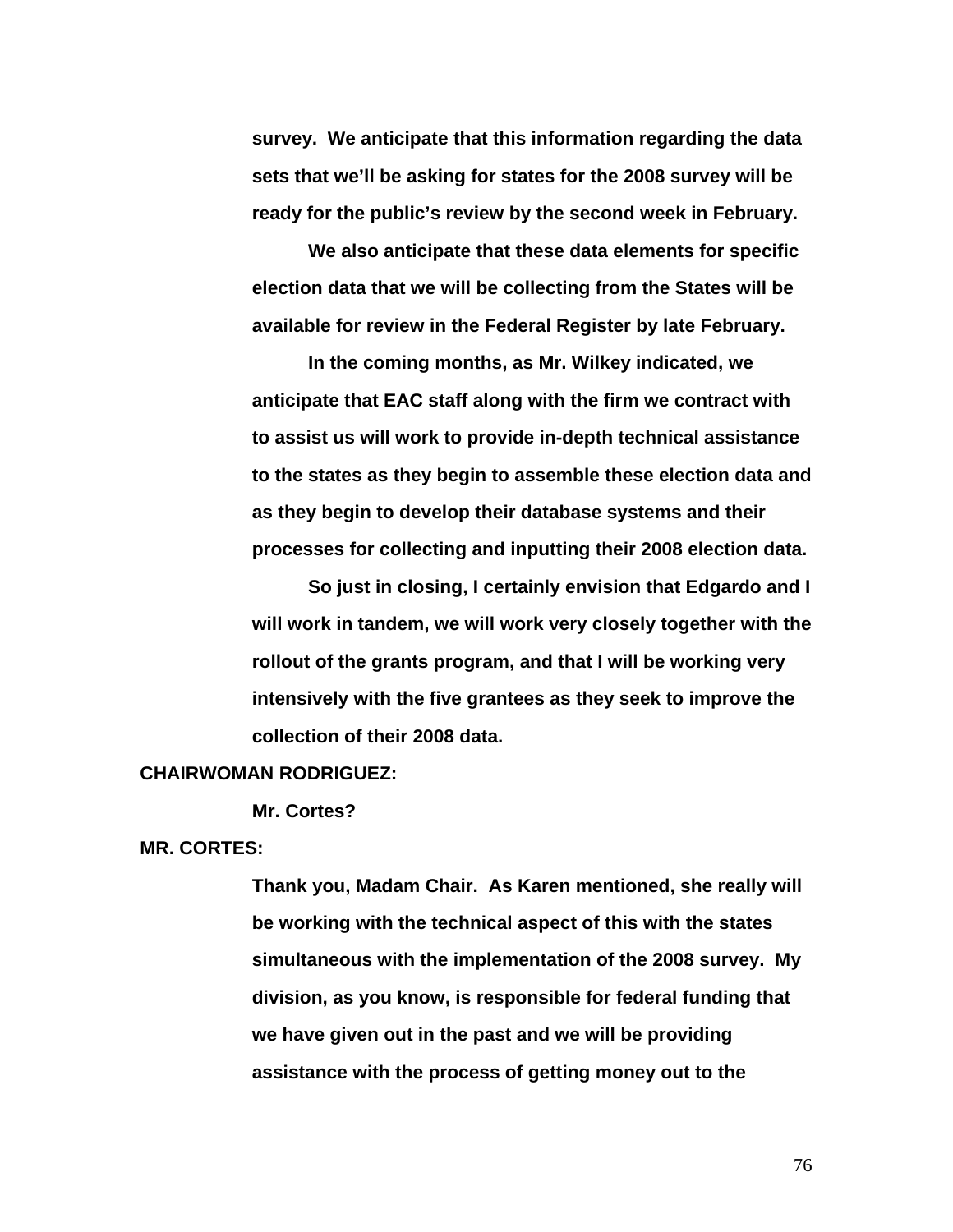**grantees and providing them support in that regard. And I have provided a draft timeline.** 

**As Tom mentioned, we will have two separate contractors helping in this effort. The first one, that RFP should be posted tomorrow to solicit proposals from vendors on the GSA schedule for grants management assistance. We hope to have that contract awarded by early February at which point we'll begin preparing their request for applications which will go out, which is basically the document that will tell states exactly what they need to do to apply for the grants, what the selection criteria will be for the states and all the requirements of receiving the grant. We hope to release that request for applications in mid March. The appropriations language has**  tasked us with implementing the program by March 30<sup>th</sup>, so we **hope to have it out a bit sooner than that so that we can, you know, get this funding out to the states and get this project rolling to give them as much time as possible to make these changes prior to the 2008 election.** 

**We will then -- the RFA will be out for approximately a month at which time we'll begin the review process of the applications that come in. Obviously, HAVA defines states as the 50 states, the District of Columbia, Puerto Rico and the three territories. And so we have the potential to receive 55 applications for these grants. As Mr. Wilkey mentioned, there will be five grant recipients of \$2 million each. So based on the applications we get, we'll review them and select, which five states, will be receiving those grants. Then by mid May**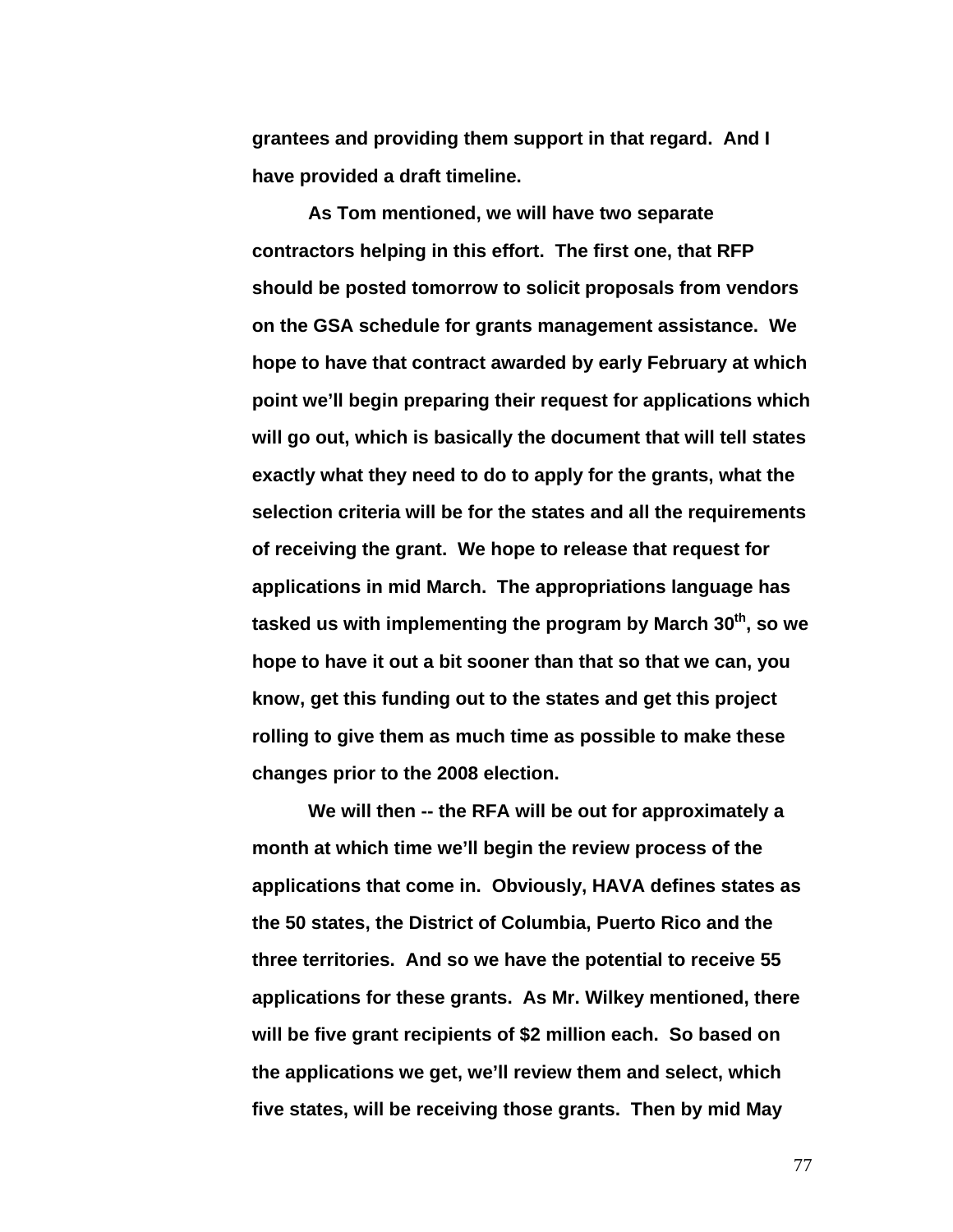**we will begin notification of the grant awards and signing the grant agreements with the states. After that point we'll move into the technical assistance portion, which Karen discussed in terms of helping them, providing them technical assistance through our other contractor in making the changes and in answering any questions regarding the information we're collecting. And then our estimate right now is to begin preparation of the report by the beginning of February of next year or possibly sooner. Obviously they need time to collect the data and to compile it in order to provide it to us, and so there will be some time there.** 

**In terms of preparation of the report, I think it was mentioned, I'm not sure at what point earlier in the meeting, but the language in the Appropriates Act requires us to work not only with the five grantees but also with the Board of Advisors of the EAC in preparing this report to Congress. And so we hope to have the report ready to be published by the end of May of next year, which will give us sufficient time to go through the GPO printing process in order to give the report to Congress by the deadline in the appropriation, which is June 30th of 2009.** 

## **CHAIRWOMAN RODRIGUEZ:**

**Thank you very much. Are there questions for the staff at this time? Commissioner Hillman.** 

# **COMMISSIONER HILLMAN:**

**Just a point of clarification. Can you explain to me, whoever, what the difference is between RFP, request for proposal;**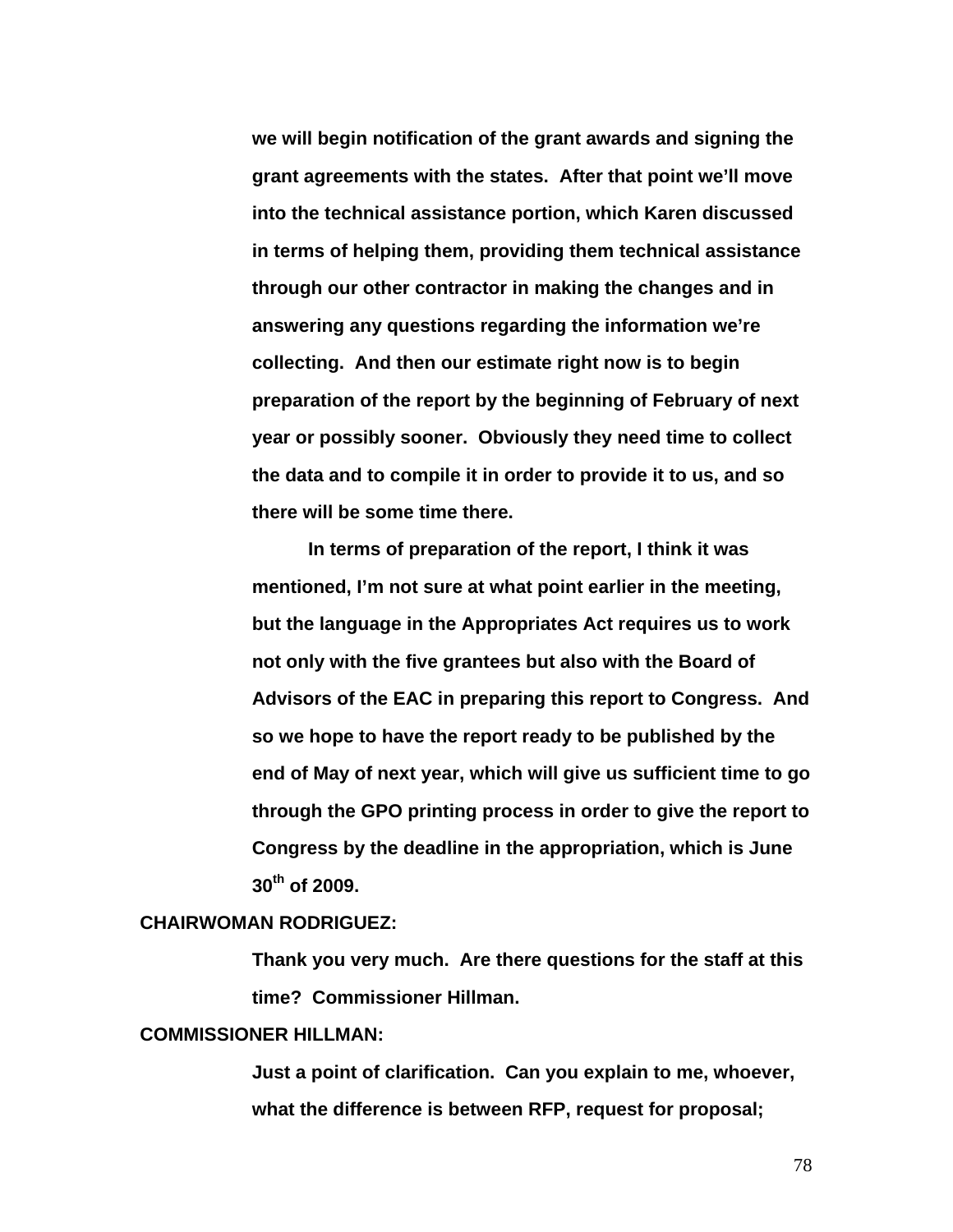**RFA, request for assistance; and RFQ, request for quote? Now I understand that you wouldn't necessarily be getting a quote for a grants program, but the difference between issuing an RFP and issuing an RFA.** 

# **MR. CORTES:**

**In terms of those two, there's not much difference. It has to do, if I'm not mistaken, with language in the FAR and what we're...** 

# **COUNSEL GILMOUR:**

**I would suspect that people are just using different terms to mean the same thing. I would suspect that.** 

# **MS. LYNN-DYSON:**

**It's my understanding that a request for proposal and a request for application...** 

# **COMMISSIONER HILLMAN:**

 **Uh-huh.** 

## **MS. LYNN-DYSON:**

**...are fairly synonymous. RFA, request for applications, I've seen often used for federal grant demonstration projects and programs. Request for quotes I have seen used primarily in the world of contracts.** 

## **MR. CORTES:**

 **The request for quotes is substantially different.** 

## **COMMISSIONER HILLMAN:**

**Right, I understand that. So when we did the college pollworker programs in the past, did we do RFAs or RFPs?** 

#### **MS. LYNN-DYSON:**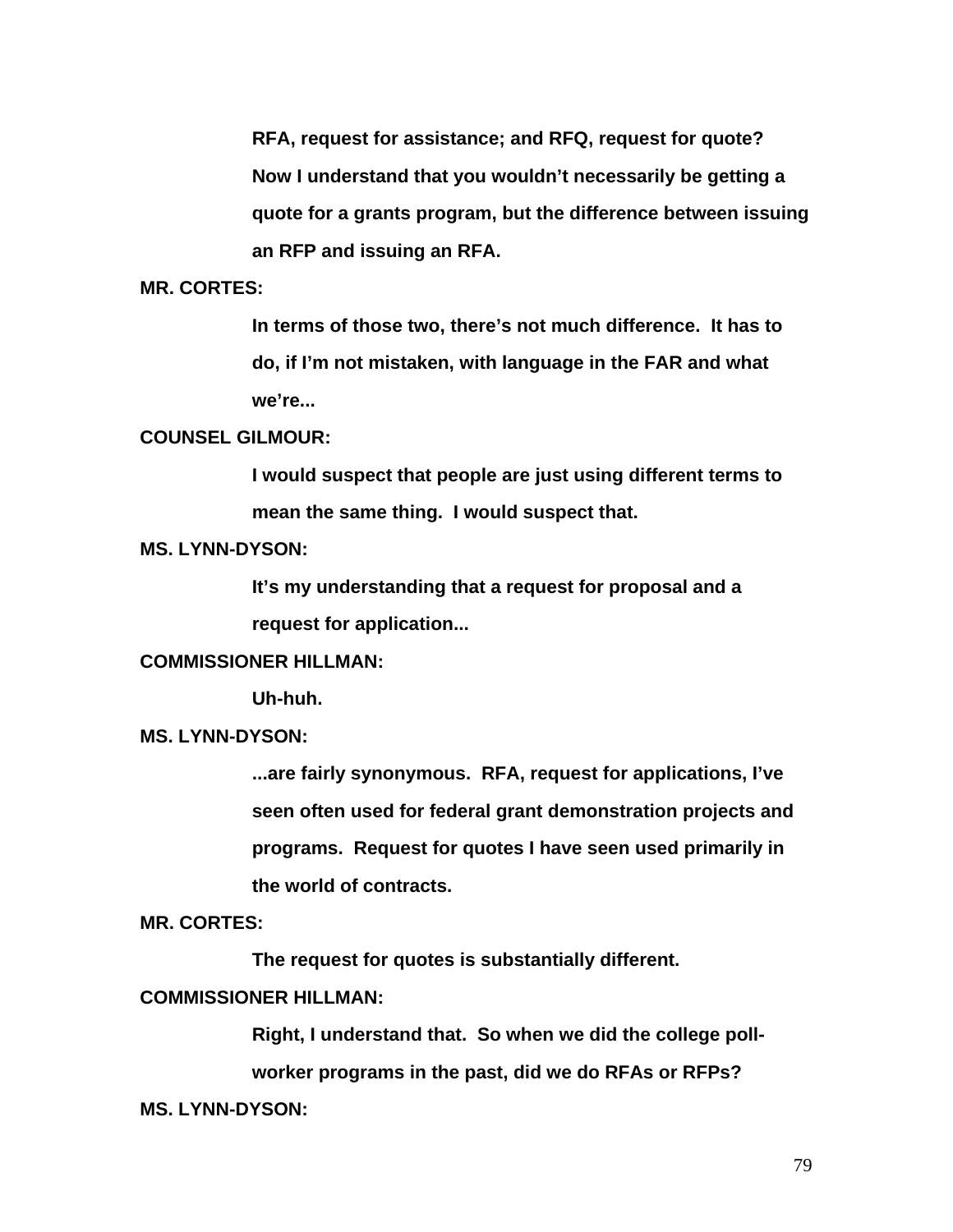**RFPs. We did RFPs.** 

# **COMMISSIONER HILLMAN:**

 **So the difference...** 

**MR. CORTES:** 

 **Yes, I would have to go back and...** 

#### **COMMISSIONER HILLMAN:**

**That's what I'm trying to figure out why we're doing RFA now and RFP for the college.** 

# **MS. LYNN-DYSON:**

**Yes, I have seen -- and it may be Commissioner Hillman this could truly just be a lay person's understanding of it -- I have seen RFA, request for applications, used when I've overseen federal demonstration pilot projects that states or municipalities have applied to participate in.** 

# **MR. CORTES:**

**The bottom line is there's really not much difference between the two terms. The language that we use in the grants management contract document that will be released tomorrow to hire a contractor. RFA is the language that we used in there, but they're synonymous.** 

#### **COMMISSIONER HILLMAN:**

**So six months from now I won't be saying, "So why did we decide to do an RFA instead of an RFP?" Okay, thank you. CHAIRWOMAN RODRIGUEZ:** 

 **Commissioner Davidson?** 

# **COMMISSIONER DAVIDSON:**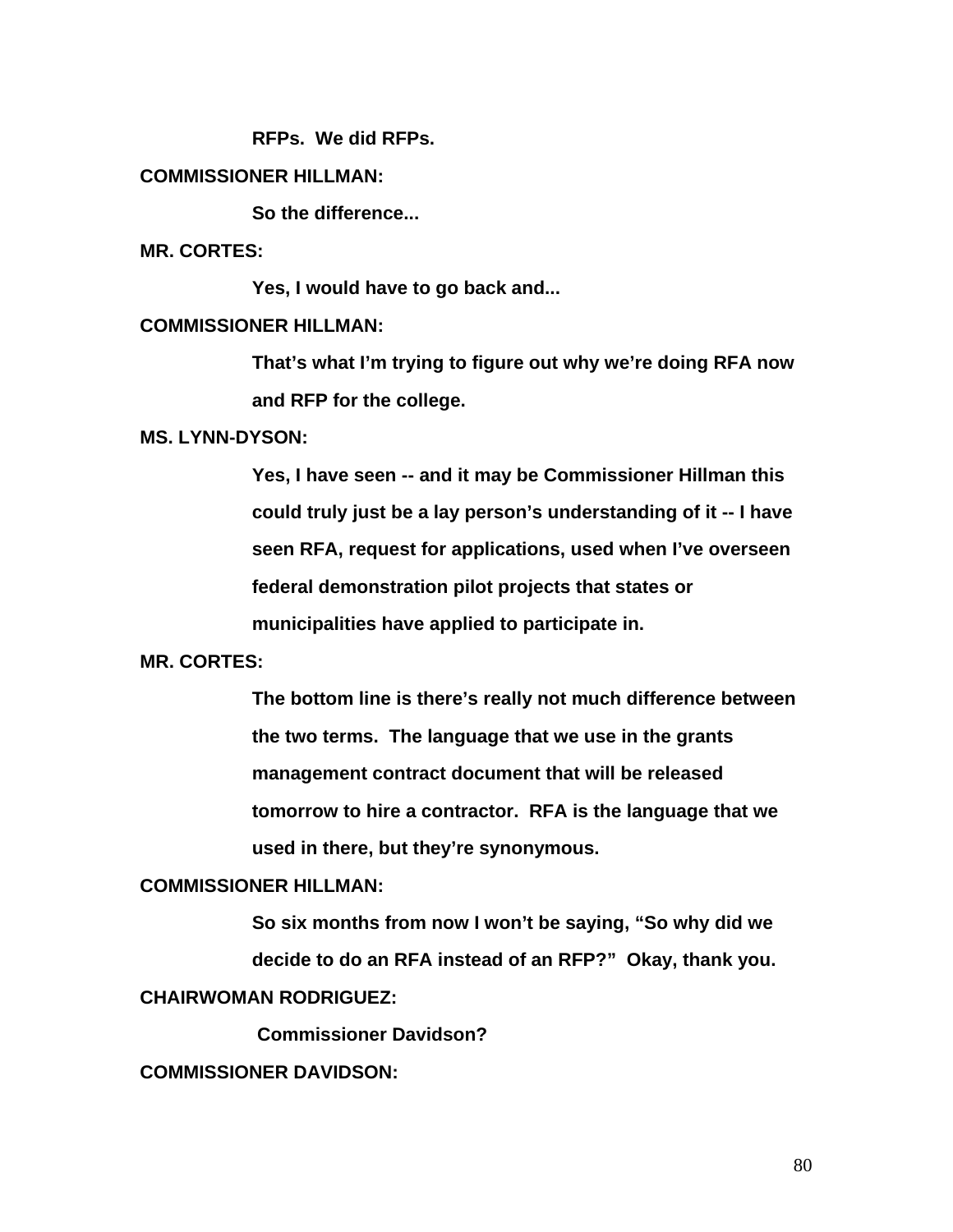**My question is the grant management contractors are they also responsible for making sure and going through the applications and selecting the grant recipients? Is that part of their duty? Or whose...** 

#### **MR. CORTES:**

**Well, they don't select the recipients. That is a function that only the EAC can do. What they will do for us is bring together independent review panels of individuals to review the applications that we get in based on the criteria that we set forth. And then they will make recommendations to us based on those review panels and the scoring system and our selection criteria as to which one scored the highest and make those recommendations to us. But the ultimate decision as to which applicants to award grants to will be the EAC.** 

# **COMMISSIONER DAVIDSON:**

 **Thank you, that definitely helps explain it.** 

# **CHAIRWOMAN RODRIGUEZ:**

 **Commissioner Hunter?** 

#### **VICE-CHAIR HUNTER:**

**Thank you, Madam Chair. My question is with regard to the timing. It sounds like you're going to get the person to come in and help with the initial part of it, which Tom described as writing the RFP recommendations and who should get it, the criteria and all that sort of thing, that firm will be hired from the GSA schedule soon. Is that within the next...** 

**EXECUTIVE DIRECTOR WILKEY:**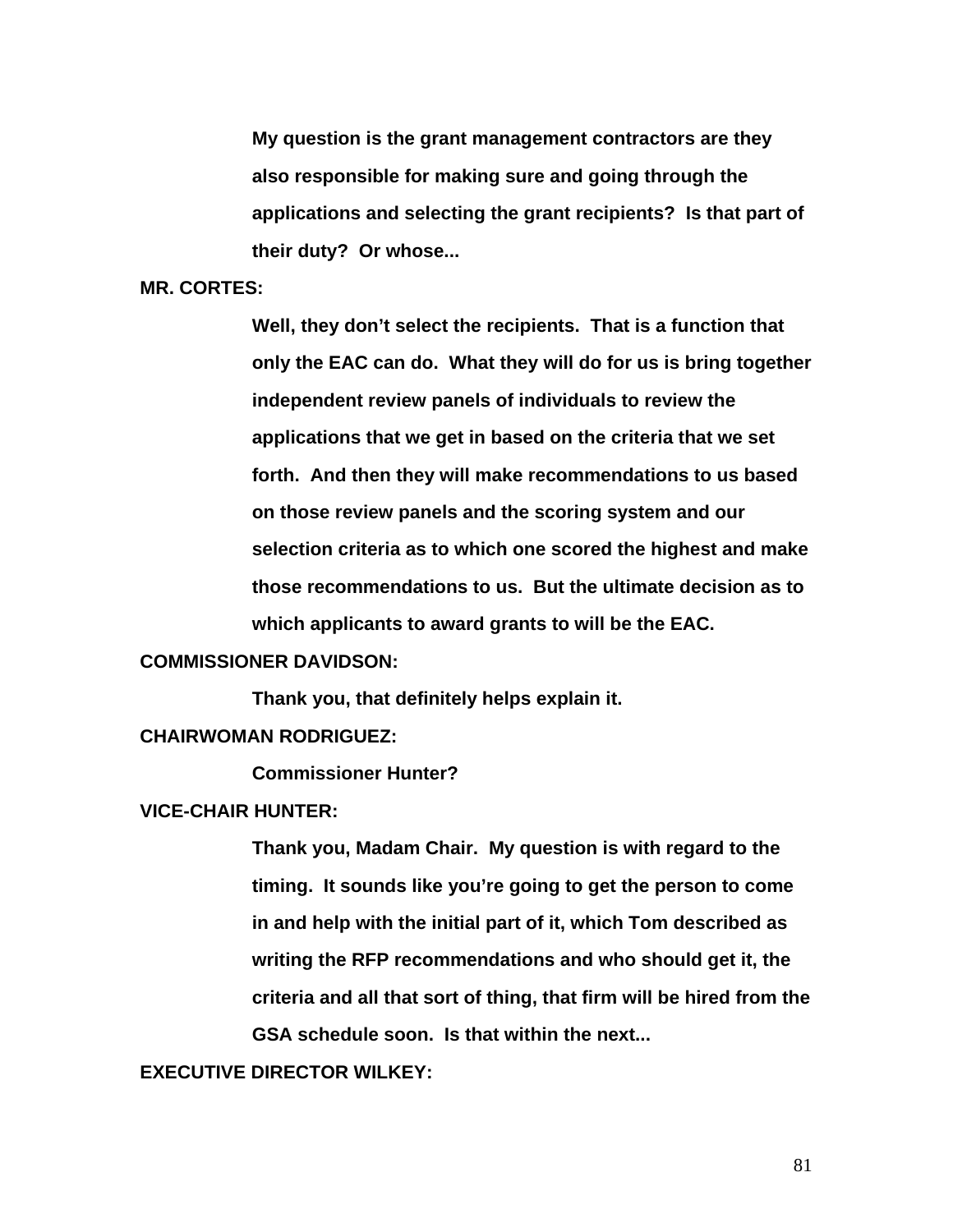**We'll give them five days is the normal course for the GSA schedule.** 

#### **VICE-CHAIR HUNTER:**

**We put something out to just people who are already on the GSA...** 

# **EXECUTIVE DIRECTOR WILKEY:**

 **On the GSA schedule. There are a number of them.** 

## **VICE-CHAIR HUNTER:**

 **...to help us with the grants portion of it.** 

# **EXECUTIVE DIRECTOR WILKEY:**

 **That's correct.** 

# **VICE-CHAIR HUNTER:**

 **And then the research portion of it, when will that be solicited? MS. LYNN-DYSON:** 

> **Commissioner Hunter, I would anticipate that that request for quote will be ready by early February and that we will be prepared to put that "on the street," as they say, in early**

**February to identify a firm that will assist us with the research.** 

### **VICE-CHAIR HUNTER:**

**And will the firm be involved in the evaluation criteria? Who will be..** 

## **MS. LYNN-DYSON:**

**I would envision that this firm will work very closely with us, with EAC staff. I have a lot of ideas, my deputy has a lot of ideas about the evaluation criteria and we would collaborate on the full development of those criteria; criteria for evaluating the success...**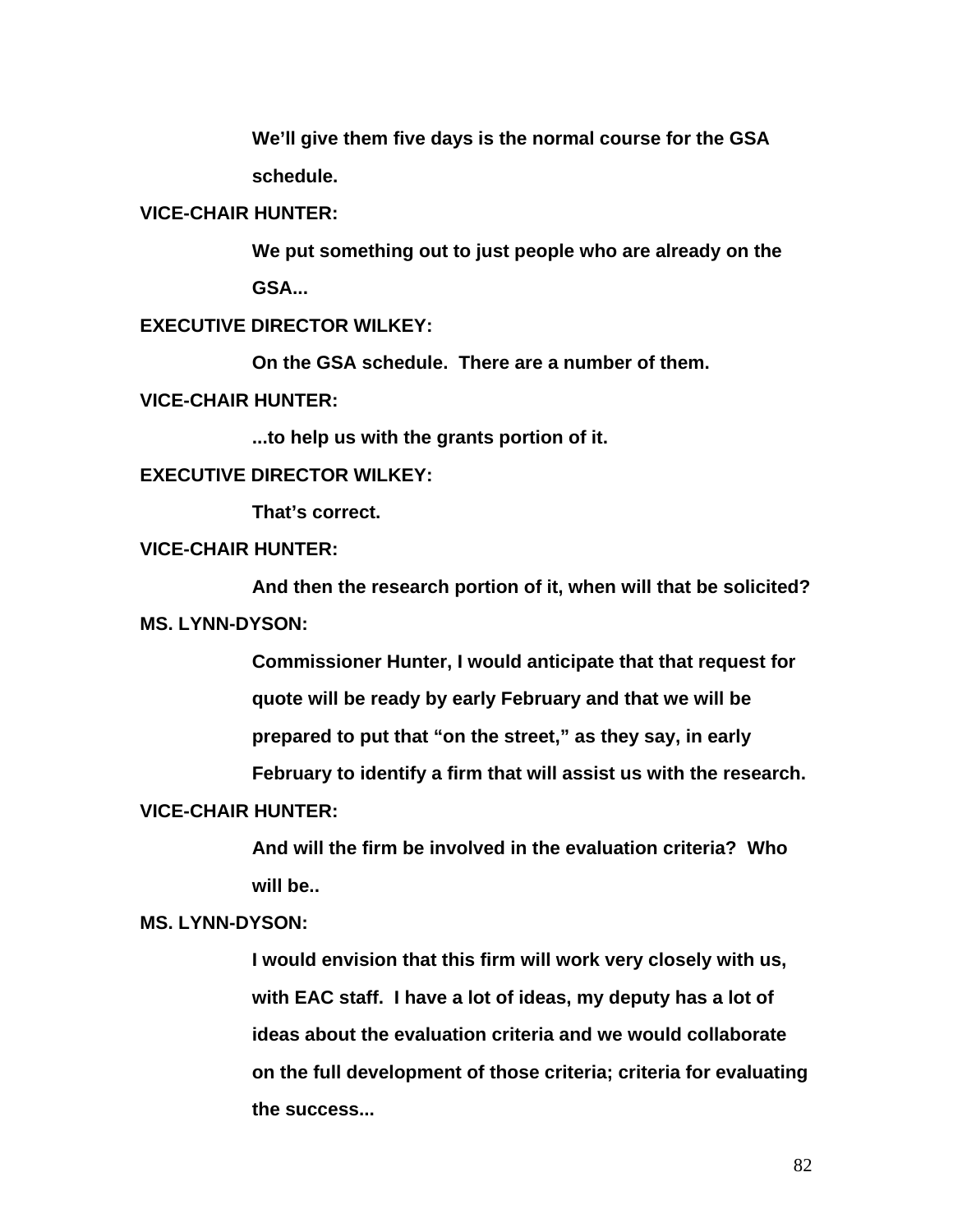# **VICE-CHAIR HUNTER:**

 **Uh-huh.** 

## **MS. LYNN-DYSON:**

**...the challenges, the problems, the difficulties that the grantees...** 

# **VICE-CHAIR HUNTER:**

**Because the original piece of information that goes out to the grantees it looks like that will go out to them, I'll guess we're**  calling it an RFA, March 17<sup>th</sup> through April 21<sup>st</sup>. So within that **document we'll have the benefit of knowing not only what the criteria is up front but what the evaluation criteria is...** 

**MS. LYNN-DYSON:** 

 **Absolutely.** 

## **VICE-CHAIR HUNTER:**

**...because by then we will have on contract both the grants company and the research component of that?** 

**MS. LYNN-DYSON:** 

 **That's correct, absolutely.** 

**VICE-CHAIR HUNTER:** 

 **Okay.** 

**MS. LYNN-DYSON:** 

 **Absolutely.** 

**VICE-CHAIR HUNTER:** 

 **Okay.** 

**CHAIRWOMAN RODRIGUEZ:**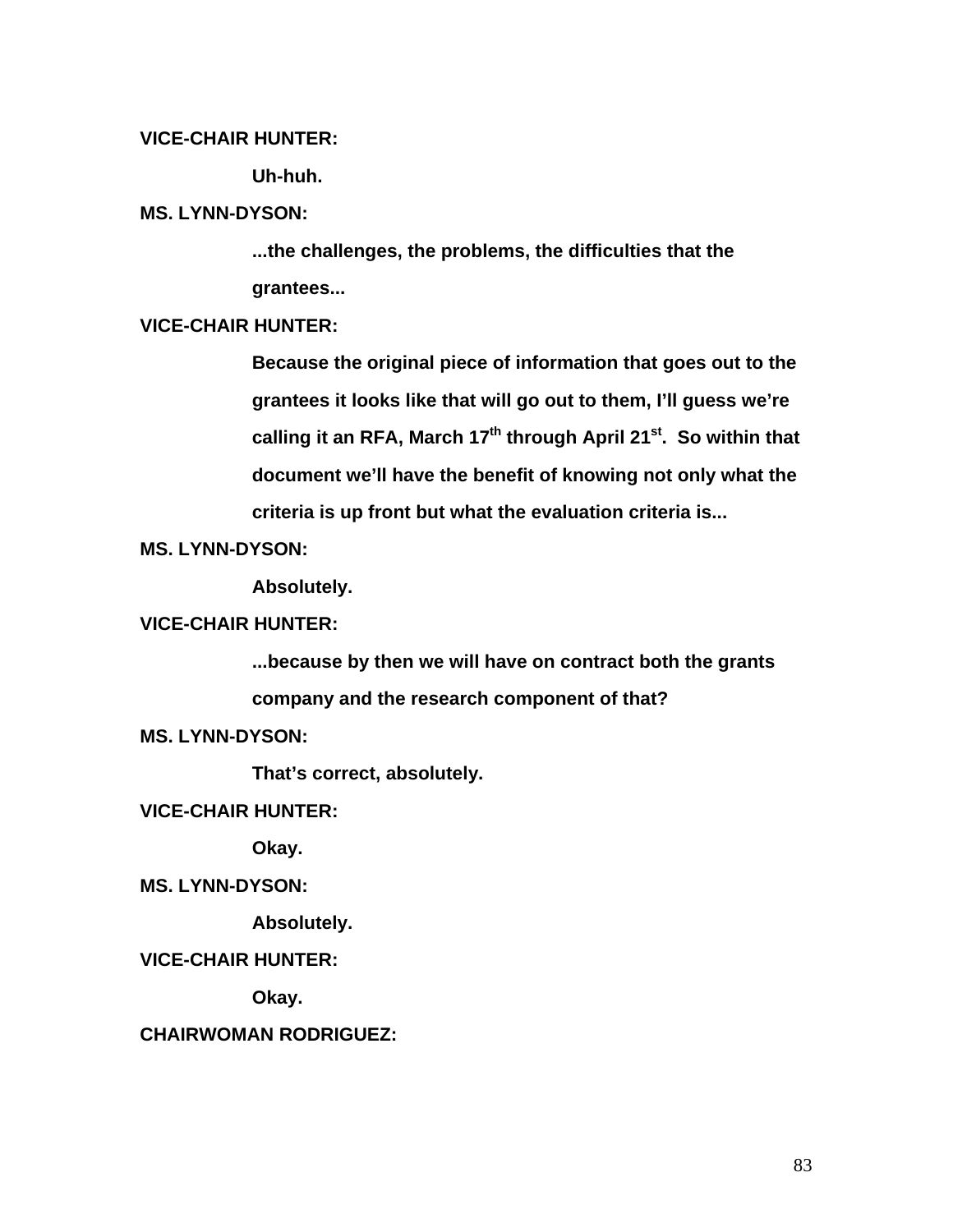**Any further questions? Thank you very much. I think this represents a tremendous opportunity for the EAC and for the states and I'm pretty excited about it personally.** 

 **Mr. Wilkey we're going to now look at the proposed org chart.** 

## **EXECUTIVE DIRECTOR WILKEY:**

**Thank you, Madam Chair. You have before you a document that the staff has spent a considerable amount of time on. As you know, we have been working diligently in a number of areas to get up to "get up to snuff" in terms of our policies and procedures. We are in the process of beginning the development an entire policy and procedures manual for the agency, as well as the administrative procedures. We have a contract out for a number of procedures in that area.** 

**One of the other areas, as you know, that we've also been working diligently on is our strategic plan and we are hopeful that we can get the finalized document of that plan to you by your meeting in March. As part of the strategic plan effort, it is a requirement of OMB/OPM to develop and to provide them as part of the strategic plan an organizational chart. One hasn't been updated since the Commission was first formed. And so we took a great deal of care in looking at where we are today and hopefully where we want to be over the next couple of years and have developed what we feel, after much discussion, an organizational chart that well serves the needs of the Commissioners.**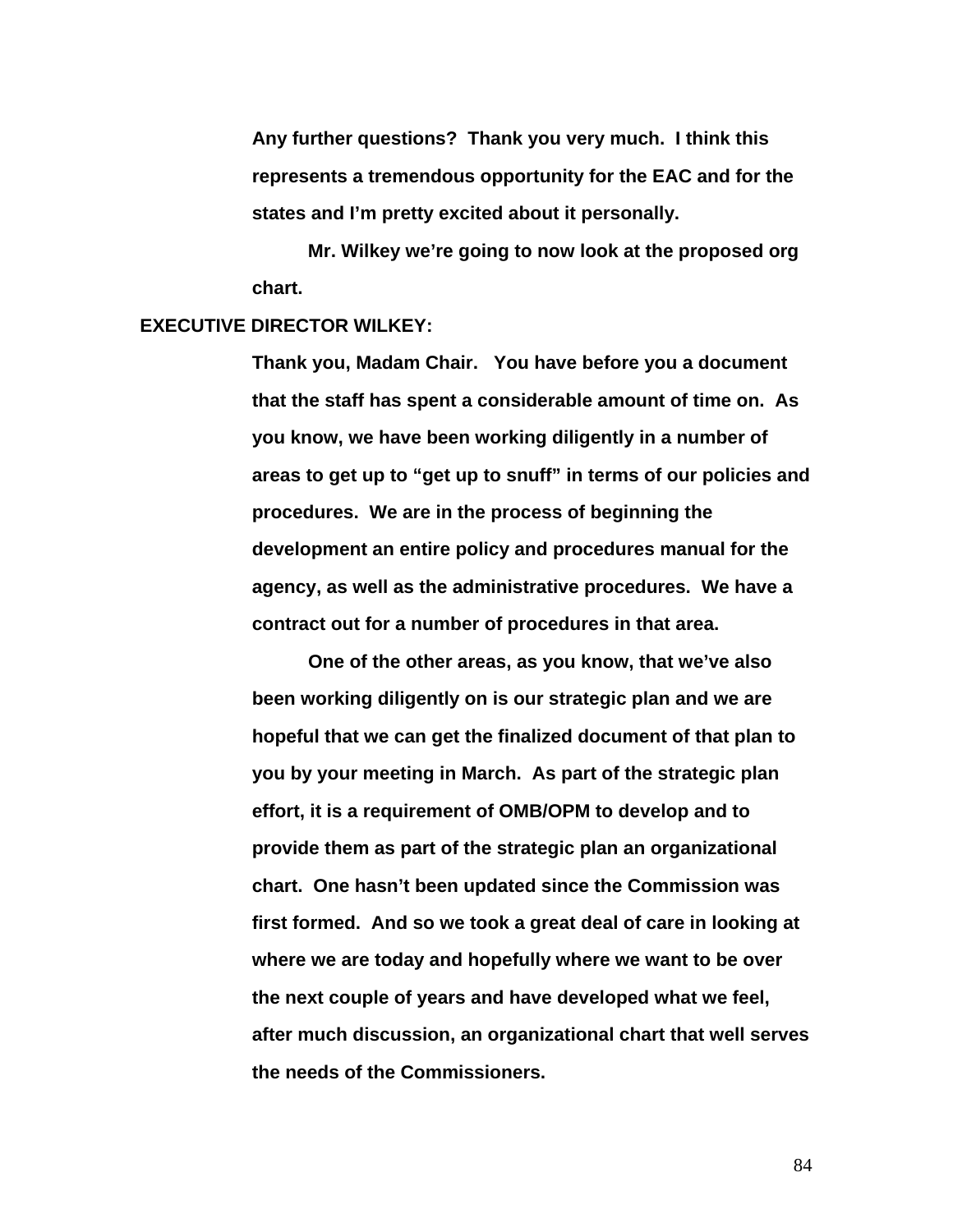**We've also worked closely with the Office of our Inspector General with his long experience in working through organizations, large organizations, small organizations, through his work in the Department of the Interior and he has given us invaluable aid in helping us put forth this document.** 

**So it is there for your consideration. I am open to any questions that you might have regarding its contents.** 

#### **CHAIRWOMAN RODRIGUEZ:**

**Are there any questions for Mr. Wilkey about the draft organization chart?** 

# **COMMISSIONER HILLMAN:**

**I do have a -- well it's more of an observation than a question. EXECUTIVE DIRECTOR WILKEY:** 

**Uh-huh.** 

# **COMMISSIONER HILLMAN:**

**I look at the organization chart as a document that provides the overall staff structure to support the activities that EAC will undertake in its strategic plan as well as the things that Congress has asked us to do, and as such it's a document that would determine or at least would advise the total number of staff people in what the functions of each of the divisions would be, and that at some point under this chart if you realized some adjustments should be made that you would come back to us.** 

**And I think the only observation I have is there's a new position here for Coordinator of the Advisory Committees and it has that person reporting directly to you, and based on my**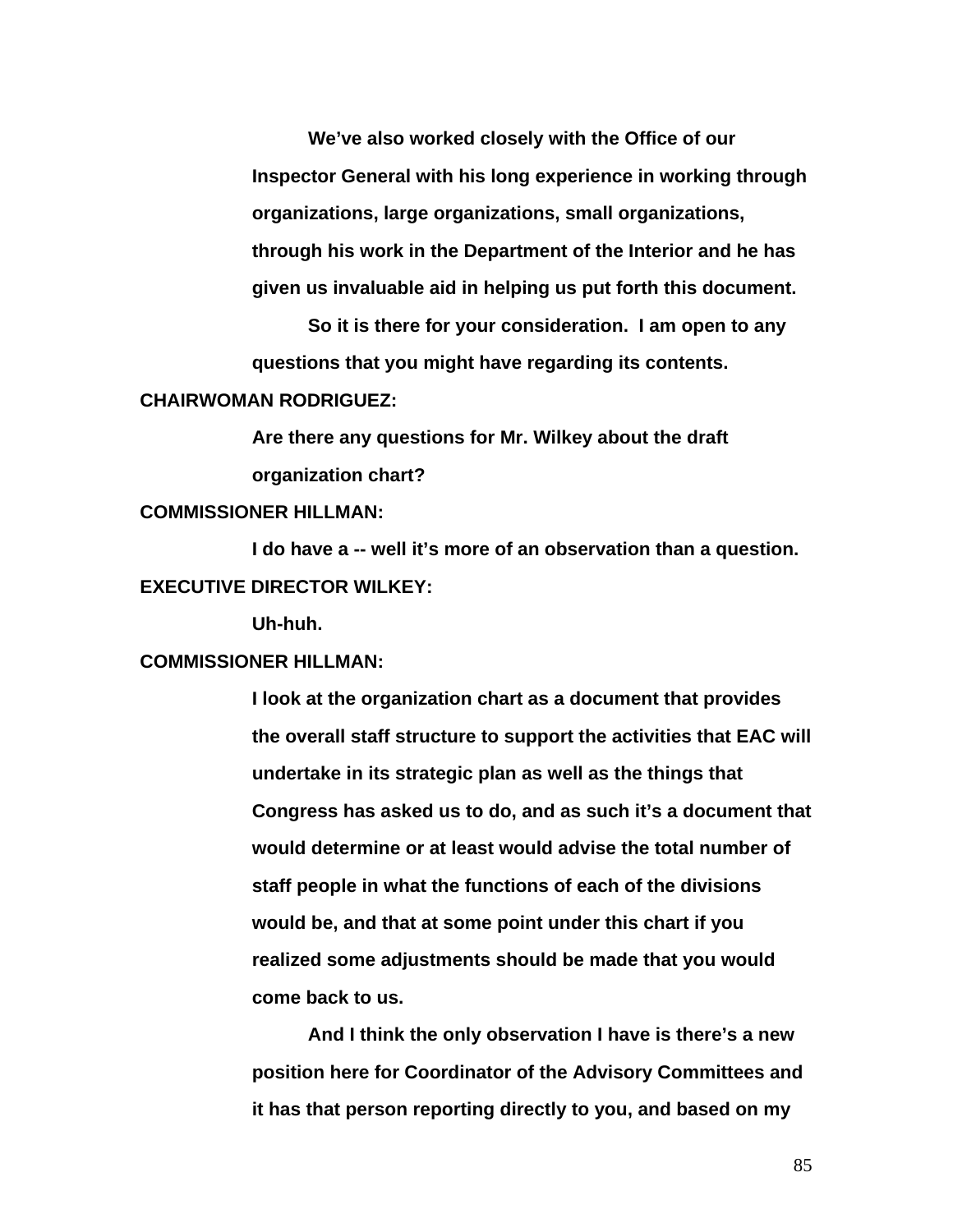**experience the functions of that position really also need to be closely coordinated with all the positions within the agency departments reporting to the Chief Operating Officer and for those two to be separated could create a certain amount of confusion. And I would ask you to really think about once the job description is laid out the appropriate place for that position, the reporting responsibility, because I don't know that that position will report directly to the Advisory Committees per se because that person isn't, as I understand it, doing the work of the Advisory Committees but helping the EAC to prepare for the Advisory Committee. So that's my only observation.** 

## **EXECUTIVE DIRECTOR WILKEY:**

**Thank you for those comments because I know that you principally have worked with both of those bodies during your tenure and know how they both operate. We're in the process of formulating that job description now and so when we get that completed I think it would be a good idea to take at where it most appropriately will fit on the organizational chart.** 

**Thank you, I appreciate that.** 

## **CHAIRWOMAN RODRIGUEZ:**

 **Commissioner Davidson?** 

# **COMMISSIONER DAVIDSON:**

**I guess the question I have is what you're talking about in formulating job descriptions, in hiring new ones there will be job descriptions. The question it gets down to is the Chief Operating Officer and how that works with you and, you know,**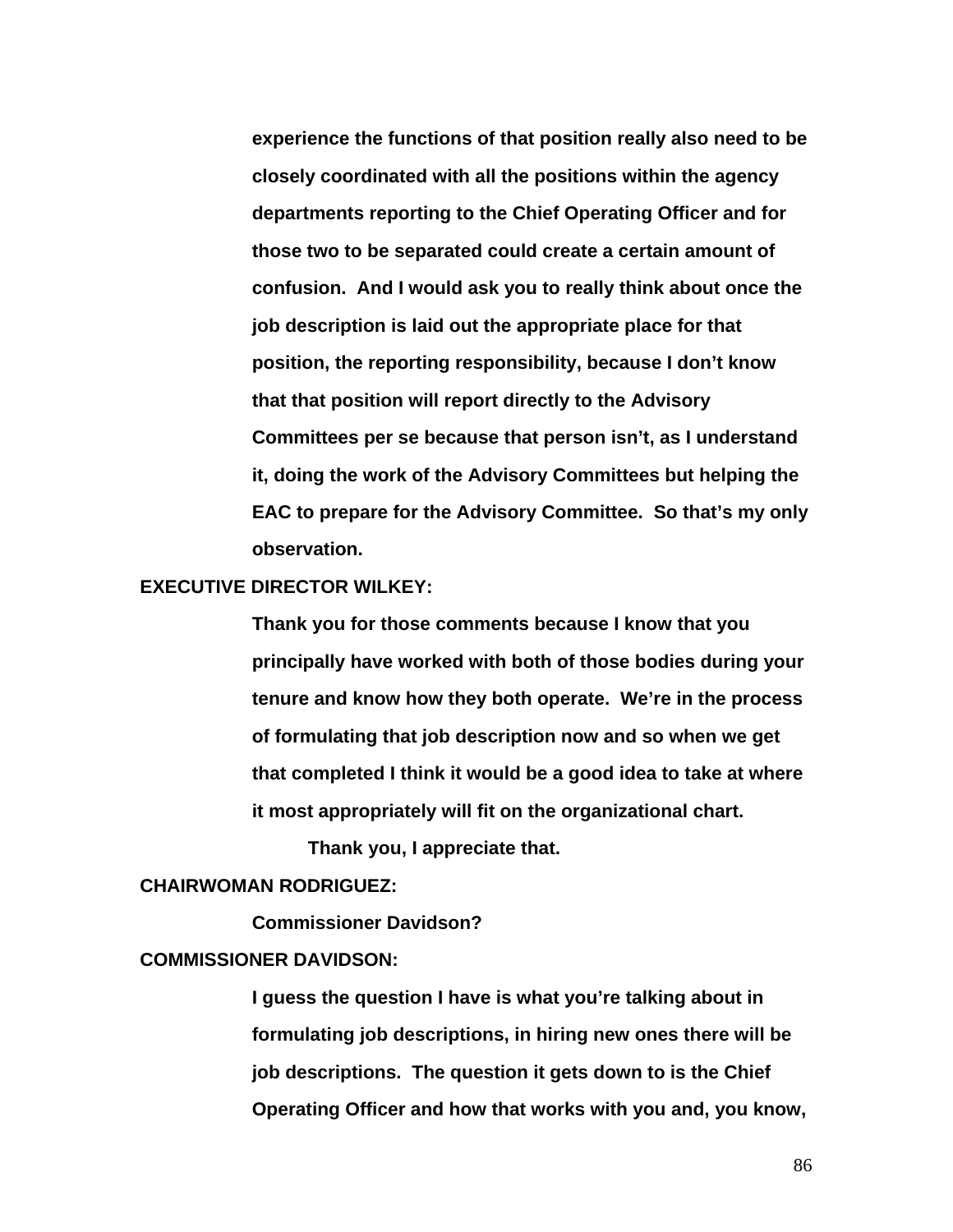**dividing up some of the duties. The job description of that individual I think would be very important so that we know how it plays, the Commissioners know how they work together and how we should be working together with the new position as well as you. This almost seems like to me is the beginning and now in the future there will be a lot of work in job descriptions in these arenas and how they play out and how they're going to work with the Commission or the staff really. EXECUTIVE DIRECTOR WILKEY:** 

> **I totally agree Commissioner, you know. This is a first start. Any organizational chart, any kind of policy or procedure that you develop is always subject to change. It's kind of like your roadmap. My previous position that I was in for many years it took us over two years to develop a comprehensive set of policies and procedures for the entire operation. We spent a lot of time on it, put it in a nice book, put it away and it doesn't get looked at again until it's time to change that procedure. But it's really the map that you live by and that's the case of the organizational chart.**

> **Certainly we're still for the most part a Commission that is still in infancy. It's going to continue to grow as our responsibilities grow, as Congress may in the future give us additional responsibilities. So certainly the number of positions and the number of divisions will shift and change and will always be subject to it. But this is a good start and I think this is a good roadmap for where we hopefully will go in the future.**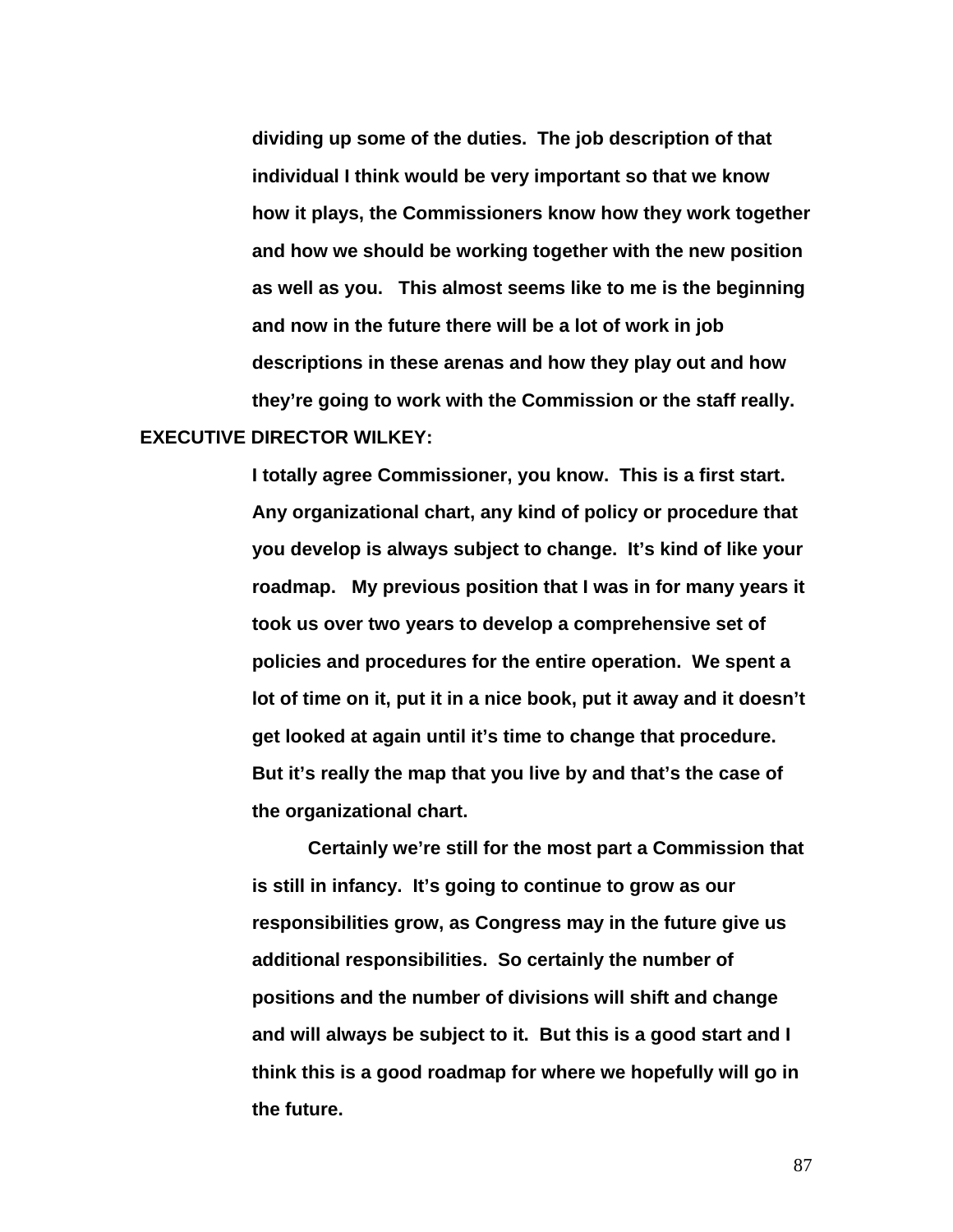#### **COMMISSIONER DAVIDSON:**

 **Commissioner Hunter?** 

#### **VICE-CHAIR HUNTER:**

**I appreciate everybody's work on this, and as you know I've been in many conversations trying to figure out the best way to move forward. I think my view of the EAC right now is that it is a very top-heavy organization. If you count just the person who's in charge of the different boxes, that's 15 people out of an estimated staff of 28. And we don't have 28 on staff now, that's just when we're staffed up. So 15 out of 28 sort of supervisors seems like a lot to me, and I am having a really difficult time understanding why the need for a Chief Operating Officer when we have so many sort of chiefs already who are very strong and who feel strongly about what they do. I don't at this moment see the need. And I know that there's a draft plan out there of, you know, job duties for the Chief Operating Officer and I think it raises many questions because it doesn't really fit somebody who is overseeing all the different what I call silos of the EAC. It seems a little bit more heavy toward the administrative side of things, the financial side of things. And that's good, but then that leaves a lot of the other programs that I think we need some coordination and oversight kind of left hanging. So I personally am not prepared to vote on the organizational chart. I think we need more discussions on this. When I spoke with Roger, our inhouse -- what is his title?** 

**EXECUTIVE DIRECTOR WILKEY:**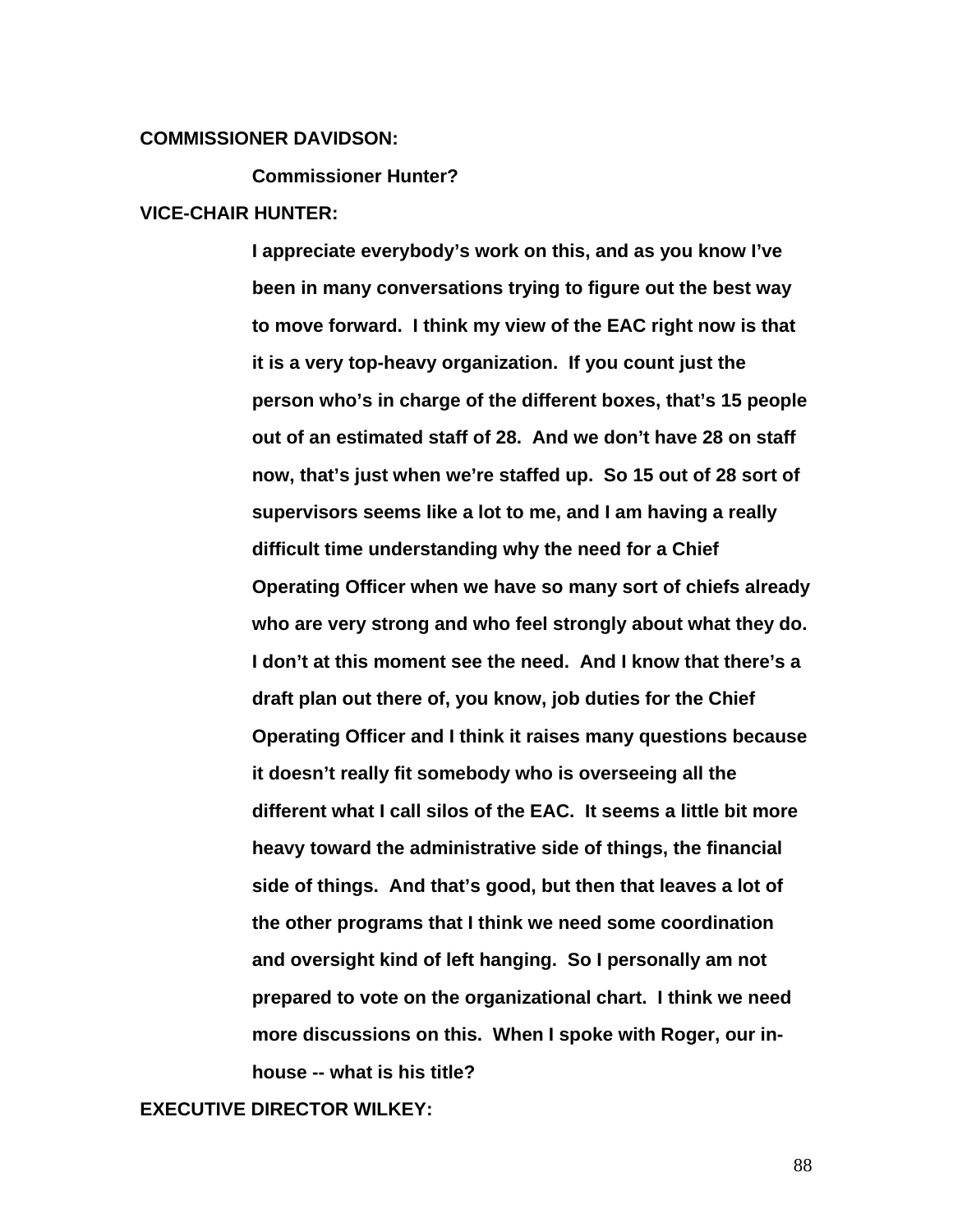**Well, he's formerly our Inspector General.** 

### **VICE-CHAIR HUNTER:**

**Formerly our Inspector General, he came up with yet another idea that sounded interesting to me. But until I have a better understanding of how this person will operate on a day-to-day basis with our Executive Director, what will their duties and responsibilities be between the two of them and how the Chief Operating Officer will work with the other division directors, I'm not ready to sign off on it.** 

## **EXECUTIVE DIRECTOR WILKEY:**

**Thank you very much, Commissioner. I appreciate your comments and you know that I value and respect that and we've had a number of off-side conversations on this. We felt we have made our best effort in coming up with this plan. We feel that the position in question meets the needs of what we need to do in order to function at our maximum capacity. As you know, what I have learned since I arrived here is that while we are a small organization we still have to respond and provide the numerous reports that need to go various agencies in the federal government. We need to comply, our budget continues to grow and we need more support in the area of budgeting analysis and contracting. And so it was in this regard that we had this discussion on this position. At this time this is our best effort. We have had numerous discussions about it over the past several months, and I now again on behalf of myself and the staff make this presentation to you.**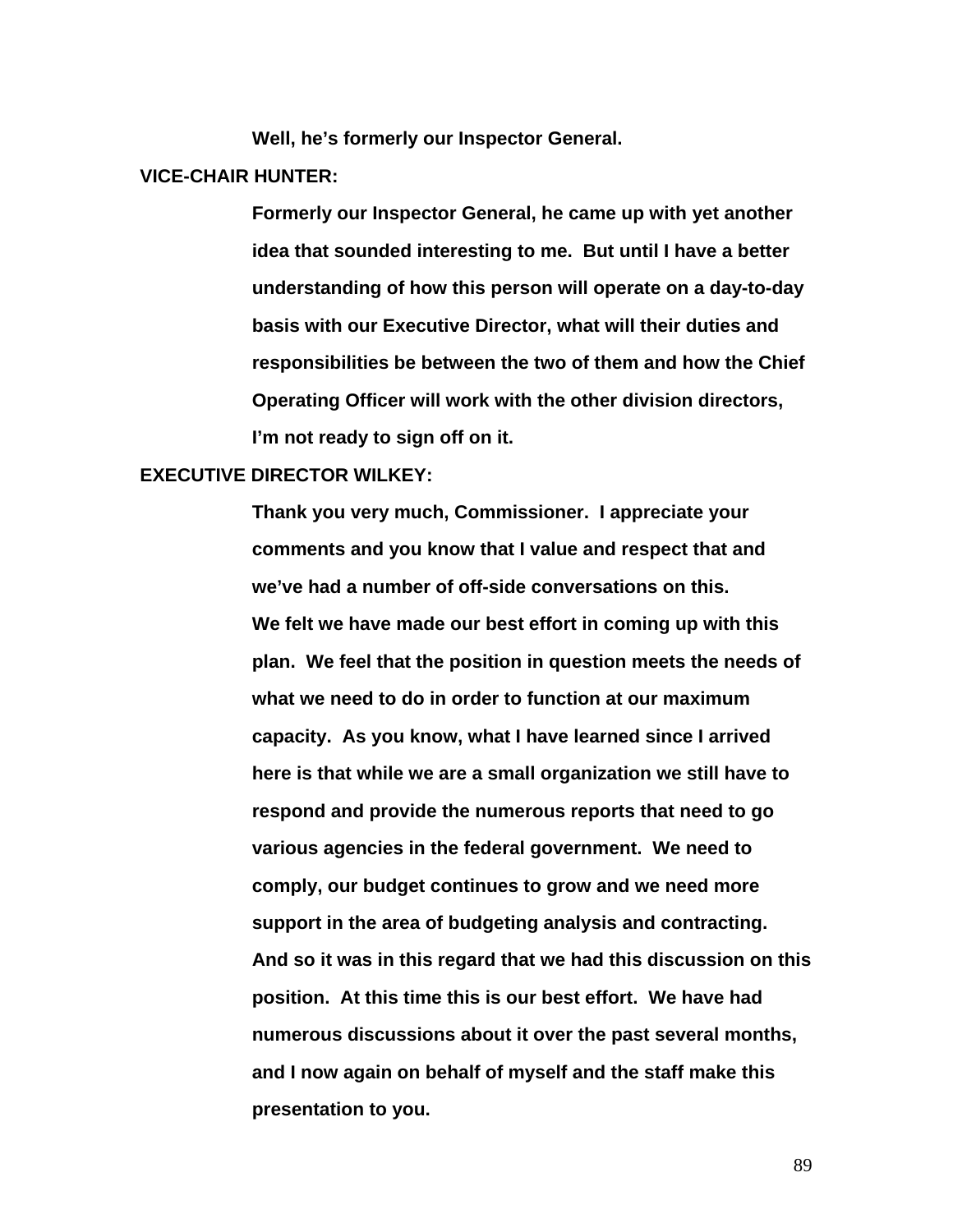# **COMMISSIONER HILLMAN:**

**Madam Chair, I move acceptance of the EAC organization chart as just presented by the Executive Director.** 

# **CHAIRWOMAN RODRIGUEZ:**

 **Is there a second?** 

## **COMMISSIONER DAVIDSON:**

 **I'll second it.** 

## **CHAIRWOMAN RODRIGUEZ:**

**It's been moved to adopt the org chart as presented. Is there discussion on the motion? Are we prepared to vote? Commissioner Hunter has raised an objection to the org chart as presented, but we have a motion and a second to adopt it. It sounds like we're ready to vote at this time. All those in favor indicate by saying aye. Any opposed?** 

# **VICE-CHAIR HUNTER:**

 **Nay.** 

**[The motion carried. Vice-Chair Caroline Hunter voted in opposition to the motion.]** 

**\*\*\*** 

## **CHAIRWOMAN RODRIGUEZ:**

**I do think especially in light of resolving some audit issues at the end of the month that we do need to have an org chart in place that better reflects what the auditors are recommending. And now is the moment for Commissioners' closing remarks. Are there any? Commission Hillman?** 

# **COMMISSIONER HILLMAN:**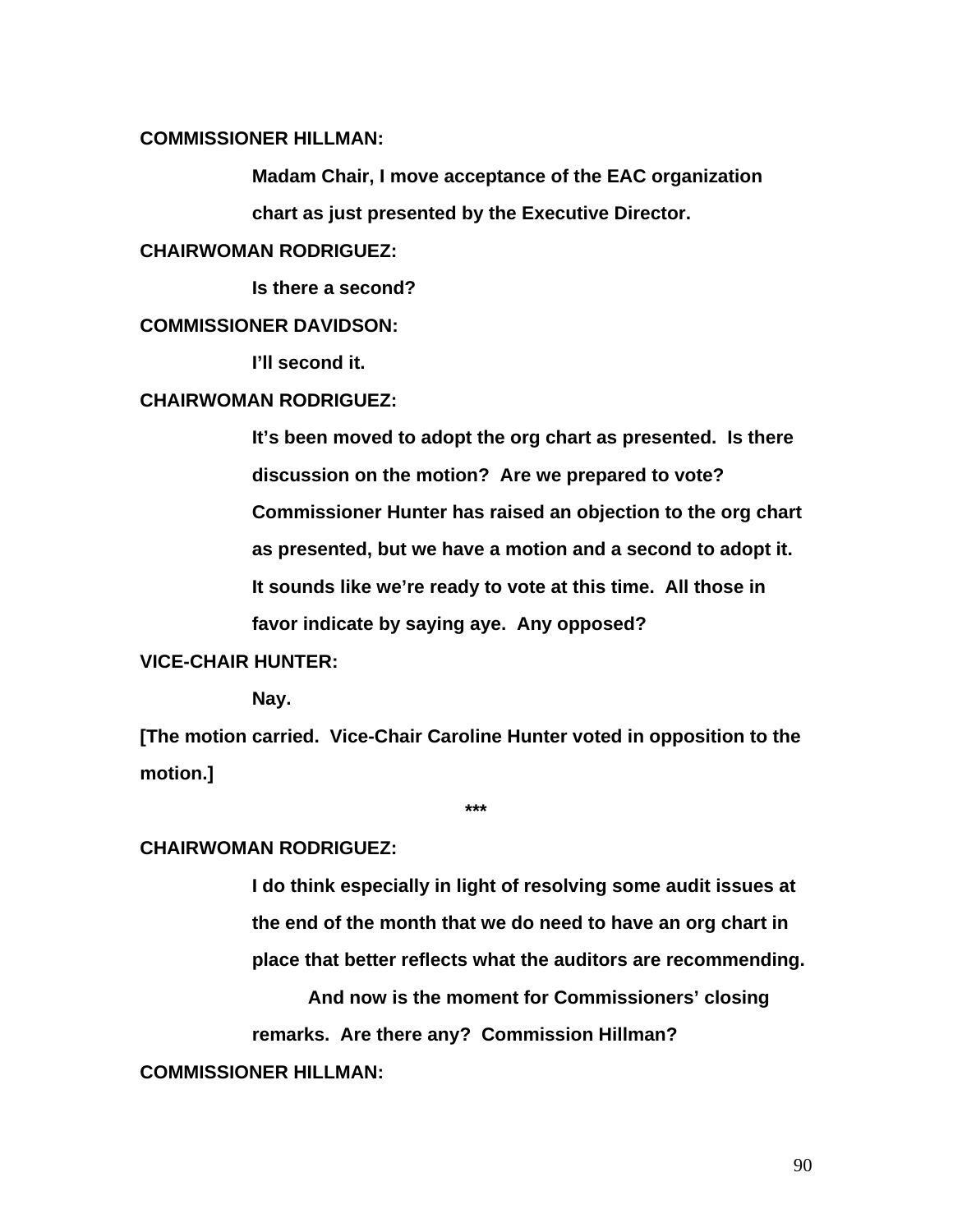**Just a couple of comments. I truly hope in the spirit of how I know the four of us Commissioners want to move forward that we will make concerted effort, however we have to do that, to come to agreement on an interim policy under which we can consider requests from states for changes to the state-specific instructions on the National Form, particularly in light of the information that the General Counsel shared with us earlier regarding the Federal Election Commission and the inability of the Commission to take any action until it's resolved and how that might or inevitably will slow down our ability to do the transfer of regulations as we had talked about last fall.** 

 **And then the other point I would make is that I look forward to working with you and Commissioner Hunter and appreciate the leadership that you will be showing. And while I was surprised about the announcement of the changes in the DFO this soon, I am prepared to help you implement the vision that you have. And if you could just let me know when you want that change to take effect so I can do the necessary work to transfer to Commissioner Hunter what she will need for the Standards Board.** 

## **CHAIRWOMAN RODRIGUEZ:**

 **Thank you. Commissioner Davidson, anything? COMMISSIONER DAVIDSON:** 

> **I just would like to make about the same statements that Commissioner Hillman made. We do need to move forward and have an interim procedure put into place on the MVRA and how we work with the states' requests. So I too will most**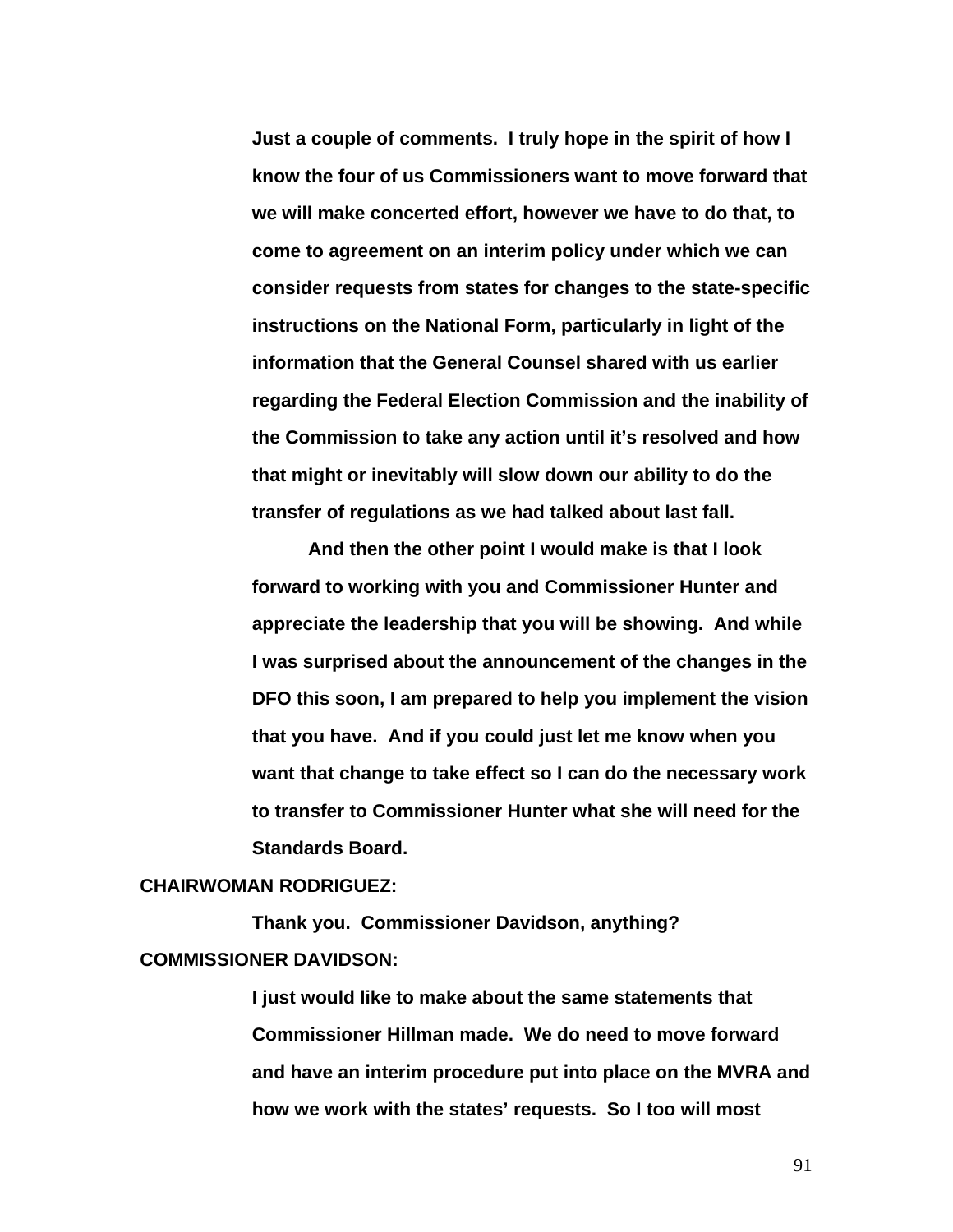**definitely work in the future with the staff and individually with each of the Commissioners in talking about what we can agree on and what we can't agree on as we move forward.** 

 **I will tell you this year as being Chair I learned a lot and I think that we have moved forward as an agency. There is a lot to do. There is a lot of continuance that we need to accomplish that we all do have the same goals of fair, equal and where our elections are transparent to the public and they are very open and fair. So as we move forward I think that I can't wish you anything but luck and I want you to know that you've got my support and I would be willing to do whatever you need and just call and I'll be there.** 

#### **CHAIRWOMAN RODRIGUEZ:**

 **Thank you.** 

## **COMMISSIONER DAVIDSON:**

**So I wish you the very best. It's going to be a busy year, as we all know, but it probably is going to be a very exciting year too. So I'm here to work with you.** 

#### **CHAIRWOMAN RODRIGUEZ:**

**Thank you. Vice-Chair Hunter, do you have any closing remarks?** 

## **VICE-CHAIR HUNTER:**

**I do have a couple. Karen, I wonder if you would care to introduce your new staff member at this time.** 

## **MS. LYNN-DYSON:**

**I'd be delighted to. For everyone, this is Dr. Shelly Anderson. Her title is Research Specialist. And this is her fourth day here**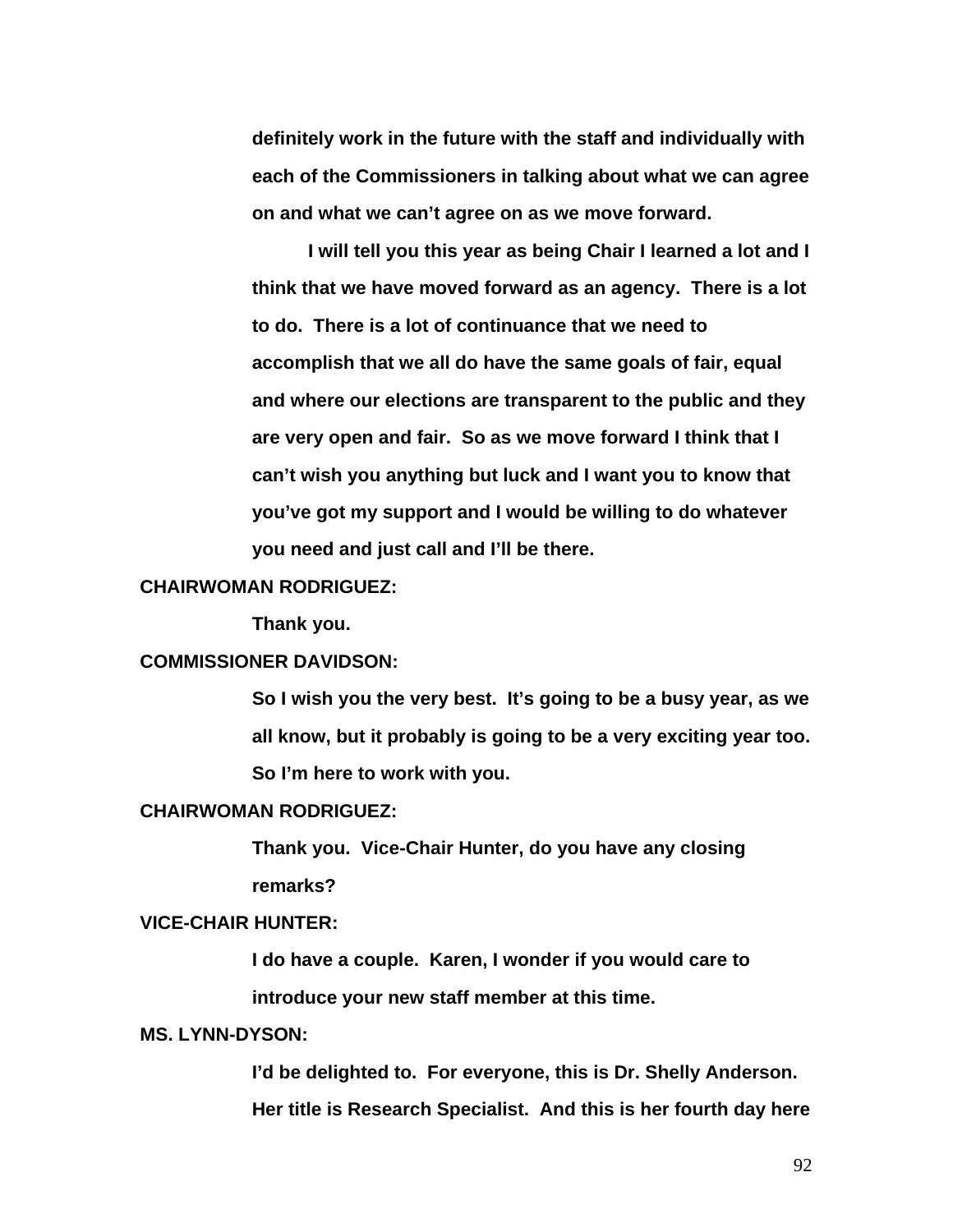**at the Election Assistance Commission and I am very, very pleased that she was able to join us. Shelly has come from the NAACP where she was the Research Director and with that experience I think has a lot of understanding of the need to collect information on a national level and how you go about coordinating those efforts. So she and I have already begun to dig in and we look forward to putting out what I think will be an outstanding 2008 election survey.** 

# **CHAIRWOMAN RODRIGUEZ:**

 **Welcome, Dr. Anderson.** 

**DR. ANDERSON:** 

 **Thank you very much.** 

#### **CHAIRWOMAN RODRIGUEZ:**

 **Commissioner Hillman has an introduction, please.** 

# **COMMISSIONER HILLMAN:**

**Surely. As we're introducing new members of the Election Assistance Commission Staff, let me introduce Maisha Leek who will stand. Maisha just started this week. She's been here all of four days as well. And she most recently worked in the offices of Congressman Chaka Fattah in Philadelphia and here in Washington, D.C.** 

# **CHAIRWOMAN RODRIGUEZ:**

 **Welcome Maisha.** 

**MS. LEEK:** 

 **Thank you.** 

## **CHAIRWOMAN RODRIGUEZ:**

 **Mr. Wilkey?**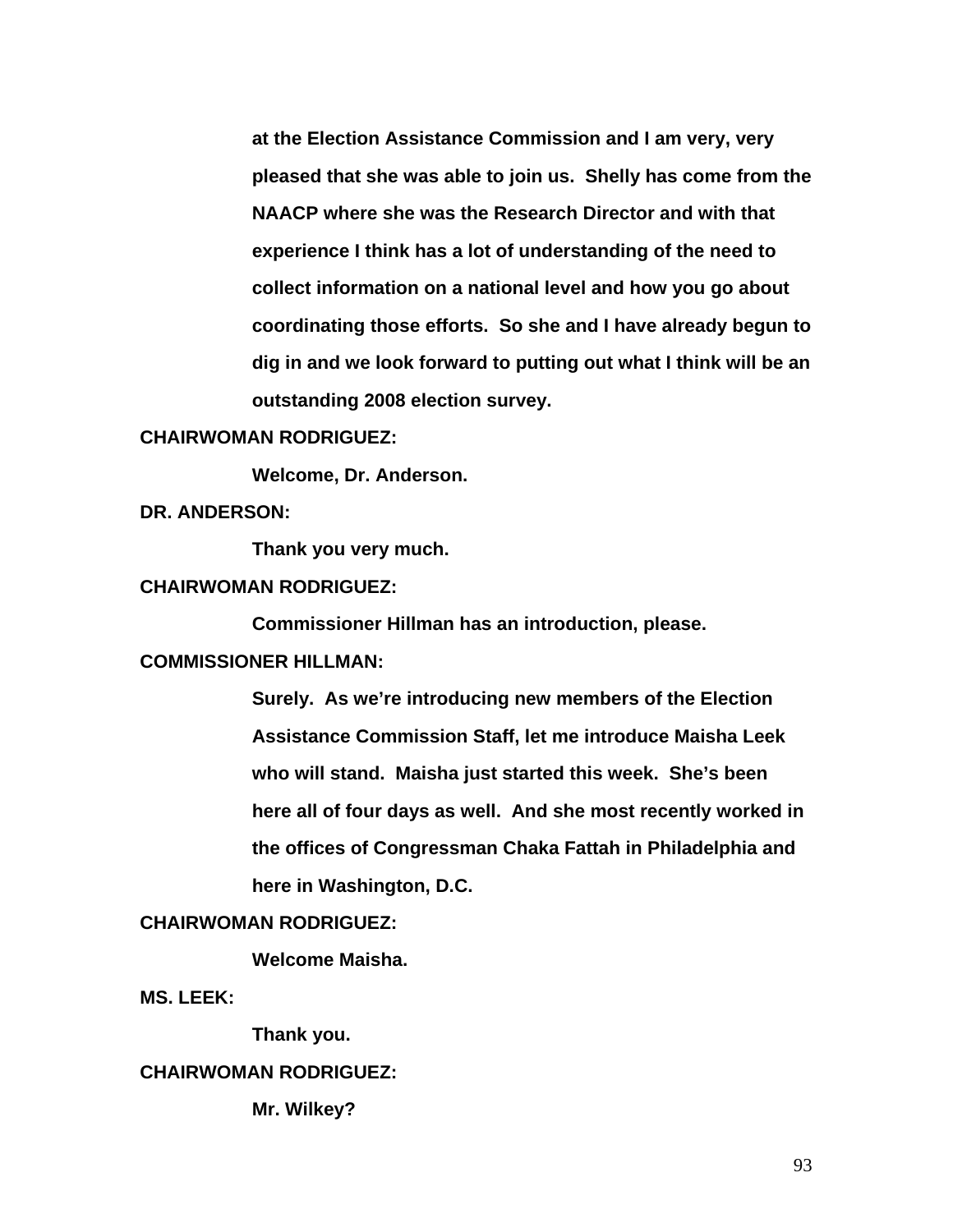# **EXECUTIVE DIRECTOR WILKEY:**

**Yes, Madam Chair. We also have a new addition to our Program and Services Division. And let me also add, and we had hoped to have something available for this meeting but hopefully the next, as many of you know a long-time colleague and staff person Peggy Sims has retired from federal service and we are hoping within the next month to be able to have an appropriate farewell with us. As you know, she has not been in good health of late. Our prayers and thoughts have always been with her. We are hoping that there is an appropriate time in the coming weeks where we can share little remembrances with her and have her here to give her a better send off. And I will keep you notified when we're able to do that.** 

 **But Edgardo if you could introduce your new colleague in the Program and Services unit, that would be great.** 

# **MR. CORTES:**

**Yes, thanks Tom. Julianna Milhoffer who is sitting right over here started with us last week. She actually previously worked in the Minnesota Secretary of State's Office and so has some experience working with HAVA funds at the state level and we think she's going to be a great addition to the team here.** 

**We also will have a new staff member starting this coming Tuesday. So we are poised to make sure that all the programs we have under our belt this year get out the door.** 

# **EXECUTIVE DIRECTOR WILKEY:**

**Thanks, Edgardo. And when we meet next month we will be able to introduce that person, as well, as an addition to our**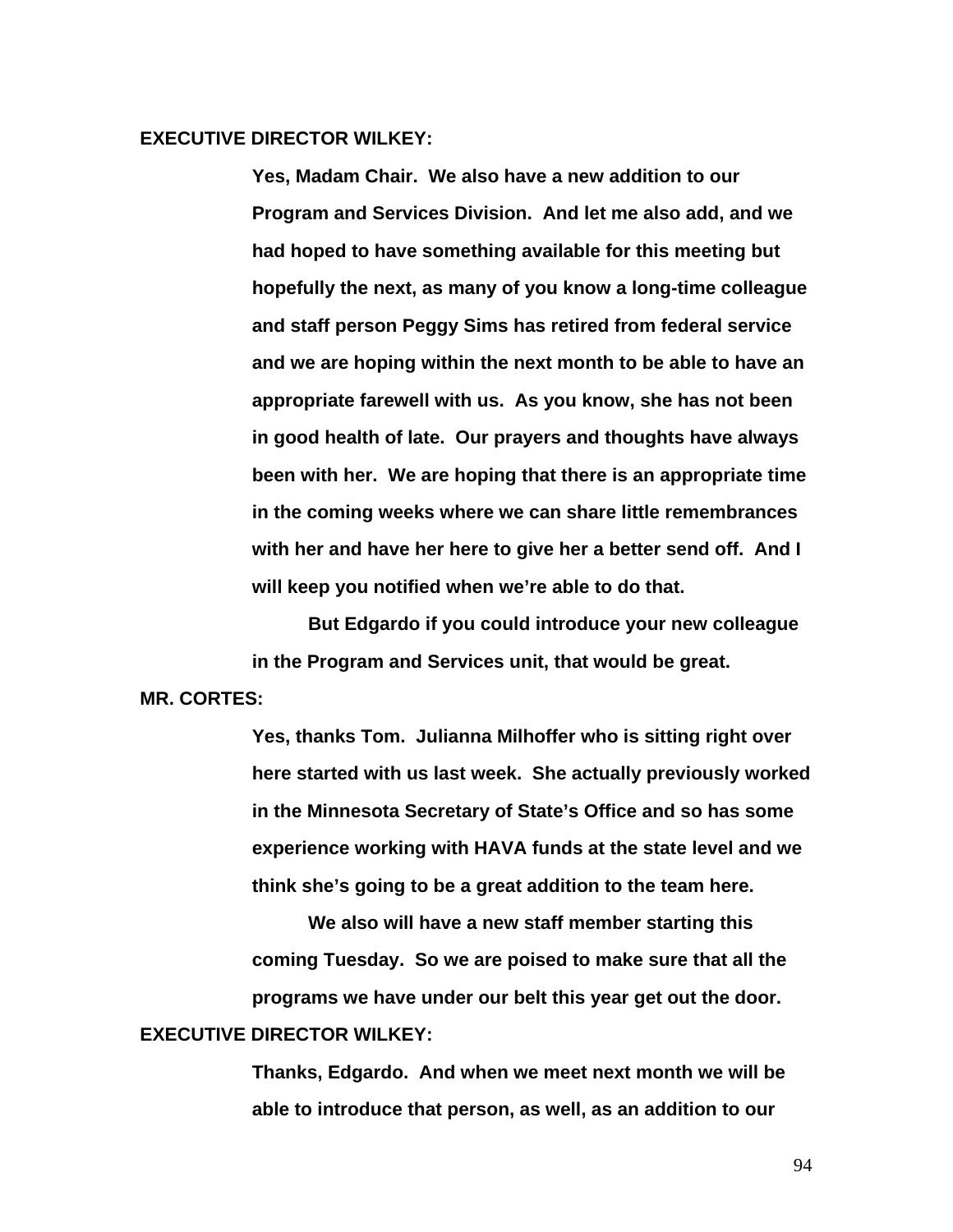**Communications Division. And that will help us increase our responsibilities in the execution of our clearinghouse and we're looking forward to that. So we've very grateful to you and our appropriators for giving us the additional funds to be able to do this.** 

#### **CHAIRWOMAN RODRIGUEZ:**

 **Thank you. Ms. Hodgkins, do you have anything to add? COUNSEL HODGKINS:** 

 **No, thank you. Just glad to be back here. CHAIRWOMAN RODRIGUEZ:** 

> **Okay. In closing I wanted to announce one other new feature that the EAC is offering to the Spanish-speaking voters. The EAC homepage now includes an "En Espanol" section, which provides information about voter registration, HAVA and the language accessibility program. Also included are the Spanish glossary of election terminology, a voter resources center and resources for military and overseas voters. So if anyone has language needs or questions, please contact Laiza Otero at the EAC 1-866-747-1471, a toll-free number, or by email at** [lotero@eac.gov](mailto:lotero@eac.gov)**. And I want to recognize Laiza's hard work.**

 **I see our friend Leslie Reynolds in the audience and you have a big meeting coming up that might be of interest. MS. REYNOLDS:** 

 **Uh-huh.** 

#### **CHAIRWOMAN RODRIGUEZ:**

**Also, don't you have a primary forum coming up?**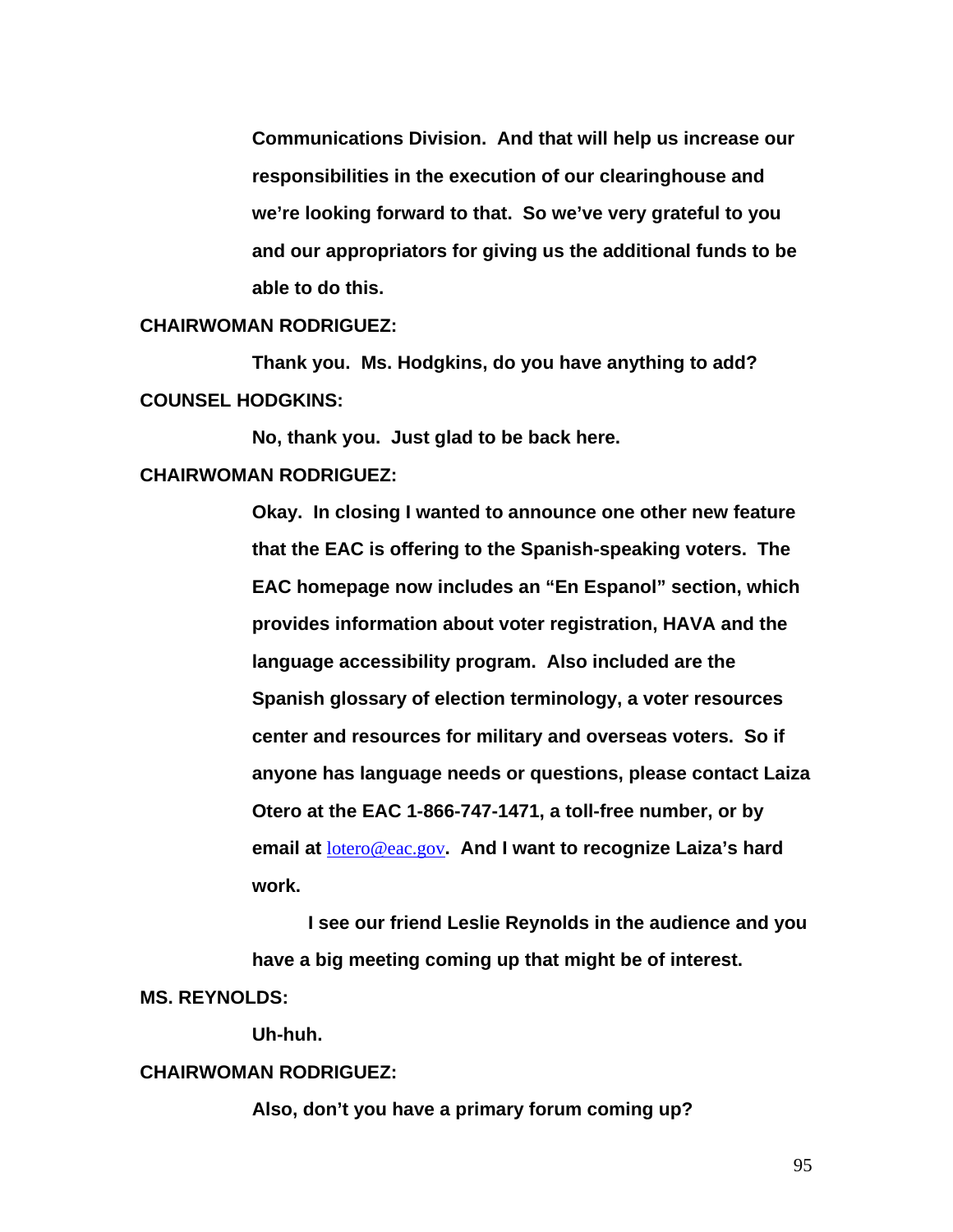**MS. REYNOLDS:** 

We do in March, March 6<sup>th</sup> at Harvard's University Institute of **Politics. We're going to talk about the NASS Rotating Regional Primary Plan and look at the primaries that have taken place beginning with this year and talk about -- the RNC and DNC have been talking too about looking at ways to improve the process. They will be there. We'll have lots of people there at the Institute of Politics in early March.** 

# **CHAIRWOMAN RODRIGUEZ:**

**And will there be any discussion on the** 

**Lieberman/Alexander/Klobuchar bill?** 

**MS. REYNOLDS:** 

 **Legislation?** 

## **CHAIRWOMAN RODRIGUEZ:**

 **Uh-huh.** 

# **MS. REYNOLDS:**

**The legislation currently mirrors the NASS Plan, so I'm sure there will be discussion about that. We actually had a meeting in November where Senator Klobuchar came in and talked about her legislation. So she's actually said that she hopes the parties do something so that the legislation would be unnecessary.** 

# **CHAIRWOMAN RODRIGUEZ:**

 **And then your Secretaries of State are coming into D.C? MS. REYNOLDS:**